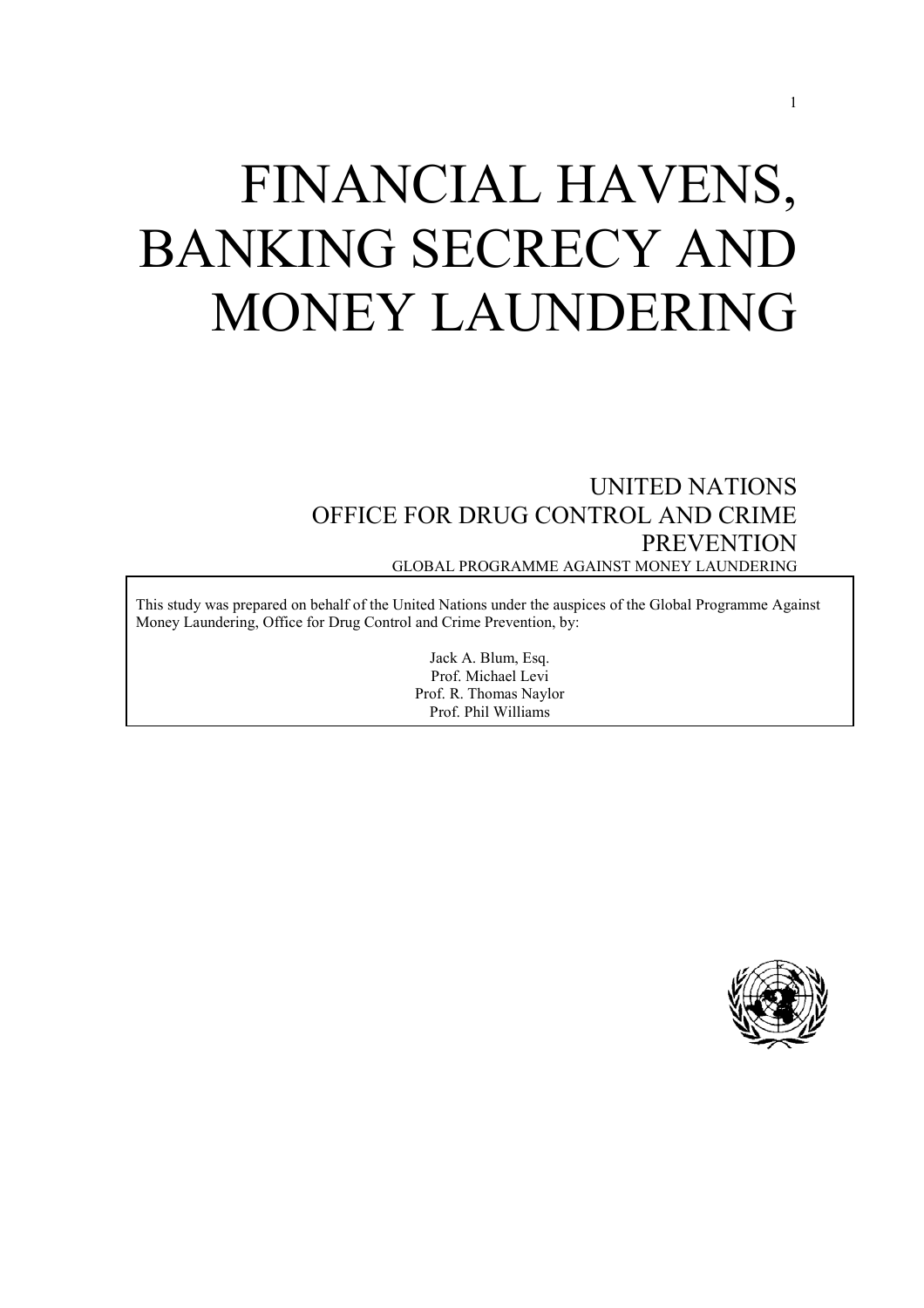## *FOREWORD*

Ten years ago the United Nations Convention Against Illicit Traffic in Narcotic Drugs and Psychotropic Substances placed the issue of the proceeds of crime on the world agenda. Among the Convention's most important and innovative provisions were those which sought to overcome banking and financial secrecy laws where these present impediments to criminal investigations. Over the past decade, many member states have made great efforts to increase the transparency of financial dealings and to make financial and commercial records more accessible for bona fide investigations, with a view to giving effect to the anti-money laundering provisions of the Convention. Today we may look back at that progress, and at the challenges which lie ahead. While there has been a general trend toward enacting money laundering laws which provide for the lifting of financial secrecy in appropriate cases, such secrecy remains a barrier in many jurisdictions, including some of those which have come to be known as "financial havens". In addition, new laundering techniques have been identified, such as the increased use of professionals, corporate registration secrecy and certain types of trusts.

To give a picture of the problem today, at a time when the United Nations General Assembly Special Session on the world drug problem renews its commitment to "take the profit out of crime", I called upon four eminent experts to examine the issues of banking secrecy and financial havens in the context of the fight against money laundering worldwide. This study aims to stimulate discussion on bank secrecy and financial havens, but is not intended to necessarily reflect United Nations policy on the issue. In my view, it will serve as an important contribution to the debate on these issues. I hope that it will also enhance the international community's commitment to find solutions to the problems that continue to hamper the progress of financial investigations worldwide.

Pino Arlacchi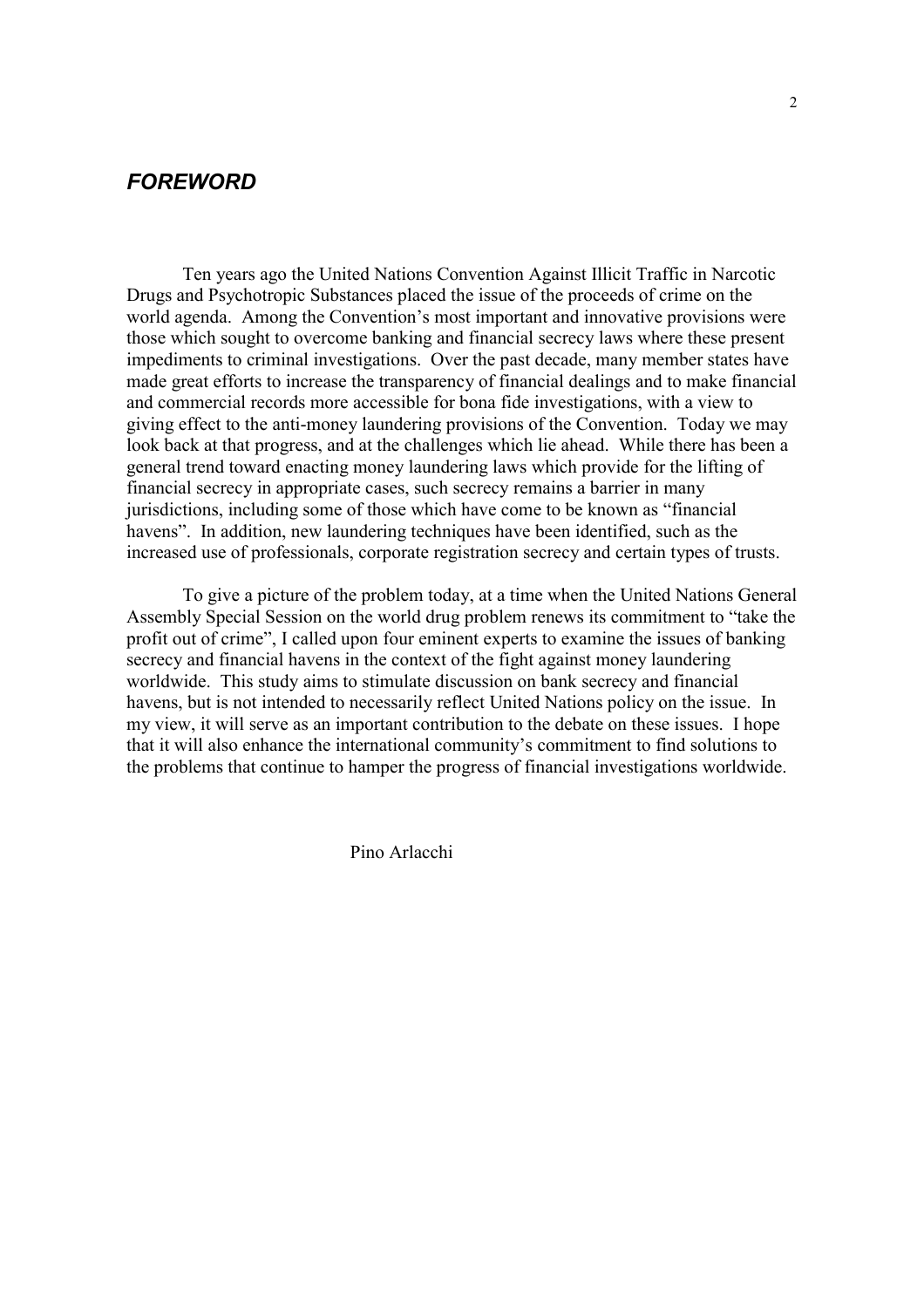## TABLE OF CONTENTS

| I Introduction                              |  |
|---------------------------------------------|--|
| Overview of Study                           |  |
| (Boxes - Web page from European Union Bank) |  |

| II The Money Laundering Cycle In Action             |    |
|-----------------------------------------------------|----|
| Introduction                                        | 4  |
| Money Laundering: Definition and Purpose            | 6  |
| The Money Laundering Cycle (Box)                    |    |
| Money Laundering and Tax Evasion                    | 8  |
| The Apparatus in Action I: At Home                  | 9  |
| The Apparatus in Action II: Moving the Money Abroad | 11 |
| The Machinery in Action III: Seeing the World       | 14 |
| The Machinery in Action IV: Heading Home            | 16 |
| The Changing Frontier of Money Laundering           | 18 |
| The Ten Fundamental Laws of Money Laundering (Box)  | 20 |
| The Changing Financial Context                      | 23 |
| Features of an Ideal Financial Haven (Box)          | 28 |

| III The Global Financial System, Offshore Financial Centres and Bank Secrecy |    |
|------------------------------------------------------------------------------|----|
| <b>Jurisdictions</b>                                                         |    |
| The Global Financial System                                                  | 30 |
| U.S. Payments Structure 1995 (Box)                                           | 31 |
| The Origins of Offshore Financial Centres                                    | 34 |
| The Legitimate Uses of Offshore Financial Centres and Bank Secrecy           | 36 |
| The Offshore Financial System                                                | 38 |
| The Role of Professional Money Launderers (Box)                              | 42 |
| A Former Money Launderer Discusses Offshore Financial Centres (Box)          | 43 |
| The Geography of Offshore Financial Centres and Bank Secrecy Jurisdictions   | 44 |
| Major Financial Havens (Map)                                                 | 47 |
|                                                                              |    |

| IV Cases Involving Financial Havens and Bank Secrecy Jurisdictions |    |
|--------------------------------------------------------------------|----|
| Introduction                                                       | 53 |
| Case Studies                                                       | 54 |
| Promotion of the European Union Bank on the Internet (Box)         | 58 |
| Assessment and Commentary                                          | 70 |

V Offshore Finance, Banking Secrecy and the Organization of Crime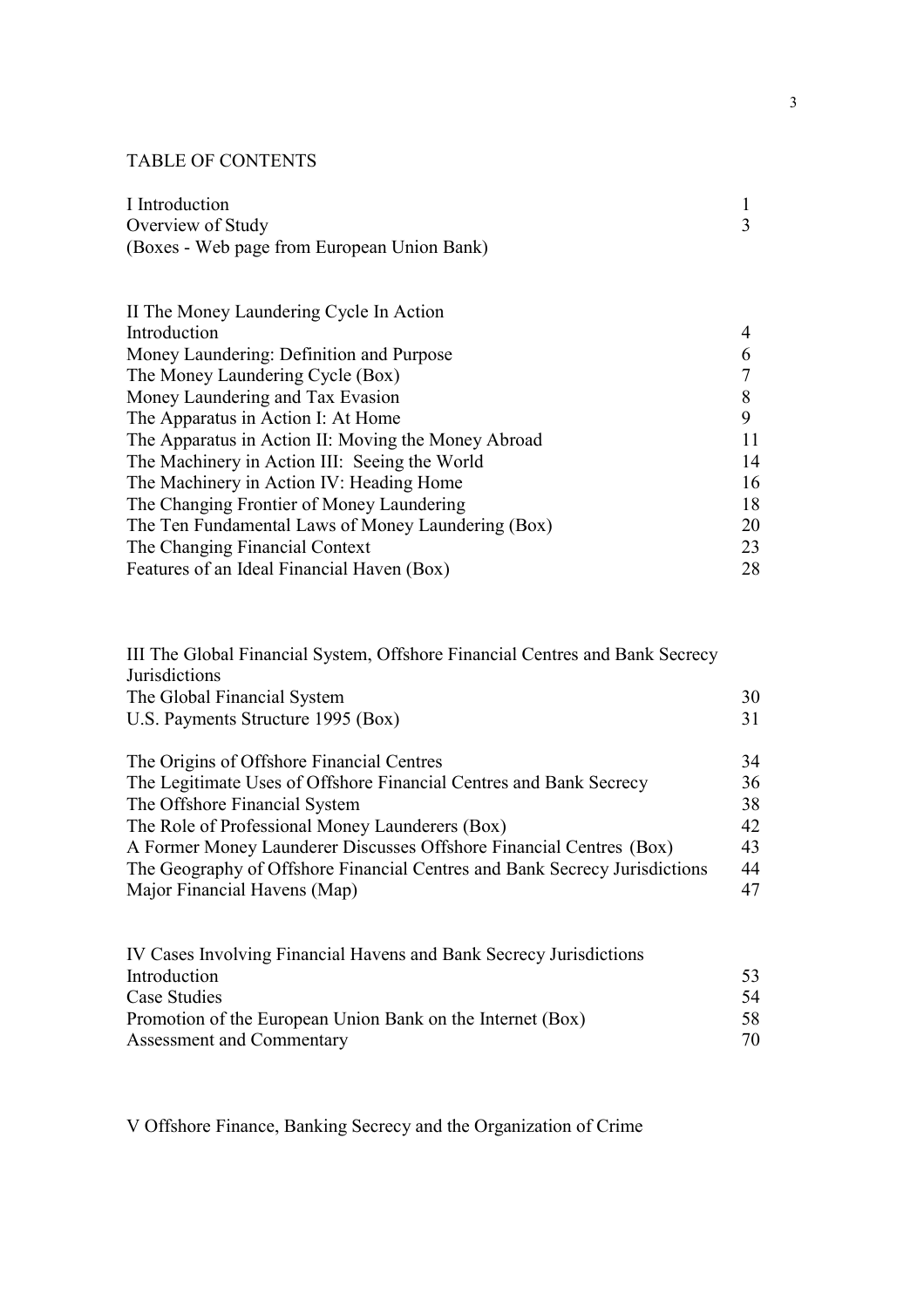| Introduction                                                                      | 72  |
|-----------------------------------------------------------------------------------|-----|
| Inhibitors and Facilitators of Crime: Role of Regulation and Financial Structures | 73  |
| <b>Action Against Financial Intermediaries</b>                                    | 77  |
| Legal Provisions as Inhibitors and Facilitators of Crime                          | 79  |
| corporate criminal liability                                                      | 80  |
| taxation and liability                                                            | 81  |
| constructive trust liability                                                      | 82  |
| enforcement of remedies                                                           | 84  |
| <b>Concluding Comments</b>                                                        | 87  |
| VI Issues for Consideration                                                       |     |
| Non-intervention; the sale of sovereignty                                         | 91  |
| <b>Secrecy Issues</b>                                                             | 91  |
| <b>International Business Corporations</b>                                        | 93  |
| <b>Trusts</b>                                                                     | 94  |
| Lawyer Client Privilege: the Role of the Professional                             | 96  |
| Credit Cards                                                                      | 96  |
| Currency                                                                          | 97  |
| Elimination of Free Trade Zone Abuse                                              | 98  |
| Gambling as a Cover                                                               | 98  |
| Need for Essential Data                                                           | 99  |
| Intelligence and Information Exchange                                             | 99  |
| <b>Offshore Banking</b>                                                           | 101 |
| <b>Securities Firms</b>                                                           | 102 |
| Law Enforcement Cooperation                                                       | 102 |
| <b>Predicate Offences</b>                                                         | 103 |
| Training                                                                          | 104 |
| Bankruptcy                                                                        | 105 |
| Law Reform Commission                                                             | 106 |
| <b>Bank Secrecy</b>                                                               | 106 |
| Why Reforms are Needed                                                            | 110 |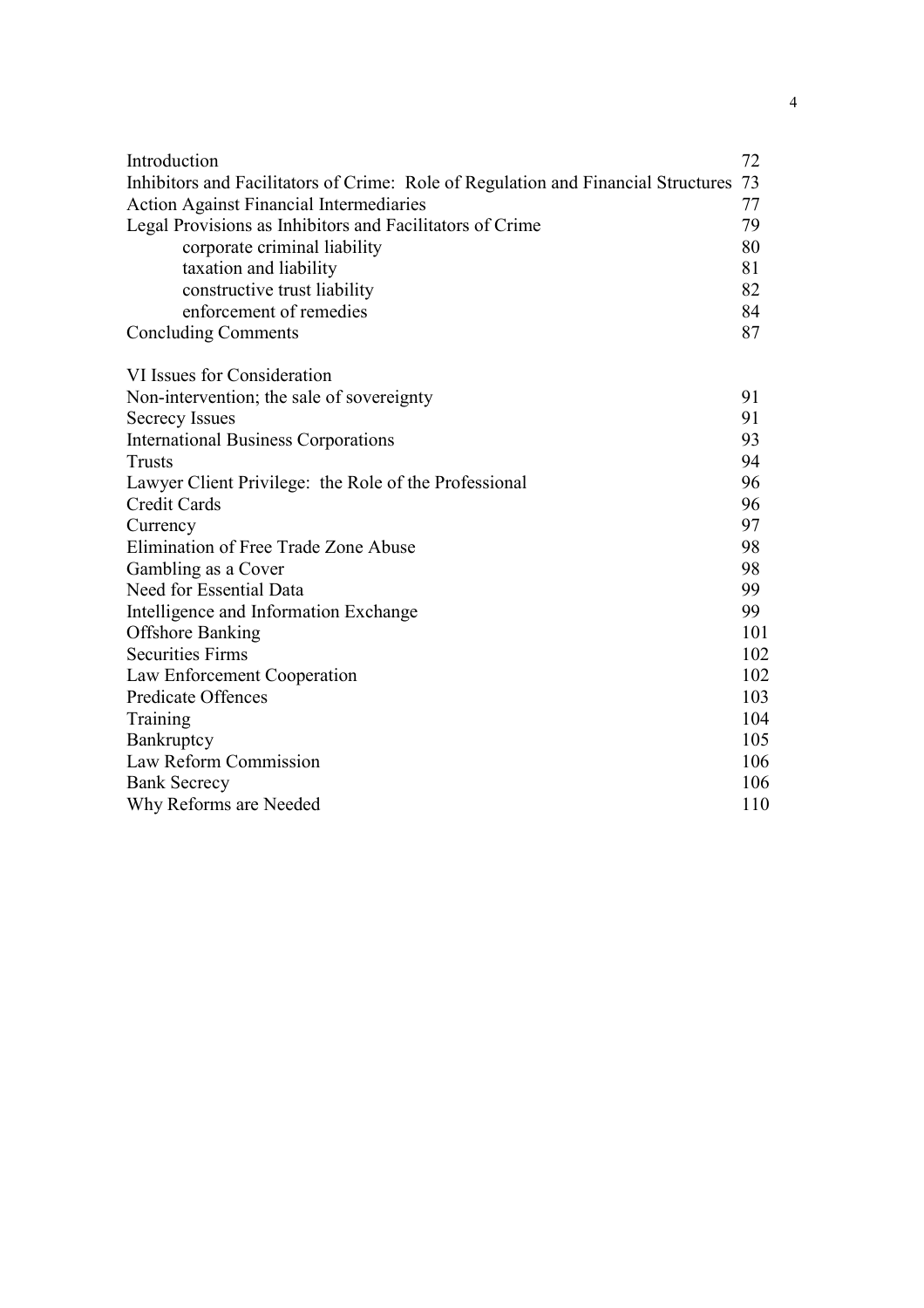## *I. Introduction*

The major money laundering cases coming to light in recent years share a common feature: criminal organizations are making wide use of the opportunities offered by financial havens and offshore centres to launder criminal assets, thereby creating roadblocks to criminal investigations. Financial havens offer an extensive array of facilities to the foreign investor unwilling to disclose the origin of his assets, from the registration of International Business Corporations (IBCs) or shell companies, to the services of a number of "offshore banks" which are not subject to control by regulatory authorities. The difficulties for law enforcement agents are amplified by the fact that, in many cases, financial havens enforce very strict financial secrecy, effectively shielding foreign investors from investigations and prosecutions from their home country. While bank secrecy and financial havens are distinct issues, they have in common both a legitimate purpose and a commercial justification. At the same time, they can offer unlimited protection to criminals when they are abused for the purpose of "doing business at any cost".

These two issues are analysed in the present study because the recent history of international money laundering control makes it clear that the indiscriminate enforcement of bank secrecy laws, as well as the rapid development of financial havens, constitute serious obstacles to criminal investigations and jeopardise efforts undertaken by the international community since the United Nations Convention against Illicit Traffic in Narcotic Drugs and Psychotropic Substances, 1988 (the '1988 Convention'), which first required the establishment of money laundering as a criminal offence.

The best example of the opportunities, and immunities, offered to money launderers by these means was BCCI - the Bank for Credit and Commerce International which collapsed in 1991, uncovering the widest money laundering scheme ever and leading to the seizure of more than US\$12 billion. The BCCI case, which is described in more detail in Chapter IV, generated a shock wave in financial markets and among the supervisory authorities of all countries affected by the scandal, forcing them to tighten up regulations to prevent the use of financial markets for money laundering purposes.

However, six years later, another prominent case was revealed following the bankruptcy of the Antigua-based "European Union Bank", demonstrating that the problem had gained a new dimension with the application of modern technologies. The European Union Bank was founded by two Russians, and is alleged to have been used to launder the illicit proceeds of the Russian organized crime. This bank, which was operating on the Internet, offered its clients (according to its advertisements on the net) " the strictest standards of banking privacy in offshore business" and the "financial rewards of offshore banking". Chapter IV further analyses the case of the European Union Bank.

There are important and sobering lessons to be learned from the experience with European Union Bank. Among the more important are the following: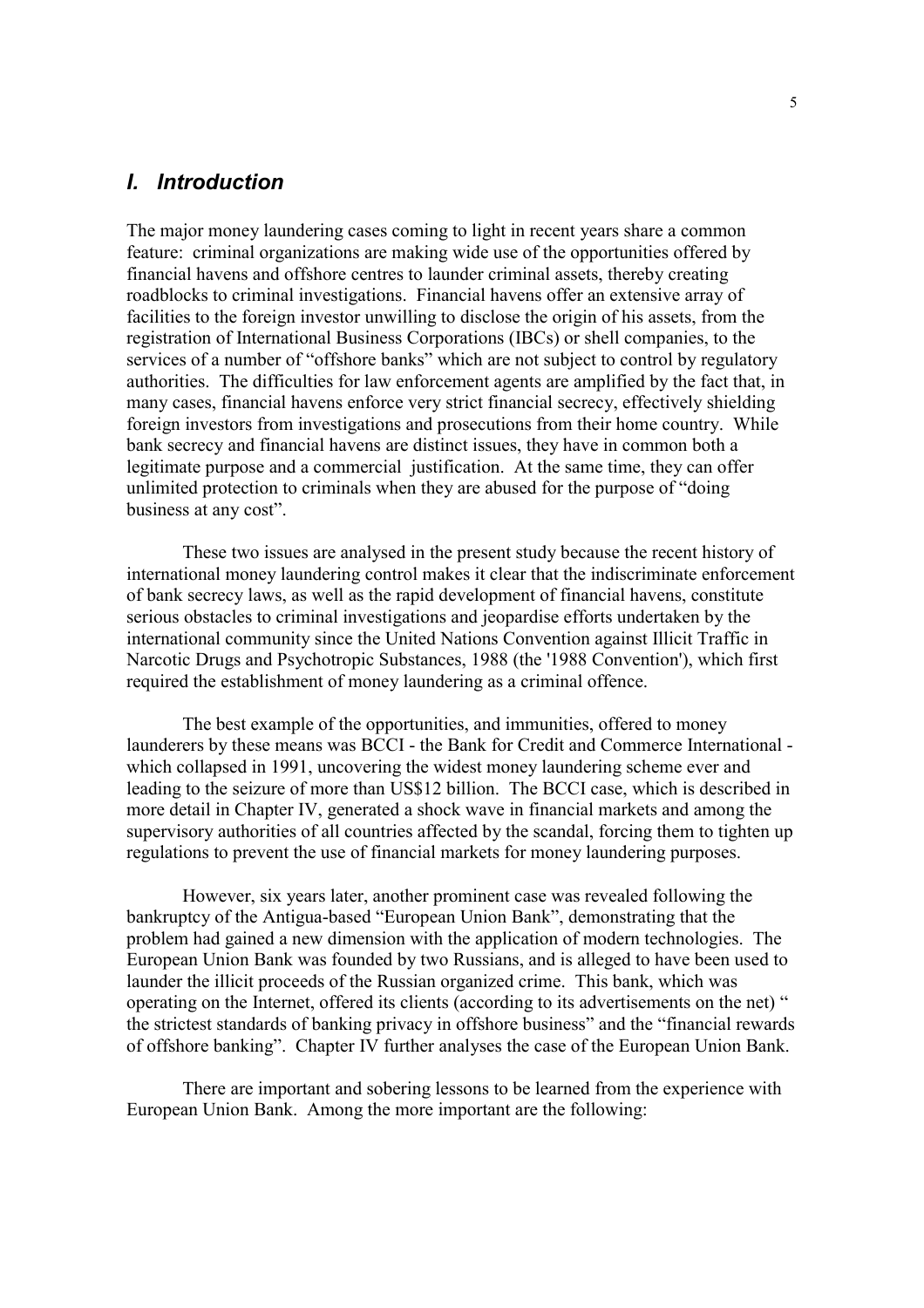Changes since BCCI have helped, but there are still important gaps in the regulation of offshore banking by bank secrecy jurisdictions that can all too easily be exploited by criminals of various kinds.

 The Internet and World Wide Web offers a whole new dimension for encouraging money laundering, fraud and various kinds of scams.

 The experience highlighted that the concept of a bank is becoming increasingly elastic, a development vividly encapsulated in the comments of one auditor that some banks are little more than "closets with computers".

 The central problem with virtual banks is that there is virtually no oversight, not least because it is not clear who has jurisdiction or where the crime is committed. As one observer noted in testimony before the US Congress, European Union Bank operated on a license from the government of Antigua. "The computer server was in Washington, DC. The man who was operating both the bank and the computer server was in Canada. And under Antiguan law, in effect, the theft of the bank's assets were not illegal. So now the problem is, where is the crime committed, who committed it, who is going to investigate it, and will anyone ever go to jail?"

 The willingness of at least some offshore banking jurisdictions to encourage new financial institutions without imposing adequate safeguards or due diligence  $-$  a development characterized later in this report as the selling of sovereignty.

In short, bank secrecy and offshore banking offer multiple opportunities for money laundering and various other criminal activities. In the early and mid-1980s the Permanent Investigations Subcommittee of the Committee on Governmental Affairs in the United States Senate held a series of hearings on offshore banking and bank secrecy. The chairman, Senator William Roth, noted that "we have repeatedly heard testimony about major narcotics traffickers and other criminals who use offshore institutions to launder their ill gotten profits or to hide them from the Internal Revenue Service. Haven secrecy laws in an ever increasing number of cases prevent U.S. law enforcement officials from obtaining the evidence they need to convict U.S. criminals and recover illegal funds. It would appear that the use of offshore haven secrecy laws is the glue that holds many U.S. criminal operations together"

. If the immediate reaction to this is that little or nothing has changed in the last decade and a half, a more considered assessment might suggest that, in fact, the situation has deteriorated with a much larger cast of characters now using offshore financial centers for criminal purposes.

## **Overview**

This report examines the world of offshore financial centers and bank secrecy jurisdictions in the context of the control of money laundering and financial crime. It looks at offshore financial centers and bank secrecy jurisdictions as facilitators of money laundering and other forms of crime, elucidates the ways in which they are used by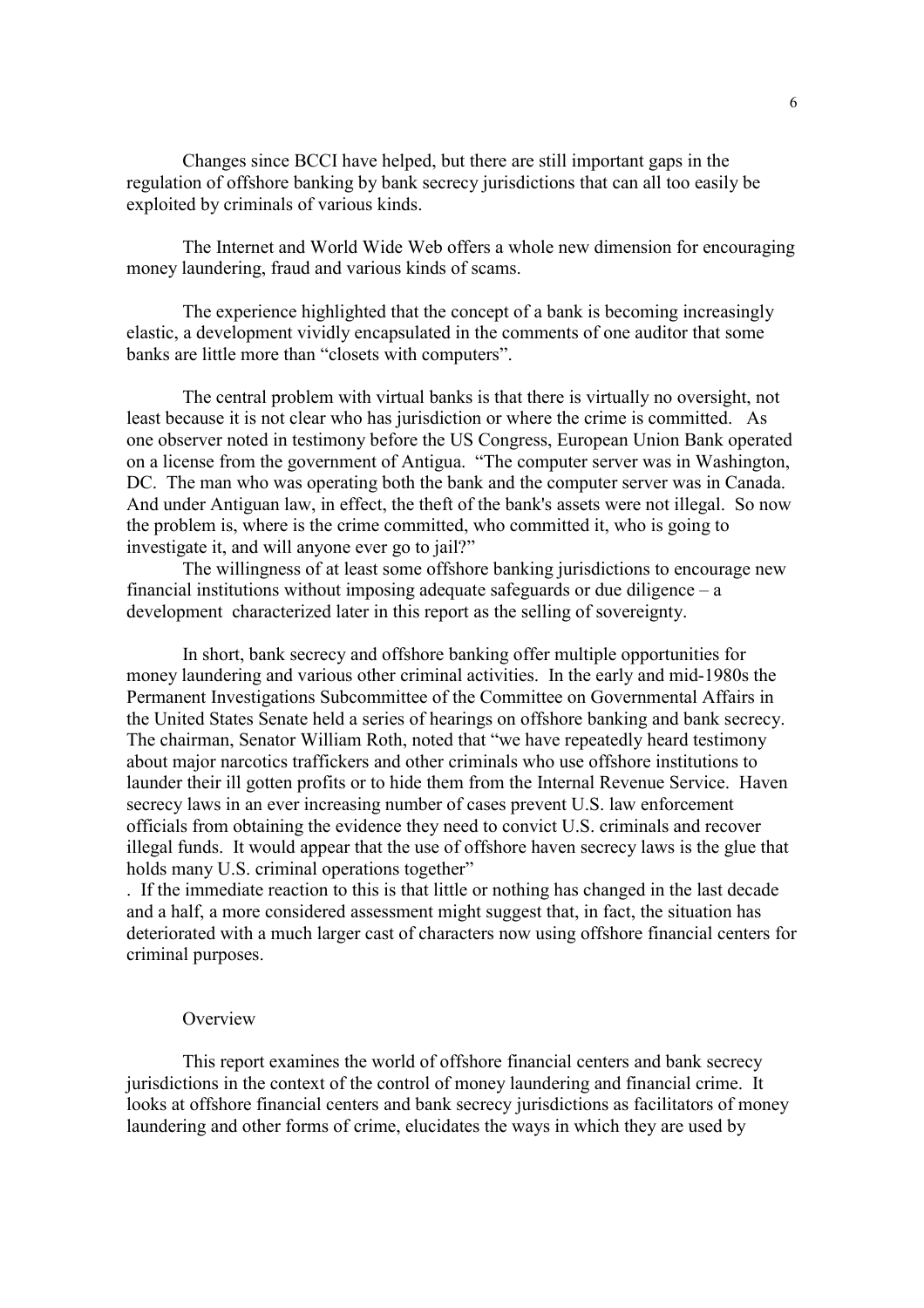criminals and identifies a series of remedies or counter-measures that would block or at the very least diminish the attractions of these havens. Section II outlines the various stages of money laundering, warns against using the term in a loose or promiscuous manner, and identifies various kinds of secrecy that facilitate money laundering and other crimes. Section III of the report looks at the legitimate as well as the criminal uses of offshore financial and bank secrecy jurisdictions and explains briefly how bank secrecy and offshore banking evolved. It locates offshore banking and bank secrecy jurisdictions within the global financial system, suggesting that the system is a highly congenial one for both licit businessmen and for those trying to launder and hide the proceeds of crime as well as those who typically exploit loopholes and variations in tax and other laws.

Jurisdictions which offer high levels of secrecy, and a variety of financial mechanisms and institutions providing anonymity for the beneficial owners are highly attractive to criminals for a wide variety of reasons including the potential cover and protection they offer for money laundering and various exercises in financial fraud. Not all offshore financial centers and bank secrecy jurisdictions provide the same services, however, and there are important differences in the schemes they offer to ensure anonymity, the extent of the secrecy they provide, and their willingness to cooperate with international law enforcement investigations. Consequently, this section also provides an overview of what might be termed the geography of offshore banking and bank secrecy. Section IV looks at the way in which offshore financial centers and bank secrecy jurisdictions are used by criminals, highlighting not only the way in which money is often moved to and through offshore banks or bank secrecy jurisdictions as part of money laundering efforts, but also other ways in which offshore jurisdictions are used by criminals. Section V looks at offshore banking and bank secrecy as inhibitors and facilitators for law enforcement investigations, with attention to both de jure and de facto limits to cooperation. Section VI looks at issues for consideration in relation to preventive and control measures that might be taken to enhance compliance with the United Nations Convention against Illicit Traffic in Narcotic Drugs and Psychotropic Substances, 1988 (the '1988 Convention') and to make it more difficult for money launderers and other criminals to exploit particular banking jurisdictions with the ease and benefits they do at the moment.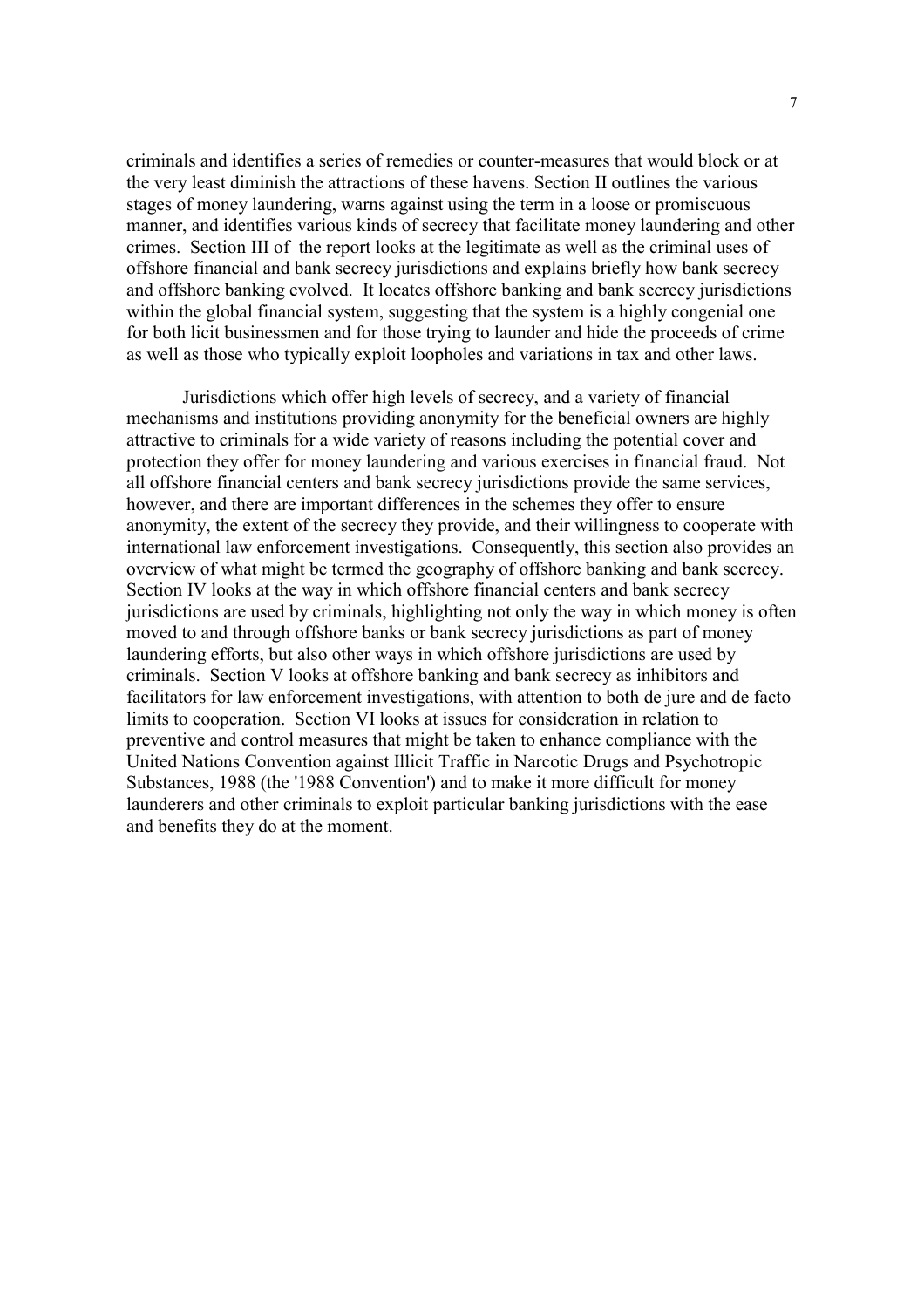# *II. The Money Laundering Cycle in Action*

## Introduction

Efforts to curb the laundering of criminally-derived incomes have only recently assumed a prominent position on the priority list of law enforcement agencies; and the very term "money laundering" is of quite recent vintage. Yet it is safe to say that as long as there has been the need, whether for political, commercial, or legal reasons, to hide the nature or the existence of financial transfers, some sort of money laundering has occurred.

In Medieval times when the Catholic Church banned usury, making it not only a crime but (rather like the status achieved by drug trafficking today) a mortal sin, merchants and money-lenders intent on collecting interest on loans engaged in a wide variety of practices that anticipated modern techniques for hiding, moving, and washing criminal money. The central objective was to make interest charges either disappear altogether (hiding their existence) or appear to be something other than what they were (disguising their nature).

This deception could be accomplished in several ways. When merchants negotiated payments over long distances, they would artificially inflate the exchange rates sufficiently to cover interest payments as well. They would claim that interest payments were a special premium to compensate for risk. They would make interest appear to be a penalty for late payment – with lender and borrower agreeing in advance that such a delay would take place. They would pretend that interest payments were really profits by using something similar to today's "shell companies" (companies that have no real operational role). Capital would be lent to the company and then taken back again, supposedly in the form of profits rather than of interest on the loan, even though no profits had really been made. All of these tricks to deceive the Church authorities have their rough equivalents today in the techniques used to launder criminal money flows.

If money laundering can be said to have a long history, so too can the financial havens that are so often a necessary part of it. Among the early users of such havens were the pirates who preyed on European commerce in the Atlantic during the early 17th Century. There were places that openly welcomed the pirates for the money they would spend. And when the time came to retire from the business, pirates often sought safe havens abroad. Mediterranean city states, much like some of today's financial haven jurisdictions, competed to have pirates (and their money) take up residence.

On the other hand, sometimes their loot was used to buy pardons to permit them to return home. In fact, the year 1612 may have witnessed the first modern amnesty to criminal money – England offered pirates who abandoned their profession both a full pardon and the right to keep their proceeds, anticipating by more than three and a half centuries similar deals requested by prominent drug barons from some modern states. Nor are notions of asset-seizure in criminal cases novel. Many of the antecedents of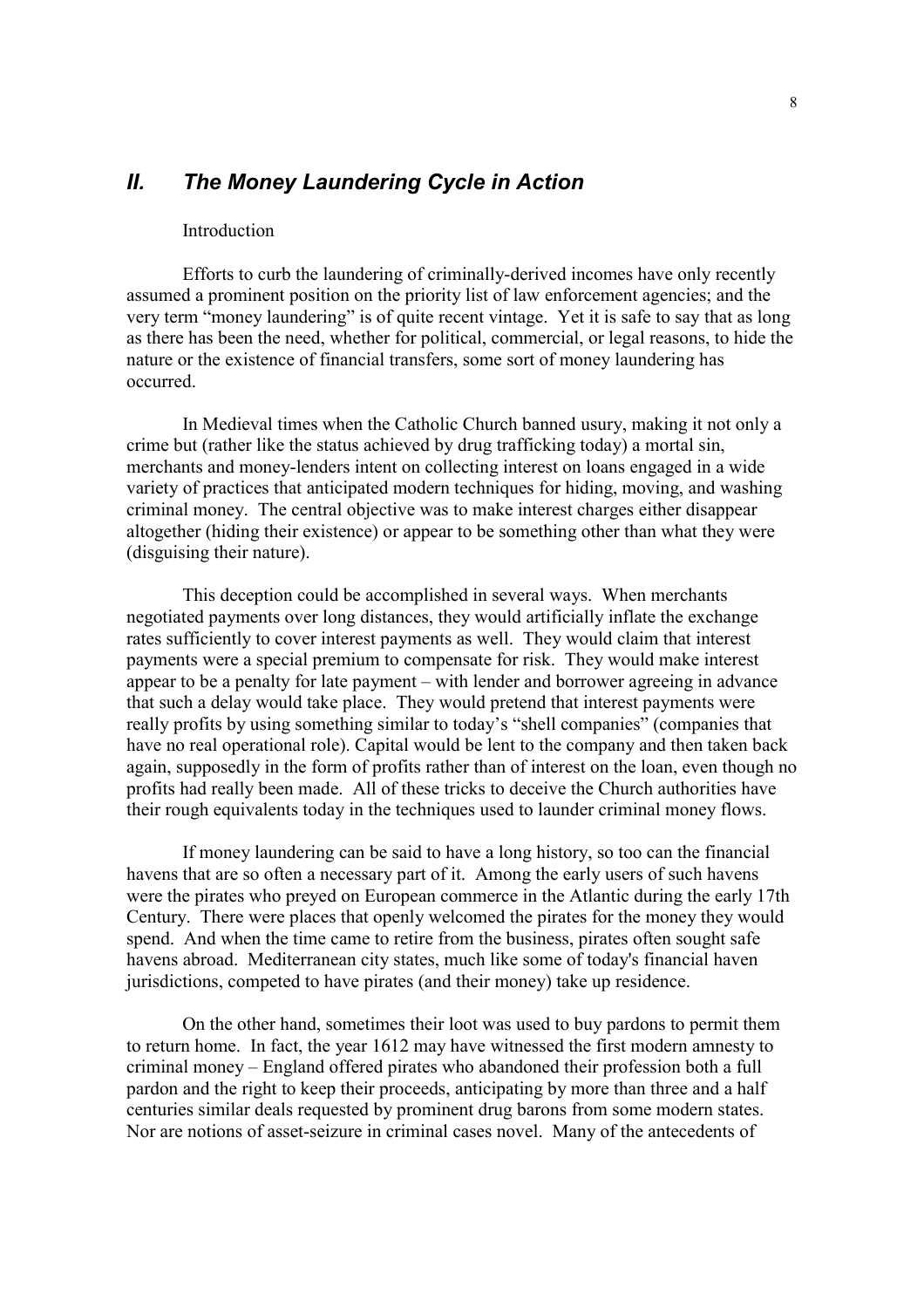modern laws facilitating the freezing and confiscating of criminally-derived income and wealth have their roots in Medieval European notions of deodand ('gift to God'), and have come down into modern law in many countries through the English Common Law tradition. Originally most forfeitures were a penalty for political rather than economic offenses. Later, under Common Law, any felony conviction could lead to forfeiture of wealth and estates. While forfeitures are no longer used in such a sweeping way, in one respect there is basic continuity. Early forfeitures were justified in public in much the same terms as modern asset-seizure laws, namely by their deterrent effects; in fact, again like some modern forfeiture laws, it was often more because of their usefulness in raising revenues for the Crown.

Even after the practice of automatically stripping all felons of their wealth died out, forfeitures continued to be applied in peacetime to enforce Customs regulations and in wartime against enemies or enemy sympathizers. It is from those traditions – seizures in contraband cases and the notion of societies at war (drug wars or crime wars now replacing military ones) that most of the rationalization for modern asset forfeiture derives.

While acts of money laundering, use of financial havens, and applications of asset-seizure laws (and even "black money" amnesties) all have historical precedents, not until very recently has the act of attempting to launder criminally-derived income and wealth been made a crime per se. Traditionally the focus was on the underlying offense generating the money. Asset seizures, to the extent they were used in economically motivated crimes, were punishment for that underlying offense. Today there has been a radical change. Started first by the U.S. in 1986 and progressing rapidly around the world, the trend is now to criminalize the very act of laundering money, and to make the act of laundering, completely independently of the underlying offense, grounds for assetforfeiture. In fact, in some jurisdictions that have taken this path, laundering the proceeds of crime can lead to far more severe penalties than the underlying offenses.

This has not occurred without considerable controversy. The problem has been that there is something quite unique about the crime of money laundering. Unlike the underlying offenses, be they drug trafficking or armed robbery, illegal toxic-waste dumping or extortion, money laundering consists of a set of actions each of which is innocent by itself, but which in total add up to an attempt to hide the proceeds of a criminal act. It is not always immediately obvious to persons outside law enforcement what harm has been done by money laundering, who (leaving aside fiscal considerations) has been injured and therefore why it should be an offense at all. That difficulty of convincingly demonstrating the harmful effects of money laundering goes far to account for the delays and hesitations in making money laundering a crime. In many jurisdictions it still is not.

However, there is no doubt the current trend is in the direction of criminalizing money laundering all over the world. There are several reasons. One is acceptance of the theory that it does little good to attack criminals while leaving the proceeds untouched – the net profits form both the motive, personal enrichment, for the underlying offense, and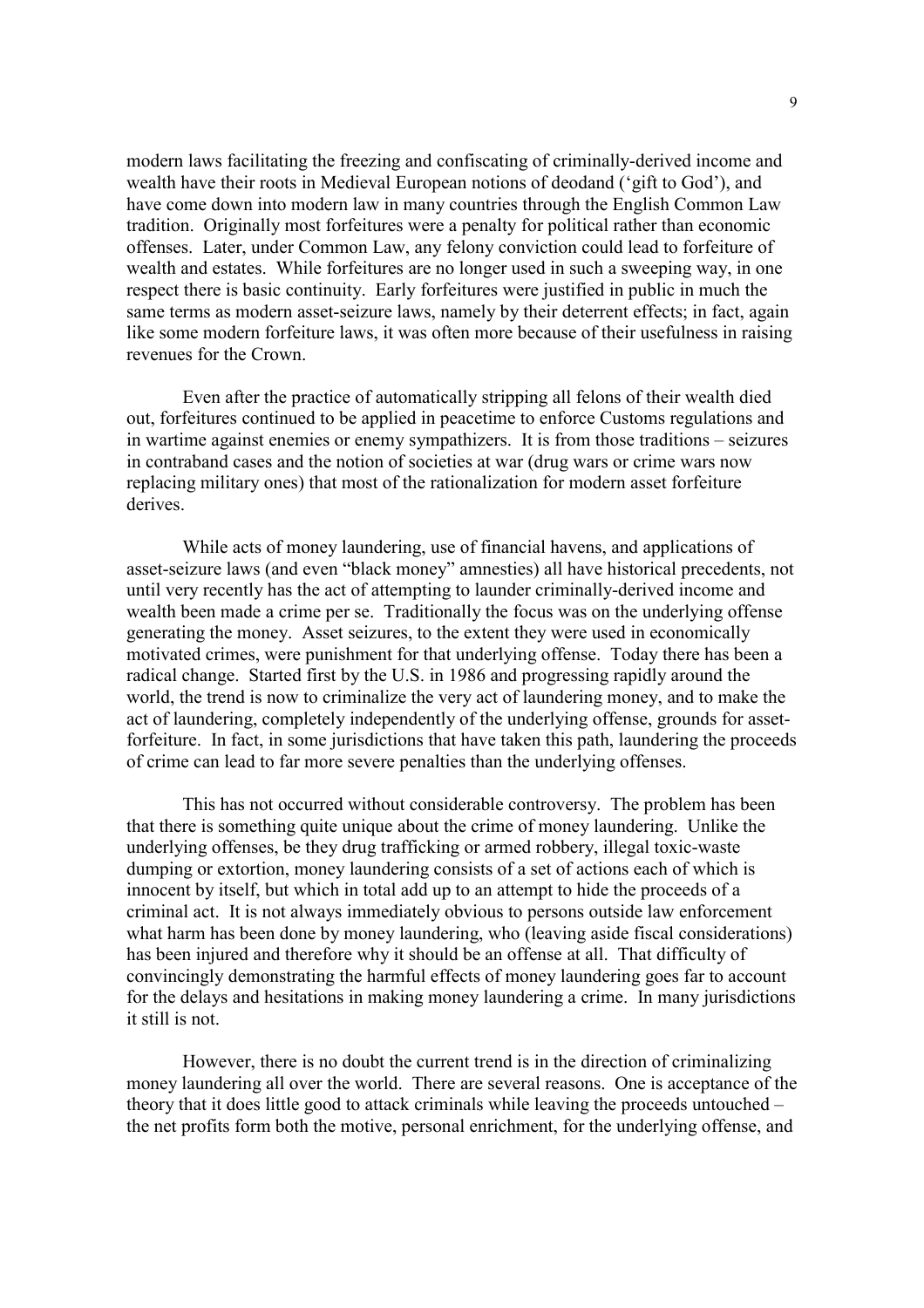they constitute the means, working capital, for further crime. There is also the presumption that in the past those who committed the offenses might be punished, but those, like the willing money managers who facilitated it, went unscathed, a situation that required rectification.

There have also been more immediately practical reasons. Money laundering statutes are seen as a handy tool, not just for widening the enforcement net to include previously exempt categories of participants in criminal acts, but also for creating a means for loading potentially heavier sentences onto those charged with the underlying offense, and for therefore using the threat of such heavier charges for deal-making and securing cooperation. Not least, there is a trend to use asset-forfeiture laws that are so often a part of the anti-money laundering drive as a device for financing police activities.

#### Money Laundering: Definition and Purpose

Today money laundering attracts the most attention when associated with trafficking in illicit narcotics. However enterprise criminals of every sort – from stock fraudsters to corporate embezzlers to commodity smugglers – must launder the money flow for two reasons. The first is that the money trail itself can become evidence against the perpetrators of the offense; the second is that the money per se can be the target of investigation and action.

Legitimate business corporations, too, might have recourse to the techniques of laundering whenever they need to disguise the payment of a bribe or kickback. In the current climate, where there has been a highly publicized backlash against corporate and public-sector corruption, laundering in bribery cases is likely to attract an increasing amount of attention. In fact even governments make occasional use of the same apparatus – whether to dodge reparations, evade the impact of sanctions or covertly fund political interference in some rival state.

Regardless of who actually puts the apparatus of money laundering to use, or what strange twists and turns it takes, the operational principles are essentially the same. Strictly speaking, money laundering should be construed as a dynamic three-stage process that requires: first, moving the funds from direct association with the crime; second, disguising the trail to foil pursuit; and, third, making the money available to the criminal once again with its occupational and geographic origins hidden from view . In this respect money laundering is more than merely smuggling or hiding tainted funds, though those acts may constitute essential constituents of the process.

Perhaps the most logical way to keep the nature of the process of laundering distinct from some of its constituent parts is to stress the difference between hiding the existence of criminal money and disguising its nature. If criminal money is hidden from the view of the law – for example, if it is spent in the form of anonymous cash or moved to a jurisdiction where there are no sanctions against the use of money of illegal origin – it can scarcely be described as "laundered". All that has happened is that criminally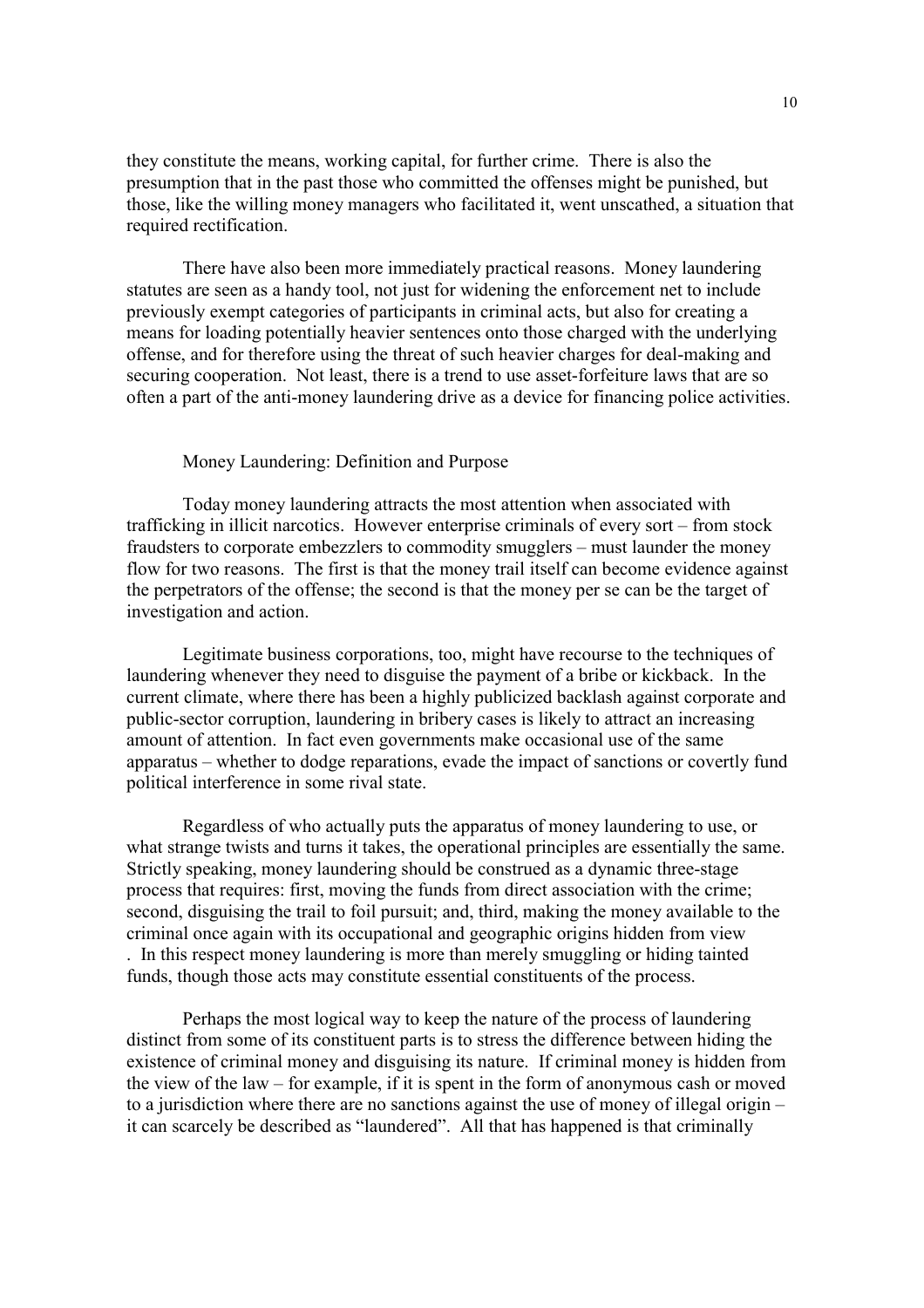derived money has had its existence hidden from the law enforcement authorities of the place where the underlying offense has been perpetrated. However,

#### Box 1: The money laundering cycle

if the money is given the appearance of legitimate provenance in a place where sanctions against its illegal origins do exist, then and only then can it be said to be truly laundered – it has had its nature disguised.

## Money Laundering and Tax Evasion

The nature of the laundering process raises important issues of tax enforcement. By definition, criminal money attempts to evade the scrutiny of the authorities, including the fiscal ones, while it is being earned. However, once it is laundered, that is no longer the case. Although there are several points at which tax evasion and money laundering share techniques and can be mutually supporting, it is important to understand that operationally they are quite distinct processes. In general tax evasion involves taking legally earned income and either hiding its very existence (if, for example, it is skimmed in cash) or disguising its nature (by making it appear to fall into a non-taxable category). In either event it turns legal income into illegal. Money laundering does the opposite. It takes illegally earned income and gives it the appearance of being legally earned. In terms of their impact on the fiscal position of the state, evasion, and laundering also have quite opposite effects.

Earnings of a legal enterprise can be thought of as falling roughly into two categories. Part of the gross proceeds is used to cover expenses, including wages, material costs and interest payments due to those who lent operating funds. Part is left over as profit – which in turn can be either reinvested or distributed to owners who may consume it or save it.

However, when illegal goods and services are sold, the results are different. As before, part of the gross proceeds of illegal activity is used to cover expenses of operation; and part represents profit, some of which may be reinvested and some distributed to owners. But there is a further division. Regardless of whether earnings are used to cover expenses or to reward owners, some remain in the illegal sector and some may be recycled into the legal one. Of that which surfaces in the legal economy, part may be used to meet expenses owed to illegal suppliers; part may be used to meet expenses owed to legal suppliers; and part may become the apparently legitimate property of the owners of the business, who, in turn, may reinvest it in illegal business, reinvest it in legal business, consume it or save it (by acquiring legitimate assets). The actual form the laundering process takes will depend at least to some degree on the intended disposition of the funds.

However, one thing remains true. All of the portion of the criminal earnings that appears in the legal economy potentially attracts the attention of the fiscal authorities. Undoubtedly criminals are as eager as any other entrepreneurs to reduce their fiscal burden, but some such burden is almost inevitable. Tax evaders under report the earnings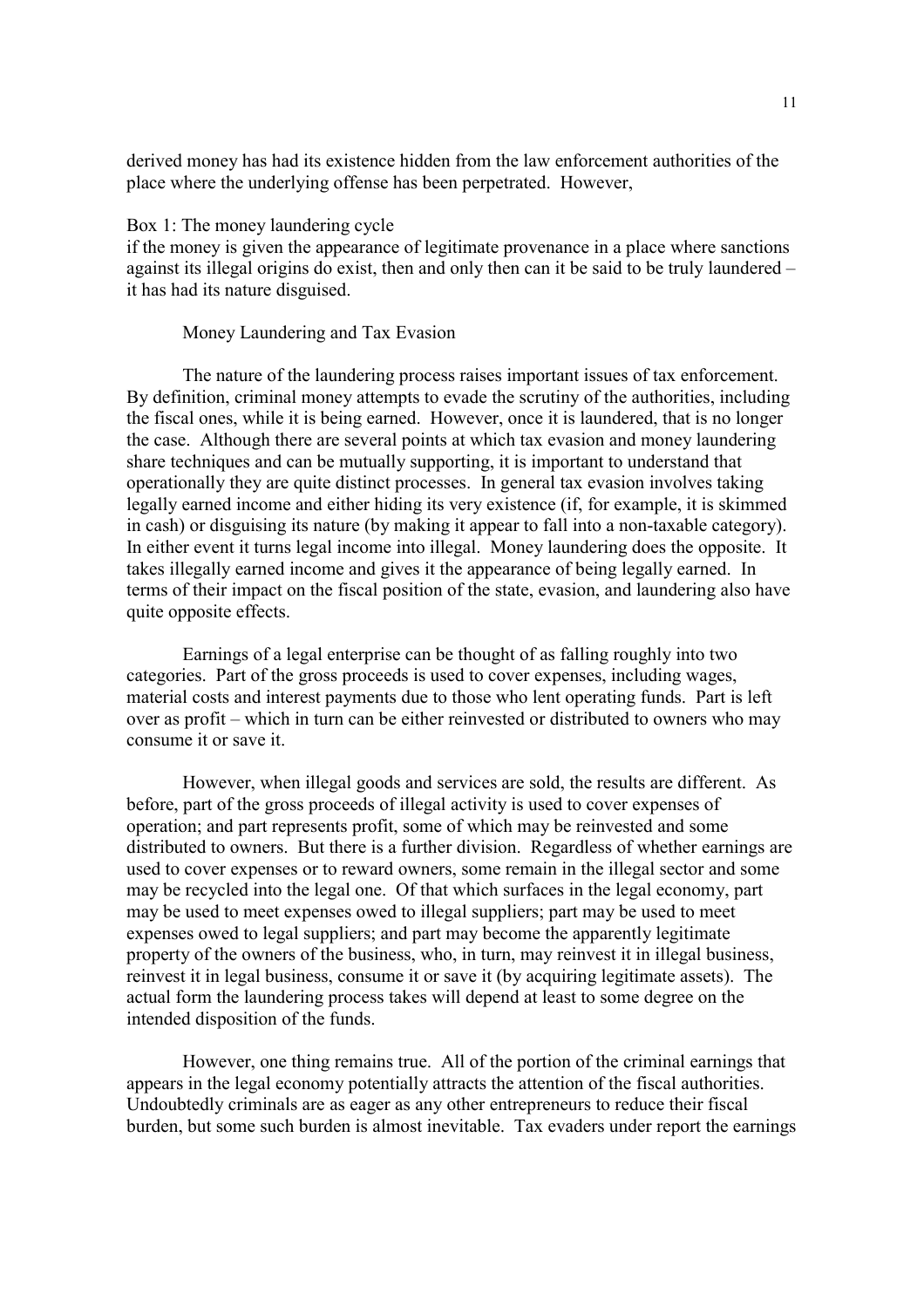of their legal enterprises, thereby paying less tax than they legally should. Criminals, by contrast, over report the earnings of any legal enterprises they use for cover, therefore paying more tax than their legitimate front companies would normally be required.

This is not to suggest that the state would be fiscally better off if legitimate businesses which evade taxes on their legally earned income shifted to explicitly criminal activity on which some taxes got paid! Clearly even though criminals pay some taxes on the portion of their illegal earnings that is laundered, overall they will evade taxes on as much of their overall earnings as possible. The point is that, contrary to the stereotype that sees criminal activity as an off-the-books, unrecorded, and untaxed activity (with its existence hidden from the authorities), once the money is laundered it becomes at least in part on-the-books, recorded and taxed, albeit with its precise nature disguised.

Perhaps the easiest way to understand the distinction is to consider the example of the market for illicit sexual services. A prostitute working the streets might accept cash – the transaction is anonymous, it does not enter the national income accounts of the country and it escapes both formal regulation and taxation. But a prostitute working through the front of a legally-registered escort agency or massage parlor might well be paid through checks or credit cards – the transaction is recorded, but it enters the national economic statistics in a misreported way; and it is subject to at least some degree of taxation. In the second example the earnings are laundered – their nature is disguised rather than their existence hidden.

#### The Apparatus in Action I: At Home

The term "money laundering" seems to have been coined in the U.S. in the 1920s when street gangs would seek a seemingly legitimate explanation for the origins of the money their rackets were generating. Their reasons for so doing were varied – to hide their material success from corrupt police intent on collecting protection payments, to avoid attracting the (often brutal) attention of envious competitors, or, a little later, to evade the possibility of tax evasion charges, something discovered in the early 1930s to be a powerful weapon against otherwise impregnable criminals.

To accomplish these goals, the street gang might take over cash-based, retail service businesses. The most popular choices were clothes-laundries and car-washes – hence, it seems, the origin of the term. However, other businesses, such as vendingmachine service companies, could function almost as well. The point was to mix illegal and legal cash and report the total as the earnings of the cover business. In so doing, all three stages of a classic money laundering cycle were combined in essentially one step – the money was distanced (physically or metaphysically) from the crime, hidden in the accounts of a legitimate business, and then resurfaced as the earnings of a firm with a plausible reason for generating that much cash. Simple though that process appears to be, it has remained the core of most money laundering strategies, no matter how apparently complex.

There are a wide variety of techniques available today by and through which money can be laundered. The choice depends partly upon the following criteria: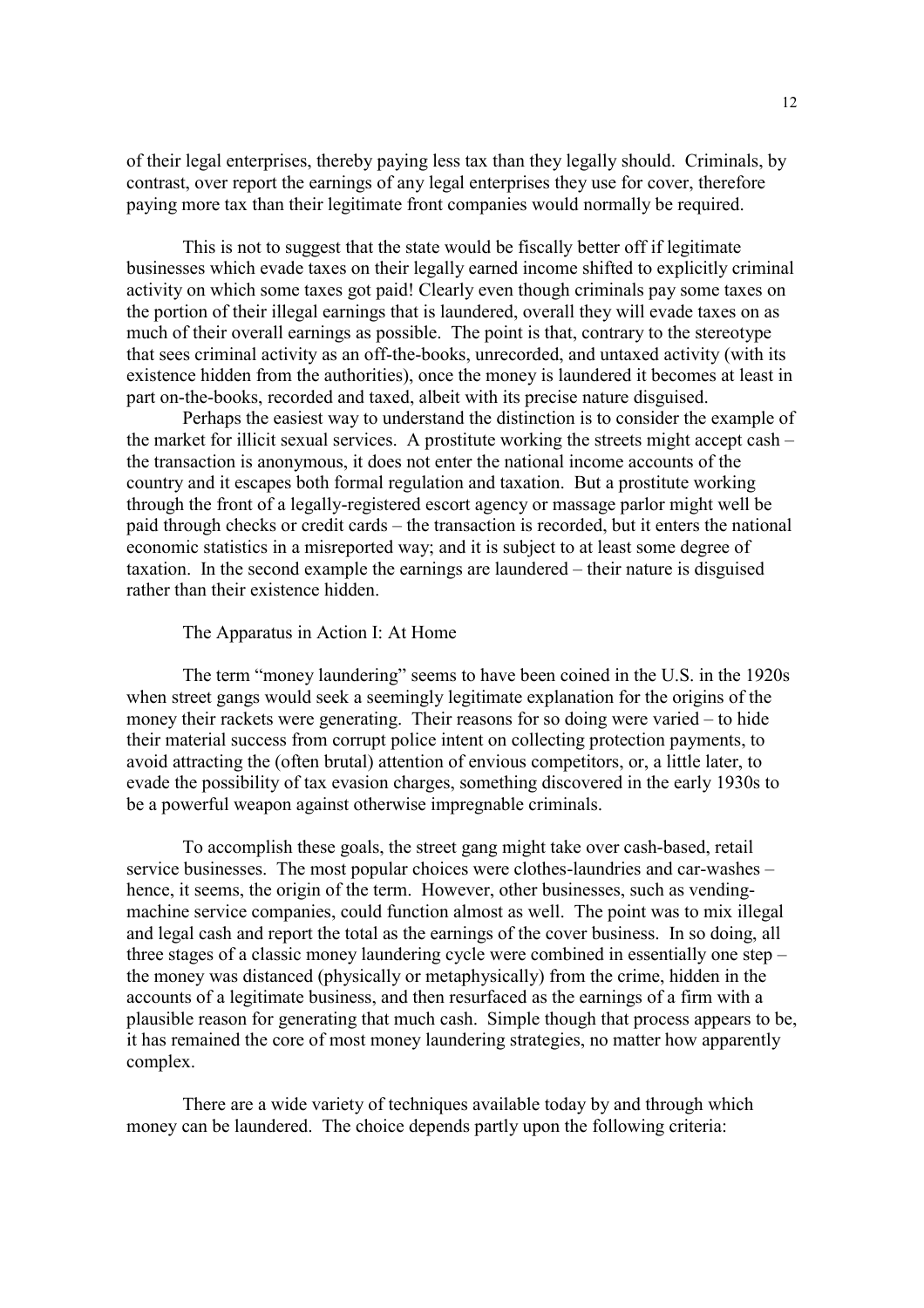The immediate business environment. While in principle there is no limit beyond imagination to the fronts through which and forms in which money can be laundered, in practice, launderers try to make their choices reflect as closely as possible the profile of normal business in the area and jurisdiction in which they are operating.

 The orders of magnitude. Small sums laundered periodically will suggest quite different techniques than comparatively large amounts.

 The time factor. The technique chosen will likely reflect whether the operation is a once-and-for-all or sporadic event, or something to be conducted on an on-going basis. It will reflect as well the degree to which haste is essential.

 The amount of trust that can be accorded to complicit institutions and individuals. This requires a judgement about how much they have at stake in co-operation or betrayal and where, on the fear-greed trade-off curve, they happen to be.

 The record of law enforcement. Laundering requires time and money. How much energy and expenditure will be put into the effort to multiply levels of cover and obscure the trail will depend on an assessment of how serious and effective police probes are likely to be in the place or places where the process is conducted.

 The planned long-term disposition of the funds. Money may be subjected to differing processes depending on whether it is designed for immediate consumption, for savings in visible or invisible forms or for reinvestment. The simplest forms of laundering take place strictly within the jurisdiction in which the underlying offense has been committed. If the sums involved are relatively small and/or episodic in nature, there are a number of techniques in which all three stages of the laundering cycle can be neatly combined. Race tracks are classic examples – the launderer simply uses his/her illegal cash to purchase winning tickets, probably paying the true winner a premium, and then presents the ticket for payment. The funds can therefore be accounted for as legitimate earnings from gambling. This is a technique with a long history, and it continues to be used today.

Much the same can occur with state lotteries – there have even been brokerage rings buying winning tickets and reselling them to persons with money to launder. An additional advantage of lottery schemes is that winnings are often tax free.

More sophisticated techniques using the same general principle can be run with the aid of stock or commodity brokers. The person seeking to launder money buys spot and sells forward, or the reverse – one transaction records a capital gain, the other a capital loss. The broker destroys the record of the losing transaction and the launderer exits with the money now appearing as capital gains. The cost is the double commission plus any hush money demanded by the broker.

Similarly with property deals. Someone seeking to wash money will purchase a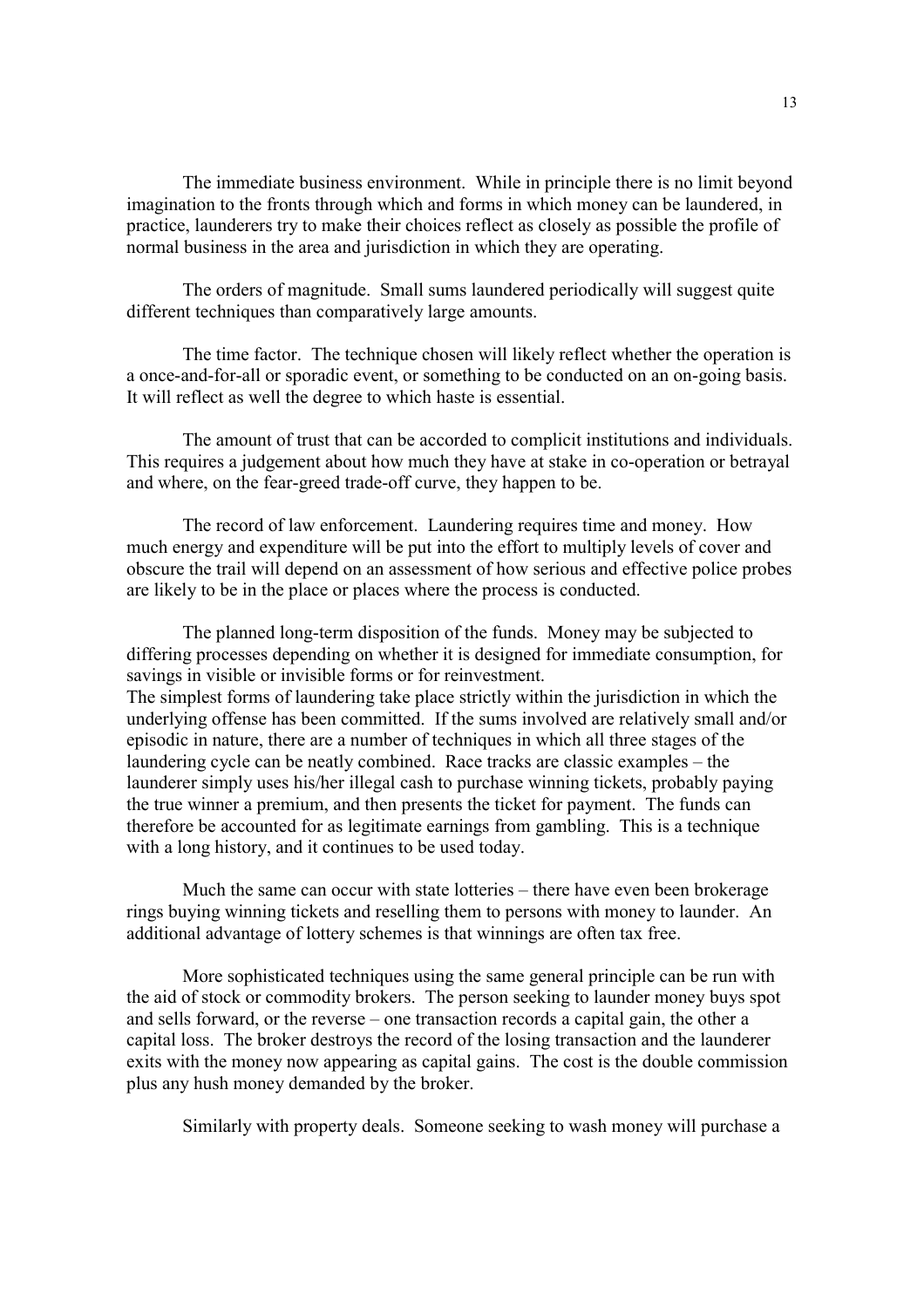piece of property, paying with formal bank instruments and legitimately earned money for a publicly recorded price that is much below the real market value. The rest of the purchase price is paid in cash under-the-table. The property is then resold for the full market value and the money recouped, with the illegal component now appearing to be capital gains on a real estate deal.

Such techniques, while seemingly popular, are usually employed only episodically and for relatively small sums. No one can convincingly appear lucky at the track too often. To handle on-going flows of criminal money, recourse is usually had to a cash-based retail service business – car-washes and laundries, video-game arcades and video-cassette rental stores, bars and restaurants have long been favorites. The principle is simple – the illegal money is mixed with the legal and the entire sum reported as the earnings of the legitimate business.

When the sums become larger and law enforcement in the immediate jurisdiction seen as particularly dangerous, the laundering process will more likely involve an international dimension. At that point the three stages in the cycle become both logically and chronologically distinct.

#### The Apparatus in Action II: Moving the Money Abroad

The first task is to move the funds from the country of origin. That can be done by either sidestepping or working through the formal banking system. If the decision is made to sidestep the system, the most popular method appears to be shipping money abroad in bulk cash. Sometimes items like diamonds or gold or even precious stamps and other collectibles are also used – the criterion is that they be of high value in relation to bulk making them physically easy to smuggle, as well as relatively easy to reconvert into cash at the point of destination. However, clearly cash is far more important than valuable commodities.

Although an increasing number of countries demand the reporting of the export of all monetary instruments, the record of success is not very encouraging. Bulk cash, particularly in large denomination bills, can still be easily carried out of a country in hand-luggage. While the U.S. \$100 bill is the favorite, others exist that could be useful provided the currency is well-known and universally accepted – the largest denomination Deutschmark and the Swiss franc notes would qualify whereas the Singapore dollar, available in \$10,000 denominations, would probably be used only rarely and within a limited geographic area. Even if controls on hand luggage are tightened, bulk cash can be easily moved through checked personal luggage, particularly if the passenger travels by ship. And of course the money can be stuffed into bulk commercial containers whose sheer volume defeats any systematic efforts to monitor them. To the extent detection does occur it is the result of either blind luck or informants' tips. Clearly the problem of currency smuggling will increase as world trade grows, borders become more open to both people and goods and currencies become more convertible.

The person whose funds are to be moved does not have to assume the risk by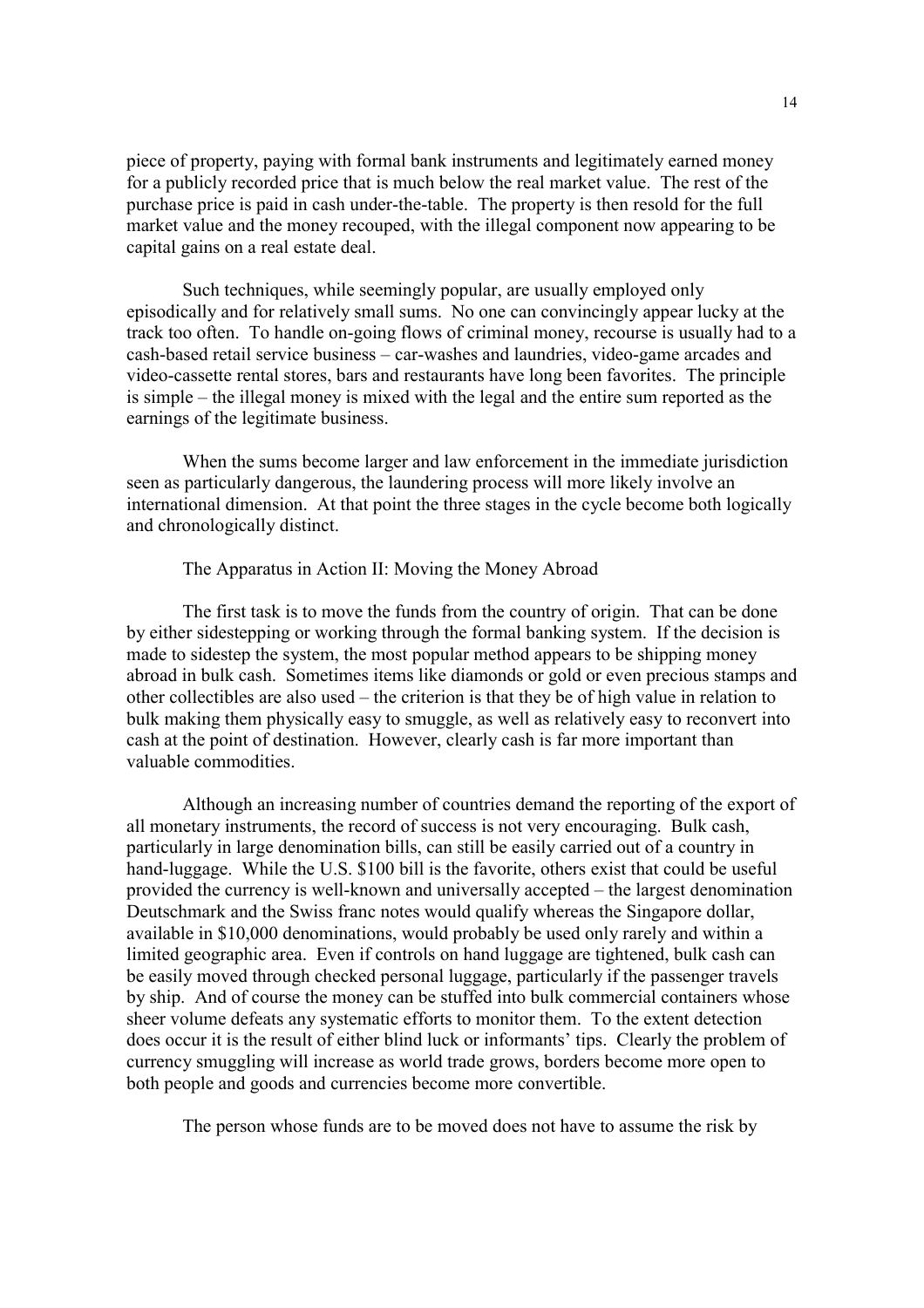themselves. There are professional courier networks who will handle the job and guarantee delivery. It is sad to report that among those couriers are sometimes those possessing diplomatic passports – they and their effects are at least partially immune from search and, in any event, they may be subject to little more than deportation if caught. There is an open traffic in diplomatic credentials that should be curbed.

Alternatively recourse could be had to various lateral transfer schemes. These work through the simple principle of compensating balances that has long been used in legitimate trade, particularly when dealing with countries that have exchange controls and/or legally inconvertible currencies.

Consider the example:

Assume Business I in country A owes \$X to Business II in country B. Assume Business II in country B owes \$X to Business III in country A.

To settle the debts without compensating balancing:

Business I would ship \$X to Business II Business II would ship \$X to Business III

This requires two international transfers and four distinct withdrawal and deposit transactions.

To settle the debts with a compensating balance all that happens is that Business I in country A settles the debt owed by Business II to Business III in country A. There are only two banking transactions, from the account of Business I to the account of Business II and no international transfers.

Obviously in reality the mechanics are much more complex, the sums do not exactly balance and the exchanges are usually multilateral. Still, the principle remains intact. The practice is commonplace, and there are even financial brokers who specialize in arranging such transfers.

However the compensating balance principle is also the basis of operation of the so-called underground banking systems which are becoming more and more popular today as ethnic diasporas grow. Someone in country A seeking to move funds abroad contacts the underground banker and deposits a certain sum. The underground banker sends a coded message to his/her correspondent abroad to credit the equivalent of the deposited sum (less the fee) to a foreign bank account held in the name of the person seeking to move the money out of country A. No actual funds have to move. And the offsetting transaction occurs when someone else abroad attempts to move money back into country A. It is neat and untraceable, particularly when cemented by bonds of extended family trust typical of some ethnic communities living and conducting business abroad.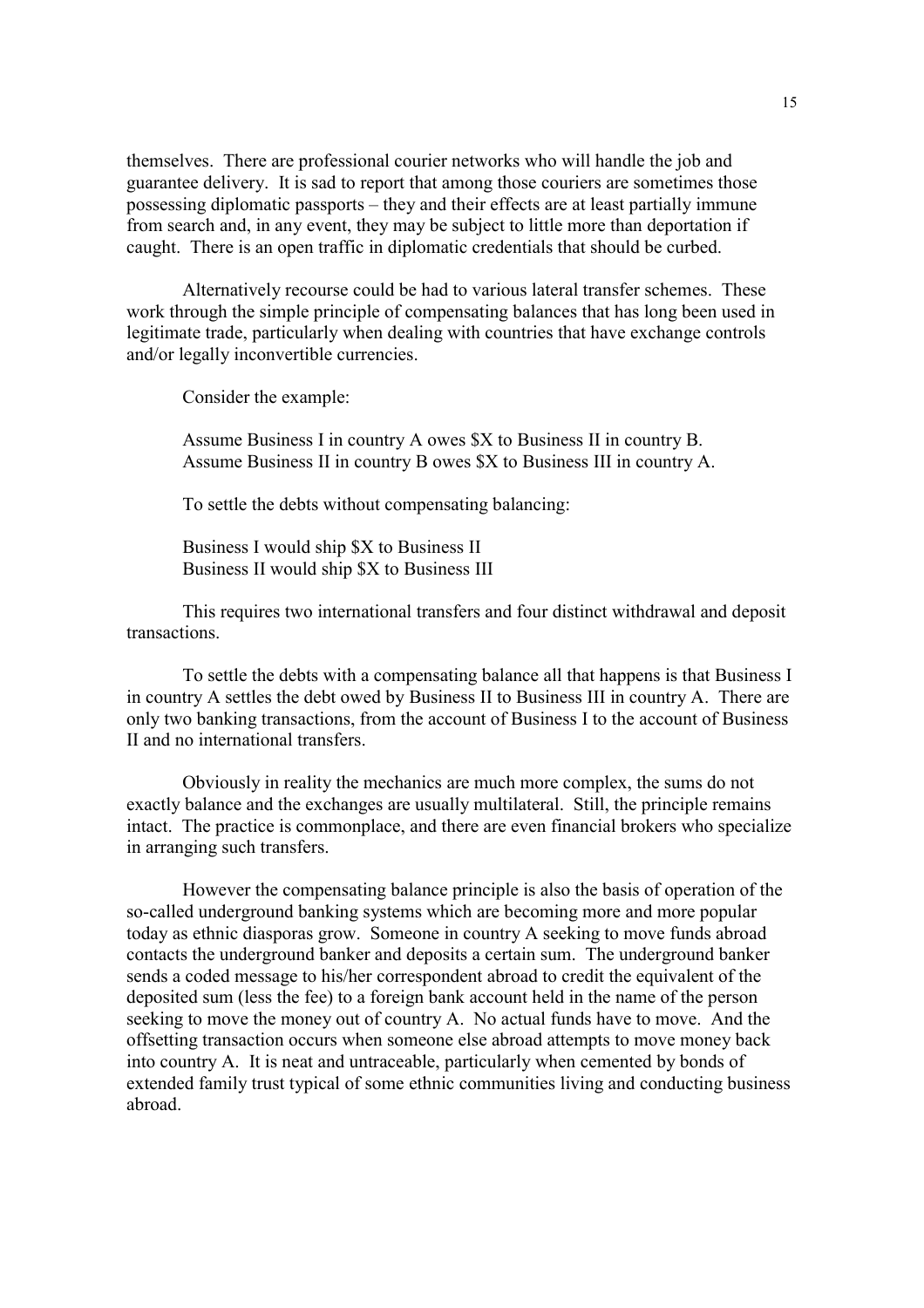Nonetheless it cannot be stressed too often that, like so much "informal finance", techniques of underground banking really have benign origins. They were evolved for perfectly legitimate purposes, reflect institutional underdevelopment and/or unfamiliarity with or lack of confidence in the formal banking systems, and have been, in some cases, unfairly targeted by law enforcement officials for criticism. It is impossible to avoid the conclusion that ethnic and cultural misunderstandings, even on occasion prejudice, have played a role in some of the adverse attention focused on these so-called underground banking systems. They can indeed be used for criminal purposes – so too can life insurance companies and nursing homes.

When the decision is made to send criminal money abroad using the formal banking system, additional precautions are required. Any large cash deposit potentially attracts attention. There are also jurisdictions that subject large cash deposits to some form of additional mandatory scrutiny. This can vary from the U.S. model of automatic reporting of sums above a certain threshold to others that rely instead on suspicious transaction reports.

Enormous backlogs of information are generated by cash transaction reporting systems, a problem that will be only partially solved by electronic filings on the Australian model. Ultimately cash deposit reports, whether in paper or in electronic form, are of little use unless there are, not just the resources to process them, but personnel who know what they are looking for. Yet, to date knowledge about the nature, structure and operation of illegal markets remains so rudimentary, there is little logic to piling up raw information until some of those gaps in understanding are addressed.

Equally notorious, in response to the cash transaction reporting systems, are the multiple schemes launderers have devised to get around the reporting rules – prior conversion of cash to checks through formal or informal check-cashing services, breaking cash deposits down to sums below the reporting threshold, securing an exemption from reporting, and even bribing bank staff.

However whichever system of formalized scrutiny, if any, is in operation, one rule remains. Large deposits (whether in cash or in checks) with no apparent justification potentially attract attention. Unlike the situation even a decade ago, so much public attention has been focused on instances when banks accepted huge bundles of cash from unknown parties and either wired it abroad or converted it into bearer instruments, this avenue is likely going to be used less often. Successful money laundering today probably requires working through a front business, one that has a credible explanation for its level of deposits and – something vital when the next stage begins – an equally credible explanation for moving the funds abroad.

Such a company would be one that engages regularly in international trade in goods and/or services. A clever laundering operation would assure that any "payments" it makes to supposed suppliers abroad are in odd rather than round sums, and those sums are not repeated. It might also divide the payments between "suppliers" in several countries, alternate between wire and written forms of remittance and ensure that the nominal recipients appear to have sound business reputations. Although services are the best, for there are no clear rules against which to check the prices being charged to the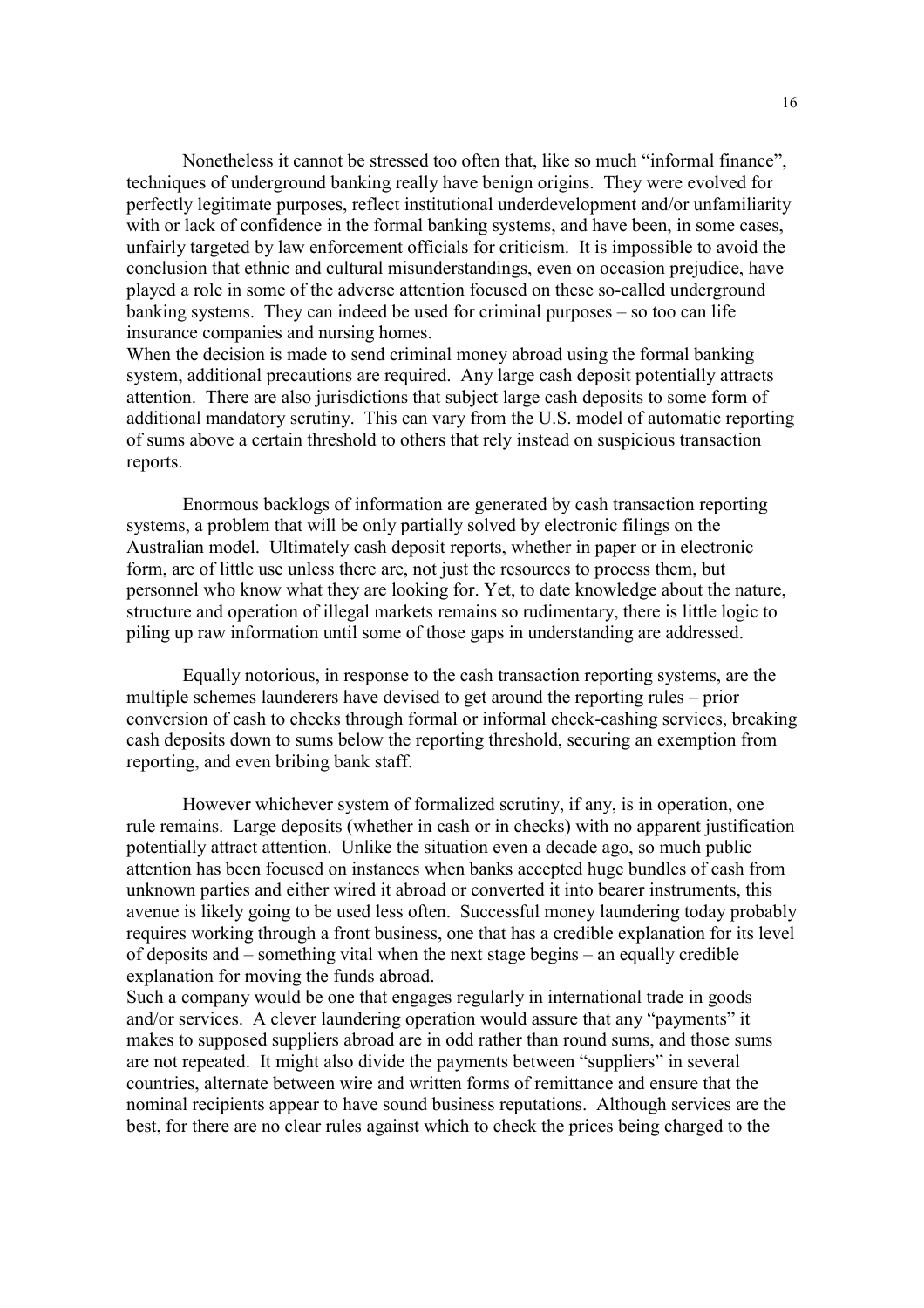domestic company, there is some evidence trade in physical goods can be used as cover for criminal money transfers too. Recent investigations by two university professors in Florida revealed huge discrepancies in the prices at which commodities enter and leave the U.S. when compared both against international norms and even from country to country. Although most such price discrepancies are likely accounted for by tax evasion or capital flight, there is likely to be elements of money laundering as well. The above actually points to a potentially fatal weakness in money laundering schemes which may not have been sufficiently exploited. The usual presumption of law enforcement is that once the money is inside the banking system, most of the battle is lost. Accordingly much of the regulatory effort is put into building, if not barriers, then at least screening mechanisms against that happening. However money inside the domestic banking system is not yet money inside the international banking system. And there is an asymmetry in the types of front companies needed for these two distinct transactions. If the best cover for placing deposits inside the domestic financial system is a cash-based retail service business, the best cover for sending money abroad is a company that engages in international trade in goods and services. There are serious grounds for questioning why a company engaged in domestic retail services should be sending significant sums abroad, especially if done on a regular basis. And there are serious grounds for wondering why a company engaged in international trade in goods and services (which is, by definition, a wholesale operation) should have large sums of cash deposited in its domestic accounts. Such anomaly can serve as a red flag to alert bank staff that something requires further explanation.

## The Machinery in Action III: Seeing the World

Once the money is abroad, it is time for stage two of the laundering cycle, moving it through the international payments system to obscure the trail. Despite a myriad of complications, there is a simple structure that underlies almost all international money laundering activities during this stage of the process.

Contrary to popular stereotypes, only the rankest of amateurs would arrive at the front door of a Swiss bank with a suitcase of high-denomination U.S. bank notes and demand to open a "numbered" account.

 That would undoubtedly both begin and end the would-be launderer's life of crime. To be sure, Switzerland has not lost all of its appeal as a financial haven. It is stable politically; the Swiss franc is strong and well respected; the country plays a major role in the world gold market; and it has a variety of banking institutions ranging from powerful multi-functional institutions well represented all over the world that combine commercial and investment banking with fund management and stock brokerage services to small, discrete private banks specialized in handling the affairs of the "high net-worth individual".

But, progressively over the last two decades the Swiss authorities have reduced the protection afforded by the country's famed secrecy laws, signed treaties of cooperation in criminal investigation with other countries, and moved actively and rigorously to freeze suspect accounts in everything from embezzlement to insider trading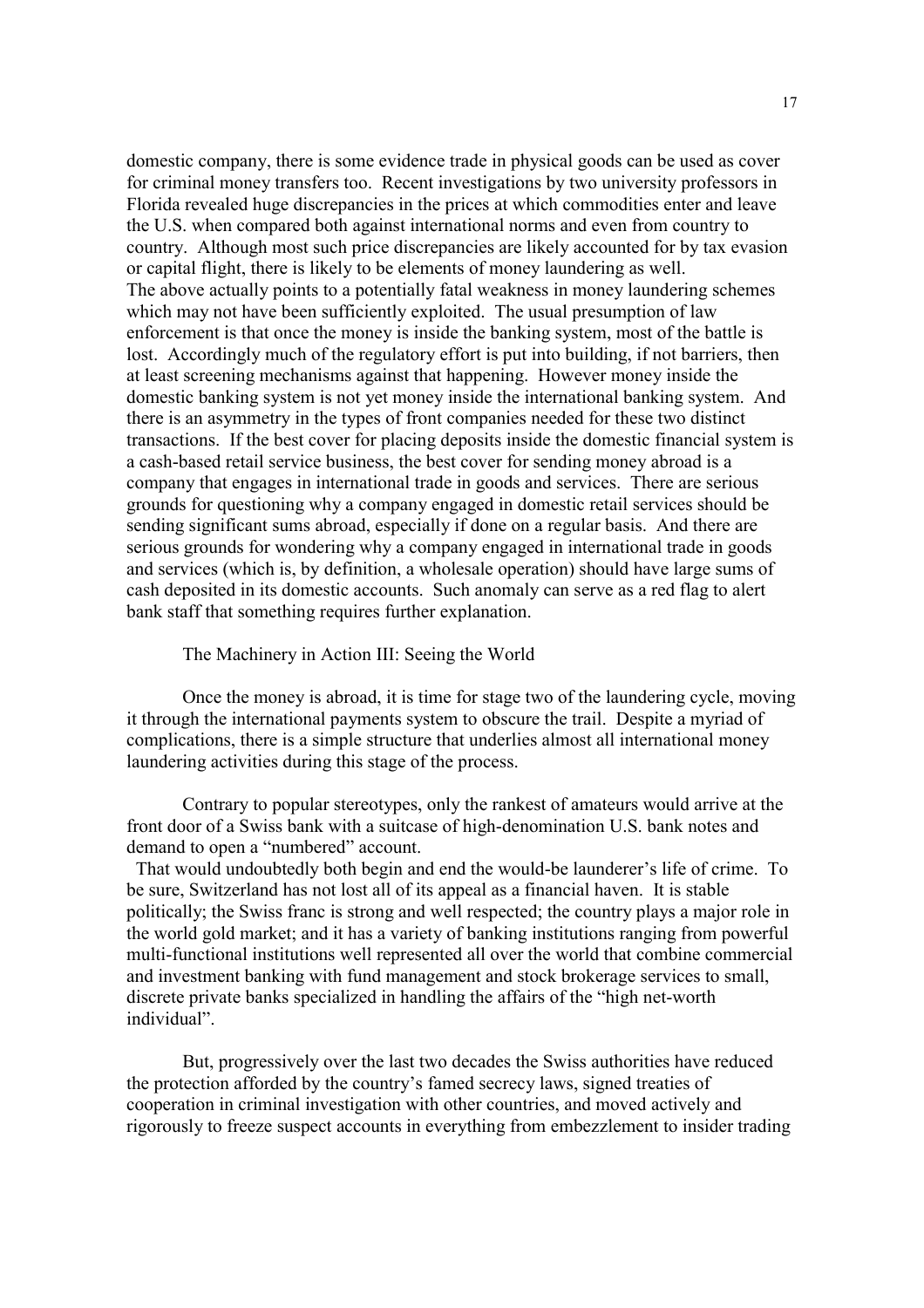to drug trafficking cases. Switzerland also made money laundering a crime per se. Undoubtedly, given the size and historical reputation of the Swiss financial system, much criminal money still seeks refuge there. But, it cannot be said that Switzerland rolls out the welcome mat for drug money (that deriving from tax and exchange control evasion is quite another matter); and most such money that does arrive in Switzerland probably now is subject to a pre-washing elsewhere.

Well before a reasonably sophisticated money launderer will attempt to establish a bank account in any haven jurisdiction there are preliminary steps to be taken. Bank secrecy can often be waived in the event of a criminal investigation. It is for that reason criminal money is normally held not by an individual (even with a "numbered" account) but by a corporation. Prior to the money being sent to Switzerland, Austria, Luxembourg or any other financial haven, the launderer will probably call on one of the many jurisdictions that offer an instant-corporation manufacturing business. Liberia, the Cayman Islands, the British Virgin Islands and Panama are among the favorites, though there are many others that sell "offshore" corporations which are licensed to conduct business only outside the country of incorporation, are free of tax or regulation and are protected by corporate secrecy laws. Preferably for the launderer, such a company will already have a history of actual activity to increase the appearance of legitimacy. Once the corporation is set up in the offshore jurisdiction, a bank deposit is then made in the haven country in the name of that offshore company, particularly one whose owner's identity is protected by corporate secrecy laws. In that way there is between the law enforcement authorities and the launderer, one level of bank secrecy, one level of corporate secrecy, and possibly the additional protection of client-attorney privilege if a lawyer in the corporate secrecy haven has been designated to establish and run the company.

In addition, many laundering schemes devise yet a third layer of cover, that of the offshore trust. There are many perfectly legal reasons for the establishment of offshore trusts, some rather dubious ones (dodging decisions of tax or divorce courts being the most common) and a few that are clearly illegal. The advantage of a trust is that the owner of assets conveys that ownership irrevocably to the trust, and therefore prevents those assets from being seized by creditors. Offshore trusts are usually protected by secrecy laws and may have an additional level of insulation in the form of a "flee clause" that permits, indeed compels, the trustee to shift the domicile of the trust whenever the trust is threatened – by war, civil unrest or even by probes from law enforcement officers. The obvious disadvantage is the nominal loss of control by the owner – in theory a deed of trust is irrevocable; and the former owner can influence, but can not control the actions of the trustee.

In the past Liechtenstein was a favorite place in which to set up such a trust. In fact, it was probably the only jurisdiction that is not part of the English Common Law tradition to have such facilities. The Liechtenstein anstalt, unlike most trusts, is a commercial entity capable of doing business; and it could make the transferor of the assets the ultimate beneficiary, thereby undermining the notion that the conveyance was irrevocable. Today, however, the very term anstalt in a company name can serve as yet another red flag for revenue authorities and law enforcement officers. As serious a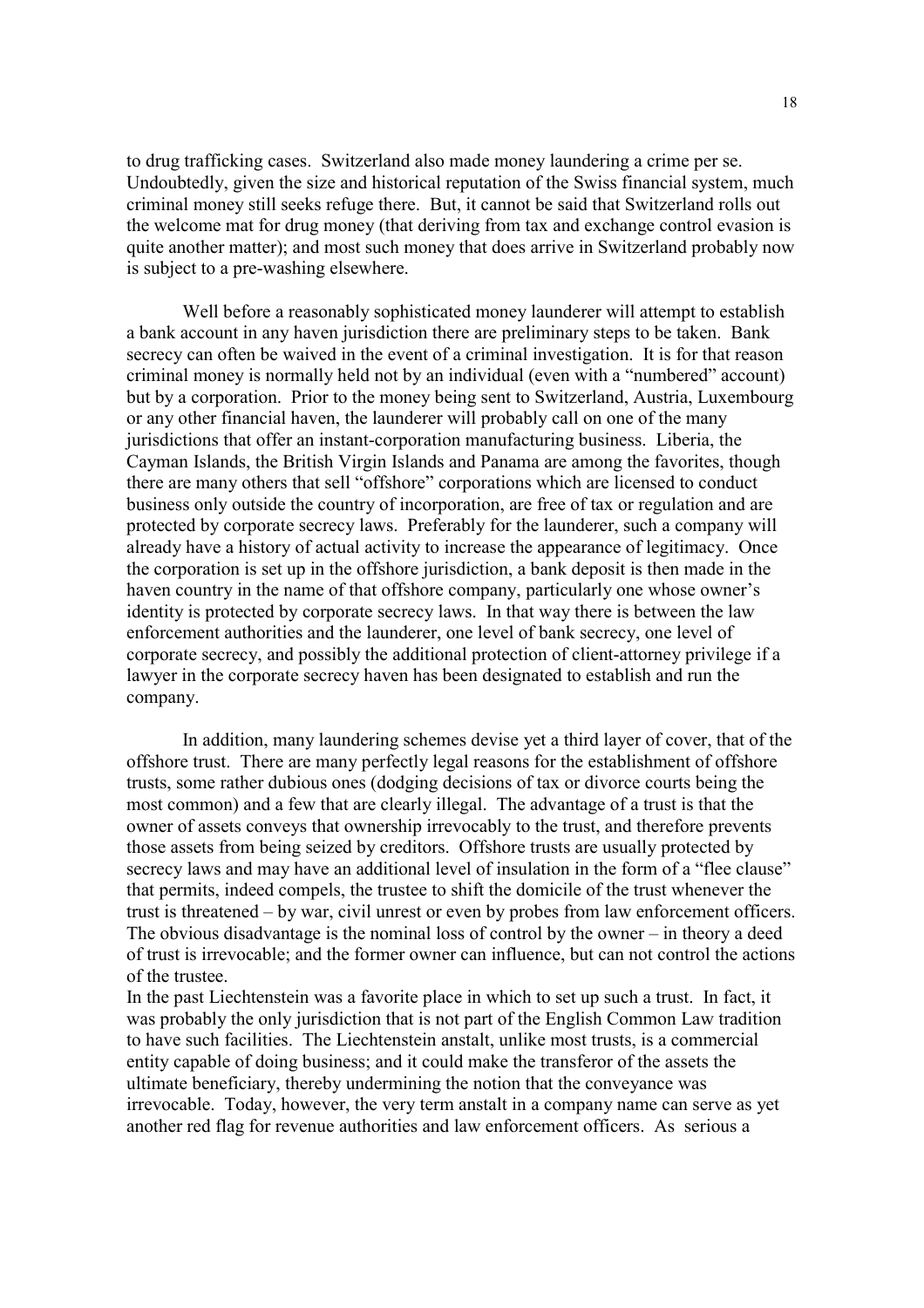problem are the many former and current British dependencies that offer "assetprotection trusts". If suitably set up, they can convey all of the advantages of the Liechtenstein model. Typically, assets would first be conveyed to an offshore company; control of the company would be transferred to the offshore asset-protection trust; the person transferring the assets would arrange to be appointed manager of the company; and the trust deed might stipulate that the transferor of the assets had the right to buy them back again for a nominal sum, thereby respecting the letter of the law of trusts while undermining its spirit.

Whatever the exact form it takes, the offshore asset-protection trust creates yet another layer of secrecy and security in a money laundering scheme. And it can be complemented by yet more tricks and devices. Companies can be capitalized with bearer shares so there is no owner of record anywhere – the person who physically possesses the share certificates owns the company. There can be multiple systems of interlocking companies all incorporated in different places, forcing law enforcement officers to proceed from jurisdiction to jurisdiction peeling them away like layers of an onion. There can be multiple bank transfers, again from country to country, where each transfer is protected by secrecy laws that must be breached one at a time. The funds transfer trail can be broken on occasion with the launderer picking up the money in cash from a bank in one place, redepositing it in a bank somewhere else, and then wiring it to yet a third location. The trail can be further complicated if the launderer has purchased his/her own instant-bank in one of several jurisdictions offering such facilities and made sure his/her bank was one of those through which the money passed, then winding up the bank and/or destroying the records

Once the funds have been moved through the international financial system sufficiently to make their origins extremely difficult, if not impossible, to trace, it is time to move them home again, to be enjoyed as consumption or employed as capital.

The Apparatus in Action IV: Heading Home

.

Many techniques can be used for this stage. Ten (among many) possibilities are listed below:

 Funds can be repatriated through a debit or credit card issued by an offshore bank. Withdrawals from ATM machines or expenditures using the card can be settled either by automatic deduction from a foreign bank account or by the card-holder periodically transferring the required funds from one foreign bank account to another. Debit cards are superior from the point of view of automaticity and confidentiality. However, even an ordinary credit card can be turned into a debit card by being secured through the deposit of collateral with the issuing bank. Although secured credit cards were initially intended to give persons who were deemed a bad credit risk the advantages of use of a credit card, something that is increasingly essential for many purposes such as reserving hotel rooms or renting cars, it can be very useful to anyone seeking to lower their financial profile.

Bills incurred in the place of residence can be settled by an offshore bank or, even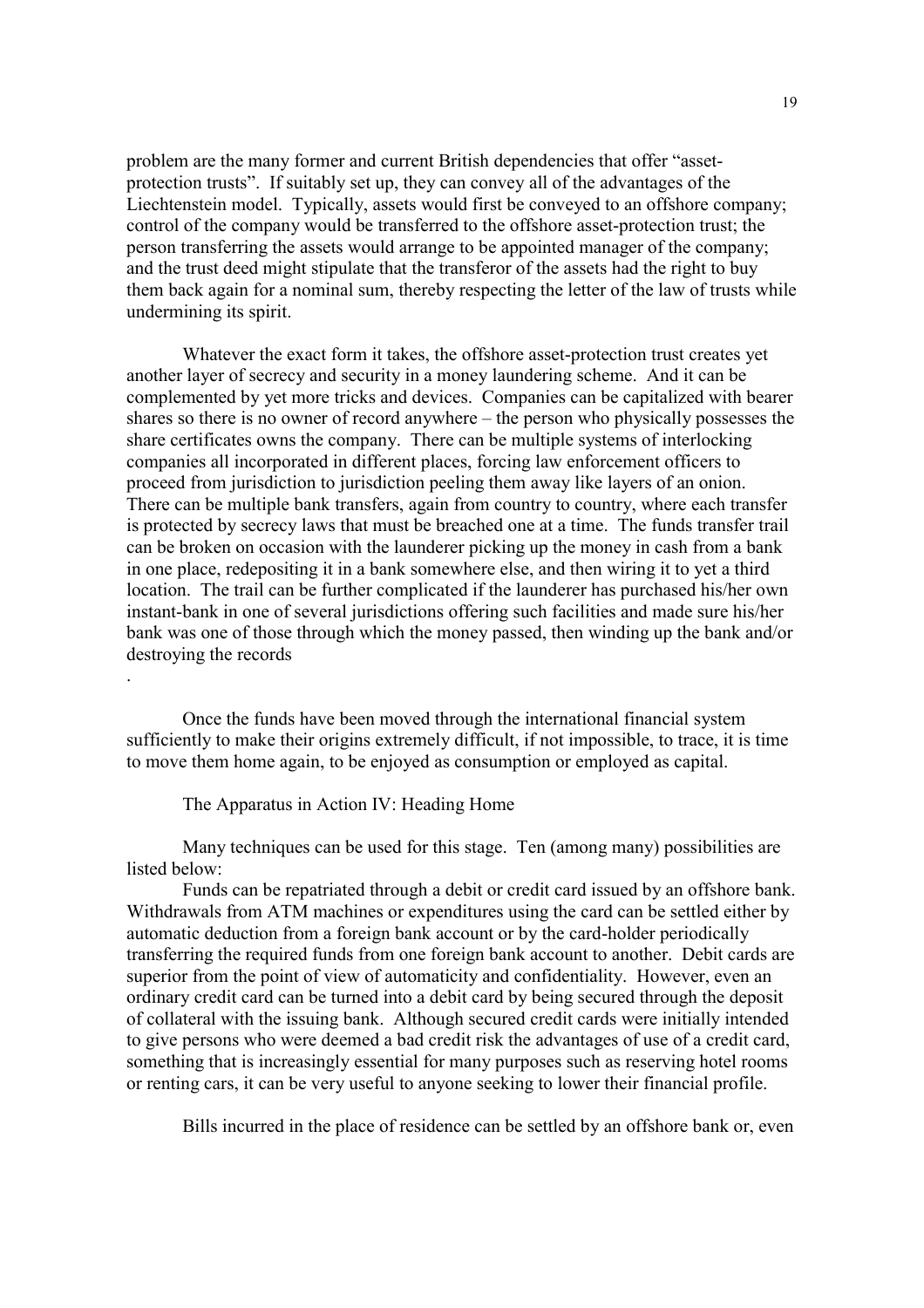more discretely by an offshore company. In fact, persons seeking to use at home illegal money held abroad need not even bother to work through their own offshore accounts and shell companies. There are firms who advertise their willingness to handle for clients all of their major payments – utility bills, regular car or mortgage payments etc. The client makes a deposit from his/her offshore account to that firm's offshore account and sends bills or payment instructions to the firm.

 One method, so far known to be used only for U.S.-Mexico transactions, is through certain kinds of bank drafts. These are either sold outright by a bank or issued to account holders against the security of their current balances. The Mexican drafts had no payee named on them, yet were guaranteed by the bank, making them virtually as good as cash. They would be redeemed by U.S. banks with a correspondent relationship with the issuing institution even if the individual cashing the draft had no account. Historically they have been used for transactions between people like Mexican farmers who had limited or non-existent credit ratings and U.S. merchants. But they could also be used for more nefarious purposes. Someone might smuggle cash to Mexico, deposit it in a U.S. dollar account, draw out a draft, mail or carry it into the U.S., deposit or cash it in a U.S. bank – with no requirement under U.S. .law for the bank to report the transaction. Once cashed the draft returned to Mexico, and the issuing bank wired payment to the cashing bank, often in a bulk payment to cover a number of drafts at the same time, thus further obscuring the trail. The same kind of transaction could well be occurring in many countries using drafts issued by the banks of many other countries.

 Visibility can be reduced through use of a payable-through account. Instead of securing a license to operate in one country, a foreign bank can open a correspondent master account with a bank in the host country and allow its clients to draw checks on the bank's master account. The account remains legally in the name of the foreign bank. The dangers of these accounts have been highlighted in particular by the U.S. authorities.

 Money can be brought back disguised as casino winnings. Money would be wired from the criminal's offshore bank account to a casino in some tourist center abroad. The casino pays the money in chips; the chips are then cashed in; and the money is repatriated via bank check, money-order or wire transfer to the criminal's domestic bank account where it can be explained as the result of good luck during a gambling junket. This, of course, is a trick usable only sporadically: "winning" too often will attract attention.

 Another option is for the criminal to use international real estate flips. Here the criminal arranges to "sell" a piece of property to a foreign investor – who is, in reality, the same criminal working through one or several offshore companies. The "sale" price is suitably inflated above acquisition cost, and the money repatriated in the form of a capital gain on a smart real estate deal. If the property is a personal dwelling, there is, in some fiscal jurisdictions, an added bonus – the capital gains are tax-free. Like the casino caper and for the same reasons, international real estate sham sales can only be used on an occasional basis.

 Preferable in that regard is bogus capital gains on options trading. Unlike with real estate, it is perfectly normal and expected that someone would trade securities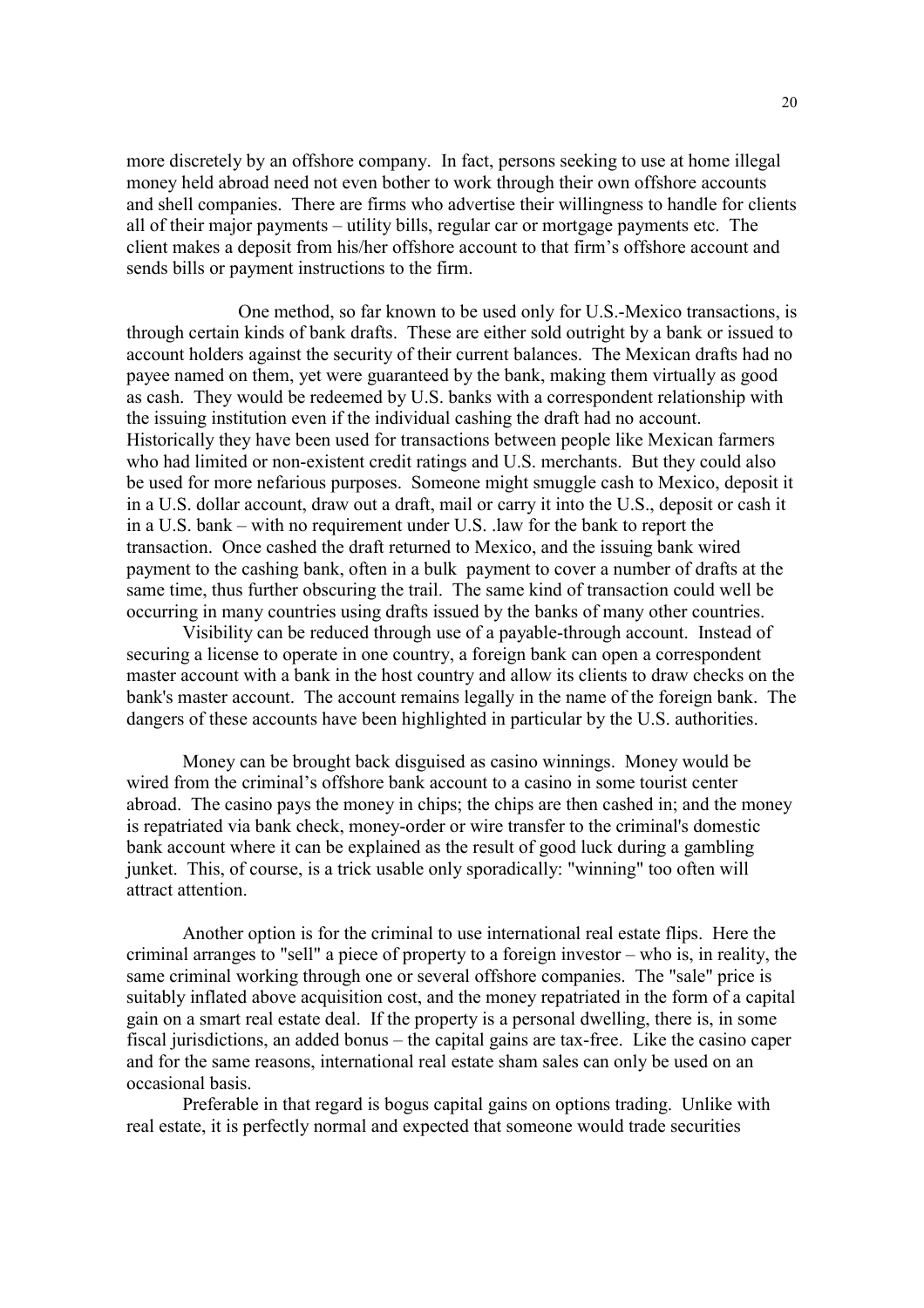regularly. In fact, frequent securities transactions each "making" modest capital gains are less likely to attract unwanted attention than the occasional major gain. The trick is to "buy" and "sell" a currency, commodity, or stock option back and forth between foreign and domestic companies. The onshore company records a capital gain and the foreign one a capital loss. This works even better if the foreign company is incorporated in a place with secrecy laws. Such a wash trade is perfectly safe since the domestic authorities cannot audit the books of the offshore entity.

 For truly regular income flows the criminal might arrange to collect the money in the form of income rather than gambling receipts or capital gains. Personal income is easy to arrange. The criminal simply has one or more of his/her offshore companies hire him/her as an employee or, better, as a consultant. In effect the criminal can pay himself/herself a handsome salary or generous consulting fees out of the offshore nestegg and perhaps throw in a company car or a condo in some prime living spot on top. Granted this usually attracts the highest personal tax rate – but that can be partially obviated by having as much of the "consulting fees" as seems credible paid to cover "expenses" which are then deducted from the taxable component of the income.

 The criminal might also choose to repatriate the money as business income. It is merely a matter of setting up a domestic corporation and having it bill an offshore company for goods sold or services provided. If commodities are the chosen vehicle, it is safer that they actually exist and are overvalued (if on the way out) or undervalued (if on the way in), rather than completely fake. It is easier to argue with Customs inspectors who might check the shipment about the declared value of a good than it is to try to explain a shipment of empty crates. Once abroad the goods can be dumped – on the black market or into the sea. The same can happen with services, in this case without the need to be bothered with physical inventory.

 Probably neatest of all, the money can be brought home in the form of a business "loan". The criminal arranges for money held in an offshore account to be "lent" to his/her on-shore entity. Not only is the money returning home in completely non-taxable form, but it can be used in such a way as to reduce taxes due on strictly legal domestic income. For once the "loan" has been incurred, the borrower has the right to repay it, with interest, effectively to himself/herself. In effect, the criminal can legally ship even more money out the country to a foreign safe haven, while deducting the "interest" component as a business expense against domestic taxable income. With the employment of various "loan-back" techniques, the money laundering circle is not merely closed, it can be actually increased in diameter.

The Changing Frontier of Money Laundering

tc "The Changing Frontier of Money Laundering"

The ten fundamental laws of money laundering are summarized in Box 2. In essence, the rule in successful money laundering is always to approximate as closely as possible, legal transactions. As a result the actual devices used are themselves minor variations on methods employed routinely by legitimate businesses. In the hands of criminals transferpricing between affiliates of transnational corporations grades into phony invoicing, inter-affiliate real estate transactions become reverse-flip property deals, back-to-back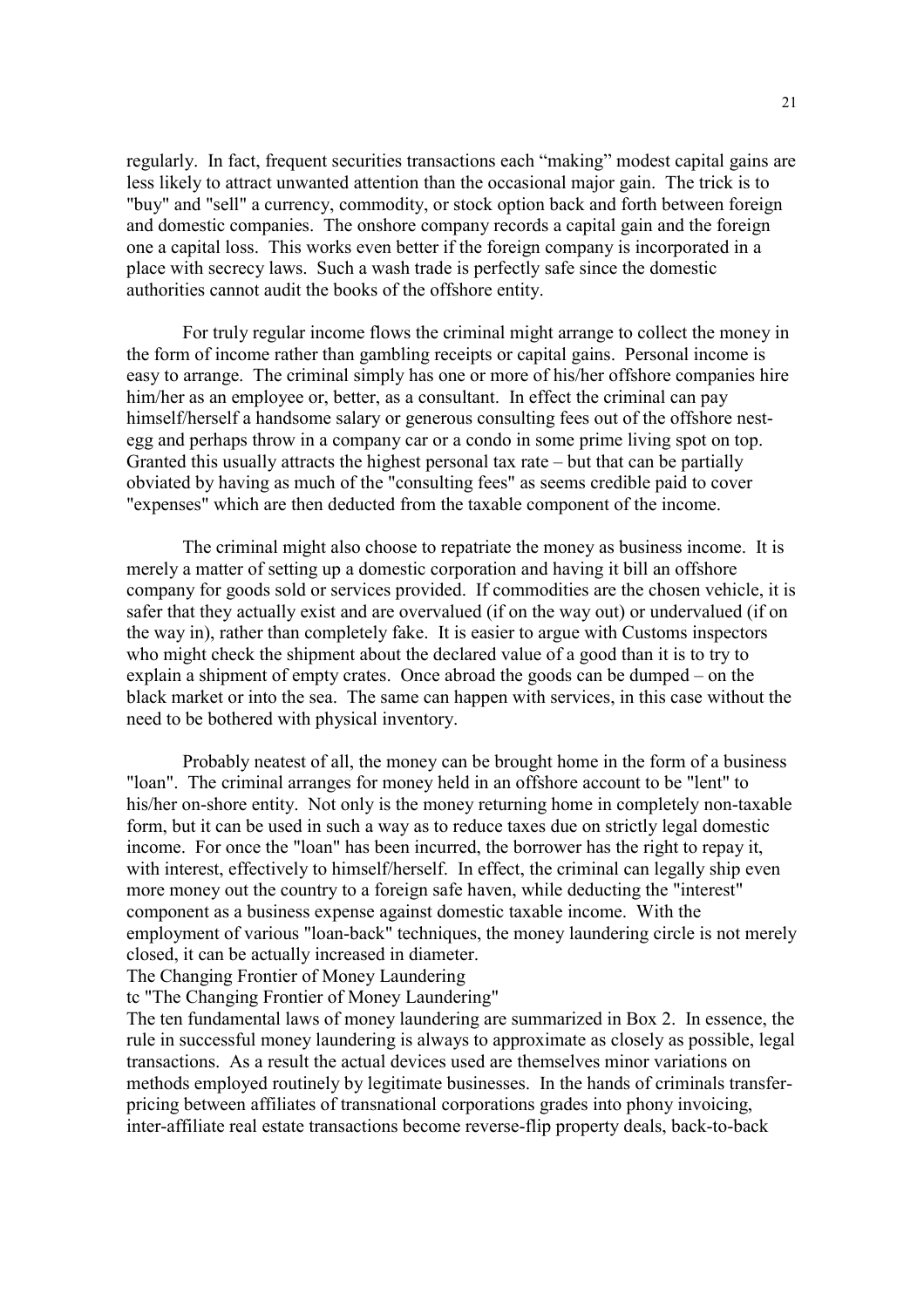loans turn into the loan-back scam, hedge or insurance trading in stocks, or options become matched- or cross-trading, and compensating balances develop into so-called underground banking schemes. On the surface it may be impossible to differentiate the legal and illegal variants – the distinction becomes clear only once a particular criminal act has been targeted and the authorities subsequently begun to unravel the money trail.

That trend to institutional commingling is enhanced by three other developments. One of them, which became evident first with drugs, and now is increasingly apparent in other forms of illegal economic activity, is the shift of criminal entrepreneurs from serving a set of essentially unrelated regional markets to catering to an increasingly integrated world-wide market

. There appears to have been a parallel change in money laundering. There seems some evidence to suggest that, in place of the old pattern of the occasional money-laundering institution usually linked directly to one or a few criminal entrepreneurs or groups, there has emerged what is virtually an integrated

underground global financial system whose relations to crimina

l entrepreneurs employing its services tend to occur through a series of arms-length commercial transactions

. Based on the (admittedly spotty) evidence surfacing in actual cases, money launderers are now more often independent contractors who are as comfortable handling drug money as washing payments for a shipment of embargo-busting arms, as skilled in assisting insider trading schemes as in moving corporate bribes.

Incidentally, this suggests that while in the past, taking down a criminal group might well have rolled up the money laundering apparatus along with it, now there are really two quite distinct targets of investigation and enforcement which might require two quite separate methodologies. Pursuing transnational crime requires better exchanges of information on particular offenders and improved facilities for transnational investigation and prosecution of particular cases. It remains therefore fundamentally a matter of criminal law. Combating money laundering, however, may require initiatives that might threaten not this or that institution so much as well-established systems of banking and financial practices which have a long historical pedigree and which are protected by strong vested interest groups. It might require actions which a particular jurisdictions could well interpret as a direct threat to its very sovereignty. As such, demands for action must occur in a context of full awareness of the uniqueness of the economic history and practices of each country affected.

A second complication comes from the fact that, while once it was relatively easy to separate the legal and illegal aspects of economic activity, the two existing in a different social and economic space, today that is not the case. Underground activities – either explicitly criminal or merely "informal" – interact at many levels with legal ones. Sweat-shops in big cities in the industrialized countries hire illegal aliens brought in by smuggling groups that may also deal in banned or restricted commodities; are financed by loan sharks who may be recycling drug money; and make cartel agreements with trucking companies run by organized crime families, all in order to sell their Box 2: The ten fundamental laws of money launderingThe Ten Fundamental Laws of Money Laundering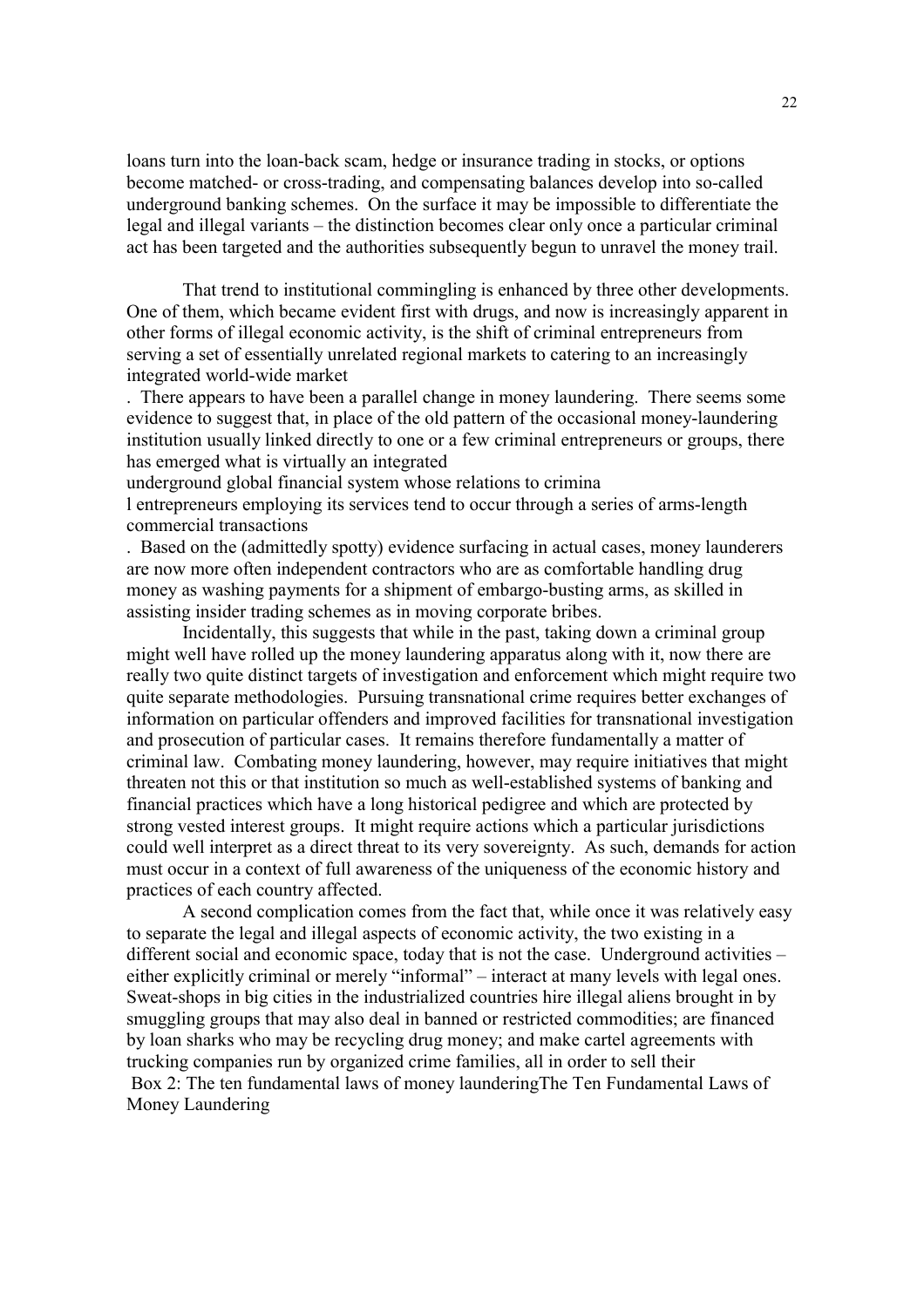Law One: the more successfully a money laundering apparatus is in imitating the patterns and behavior of legitimate transactions, the less the likelihood of it being exposed.

 Law Two: the more deeply embedded illegal activities are within the legal economy, the less their institutional and functional separation, the more difficult to detect money laundering.

 Law Three: the lower the ratio of illegal to legal financial flows through any given business institution, the more difficult will be the detection of money laundering.

 Law Four: the higher the ratio of "services" to physical goods production in any economy, the more easily money laundering can be conducted in that economy.

 Law Five: the more the business structure of production and distribution of nonfinancial goods and services is dominated by small and independent firms or selfemployed individuals, the more difficult the job of separating legal from illegal transactions.

 Law Six: the greater the facility for using checks, credit cards and other non-cash instruments for effecting illegal financial transactions, the more difficult is the detection of money laundering.

 Law Seven: the greater the degree of financial deregulation for legitimate transactions, the more difficult will be the job of tracing and neutralizing criminal money flows.

 Law Eight: the lower the ratio of illegally to legally earned income entering any given economy from outside, the harder the job of separating criminal from legal money.

 Law Nine: the greater the progress towards the financial services supermarket, the greater the degree to which all manner of financial services can be met within one integrated multidivisional institution, the less the functional and institutional separation of financial activities, the more difficult the job of detecting money laundering

 Law Ten: the worse becomes the current contradiction between global operation and national regulation of financial markets, the more difficult the detection of money laundering.

 goods cheaply to prestigious and eminently respectable retail outlets that serve the general public. The masses of street peddlers in the big urban centers of developing countries

 sell goods that might be smuggled, produced in underground factories using fake brandname labels or stolen from legitimate enterprises, thereby violating Customs, intellectual property and larceny laws, while paying no sales or income taxes, but making protection payments to drug gangs that control the streets where they operate – the drug gangs might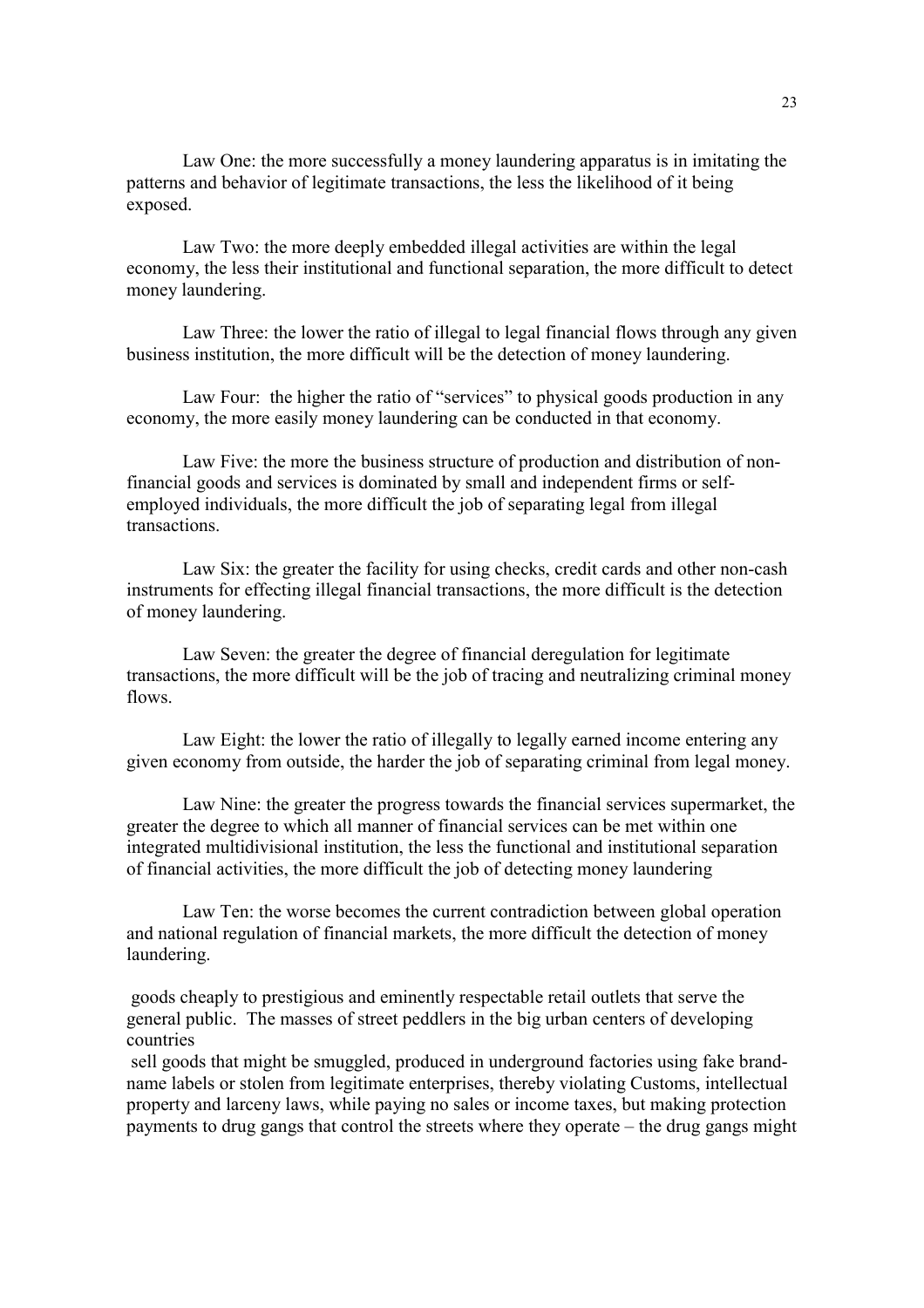then use the protection money as operating capital to finance wholesale purchases of drugs or arms.

The result of these and many similar sorts of interfaces is an economic complex that can no longer be divided neatly into black and white – rather it forms a continuum of differing shades of gray.

Such a blurring of traditional frontiers raises new problems of money-laundering control. If economic activity is no longer divisible simply into legal or illegal, if the entire economy is riddled with entrepreneurs who bend this or that rule, to and sometimes beyond the breaking point, then the more accepted it becomes to violate "small" laws, the greater the probability others will decide it is permissible to break slighter larger ones, and so on up the scale

. Moreover the greater the degree to which legal and illegal, formal and informal, underground and overground activities are mixed up, the deeper the confusion over the origins of funds, the more difficult the job of exercising due diligence with respect to crimes deemed especially serious and the greater the problems of effective use of suspicious transaction reporting

.

Third, reinforcing this problem, is something that appears at first glance to be a minor statistical technicality but which really goes to the heart of modern economic development processes and impacts directly on the problem of policing criminal money flows. Although exceptions exist, economic progress is generally associated with a rise in the percentage of economic activity accounted for by the production of "services" as opposed to physical goods. As countries increase in wealth and degree of development, this shift in the composition of Gross National Product, from tangible goods to intangible services opens up new possibilities for the laundering of criminal money.

The best cover for laundering is a business engaged in legitimate retail trade, especially onethatgenerates large amounts of cash on a regular basis. And the higher the service content of the products sold, the greater the potential to use the legitimate retail business to hide the proceeds of crime. It is much easier in services to cloud the audit trail, since there is seldom as clear a relationship between physical inputs and market value of output in a service firm as there is in one supplying physical goods. Tax authorities have long been aware that it is simpler in the services than in the physical goods industries to skim off income and under report earnings. And, it is equally easy to do the opposite, to mix illegally earned with legally earned income and report it all as if it were legal. A simple rule can be enunciated – other things being equal, the higher the ratio of services to physical goods production in a country's Gross National Product, the greater the facility with which its legitimate business firms can be used for laundering money.

This, in turn, has yet another implication that is potentially dangerous from the point of view of money laundering controls. There is a widely-held view that the criminal sector operates overwhelmingly with cash while the legal one uses a mixture of cash and other financial instruments – indeed it is common to use changes in the ratio of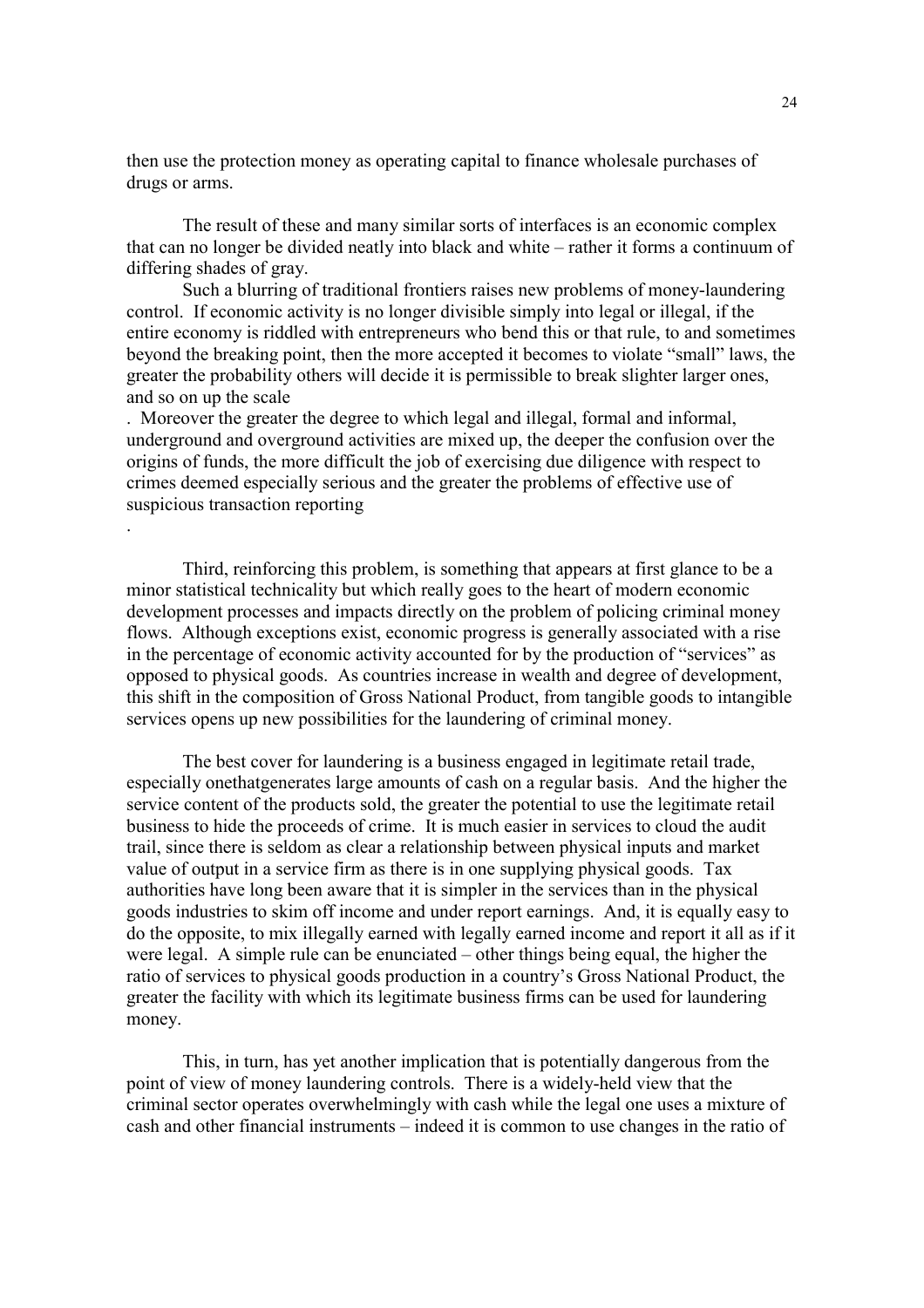cash to bank instruments as a tool to estimate the size and growth rate of the "underground economy". However, this simple dichotomy may be in the process of becoming obsolete. If the objective is to hide the existence of a criminal money flow or to criminalize legal income after it has been earned (by skimming and hiding) there may be few alternatives to working in cash. But if the objective is to hide the nature of a criminal money flow, an on-going alibi provided by a suitable front company especially in the retail services field becomes more important than anonymity. In this case there is nothing that logically precludes the use of checks or credit cards in conducting retail deals in contraband goods and services.

Although clearly data are spotty and cash still dominates such transactions, there is also no doubt that checks and credit cards figure in a rising proportion. One of the most brilliant laundering schemes in the U.S., a cocaine franchise in Boston that was dismantled back in the early 1980s, worked exclusively by retail customers paying in checks nominally on behalf of a contracting company which deposited the money in its bank accounts, sufficiently so to amortize a revolving line of credit that kept the supply of cocaine replenished. And today in some major cities drugs can be retailed over the counter in bars where the customer has given a credit card to the bartender to "run a tab". The value of the drugs is simply added to the total bill and settled with the credit card; and the books are balanced by the bartender skimming the appropriate amount of cash from bona fide liquor sales. Instances of this can only be expected to accelerate as "smart-cards" and other forms of electronic money become more popular.

This blending of legal and illegal actions, and the mixing of various degrees and sorts of criminality, along with the attendant difficulty of differentiating ordinary financial transactions from laundering and of petty from serious crime, has two important consequences with respect to anti-money laundering measures.

The first is that it calls into question much of the enthusiasm about the potential use of artificial intelligence models and similar devices that are supposed to facilitate the task of wading through great mounds of financial data. Those models can hardly anticipate all the subtle criminal variations on techniques and methods that appear completely innocent by themselves, but have as their intent the hiding of illegally obtained money. Artificial intelligence is no substitute for the old-fashioned kind.

Indeed it simultaneously calls into question the very efficacy of imposing ever more severe general reporting requirements. It may well turn out that all such gross reporting requirements can offer is somewhat better reactive efficiency in following money flows once crimes are already detected using traditional investigatory techniques; and even this will depend on the particular institutional conditions of the country concerned.

Therefore, it may be unwise to shift significant amounts of limited resources out of old-fashioned and less glamorous policing methods and towards reliance on piling up mounds of indigestible raw information and/or dependence on high-tech solutions.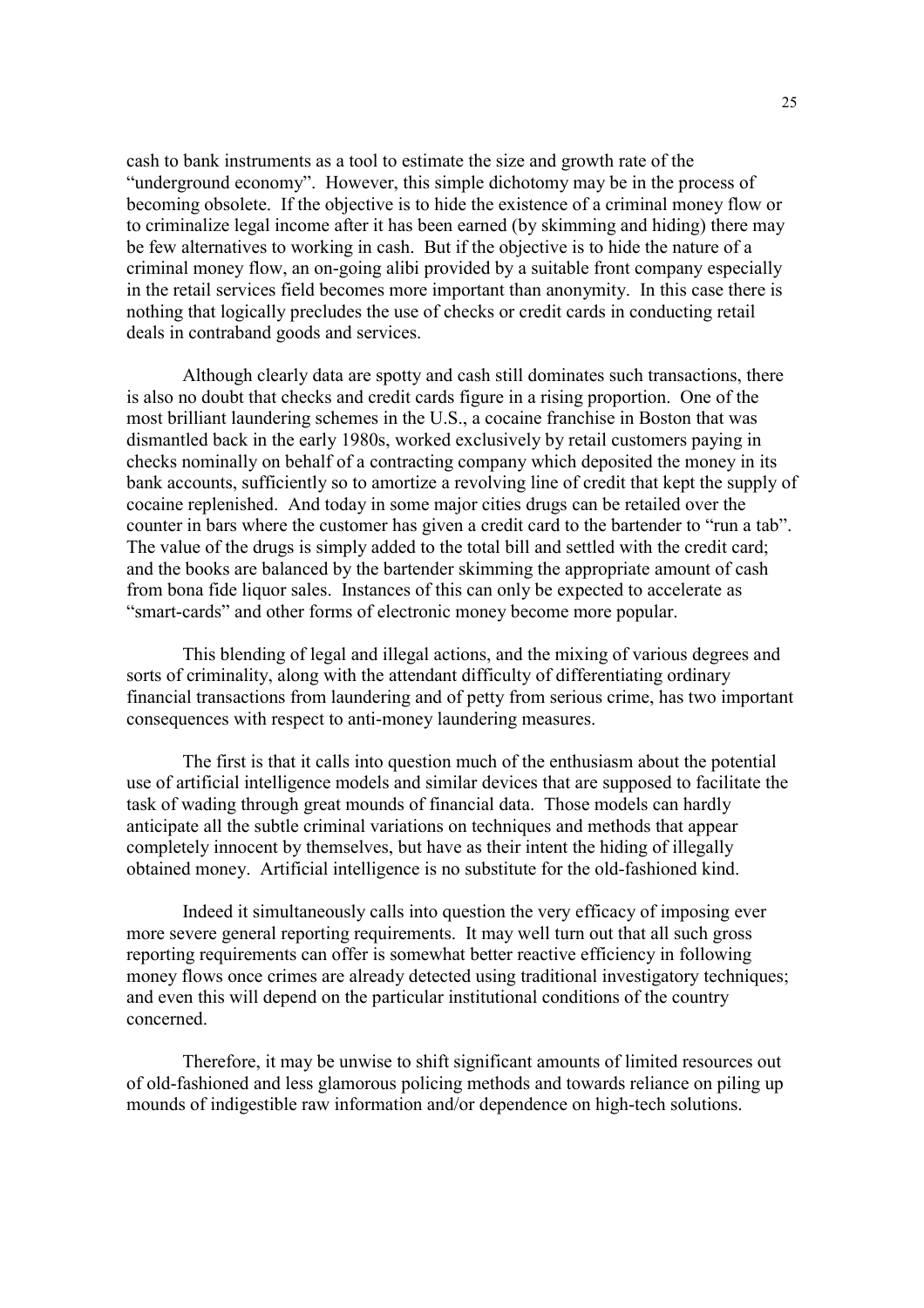Second, not only does the blurring of the frontiers between legal and illegal economic activities along with the process by which illegal acts get institutionally embedded in legal business firms, make the tracing and unveiling of criminal money much more difficult, but it also raises the cost of doing so. The potential regulatory burden imposed on legitimate business and the degree of disruption of normal transactions flows probably increase more than proportionately. This is especially the case given the rule that the lower the percentage of illegal money running through a particular front, the more respectable that front appears and the more successful that front will be in the long term for laundering.

What this implies is that at some point governments must balance the costs of further regulatory complications against the gains measured in terms of crime control. This is, to be blunt, quite messy. The costs of the extra regulatory burden are, in some cases, relatively easy to approximate in simple quantitative terms. But assessing the gains in terms of crime control is so complex, so mired in definitional and operational complications, as to represent a logical and methodological swamp. Yet it is, alas, one into which everyone concerned with the issue of money laundering will eventually be forced to step.

#### The Changing Financial Context

tc "The Changing Financial Context" \l 3

Although the essence of money laundering has not changed over the centuries, much less since the term itself was invented, clearly the context within which it occurs has been subject to considerable evolution. In particular there have been a number of developments in the international financial system during recent decades that have made the three F's – finding, freezing, and forfeiting of criminally-derived income and assets – all the more difficult. These are dollarization of black markets, the general trend towards financial deregulation, the progress of the euromarket and the proliferation of financial secrecy havens.

First, along with the apparent spread of world black markets over the last few decades has come their progressive dollarization. Although most illegal transactions at the retail level are conducted in the currency of the country where they occur, around the world there has been a steadily growing appetite for U.S. high-denomination bank notes as a vehicle for conducting covert wholesale transactions, for hiding international financial transfers and for holding underground savings. This applies to the full spectrum of illicit and underground activity, but it has direct implications for the proceeds of serious crimes including drug trafficking. A foreign currency black market exchanging local currency for U.S. \$100 bills is going to be equally accommodating to cigarette smugglers and tax evaders, dealers in banned wildlife, or traffickers in heroin. The more popular is the use of the U.S. dollar, the more easily someone can bring U.S. cash to the parallel money markets, convert it to local currency, deposit the local currency in a financial institution, and wire it anywhere else, while attracting considerably less attention than the direct deposit of the U.S. cash would attract. Even better, they can convert the U.S. cash into valuable goods, resell the goods, and deposit the money as the proceeds of legitimate commerce, thereby further obscuring the trail. The steadily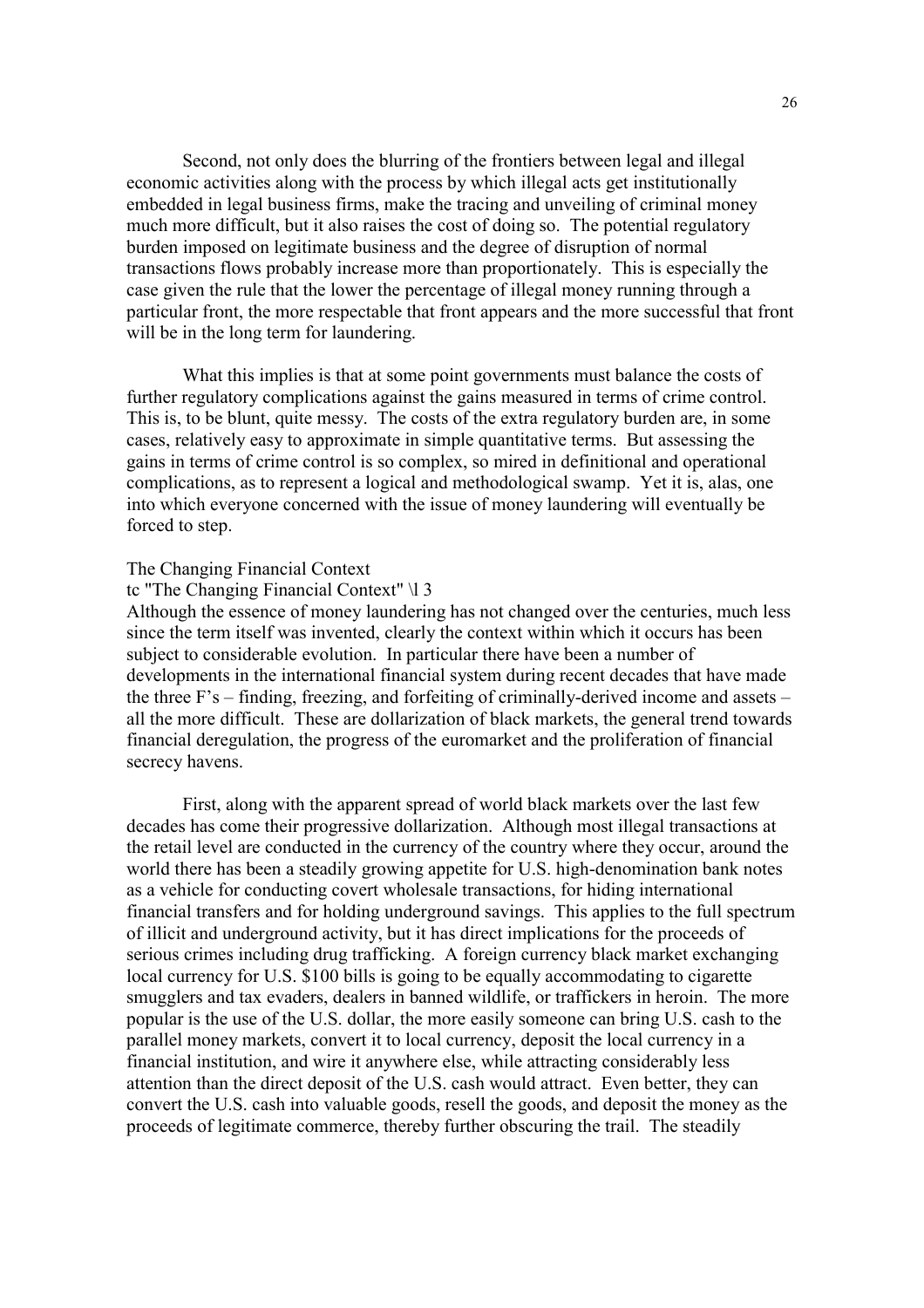expanding popularity of the U.S. dollar as a physical medium of exchange, means of payment. and store of value is therefore a serious and direct challenge to international crime control.

Second, is the general trend towards financial deregulation, both internal and external. Internally this manifests itself in the emergence of the "financial services supermarket", the integrated, multi-functional financial institution which offers clients at one and the same time deposit, transfer, security and commodity brokerage, investment management and fiduciary services along with departments skilled in creating foreign shell corporations and offshore trusts. Almost all major institutions today also offer private banking services, intruding on a field in which formerly a handful of Geneva banks had the leading reputation. Although such competition usually brings benefits to consumers in the form of lower prices, it can also lead to reduced standards of diligence on the part of the institutions. And the breakdown of the traditional barrier between financial institutions means also the elimination of many of the preliminary checks and balances on the nature, provenance and destination of financial assets that a system of distinct and specialized institutions should have automatically ensured. Once money passes the first barrier to gain entry into the supermarket (which is itself competing vociferously for new business) there are no more layers of scrutiny to pass; while the capacity of the funds to shift from asset to asset and from place to place is greatly enhanced.

Simultaneously international capital markets are also being progressively deregulated. Countries are lowering their barriers to the domestic operation of international affiliates of foreign institutions. Just as more and more of world trade now takes the form of intra-company transfers between branches and subsidiaries of transnational corporations, the same is happening with international money movements. And, in addition, many countries which used to impose some form of border control on inflows and outflows of funds have joined the general trend towards liberalization by making formerly inconvertible currencies legally tradable and by dismantling exchange controls. While many arguments have been advanced against the use of exchange controls and denouncing the distorting effects of currency inconvertibility, nonetheless their existence gave some states at least one potential tool for monitoring and controlling capital movements.

The impact shows up on many levels. Although in reality all currencies, even those formerly deemed legally inconvertible by their countries of issue, could be exchanged on parallel currency markets both at home and in big international financial centers, the rate was usually sufficiently poor as to discourage the practice. And that simultaneously restricted the number of jurisdictions through which criminal money was likely to flow. Furthermore, where capital controls existed, in theory all inflows of foreign currency had to be deposited with or, at a minimum reported to, central exchange authorities, and all outflows of any serious magnitude duly licensed, once more there were limits on the capacity of launderers to use most countries' financial infrastructure. Today, fewer and fewer countries maintain inconvertible currencies and all over the world exchange controls have been at least severely limited if not completely abolished.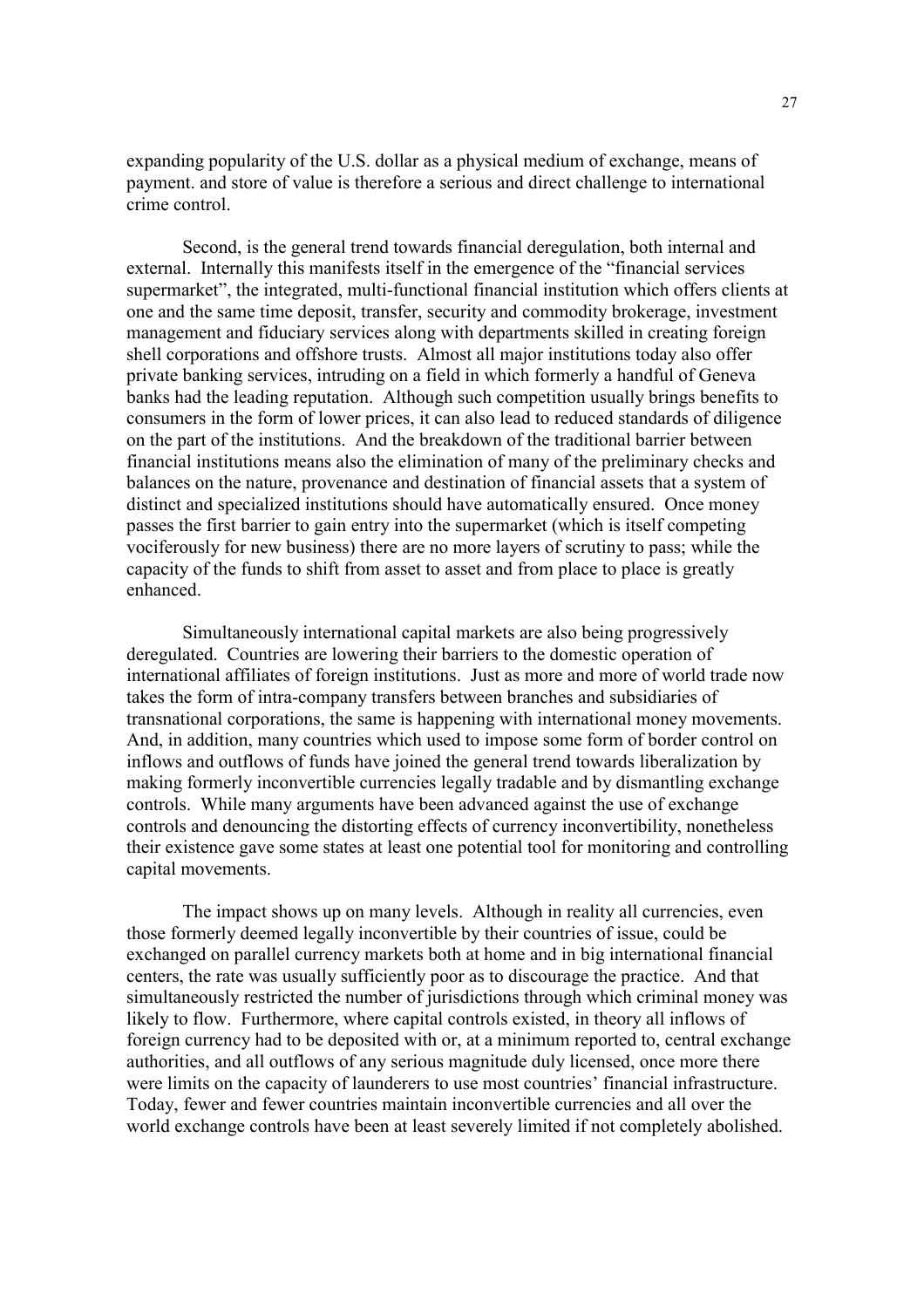When capital movements are free, that freedom applies as much to funds of illegal as of legal origin. And the more jurisdictions through which they can flow, the more currencies through which they can move in and out, the harder the job of tracing.

Furthermore, exchange controls had at least one useful purpose. They limited or at least delayed and smoothed speculative outflows of capital. Without them it is conceivable more countries will be subject to destabilizing waves of capital flight. Drained of foreign exchange, they must offset the impact by attracting compensating inflows. This is one of the reasons some countries have adapted bank secrecy laws protecting foreign currency deposits in their banking system. And it is why some governments have had recourse to the issue foreign exchange-denominated bearer securities. These have been rightfully criticized as presenting a golden opportunity for criminals to hide their money, and obtain handsome interest in the process. But it would seem reasonable to expect the international community, while pressing through the major international lending institutions for measures of financial liberalization, to also come up with a more positive response to countries who attempt to offset some of the short-term consequences of that liberalization than to merely criticize them for aiding and abetting international criminal money flows. It can be safely said that for some countries, the flight of capital poses a greater danger to their social and economic stability than the laundering of criminal money which they may be inclined to accommodate precisely in order to offset that flight.

Presumably there is the basis here for a quid pro quo – certain countries most afflicted by drug trafficking are precisely those to which most of the flight capital is attracted. They could pledge their support for efforts by some developing countries to stop the fiscal and financial damage caused by capital flight in exchange for those developing countries ceasing to issue bearer bonds or attempting to attract "black money" through foreign currency accounts protected by bank secrecy laws.

Third, and reinforcing this trend to liberalization and deregulation – indeed long preceding it – has been the evolution of the eurocurrency market and the general development of an offshore sector of world finance

. This, incidentally, is a concept widely employed but little understood. The offshore banking centers through which the eurocurrency market operates are not the same thing as financial secrecy havens. Both may exist in one and the same place but legally and functionally they are quite distinct. Panama, for example, introduced bank secrecy in 1917, buttressed it with Swiss-style "numbered" accounts in 1959, and only introduced offshore banking legislation in 1971. The biggest "offshore" center is actually the City of London, where bank secrecy laws are no serious impediment to criminal investigations. On the other hand Switzerland, a place which, in the public mind, is synonymous with bank secrecy, has no offshore banks.

More precisely, in popular parlance, "offshore" is taken to mean any bank anywhere in the world that accepts deposits and/or manages assets denominated in foreign currency on behalf of persons legally domiciled elsewhere. But in reality, "offshore" should refer to an institution that, while legally domiciled in one jurisdiction, conducts its business solely with non-residents. What offshore banks are really supposed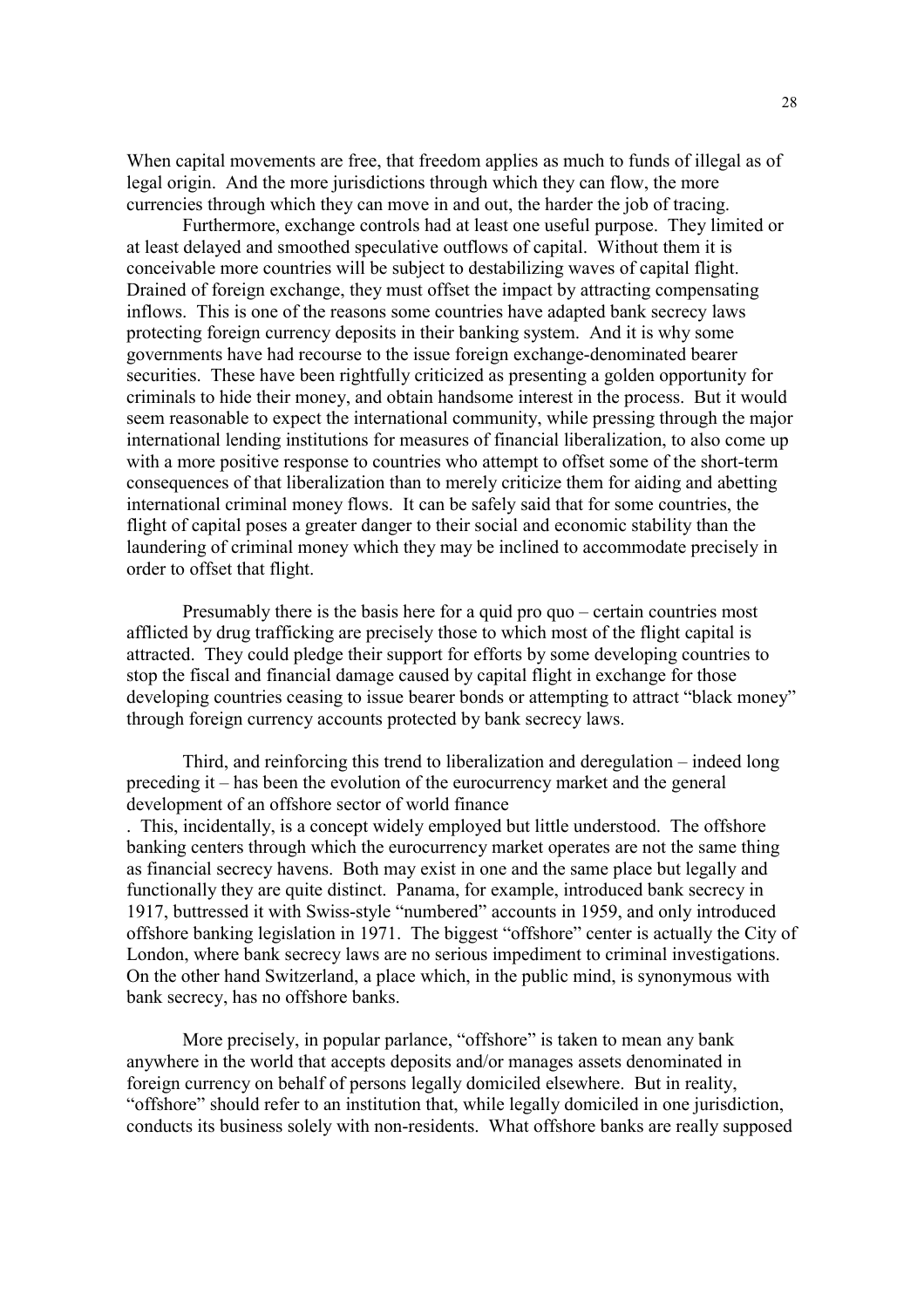to do is handle wholesale transactions, usually denominated in dollars, on a bank-to-bank basis. They do not deal with the general public; nor do they accept cash in suitcases. Their role is to reduce taxes, avoid regulations with respect to capital adequacy and sidestep interest rates restrictions imposed by national authorities, not to hide drug money. It is possible for some banks who have both offshore and on-shore licenses in a particular jurisdiction, to breach the firewall that is supposed to exist between their two types of business. However, that is a violation of their operating principles, not a condemnation of offshore banking per se.

Still, the spread of offshore banking does indeed have implications for money laundering. It means more jurisdictions through which funds can be wired, thereby complicating the chase; and it does so by creating a sector largely or sometimes entirely exempt from the scrutiny of national regulators. And while the initiation came from the large international banks, once offshore centers were up and running, all manner of smaller, more dubious institutions took advantage of the laws to set up shop, protected by the fact that the large institutions had a strong profit incentive to keep the offshore sector insulated from regulation.

Nonetheless, it is not clear that the existence of an offshore sector per se requires any particular form of anti-money laundering initiative since law enforcement has long before concurred that the main point of vulnerability for money laundering occurs when funds enter the banking system on a retail level; and the main point of interest for forfeiture is when the funds come to rest inside or outside the financial system as assets whose beneficial ownership can be fixed. It might suffice to request that countries hosting offshore facilities be diligent in maintaining the firewall and in assuring that banks licensed to do an offshore business are truly legitimate. The problems relating to the fourth recent development, one that is often confused with "offshore" banking, are much more serious.

Fourth, over the last few decades there has been a remarkable proliferation of jurisdictions offering the protection of bank secrecy. The traditional form of protection assured clients of confidentiality and, in the event a banker breaches that confidentiality, clients could have recourse to civil remediation. By contrast, bank secrecy laws impose criminal sanctions on those who release information regarding clients' transactions. There is no doubt bank secrecy can be a useful tool for hiding criminal money. However, before issuing any blanket condemnations or recommendations it is important to note several complicating factors. For a start, it is imperative to understand that bank secrecy can take many different forms, with different origins, functions and degrees of defensibility.

 There can be totally anonymous accounts where no one in the bank can possibly know, unless the clients themselves reveal the information, who the beneficial owners of the accounts are. These are the most dangerous. However, at present only Austria offers such accounts; they have some use in hiding criminal money but, because no transfers may be made from them they are of minimal utility in moving and washing it; and there are pressures on Austria to modify or abolish them.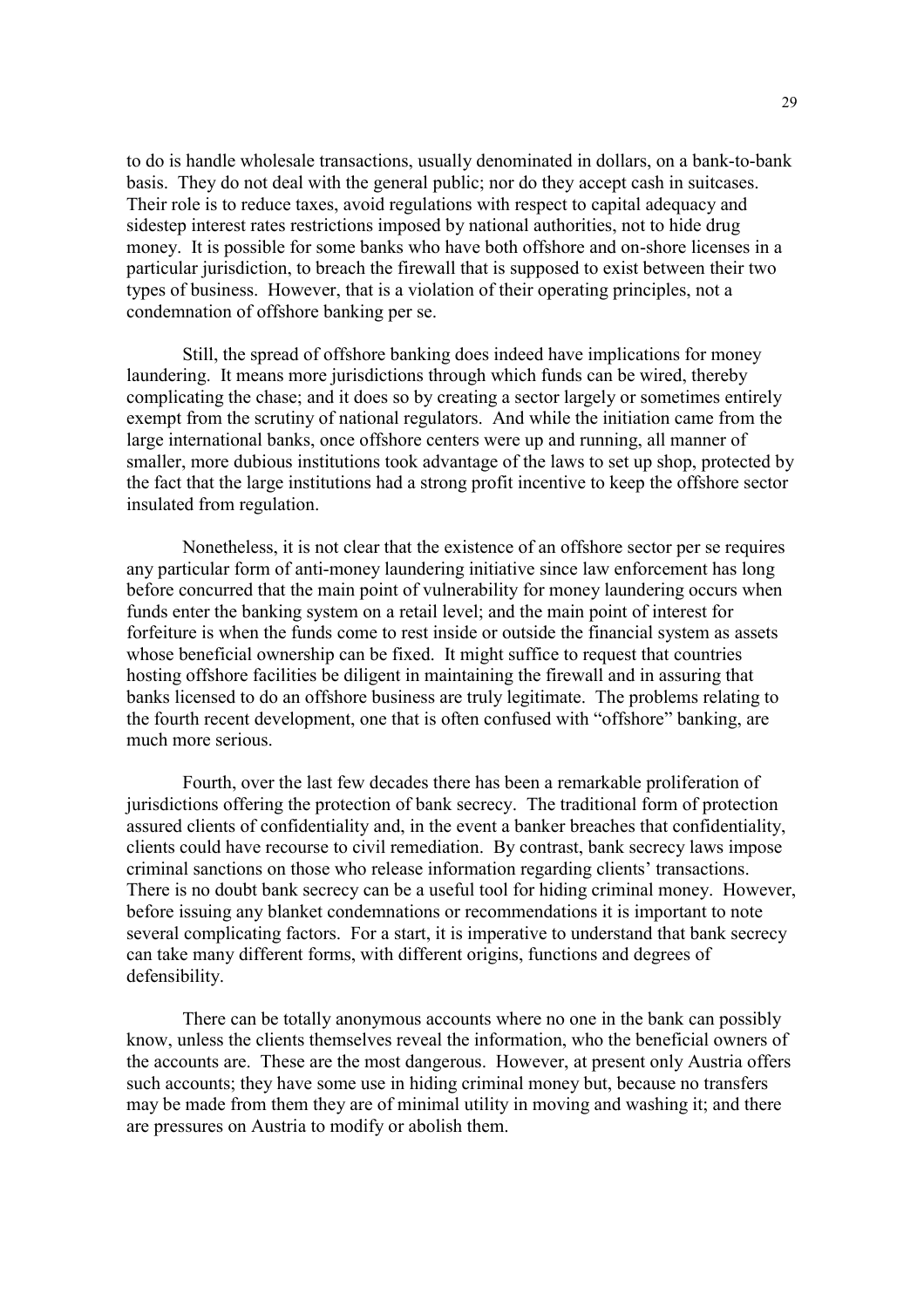There can be accounts in which a lawyer would interpose him/herself between the bank and the client, thereby protecting the client's identity, first by any bank secrecy laws the country may have, and second by an additional layer of lawyer-client privilege. This was typical, for example, of the old Form B accounts in Switzerland. But these have been abolished. And a strong case can be made for them being banned everywhere else where they might still exist.

 There are accounts protected by official bank secrecy acts and additionally by the informal device of nominee ownership in which the nominee and the beneficial owner are connected by civil contract and/or simply a bond of trust (or fear) rather than by a formal attorney-client privilege. These are different from Form B type accounts since the bank has little or no control over the use of nominees. On the other side since there is no client-attorney privilege there is nothing to prevent the nominee from revealing information about the beneficial owner of the account.

 There are owner-held accounts that are coded so that only the top management of the bank knows who the beneficial owner is, and in which secrecy laws prevent the management from revealing. These are especially effective if the country's bank secrecy law also forbids the bank to reveal information even if the client requests lifting of bank secrecy. The public rationale of such rules is that they protect clients against harassment and blackmail by outlaw states and secret police forces. On the surface that seems a reasonable argument. However it is difficult not to get the impression that the real purpose is to give a competitive advantage to the particular haven's banks in the bidding for international hot money flows. In other words, it is the welfare of the banks not of the clients that is really at issue. In any event it should be possible for the authorities in the jurisdiction to make a judgement as to whether or not the client making the request for lifting bank secrecy is being subject to a proper criminal process or is being harassed for purely political reasons before agreeing to waive secrecy.

 Then there are coded accounts, protected further by bank secrecy laws, but where the client (perhaps under pressure from law enforcement) can request the bank to lift the protection and divulge the information. By definition these pose less of a threat.

 Finally, there are accounts protected by bank secrecy laws without the additional device of a code that permits only the most senior managers to know who the account holder is. These more standard forms of secret accounts have a long history. There are sound arguments for their existence. However, there are equally compelling arguments against them. Those who seek secrecy by definition have something to hide. And in the vast majority of cases it is safe to say what they have to hide is the origin, provenance and destination of their wealth, not their political views or ethnic origins. Nonetheless, rather than pressing for a total abolition of this modest form of bank secrecy, one in which bank employees in general have direct access to the identity of the beneficial owner of the account and where there are no extraordinary cloaking devices, there should instead be efforts made for countries to agree on the general conditions under which secrecy is permissible. There is a huge difference between secrecy to protect a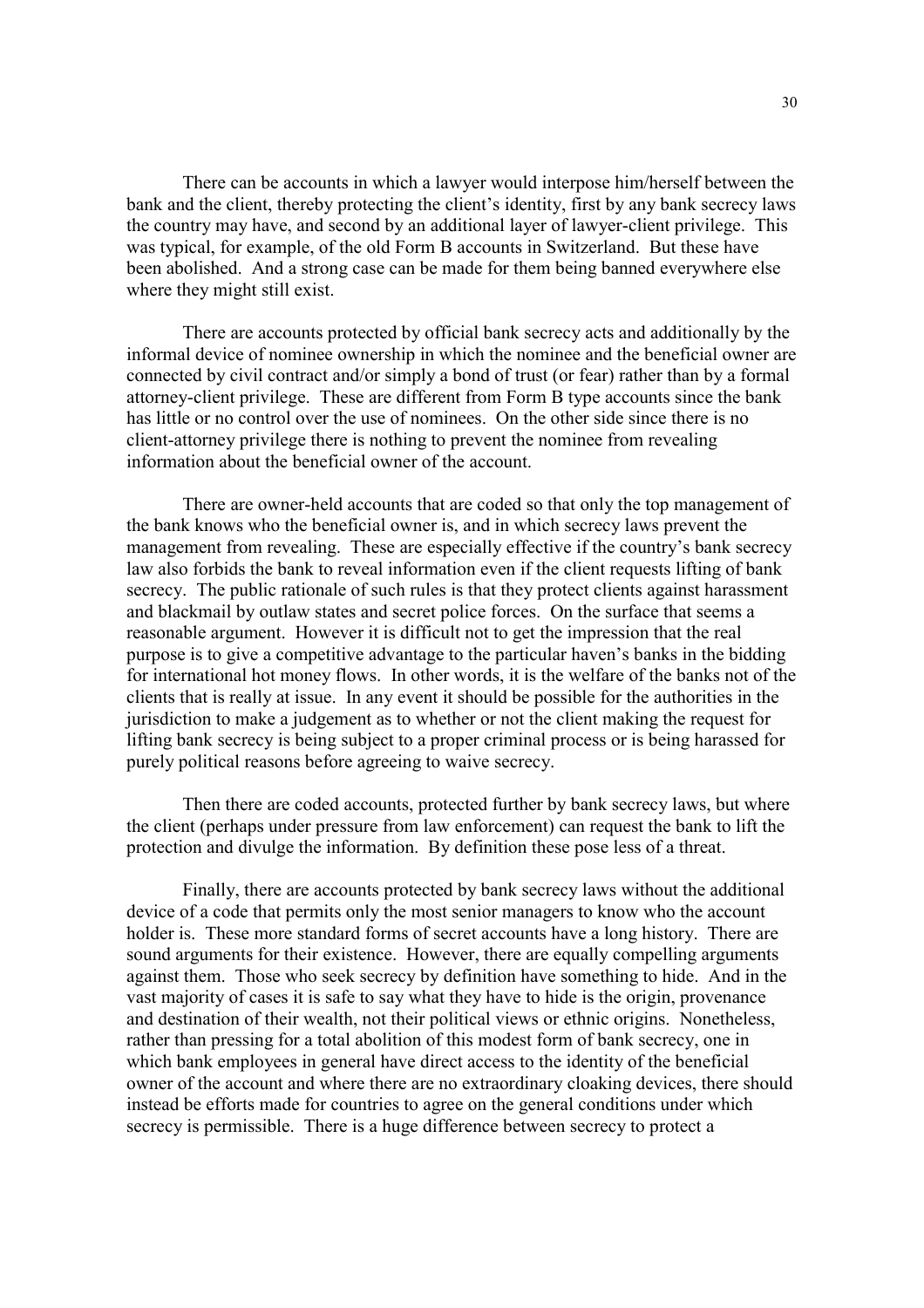company's financial position from a commercial competitors' probes and secrecy to protect the origin of the company's bank account from a criminal investigation.

Bank secrecy, then, is a serious concern. In particular the status quo, where one country stiffens its secrecy laws to take advantage of another country having been successfully pressured by an economically and politically more powerful neighbor to weaken their laws is the worst of all possible worlds. At the same time it is important not to exaggerate its significance or lose sight of other barriers to finding, freezing, and forfeiting criminal money. Money laundering can proceed very easily without bank secrecy – in fact it may well be that launderers avoid it precisely because it acts as a red flag. Professional launderers advise their clients that the only really effective form of secrecy is keeping their mouths shut.

In addition, even if actions are taken to lower or knock down completely the barrier to investigation posed by bank secrecy laws, the most important obstacle may well turn out to be corporate secrecy laws in defense of which resistance is going to be much greater. It does little good to discover that the owner of a certain bank account is Get High Trading Corporation of Panama if it is impossible to determine just who really runs Get High Trading.

Box 3: Features of an Ideal Financial Haven Major Characteristics

 no deals for sharing tax information with other countries the availability of instant corporations corporate secrecy laws excellent electronic communications tight bank secrecy laws a large tourist trade which can help explain major inflows of cash use of a major world currency, preferably the US dollar, as the local money a government that is relatively invulnerable to outside pressure a high degree of economic dependence on the financial services sector a geographic location that facilitates business travel to and from rich neighbors Additional Characteristics time zone location, a free-trade zone

the availability of a flag-of-convenience shipping registry

Moreover, bank secrecy is only an obstacle once the trail has already been traced to a particular institution. No jurisdiction will ever approve the unrestricted access by law enforcement officers to lists of depositors and their transactions. But many jurisdictions, even those with bank secrecy laws, will permit law enforcement officers to penetrate bank secrecy if they are engaged in investigating something that is a crime in the particular jurisdiction that hosts the bank. The danger then becomes not bank secrecy blocking information flows so much as it giving time for those affected by the search to move their funds to other jurisdictions. It is the potential delay between targeting the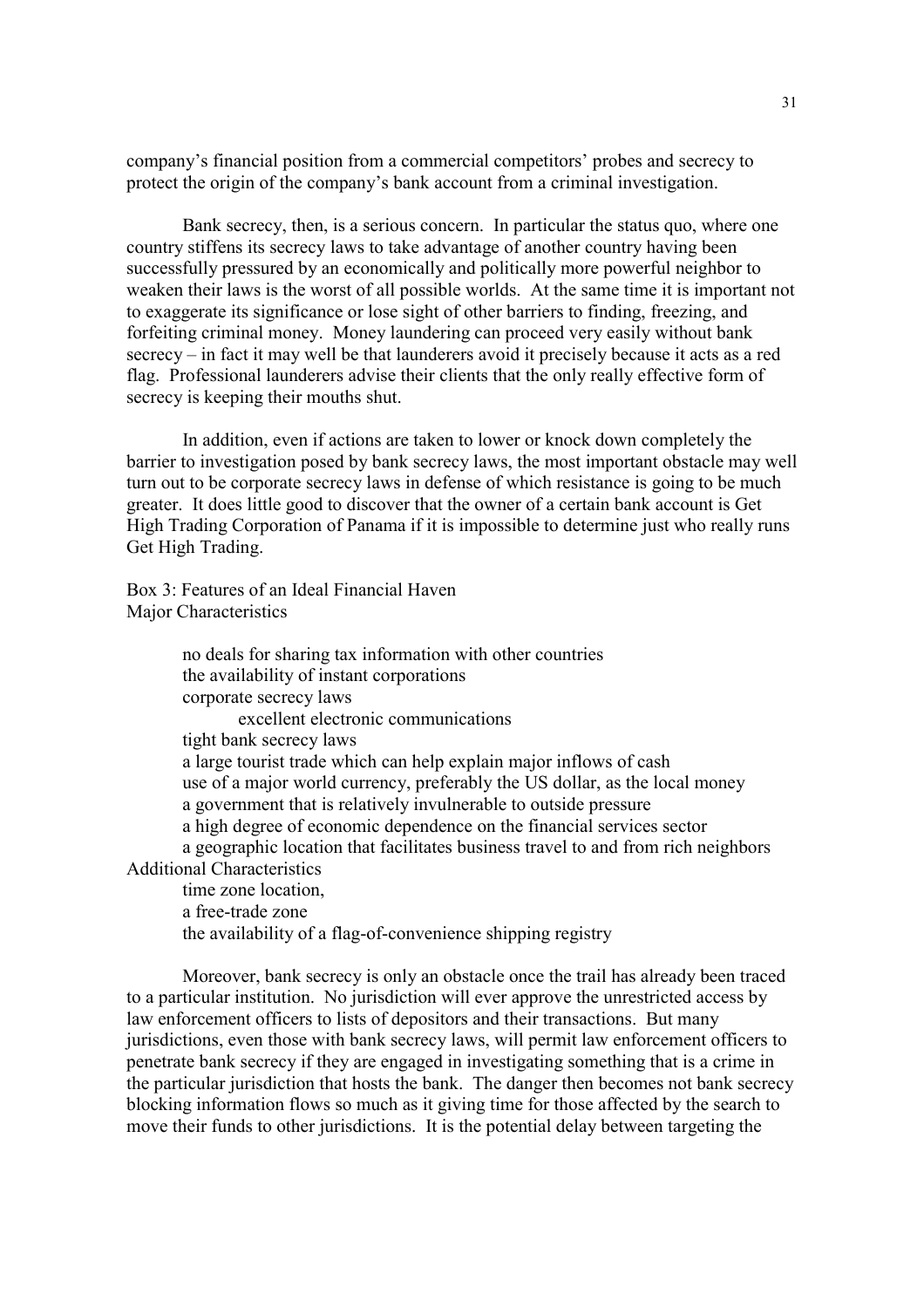account and getting permission to investigate that is the problem, not bank secrecy per se. And this can be obviated by a common set of principles to which all member states who have bank secrecy laws would adhere spelling out precisely the conditions under which they will cooperate in the search for criminal money and engage in peremptory freezes.

The discussion about what to do about bank secrecy, of course, raises the fundamental question, why are bank secrecy laws widespread and growing in number? Most modern financial havens are countries with growing populations, limited resources, and a crisis in their traditional sources of livelihood. Their agricultural sectors are cramped by lack of fertile land or the dumping of products on world markets by highly subsidized farming in larger and better located producing areas. Some, particularly in the Caribbean, formerly had large numbers of the economically active population employed in sectors like salt harvesting or merchant shipping – and when those sectors went into decline, they struggled to find others that were independent of their always limited, often non-existent natural resource endowments. Financial services were an obvious potential growth sector

This has many implications. It means that the more competitive the business becomes, the lower the standards of diligence any one haven can introduce without losing customers en masse to others. That may be partly because the money that is fleeing has something to hide. It may well be that, since diligence has its costs, the service charges in the more diligent haven may become uncompetitive. It also means that havens are being driven to diversify their services to attract and hold business. An ideal financial secrecy haven today offers a significant portfolio of services. The range of these services are discussed more fully in Section III. The characteristics of an ideal haven are summarized in Box 3. They include secrecy, the availability of services for rapid incorporation, currency exchange freedoms etc.

.

With a complex and interdependent system of financial services, the havens will defend all the more strongly any one component, for fear that if that one is compromised the overall competitive position of the haven will be adversely affected. It is not that most haven countries seek drug money or any other type of assets derived from serious crimes. Rather they literally cannot afford to cooperate too closely. While, particularly given the growing amount of competition, fees for such services are often low and falling, they may constitute a very large percentage of government revenues and private incomes as well, representing the single fastest growing sector of the haven's job market.

While it is popular to decry the operation of such financial havens, and it is certainly true that they can have a harmful effect, particular in terms of facilitating tax evasion and secondarily as places that foster money laundering, it is necessary to show some understanding of their positions, their economic vulnerability and their lack of alternative resources. In the field of drug control, the major consuming countries are happy to research and finance crop substitution programs for producing countries. Wouldn't it be possible to imagine alternative economic development solutions for such financial havens, in conjunction with the world business community, in a kind of "financial crop substitution" program?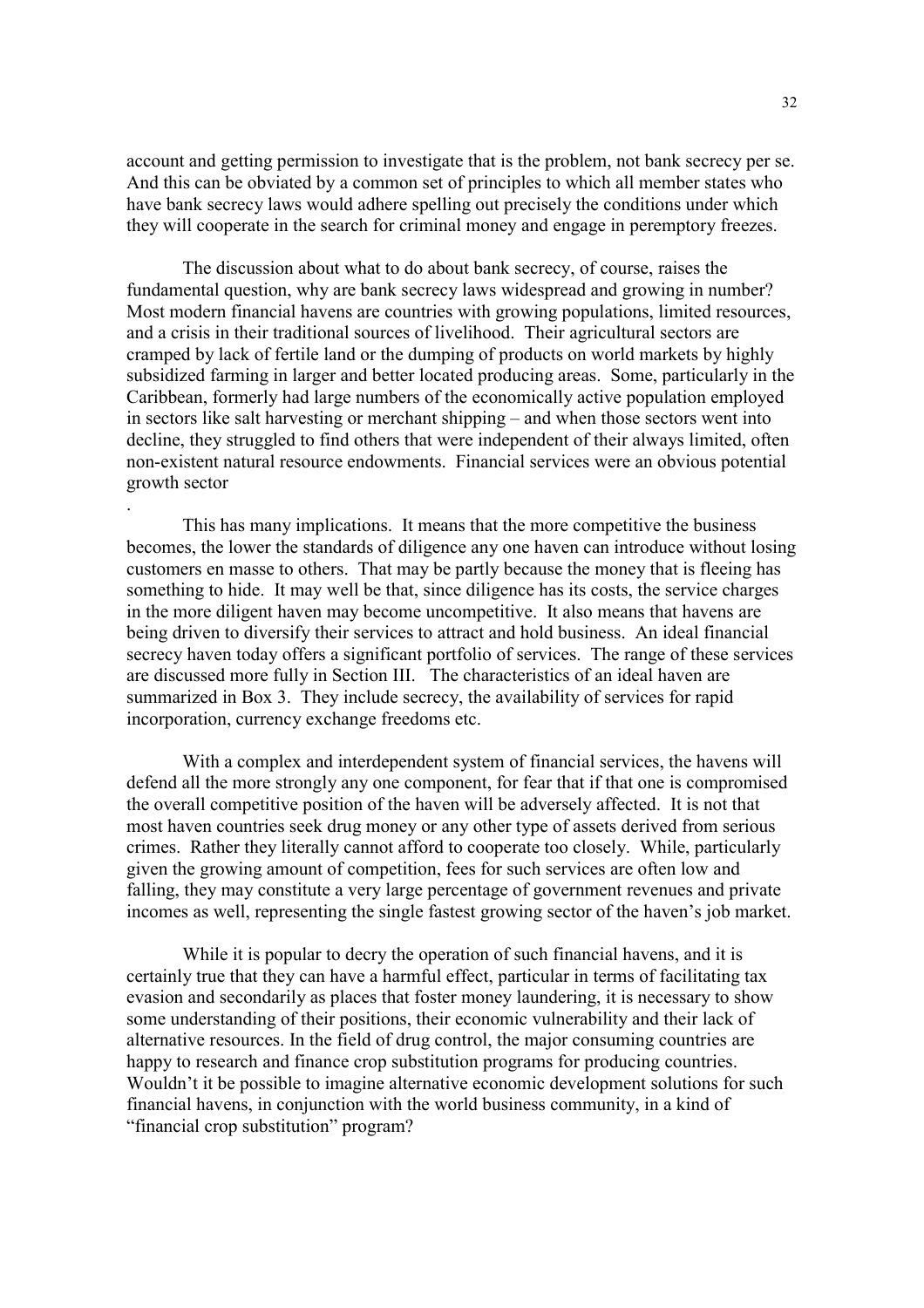# *III The global financial system, offshore financial centers, and bank secrecy jurisdictions*

In Part II of the report we looked at money laundering as a circular process and identified financial havens and bank secrecy jurisdictions as an important part of the circle. Yet, both bank secrecy and offshore financial centers have legitimate purposes and are integral components of a global financial system with multiple points of access and rapid capital movements, whether in settlement of business and commercial contracts or in search of higher interest rates. Consequently, when identifying ways in which offshore financial centers and bank secrecy jurisdictions facilitate criminal activities it is important also to acknowledge that these centers continue to have respectable functions within the global financial system. Accordingly, the first part of this section identifies important characteristics of the global system. The analysis then focuses on the emergence of the offshore world and the legitimate purposes it serves. Picking up some of the themes identified in Section II, the inter-locking components of offshore banking centers and bank secrecy jurisdictions that are conducive to money laundering and other financial crimes are delineated. Finally, this section offers a brief overview of the geography of these financial havens.

The Global Financial System

The move to what is sometimes characterized as a speculative global economy has been facilitated by new technologies that allow unprecedented speed in the movement of money. Flight capital, the proceeds of crime, money seeking preferential interest rates or foreign exchange arbitrage, combine with contract payments and debt settlements, in a vast melange of movements and transactions that is bewilderingly fast and complex. Indeed, the global financial system provides a crucial underpinning for international commerce and investment in a world characterized by global trade, the prevalence of transnational and multi-national corporations, and the rapid movement of investment capital. The globalization of financial services has become one of the most important dimensions of the overall globalization process. Fueled by developments in technology and communication, the financial infrastructure has developed into "a system that links countries, banks and other financial institutions such as brokerage houses and stock markets, currencies and investment portfolios in a global exchange mechanism that engages in operation 24 hours a day"

 At the same time, the development of "megabyte money" i.e. money in the form of symbols on computer screens makes it possible to move funds almost anywhere in the world with speed and ease.

 Not surprisingly, an increasing proportion of the world's money moves around through electronic rather than cash transactions. Although many economies in the developing world and states in transition are still cash economies, in advanced industrialized and post-industrialized states, the most important financial transactions (in value as opposed to volume) are no longer cash based. This is certainly the case in the United States as illustrated in figure 1 which highlights the inverse relationship between the number of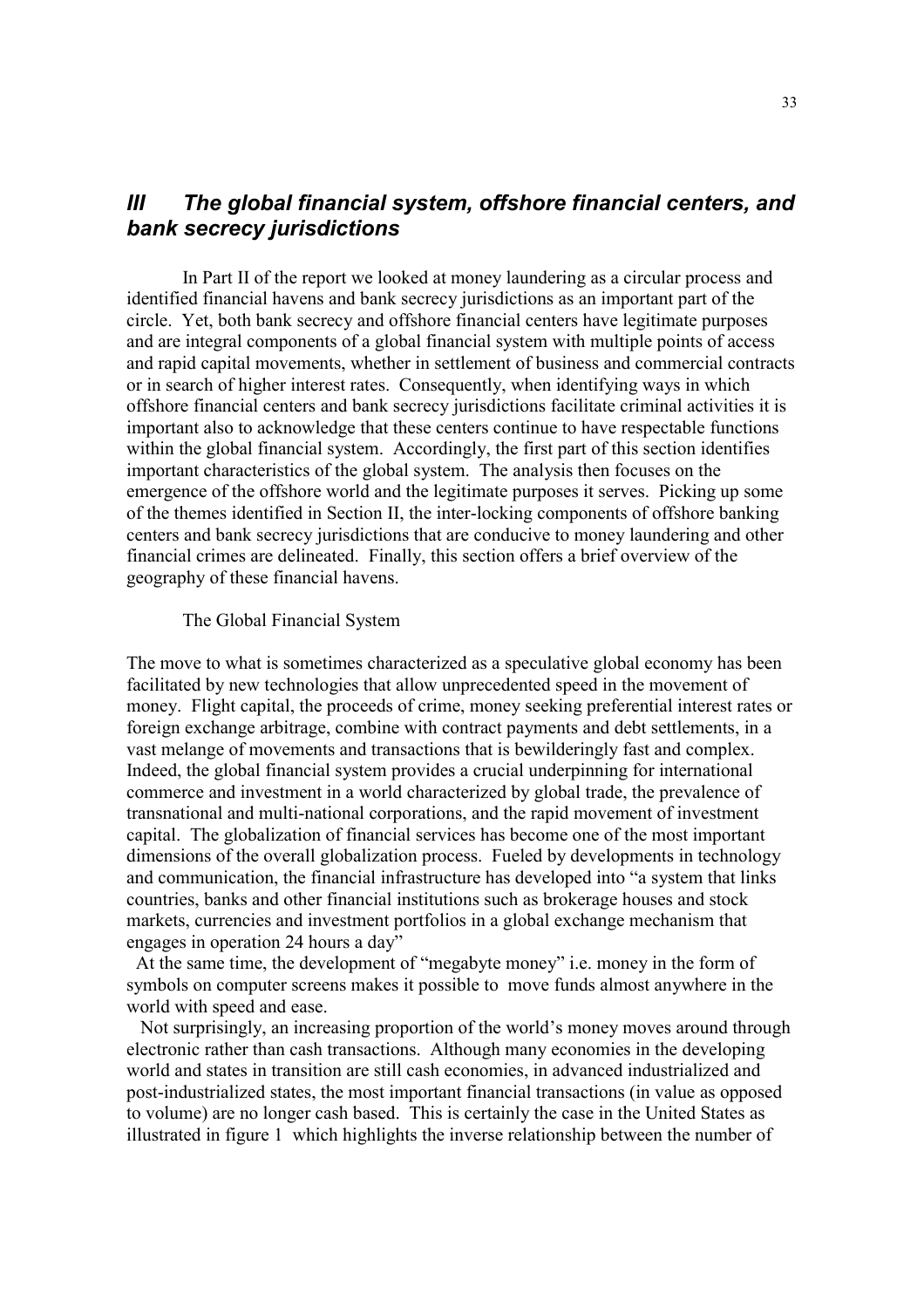transactions that take place in cash, check and electronically, and the value of these transactions.

Box 4: US payment structure (in Solomon, Elinor Harris, Virtual Money: Understanding the Power and Risks of Money's High Speed Journey into Electronic Space (New York: Oxford University Press, 1997)

The massive growth of electronic payments has been made possible by the development of the electronic transfer mechanisms operated by the Society for Worldwide Interbank Financial Telecommunications System (SWIFT), the Federal Reserve (Fedwire) and the Clearing House Interbank Payments System (CHIPS). The volume and value of the transactions that move through these mechanisms are staggering. "Each day, more than 465,000 wire transfers, valued at more than two trillion dollars, are moved by Fedwire and CHIPS, and an estimated 220,000 transfer messages are sent by SWIFT (dollar volume un-known)".

In many respects this system is a money launderer's dream, offering considerable scope to imitate the patterns and behavior of legitimate transactions, thereby following one of the most fundamental laws of money laundering identified in Section II. Nor is there any obvious institutional and functional separation between the transfer of licit monies and the transfer of the proceeds of drug trafficking or other forms of crime. Differentiation is virtually impossible, thereby meeting another requirement of effective money laundering – the ability to embed illicit transactions and proceeds within a large volume of legitimate business transfers. Another requirement of effective money laundering is that the ratio of illegal to legal financial flows be relatively low. Once again, the electronic transfer system is ideal. According to a report by the now defunct United States Office of Technology Assessment, a reasonable guess is that 0.05 percent to 0.1 percent of the approximately 700,000 wire transfers a day, contain laundered funds to a value of \$300 million.

 This is dwarfed by the more than \$2 trillion that is transferred by wire on an average day, greatly complicating efforts to identify the laundered funds. Furthermore, although bank-to-bank transfers of aggregate funds for settlement or loans constitute about half of the total volume of wire transfers, with the complicity of corrupted bank employees, these can also contain laundered money.

 Although there are hopes that artificial intelligence systems can offer enhanced discrimination techniques that lead to the identification of laundered money, the sheer dynamism of the financial world, "the number of financial institutions, the constantly changing relationships and varying levels of activity make it difficult to identify suspicious activity".

 The problem is compounded by the lack of a "centralized database of wire transfers and limited details about senders and recipients".

These difficulties are exacerbated by the inclusion in the global financial system of stock exchanges and other financial institutions that allow anonymous trading and thereby make it possible to obscure both origin and ownership of funds. Indeed, an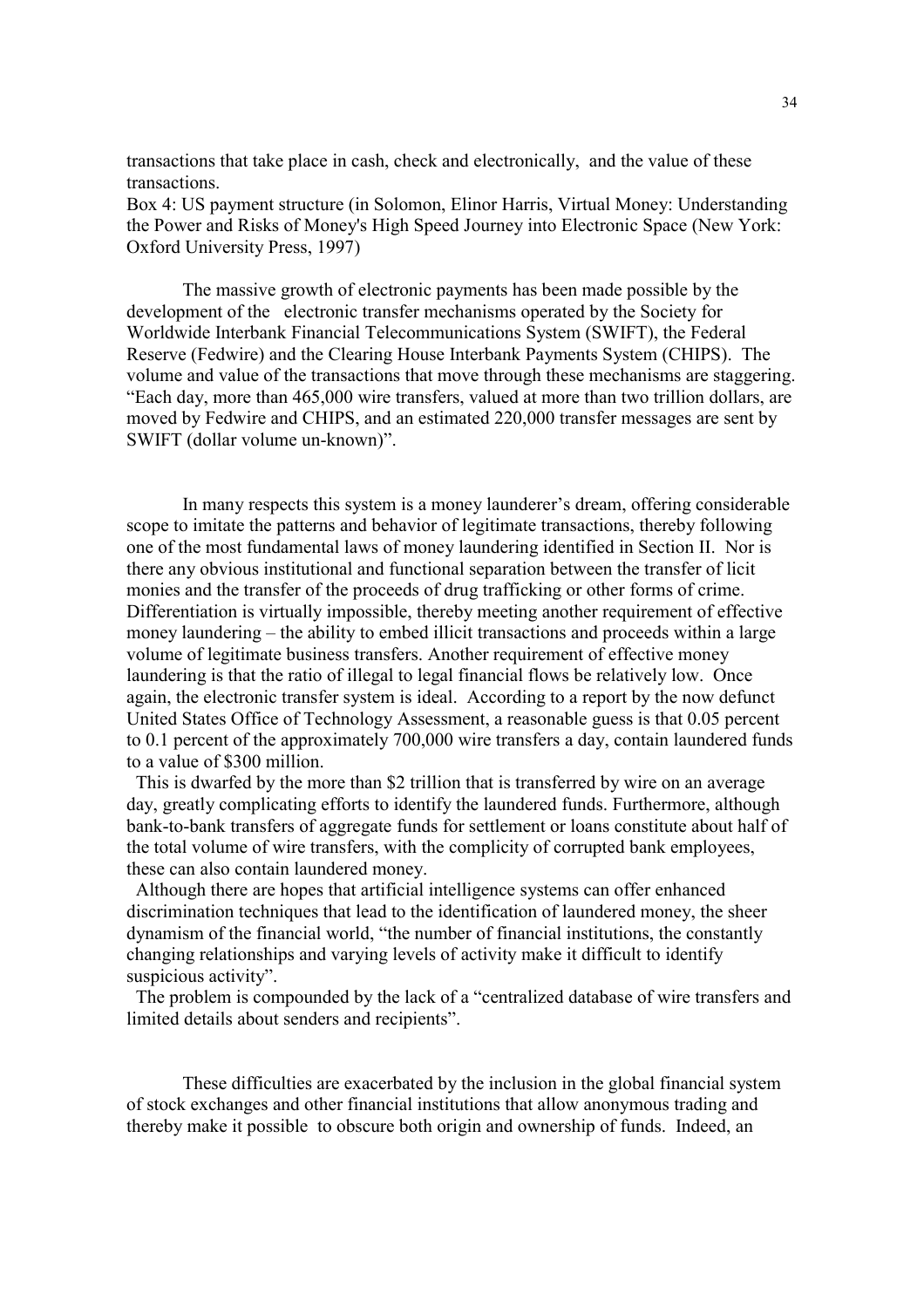important characteristic of the financial sector in recent years has been the proliferation of new financial institutions and financial centers, an overlapping in the services that are offered by banks and non-bank financial institutions, and the development of new banking practices and mechanisms. The result of all this has been the emergence of a more complex system offering multiple opportunities to evade regulation, monitoring and control – even though efforts have been made to strengthen oversight. "New banking practices, such as direct access banking which permits customers to process transactions directly through their accounts by computer operating on software provided by the bank" undermine "the ability of the bank to monitor account activity, such as transactions involving joint accounts and pass

through banking schemes which have been a traditional method of layering. Beneficial owners of funds can now manipulate the identity of the ultimate recipient of the funds without a review by bank officers".

Moreover, it is possible "to create accounts within accounts, or even to provide quasi banking services to off

line customers in a kind of bank within a bank".

 Such services "limit the utility of systems in place which allow information about both the originator and the recipient to travel with the electronic funds transfer".

 Correspondent banking relationships that are global in character place "ever more emphasis on vetoing transactions at the bank of origin".

 Yet, many of the banks of origin are in countries where little attention is given to the prevention or control of money laundering and where "know your customer policies" are totally lacking at worst and grossly inadequate at best.

Even when efforts are made in this direction, it is relatively easy to provide a legitimate front that satisfies efforts to check the legitimacy of the customer. Unless banks know not only their customers, but also whom their customers are connected to, directly or indirectly, then due diligence will be far from complete. And in many cases, banks and other financial institutions have no inclination to know their customers – especially if it puts them at a competitive disadvantage. Since, overly vigorous investigation of potential customers – even those who are legitimate – could make them go elsewhere, some bankers will be reluctant to engage in such activities. Although, this is understandable in a highly competitive business environment, it can all too easily result in tacit connivance between some banks and institutions and individuals or groups who are interested in moving, hiding or laundering the proceeds of crime.

Efforts to impose new laws or regulations against money laundering will be resisted strenuously if, directly or indirectly, they also inhibit licit activities and impinge on commercial interests whether at the level of individual firms, a particular industry or economic sector, or a particular nation or group of nations. In extreme cases, of course, connivance can become collusion as the rewards of criminal enterprise are extended to those members of the licit economy who facilitate laundering activities. Money laundering has become so lucrative that bank officials and others with access to the financial system are sometimes corrupted – as will be seen in Section IV. Even where this does not occur, however, some financial centers in some countries are willing to operate in a fairly relaxed manner and refrain from exercising due diligence and ensuring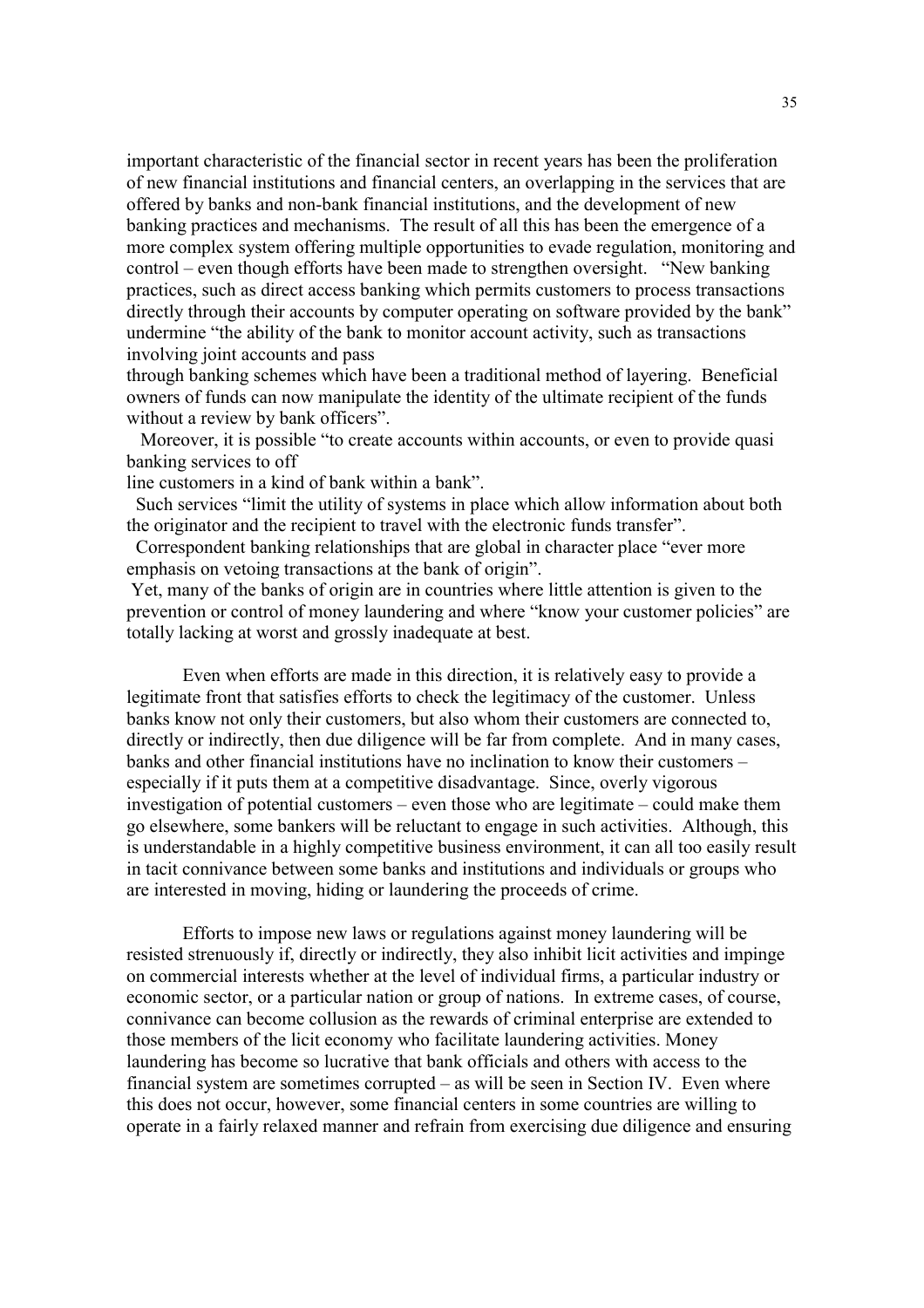that they know customers. Inevitably, criminals will seek out and exploit the opportunities offered by such centers. Although it is sometimes contended that criminals threaten the global financial system, this is through a process of erosion of norms and standards rather than through disruption. For the most part, criminals are much more interested in exploiting this system than they are in disrupting it – and offshore financial havens and bank secrecy jurisdictions are all too often willing participants in this process of exploitation. They are also attractive to terrorists and insurgent groups seeking to launder criminal proceeds generated to support their armed struggle, or to acquire weapons that can be used in their continuing campaigns of violence.

In short, the global financial system has increasingly taken on characteristics that are as conducive to money laundering as to any other form of money movement. Easy access and a capacity to move money around the system rapidly, and with a minimum of formality and regulation are perfect for money laundering. There are multiple jurisdictions which can be used as channels through which money rapidly passes, as temporary havens, or as final destinations. Such jurisdictions are a necessary complement to "electronic money laundering" which "often requires the complicity of a foreign bank to serve as the immediate or final destination for illegal funds" .

Although the use of financial centers which give emphasis to secrecy does not necessarily result from criminal intent or criminal motives, the availability of jurisdictions offering services and mechanisms for asset protection (e.g against civil litigation) is important for those who want to hide their money and ensure that it is beyond the reach of law enforcement. Indeed, as one analyst has observed, "the secrecy haven is one of dirty money's most cherished privileges and also one of its most ardent solicitors".

 Indeed, offshore financial centers, tax havens and bank secrecy jurisdictions attract funds partly because they promise both anonymity and the possibility of tax avoidance or evasion. A high level of bank secrecy is almost invariably used as a selling point by offshore financial centers. Many Internet advertisements for banks emphasize the strictness of the jurisdiction's secrecy and assure the prospective customers that neither the bank nor the government will ever give bank data to another government. When the advertising is for private banks, it also stresses the protection from tax collectors.

These centers are attractive to criminal organizations seeking to launder the proceeds from their illicit activities. They offer opportunities for creating byzantine financial trails and secretion of funds in places where they are relatively safe from identification and seizure by law enforcement. Both financial havens themselves and the number of institutions that operate within their jurisdiction have multiplied. Many of the havens also offer facilities for incorporation that are very attractive for individuals or organizations attempting to protect their anonymity and operate with a high degree of impunity and flexibility. In short, offshore financial centers and bank secrecy jurisdictions are characterized by "a minimum of transparency and a maximum of autonomy of private action. The function of the state is to insure that very privacy and secrecy by keeping encumbering regulations to a minimum".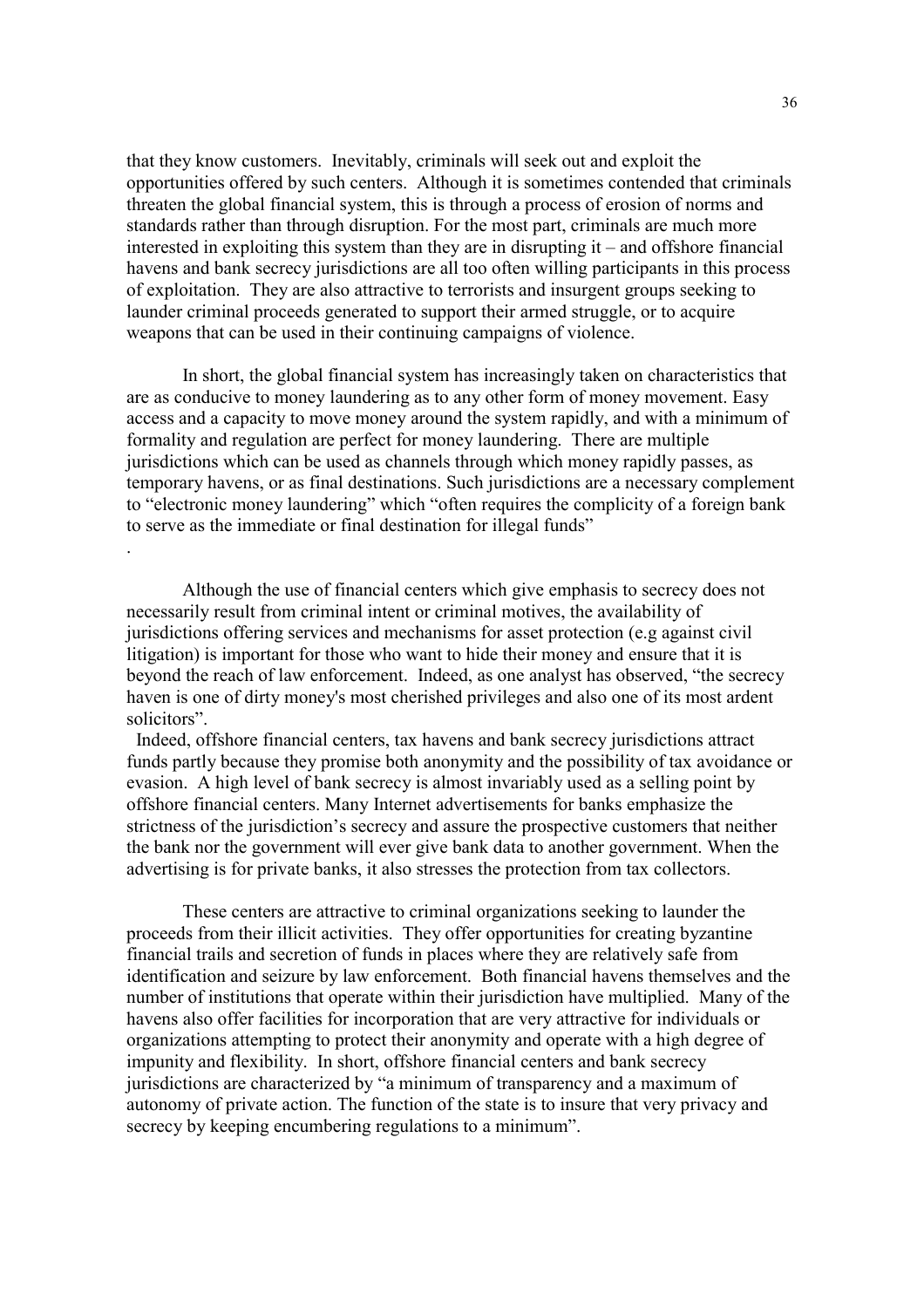This is not to claim that these centers came into existence simply to provide services to organized criminals, drug traffickers, or those engaged in financial fraud. Their origins are, in fact, more complex.

# The Origins of Offshore Financial Centers

The origins of "offshore banking" are shrouded by myth and mystification, in part because of widespread misconception about just what the term actually means. In popular use, "offshore banking" is often taken to mean nothing more than persons resident in one legal jurisdiction holding assets in financial institutions incorporated in another jurisdiction. Hence the frequent expression – he/she has their money "offshore".

In fact offshore financial transactions have a precise meaning. Banks or other financial institutions operating "offshore" are exempt from a wide range of regulations normally imposed on "onshore" institutions – their transactions are tax-exempt, not encumbered by reserve requirements, free of interest-rate restrictions and often, though not always, exempt from regulatory scrutiny with respect to liquidity or capital adequacy. Dealing with non-resident clients, almost always other financial institutions, they usually transact a wholesale banking business denominated in a foreign currency or currencies.

While the "offshore" sector is now very large and well established, it is actually of fairly recent vintage, and it emerged not according to some concerted plan but step by step in response to particular circumstances. There is a frequent claim that the first step in the creation of an offshore banking system came when the USSR, fearing an Americanimposed asset freeze, began holding its dollar deposits in British banks. In fact the practice of holding foreign currency deposits long predated the Cold War; and the banks holding the Soviet deposits were not exempt from taxes, interest rate restrictions or reserve requirements. To the extent that the practice of offshore banking can be said to have British roots, it was because countries or institutions or individuals could avoid British exchange controls while still enjoying the world-wide connections of the City of London by holding their money in foreign currency (then almost always dollar) deposits in London.

Much more important in explaining the rise of offshore banking was the balance of payments crises that struck many countries, though especially the US, in the 1960s, leading them to impose capital controls on their banking institutions. That was combined with the fact that the banks were seeking to break down the traditional barriers separating various types of financial activity. Normally confined to collecting money in the form of short-term deposits, in the 1960s major western banks began trying to tap the long term capital market in direct competition with corporations and governments. They therefore began aggressively marketing certificates of deposit which could rival corporate and government bonds in attracting investors. Then, in the 1970s, major western banks began taking money so raised and aggressively lending to sovereign governments who had previously relied largely on the sale of bonds when they needed to borrow money abroad. It was really out of these changes – the urge to avoid taxes and interest rate regulations, the desire to tap longer-term sources of funds (of which the legendary OPEC surpluses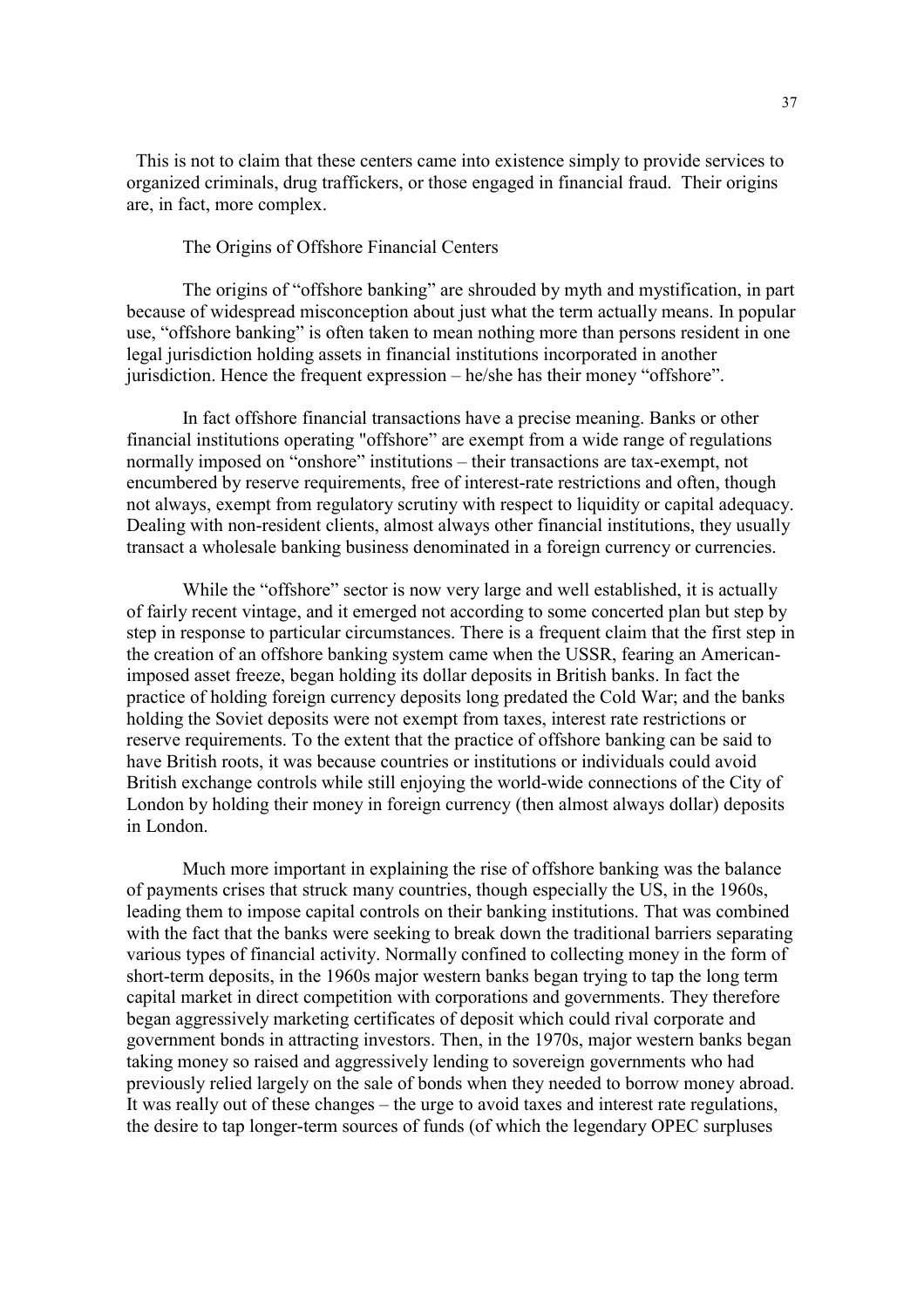were only one part), and the decision to get into the sovereign lending business that led to the emergence of a modern offshore banking sector.

The headiest period of growth of the offshore banking system was in the late 1970s and early 1980s. Since then there have been significant changes in world finance that have restricted that growth and even put it into reverse. The OPEC surpluses are no more. There has been, since the great debt crisis of the 1980s, a substantial decrease in sovereign syndicated borrowings in favor of more conventional forms of international investment flows (direct investments) and a more hospitable environment for countries who have adopted more conservative financial management techniques to sell their bonds. Furthermore as governments all over the world slash or eliminate reserve requirements, reduce taxes and liberalize financial regulations, the incentive to do business offshore has been considerably reduced. Offshore banking will remain a feature on the world financial scene for some time to come, but its relative importance is likely to continue to decline. The decline, however, will be neither uniform nor rapid. The offshore financial sector continues to attract not only substantial demand but also new suppliers willing to offer what can appropriately be described as international minimum standards.

# The Legitimate Uses of Offshore Financial Centers and Bank Secrecy

There are legitimate purposes for both bank secrecy and the use of offshore financial centers and the services they provide. Bank secrecy has its root in common law and is an important dimension of both personal and corporate privacy. "Withholding financial information from competitors, suppliers, creditors and customers, is a right that business people assume from the outset ..., confidentiality and the judicious use of information is generally assumed in business as a critical component of rules of the game in market-oriented economies".

 At the same time, personal financial matters that rely on the maintenance of banking confidentiality are a key right of citizens in liberal democracies where bank data is protected by a wide range of laws, both civil and criminal. Indeed, most countries have some legislation on the subject. Even the United States which is often seen as the country seeking the most bank related information has a Bank Secrecy Act. The laws vary from the criminal and draconian to simple civil law remedies. The most important laws covering bank secrecy make the disclosure of customer information to any party outside the bank a crime. In many cases there are exceptions for local bank regulators and auditors. But, in some jurisdictions, the auditors face the same criminal penalties as the banks for disclosure, and must be citizens or permanent residents if they are even to be allowed to examine bank data.

Although global deregulation has made offshore financial centers less distinctive, they retain an important niche that is perhaps tarnished but should not be obscured by their exploitation for dubious purposes. In some cases, small or poor nations, particularly but not exclusively in the Caribbean, have established themselves as offshore financial centers in order to attract funds, provide jobs and facilitate economic development. They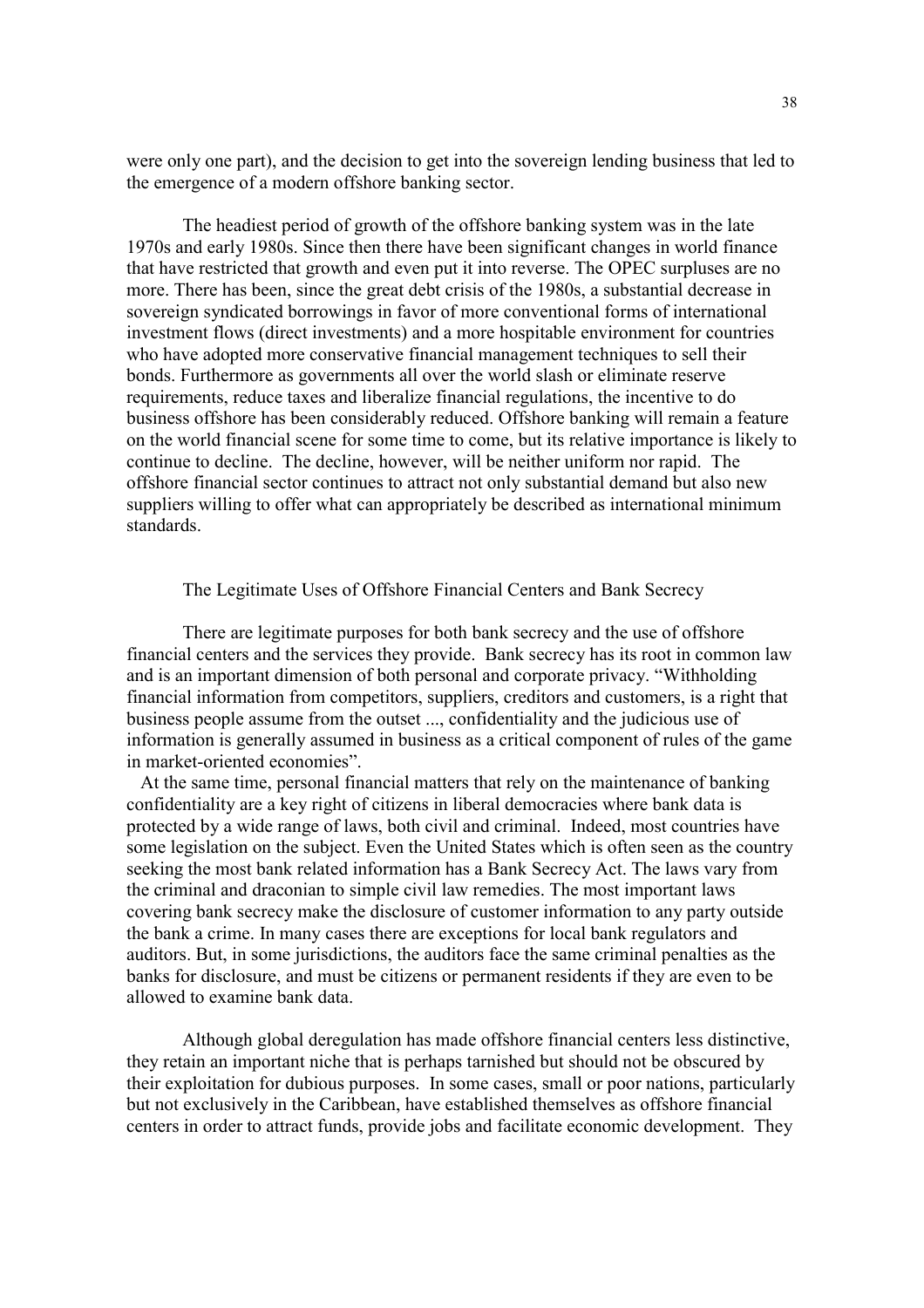offer low or nonexistent tax rates that are attractive to investors, company owners and ordinary citizens anxious to reduce their tax burdens. Indeed, both bank secrecy jurisdictions and offshore financial centers attract deposits from citizens who want to avoid taxes through legitimate tax loopholes. They also attract those trying to evade taxes through concealing much of their wealth by secreting it in jurisdictions that place a premium on confidentiality and do not regard tax evasion in another country as a crime. In the early 1980s, the Permanent Subcommittee on Investigations of the Committee on Governmental Affairs, in the United States Senate conducted a series of hearings which not only highlighted criminal exploitation of offshore financial centers but also the extent of the illegal use of offshore banking "to facilitate tax fraud" by the "man next door".

With improved communications and the use of the Internet, this phenomenon is almost certainly more widespread than it was 15 years ago.

Yet the use of offshore financial centers and bank secrecy jurisdictions by criminal organizations and by ordinary citizens for tax evasion should not obscure the legitimate roles that these centers continue to play especially in a world where money moves constantly in search of the best rates of return, where vast sums can be made through arbitrage, and where there has been a move away from an investment economy and the embrace of what many observers call a speculative economy or "casino capitalism".

 "Legitimate companies ... make much use of offshore banks ... for a variety of reasons, most related to tax laws and regulatory structures, or what one economist has termed "national friction structures and distortions'".

 Offshore financial centers offer what one close observer termed "freedoms and services and opportunities". Among the freedoms are freedom from exchange controls, freedom from reserve assets ratio requirements, freedom from disclosure of information, freedom from a range of taxes; the services include personal and corporate banking services, global custody, offshore fund management, trust and company administration, accountancy and legal services, and stock exchange facilities. Following this notion of "freedoms", but sufficiently important to merit separate discussion, it is clear that onshore banks themselves use offshore financial centers to avoid what are sometimes seen as onerous regulations. Many banks in the United States, for example, send money to the Cayman Islands and other places to avoid or sidestep a Federal Reserve System (FRS) requirement that a percentage of deposits held in the United States be placed with the regional Federal Reserve Bank (FRB) each night in a reserve account that does not bear interest.

 Banks with a high volume of corporate accounts, reluctant to forego interest on this money (or to deprive their customers of interest) even overnight, may establish a branch overseas, "creating profit centers from which profits may be repatriated at the most suitable moment for tax minimization".

Individual investors and transnational corporations sometimes place money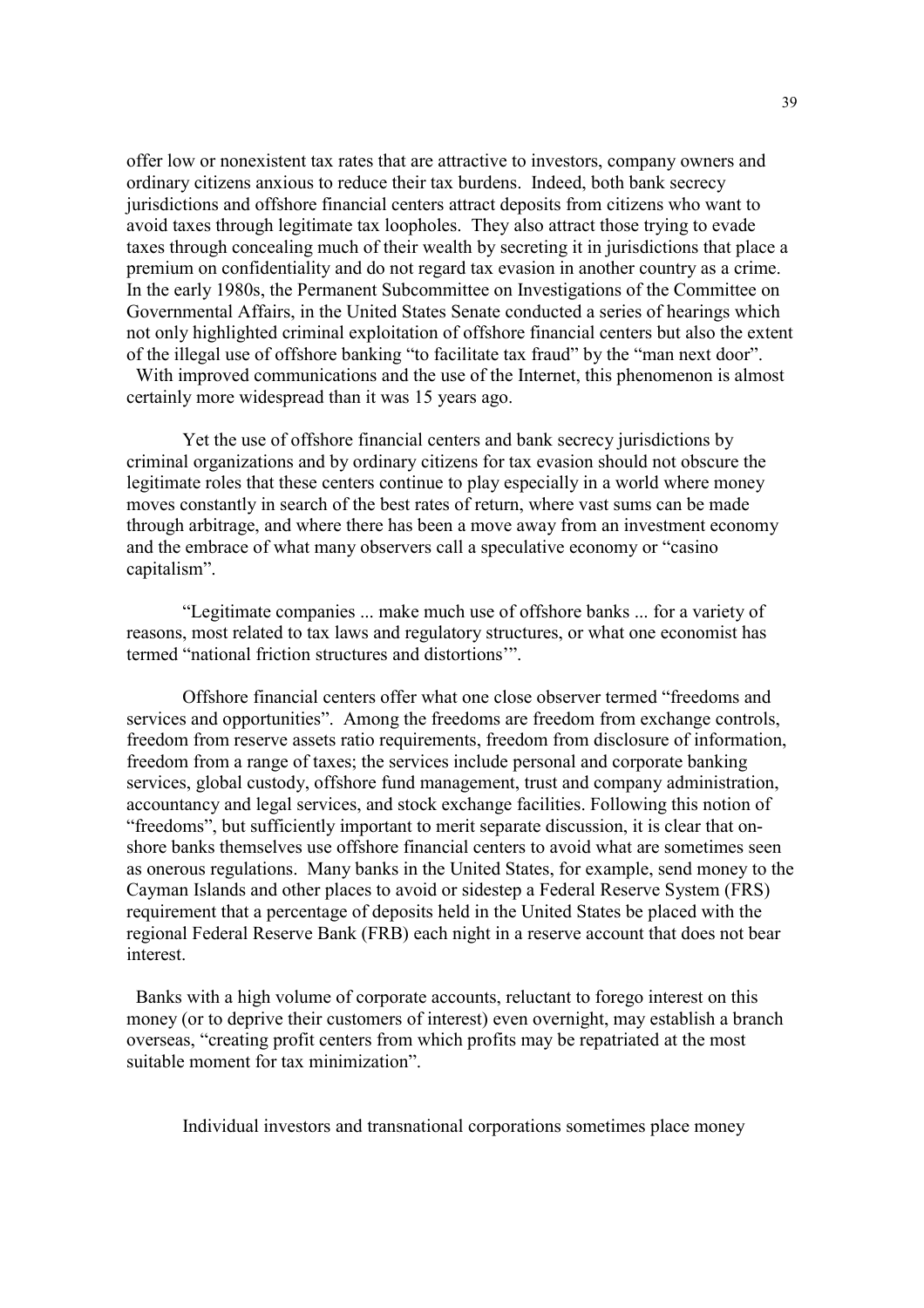offshore for reasons related to cash management.

 Similarly, International Business Companies or Corporations (IBCs) that can be created with a minimum of formality in many offshore financial centers, have a variety of legitimate uses such as the holding of patents, the legitimate exploitation of tax treaties, and the conduct of legitimate foreign trade transactions. IBCs can also be a means of holding U.S. property. The point about these uses, however, is that, for the most part, they do not require secrecy. Jurisdictions can know who owns a company without this in any way impinging on the legitimate uses of the company.

 Firms can use offshore financial and bank secrecy jurisdictions as part of a deliberate effort to maintain their privacy and thereby their competitive edge in a business environment in which competitive intelligence has become almost mandatory.

In short, as one economic geographer has noted, "offshore finance is an essential and characteristic element of the contemporary world financial system".

 It is also something that will continue to be a part of a vibrant and expanding global economy. The real issue, therefore, is not to issue blanket condemnations or make efforts to eliminate bank secrecy and offshore financial services, but to ensure that the legitimate uses of these facilities remain available while making it much more difficult to use them directly for criminal activities or for laundering the proceeds of drug trafficking and other forms of organized crime. The objective is not to create total transparency; such an objective is simply not realistic. The appropriate focus is on legitimate government inquiry – requests from foreign governments and law enforcement agencies for specific information that will assist in criminal investigations. Unfortunately, too many jurisdictions see such inquiries as a threat to their reputations for secrecy and are reluctant to cooperate because of the impact on potential customers.

## The Offshore Financial System

To understand the world of offshore banking and bank secrecy, it is important to see it not only as a legitimate part of the global financial system but also as a system of its own with distinct but complementary and reinforcing components, several of which are readily amenable to manipulation by criminals, whether those engaged in fraud or those concerned with moving or laundering the proceeds of drug trafficking, financial fraud or various other criminal activities. Not all jurisdictions, of course, offer the same level of services that can readily be exploited by criminals. Nevertheless, criminals and their specialist advisers seeking to repatriate their money to their home bases, to move it out of the reach of law enforcement, or to disguise its origins and ownership find in the offshore financial havens a set of characteristics, that in many respects seem to be tailor made for their purposes.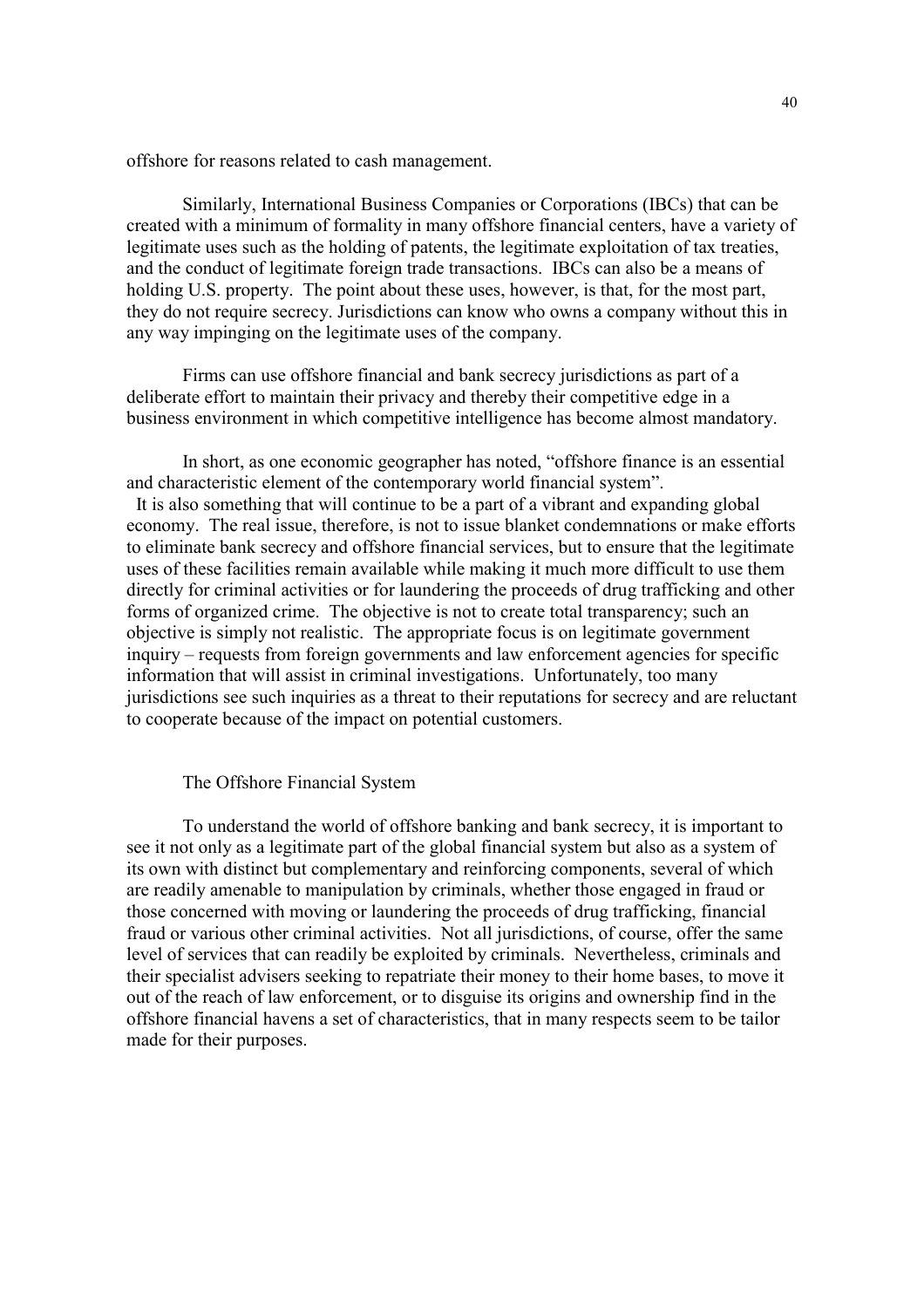These components include:

 Banks that are subsidiaries or branches of banks in well-regulated jurisdictions. While these banks accept the appropriate set of standards in their home base, in haven jurisdictions they sometimes act in a less scrupulous manner, in effect creating a double standard of behavior and performance. This can be a useful device for circumventing regulations. Some Costa Rican banks have opened up subsidiaries on Caribbean islands that are beyond the reach of the bank regulators in Costa Rica itself. Major banking countries and the Bank of International Settlements are gradually addressing this problem, but for the moment important gaps in supervision remain.

 Indigenous banks. One of the most striking things about offshore financial centers is the enormous increase that has taken place in the number of banks actually created in offshore financial centers. Banks can be set up with relative speed and ease and a minimum of due diligence investigation – so long as they meet a basic level of funds – which can vary significantly from one jurisdiction to another. This provides enormous opportunities for fraud as shown by the European Union Bank discussed in Section I. It also offers attractive opportunities to create new banks in jurisdictions where regulations are either minimal or, if they are in place, are not always vigorously enforced – either because of the lack of will or desire to implement a serious enforcement regime, or because a monitoring and supervisory capacity is lacking, or because there is neither the desire nor the capability to enforce regulations.

 The availability of other mechanisms such as trusts and international business corporations or international business companies (IBCs). These institutions are one of the most attractive means for obtaining privacy in financial matters offering a covering identity with the ability to buy, own and sell property and services and directing any possible liability towards itself and away from the owner. Typical advertisements for IBCs note that they are set up offshore, are beyond the control of one's own government, are protected from government rules, regulations, and taxes, facilitate business under less stringent regulations, and offer a high level of confidentiality. In most cases the corporation will be established in countries that, by law, can not divulge information about directors or owners, in many cases, confidential offshore checking accounts can be established in the corporation's name and used to pay bills and buy assets (such as cars) for the corporation. As noted in Section II, given the attractions of IBCs and the ease of establishing them, they have become widespread. Moreover, as further efforts are made to regulate offshore banks, then IBCs will become an even more favored mechanism for those seeking to hide, move, or launder the proceeds of crime.

 The prevalence of bank-like institutions such as trust companies, brokerage houses, money exchange houses. These are essentially unregulated financial players and can move money with ease, speed and virtually no oversight. When these are affiliated with on-shore entities, the availability of money laundering channels within the institution are obvious. In some jurisdictions for some periods, companies were even allowed to use the word bank in their name, confusing regulators and offering opportunities for fraud. Although this is perhaps less prevalent than it was, the ubiquity of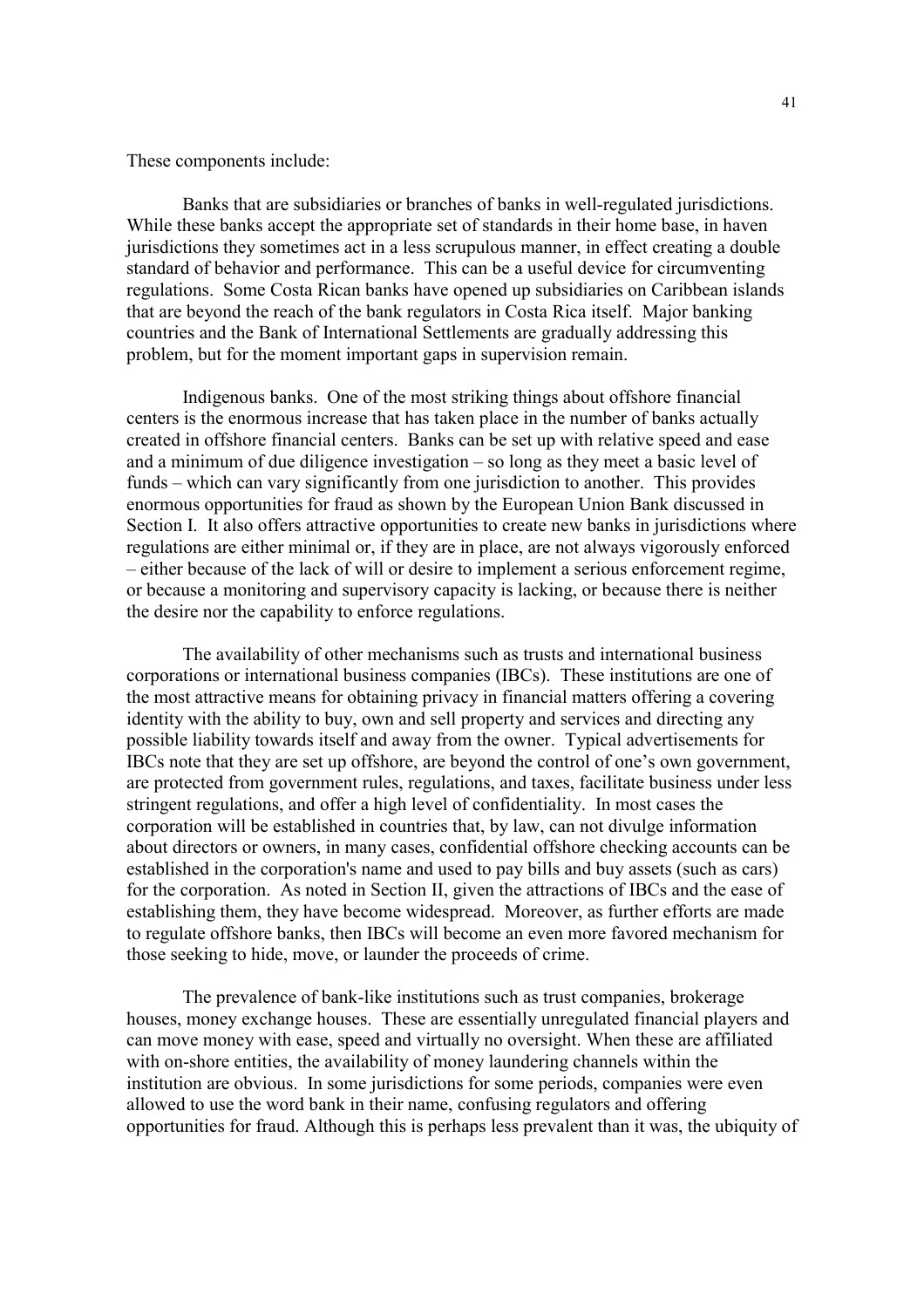bank-like institutions that do not have bank charters is actually challenging the traditional definition of a bank. In effect, any financial institution with an encrypted switch has a technological capacity to offer services very similar to those found in the Asian underground banking systems, the hawallah and the fie chien. The implication, of course, is that, from a regulatory point of view, any financial institution with an encrypted switch should be regarded as a bank for oversight purposes.

 The availability of trust schemes which allow the person who sets up the trust to also be the beneficiary. In Niue, for example, the settlor can make a protective trust in his own favor (something that goes beyond the normal common law rule for trusts). Even where this is not the case, there is usually a high level of secrecy associated with trusts and the trustee (and his representatives or employees) must keep the execution of the trust secret.

 Bank laws which offer considerable protection to depositors in terms of confidentiality and secrecy. Although many offshore financial centers do make clear that they will cooperate with requests from foreign law enforcement agencies in cases involving the proceeds of drug trafficking or other criminal money – and both Switzerland and the Bahamas have made enormous strides in this respect – such cooperation is not always forthcoming and even when it is can involve considerable foot dragging. The result is that there is an opportunity for money to be moved to another jurisdiction. Consequently, even when law enforcement succeeds in following the money, it does not always succeed in catching it.

 The availability of mobile accounts. In some instances, criminals will open an account in one jurisdiction, but with instructions for any incoming funds to be transferred immediately to another location. Additionally, the bank will be instructed that in the event there are any inquiries, then bank officials in the second location must be informed. When they are so informed these officials themselves have instructions that the money should be transferred elsewhere. These schemes, known in law enforcement circles as "walking accounts" pose serious problems for law enforcement efforts aimed at seizing "dirty money". The first account is simply the initial depository and money moves in to it and then immediately moves out. The function of the account is, essentially, to act as an early warning mechanism to identify any inquires by law enforcement and to set off further counter-measures to protect the money.

 The availability of casinos. In many offshore financial centers and bank secrecy havens, there is a symbiotic relationship between banks and casinos. A good example of this is Aruba, where it is alleged that money is frequently laundered through casinos. One participant acknowledged the ease with which this is done: "You take a big pile of money, you buy some chips, and go to play a bit, winning or losing does not matter. Then you take the chips back and in exchange you get a bearer check from a bank in the United States the amount that is ready for you is called casino winnings. No one ever looks in the books to see where that laundered money comes from let alone the amounts concerned".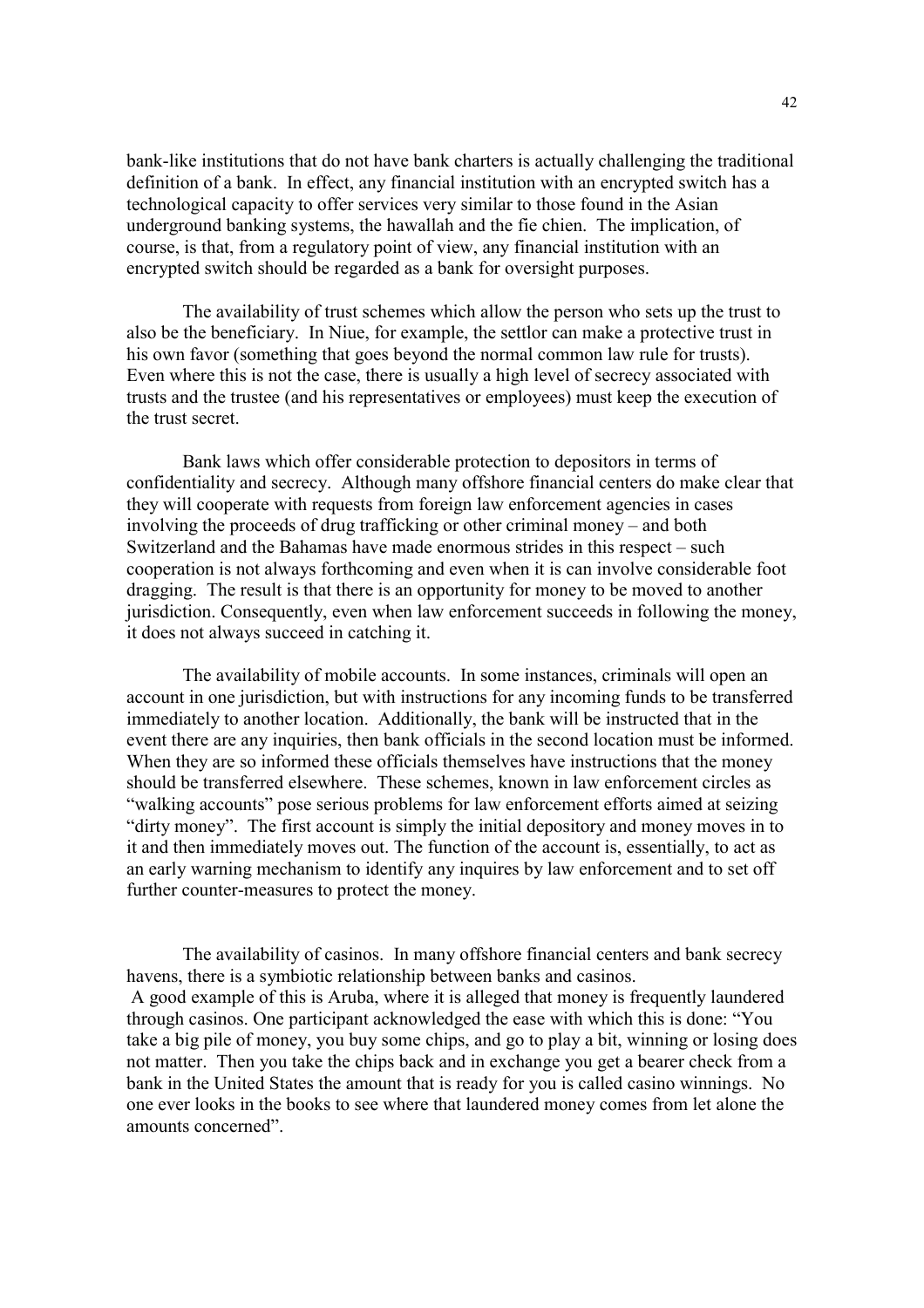The opportunities for laundering are very considerable. Although links between banks and casinos are not always readily discernible, their close proximity, as well as the lack of serious oversight or external scrutiny of the casinos makes them an ideal vehicle for completing the money laundering cycle.

 The availability of free trade zones. In many cases, there is a symbiotic relationship between offshore financial centers and free trade zones. The importance of this relationship is that it allows money launderers to combine the use of banks with IBCs and other apparently legitimate trading companies. As a previous United Nations report noted, "The implementation of free trade agreements and regional compacts creating trading and economic zones which transcend national borders could increase the use of international trade as a mechanism for laundering the proceeds of criminal organizations. The impact of the liberalization of border and other customs controls, liberalized banking procedures and freedom of access within those zones creates additional potential risks...". Laundering operations are located within legitimate businesses, with real inventories and substantial sales. Indeed, laundered money can be used to buy legitimate goods that are then resold in the home country, providing a legitimate source of income. Reportedly, among the firms that inadvertently sold goods to Cali front companies were General Electric, Microsoft, Apple Computer, and General Motors. In fact, over 100 American companies unwittingly accepted drug money for their products.

 The facilitating role of agents. There is increasing reliance in offshore centers on brokers and agents to generate customers, to act as intermediaries in establishing accounts, trusts, and the like, and to act as an additional layer of insulation and confidentiality. There are several levels of participants here. The first level consists of so-called financial consultants who write books and conduct seminars on the tax benefits of participation in the offshore world. In some instances , the salesmanship is followed up with the provision of specific advice and guidance for individuals who have been convinced that moving all or part of their financial assets offshore is beneficial. A second level involves lawyers, accountants, or brokerage and financial firms who provide a portfolio of services to a wide variety of customers some with legitimate purposes and others concerned with using these services in connection with some form of criminality. There is a third level of financial managers who have chosen a market niche in the provision of specialized services to specific clients who are obviously engaged in criminal activity. Whereas the second level might involve a degree of connivance, the third is based much more clearly on collusion with criminals in hiding and laundering their money. Whatever level these various agents operate on, however, they can be very important in facilitating the use of offshore financial centers. Sometimes lawyers or accountants will

Box 5: The Role of professional Money Launderers"Professional money laundering specialists sell high quality services, contacts, experience and knowledge of money movements, supported by the latest electronic technology, to any trafficker or other criminal willing to pay their lucrative fees. This practice continues to make enforcement more difficult, especially through the commingling of licit and illicit funds from many sources, and the worldwide dispersion of funds, far from the predicate crime scene."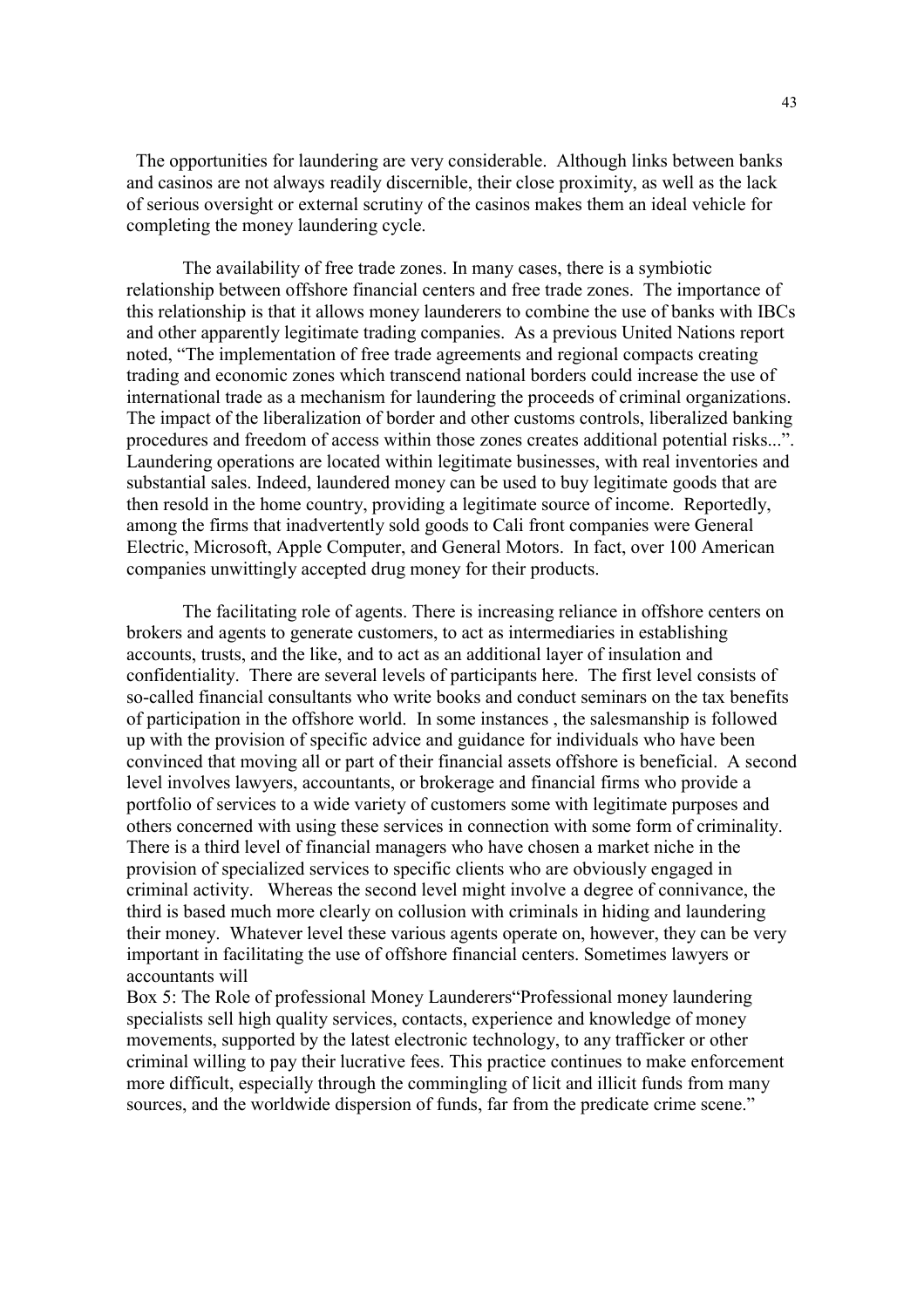#### US International Narcotics Control Strategy Report, March 1997

refer a person to a bank and the referral itself will be treated as sufficient evidence of the person's bona fides. In other cases, the agents will ensure that all of the arrangements are taken care of while protecting the identity of the client. Indeed, both accountants and lawyers provide important intermediary services that facilitate the criminal exploitation of offshore financial centers and bank secrecy jurisdictions. What they are doing, even at the second level identified above, is offering financial management services without any kind of due diligence. At the third level, they typically take measures to ensure that even if due diligence is exercised by anyone else, the customer will meet the requirements for depositing funds, opening a bank, creating an IBC, establishing an asset protection trust, or whatever else is desired from the offshore or security jurisdiction. In effect they devise schemes with an appropriately complex mix of corporations, jurisdictions, and institutions to provide maximum protection for their clients and to make any law enforcement investigations as difficult and frustrating as possible.

 Dissemination of information about available services. Another important component of the offshore financial system is advertising not only in airline magazines but also, and increasingly, on the World Wide Web. Not surprisingly, a wide range of financial services is advertised online. Detailed guides to the world of off-shore banking and tax havens are accompanied in some cases by offers of a variety of ancillary services such as second or third passports, advice on how to avoid an audit trail, and details of how to ensure the privacy of telephone calls; and numerous opportunities to incorporate companies in particular jurisdictions and do it with ease, speed, and a minimum of investigation. Using the Internet for inquiries and the early stages of registration has several attractive features for both customers and service providers – a relatively high degree of anonymity on both sides, ease of use, and low expense. The crucial point about all these services is that they are designed to circumvent or neutralize due diligence. And while they are sometimes justified and portrayed as legitimate ways of tax avoidance they also explicitly appeal to those engaged in tax evasion or those engaged in lucrative forms of criminal activity, whether financial fraud, drug trafficking or other forms of organized crime. When it is possible to apply online to create a trust or an International Business Corporation, then it is clear that due diligence is not being exercised in a serious way; when it is possible to obtain second and third passports in different names, as well as additional false documentation, then even if some due diligence is exercised it is unlikely to generate red flags.

 The willingness to provide false documentation that facilitates money laundering and other crimes. Some offshore financial institutions generate false invoices, bills of lading, end-user certificates and other forms of documentation that give the appearance of legitimacy to a

Box 6: A Former Money Launderer Discusses Offshore Financial Centers Kenneth Rijock, a former Miami lawyer who was convicted of money laundering and served two years in federal prison, now gives lectures on money laundering and how to combat it. What follows are excerpts from an article in Money laundering Alert which is reprinted here with permission.

I learned that one of the greatest assets money launderers have are offshore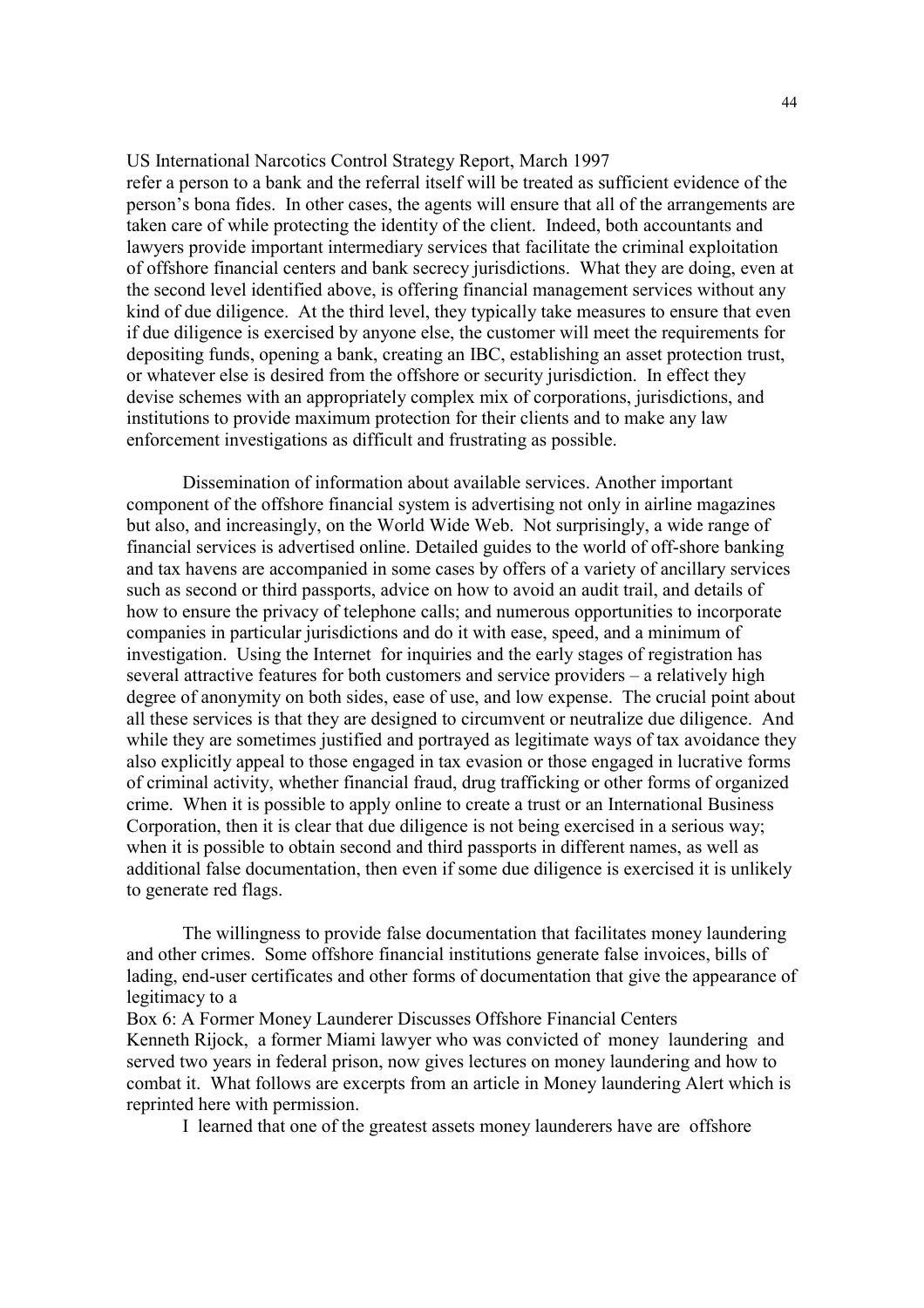banks.

Located mainly in the so

called "tax

shelter" countries, offshore banks offer the money managers of criminal organizations, including drug traffickers, the opportunity to launder funds with maximum safety and confidentiality at minimum risk. I know that by my own experience.

Money launderers are attracted by a business environment where income, corporate and inheritance taxes do not exist, where there are no exchange control laws, and where bank and corporation secrecy laws prohibit even an inquiry into the ownership of companies and bank accounts.

In a typical visit that I would make to one of the secrecy havens in the Caribbean to launder money, I would pay a call on a cooperating bank institution. When I would arrive with my client, by air or sea, the bank's representative would facilitate our passage through customs. When a client advises that he is arriving with millions in cash, nothing is left to chance.

Some of my trips to offshore banks involved renting a Lear jet owned by a former Air Corps bomber pilot, filling it with clients and cash and flying non stop to a seldom used World War II vintage airfield, where the runway was barely long enough to handle jet aircraft.

Once out of the port, a short ride follows to a shopping center comprised entirely of banks, trust companies and management firms. At the bank, the funds are quickly counted, checked for counterfeits, and deposited in an account opened in the name of a shelf corporation which has been previously created by our local counsel.

 Signature cards are passed out, with my advice that the depositors should not sign their own name. The identification of the depositors and the origin of funds are never discussed. Two former prominent depositors at a certain bank, whom I represented, actually visited a toy store and used rubber stamps with the images of Minnie Mouse and Goofy in place of signatures.

 Certificates of deposit would be issued. The originals generally would remain at the bank for security reasons because I did not want them to be in the U.S. subject to subpoena. Bank statements would either be held at the bank, or mailed to the office of our local attorney.

 The funds deposited would immediately be couriered by the bank to its correspondent banks in New York or London, for deposit in the bank's own accounts. The depositor would be paid a rate of interest of one percent less than the bank was receiving on the funds. The offshore banks have either an ultra-conservative or non existent lending policy, thus insuring that the funds earn safe returns for the bank's owners at little risk to depositors.

 Once those steps were taken, I would be free to transfer the funds to large banks in Europe, Asia or Latin America, having succeeded in completely disguising the criminal origin of the money.

 Investments then would be made in the U.S. by wire transfers, by checks drawn on the offshore bank's accounts in correspondent banks in the U.S., or by payments to third parties who facilitate the transfer of goods, services or other assets.

 After making the deposits, we would enjoy a lunch of lobster and champagne .... and return from our "business trip" with empty luggage.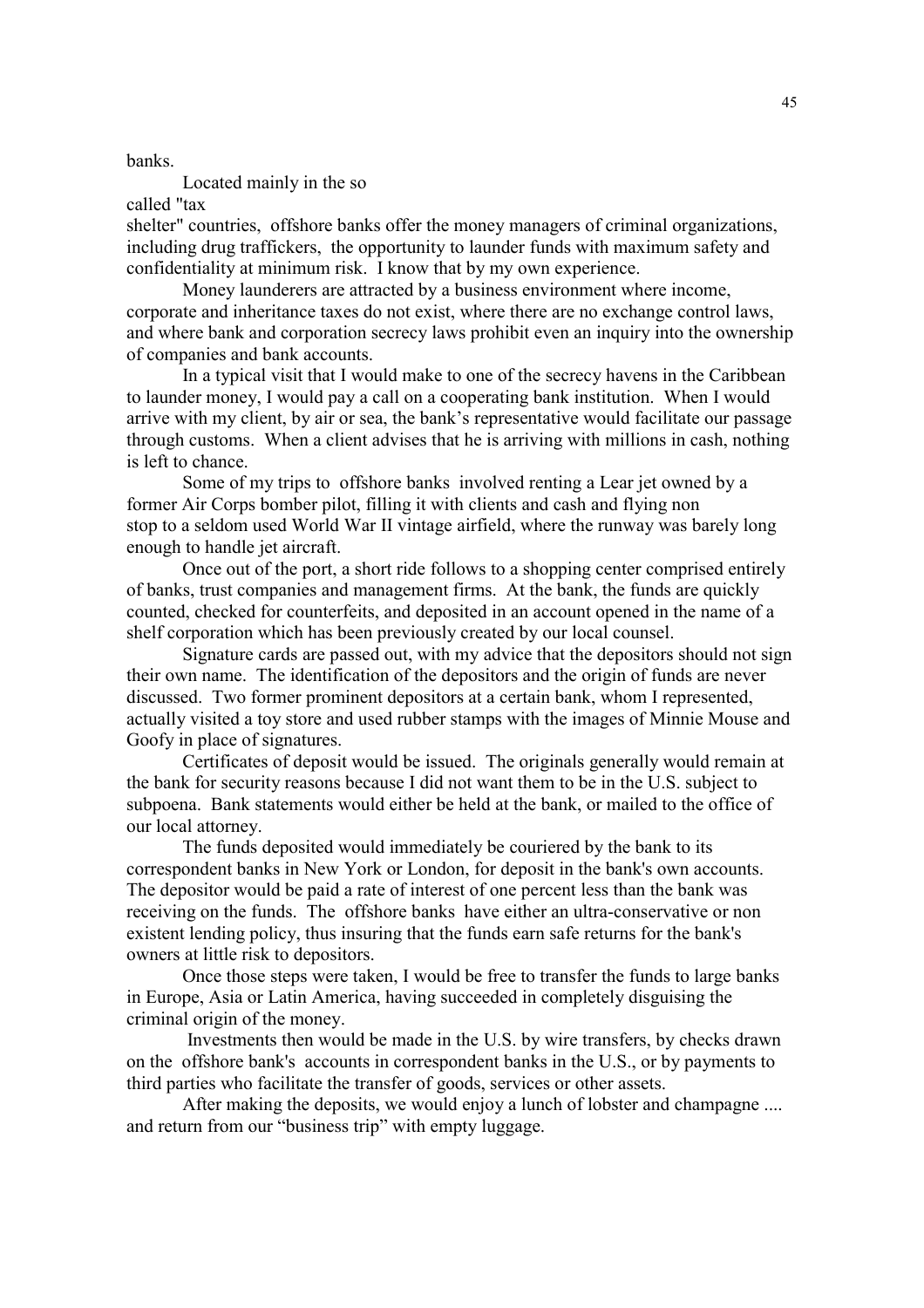As traffickers expand their operations, they may deem it advisable to form their own banks in tax shelter countries, thereby adding an additional layer of secrecy to their operations.

 In one of the islands where I laundered substantial sums, there are approximately 300 banks operating with licenses granted by that island's government. Only about 10 actually maintain physical banking offices there. The others are operated by management firms for absentee owners or exist only as accounts in other banks.

Because the offshore banks which attract drug traffickers are generally locally owned by business entrepreneurs with strong political connections, the banks are usually insulated from U.S. judicial or diplomatic inquiry.

Typical tax shelter countries have minimal contacts with the U.S. and enforcement agencies generally receive a cold welcome.

Political considerations aside, until the black holes of laundering havens are closed down, no significant progress will be made in the effort to control money laundering. Local authorities must be convinced to close down the banks that openly cooperate with money launderers.

Reprinted with permission from "Lawyer Reveals Laundering Millions Offshore" Money Laundering Alert Vol. 5, No. 7 (April, 1994)

variety of illicit transactions ranging from fraud to arms trafficking. Over-invoicing using false documents can be an excellent cover for moving the proceeds of drug trafficking and other crimes, while false invoices, bills, and receipts can be used for a variety of tax frauds. Such services and documents are as available to terrorist groups as they are to criminal organizations and can be used to circumvent obstacles to the acquisition of the weapons necessary to continue campaigns of political terror. Since national laws and international regimes both rest on the use of documentation that is legitimate and correct, the generation of false papers in offshore jurisdictions poses a fundamental, if unspectacular challenge to governance at a variety of levels.

These characteristics of offshore financial centers and bank secrecy jurisdictions are not only mutually reinforcing but also make such havens attractive to criminal money. In effect, the characteristics described above can be understood as a tool kit that can be used not only to launder the proceeds of drug trafficking and other crimes but also to commit certain kinds of financial crime. Not all financial centers are equally inviting, however, and what good money launderers do is mix and match particular tools with certain jurisdictions.

# The Geography of Offshore Financial Centers and Bank Secrecy Jurisdictions

In some offshore financial centers and bank secrecy jurisdictions serious efforts have been made to minimize the influx of dirty money through more careful regulation. By the same token, in spite of efforts to regulate the offshore banking world, not all jurisdictions are equally regulated. Even in those that are, there is sometimes a large gap between the legal framework and its implementation. Furthermore, when pressure to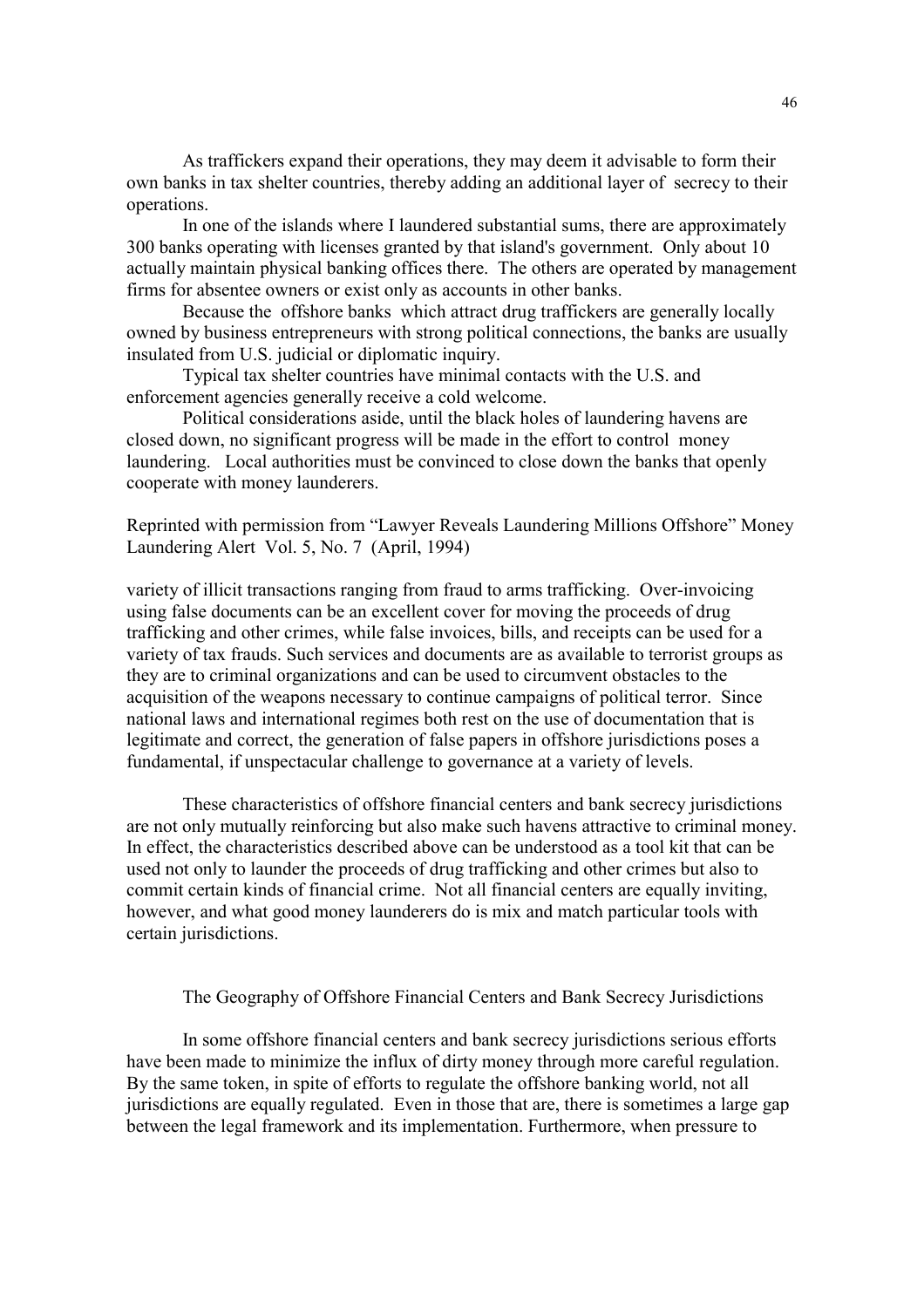close the gap between law and implementation is effective on some of the offshore banking havens or bank secrecy jurisdictions, those that are not pressured tend to be the major beneficiaries. As Switzerland has responded to external pressure for more transparency and greater cooperation with foreign law enforcement, for example, dubious money has almost certainly migrated elsewhere. As pointed out in Section II, these jurisdictions are highly dynamic and are motivated in part by competition for deposits and other forms of business.

All this poses enormous dilemmas both for international supervision and regulation and for the offshore financial centers themselves. The balancing act at the international level is to impose safeguards against and obstacles to illegal activities without at the same time constraining or obstructing legal transactions. So long as there are difficulties in distinguishing between the licit and the illicit, there are real tradeoffs, however, between an approach which over-regulates and one which under-regulates. The balancing act for the offshore financial centers themselves is to attract customers through the provision of banking confidentiality and other kinds of legitimate services that protect money without also acquiring a reputation for "dirty banking". The competition among offshore financial centers takes place through the provision of sophisticated services, financial mechanisms, and tax concessions. Although some jurisdictions are more innovative than others, for the most part the menu of available options is not particularly divergent. Consequently, if there is overly vigorous implementation of "know your customer" rules in one jurisdiction, then this will put the haven at a disadvantage compared to other havens where the formalities and checks on customers are kept to a minimum. The more stringent and scrupulous one is about due diligence and vetting customers, then it is likely that some customers will take their business to alternative venues that ask fewer questions and present fewer obstacles. On the other hand, if a haven develops too unsavory a reputation as a home for "dirty money" or a haunt of organized crime and drug traffickers, then not only will legitimate money go elsewhere as respectable companies move their businesses to avoid tarnishing their reputations, but so too will more sophisticated criminals who want to avoid any taint by association. The financial center will also become the target of considerable external pressure to clean up its act. Not surprisingly, therefore, the offshore banking and bank secrecy world is in constant flux that reflects differential responses to the complex balancing acts relating to competitiveness and cleanliness. The optimum competitive position is one in which the center is neither too stringent in vetting customers nor too obviously indiscriminate in accepting all custom.

As a result, providing a definitive survey of the world of offshore banking and bank secrecy is virtually impossible. This is a dynamic and ever-changing system in which there are constant developments in rules and regulations, in the opportunities offered by individual jurisdictions, in the relative attraction of particular jurisdictions both for licit money and for the proceeds of crime, and in the pressure placed on offshore financial centers by the international community, and especially by the United States, as part of the continuing effort to combat drug trafficking and transnational organized crime.

Moreover, it is a world over which opinions are sharply divided. Some observers argue that the offshore banking sector is losing its distinctiveness and therefore its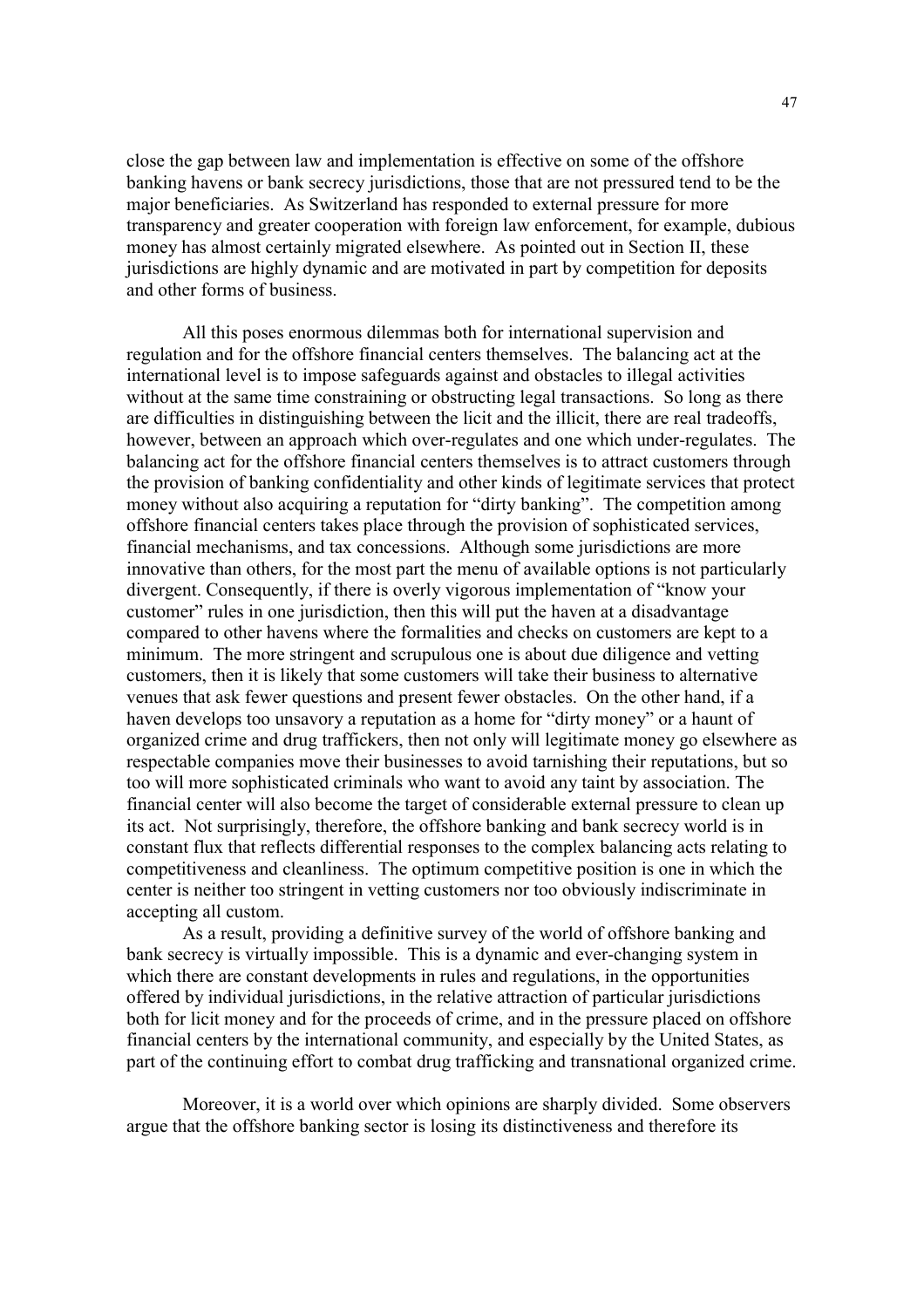attractiveness. According to Michael Giles, chairman of international private banking at Merrill Lynch, "In market after market, the whole structure of foreign exchange controls, the whole fear of having your savings and your capital confiscated or eroded by runaway local inflation, is decreasing".

 The implication is that there is a diminishing need for the services of offshore financial centers and bank secrecy jurisdictions. It would be a mistake, however, to under-estimate the importance of the offshore financial world. The Cayman Islands, for example, one of the most important offshore jurisdictions is generally judged to be the fifth largest financial center in the world, behind London, New York, Tokyo and Hong Kong. There are over 570 banks licensed in the Cayman Islands, with deposits of over US\$500 billion. Mutual funds licensed or registered in the Islands, offshore insurers and non resident and exempted companies are other important dimensions of Cayman financial activities.

Not surprisingly, therefore, the offshore financial world is clearly seen as one in which important opportunities remain. As a result, it is constantly welcoming new members. Some of the more recent additions to the world of offshore finance have been remote islands in the South Pacific. Perhaps even more surprising has been the attempt by the state of Montana in the United States to become an offshore center, a development that seems to have encouraged Hawaii to explore a similar option. This trend has created considerable consternation among some specialists. As one money laundering authority noted, "money gets smuggled out of the United States and goes through various layers of transactions offshore. Then it comes back into the state of Montana, and it looks like it came from the late Mother Teresa's convent. Who in the state of Montana is going to ensure there are safeguards to prevent this?"

Thus, while there is no universal definition of the term, many expert observers point to a number of jurisdictions as having the requisite characteristics of a financial haven. Some of the major ones are set out below (see map infra).

### The Caribbean:

Anguilla, Antigua, Aruba, Bahamas, Barbados, Bermuda, British Virgin Islands, Cayman Islands, Netherlands Antilles, St. Kitts and Nevis, St. Lucia, St. Vincent, Turks and Caicos Islands, Panama, Costa Rica and Belize.

## Europe:

Ireland (Dublin), Switzerland, Liechtenstein, Andorra, Luxembourg, Campione, Monaco, Gibraltar, Malta, Madeira, and Cyprus as well as the British Islands, Guernsey, Jersey, Sark and the Isle of Man.

Asia-Pacific: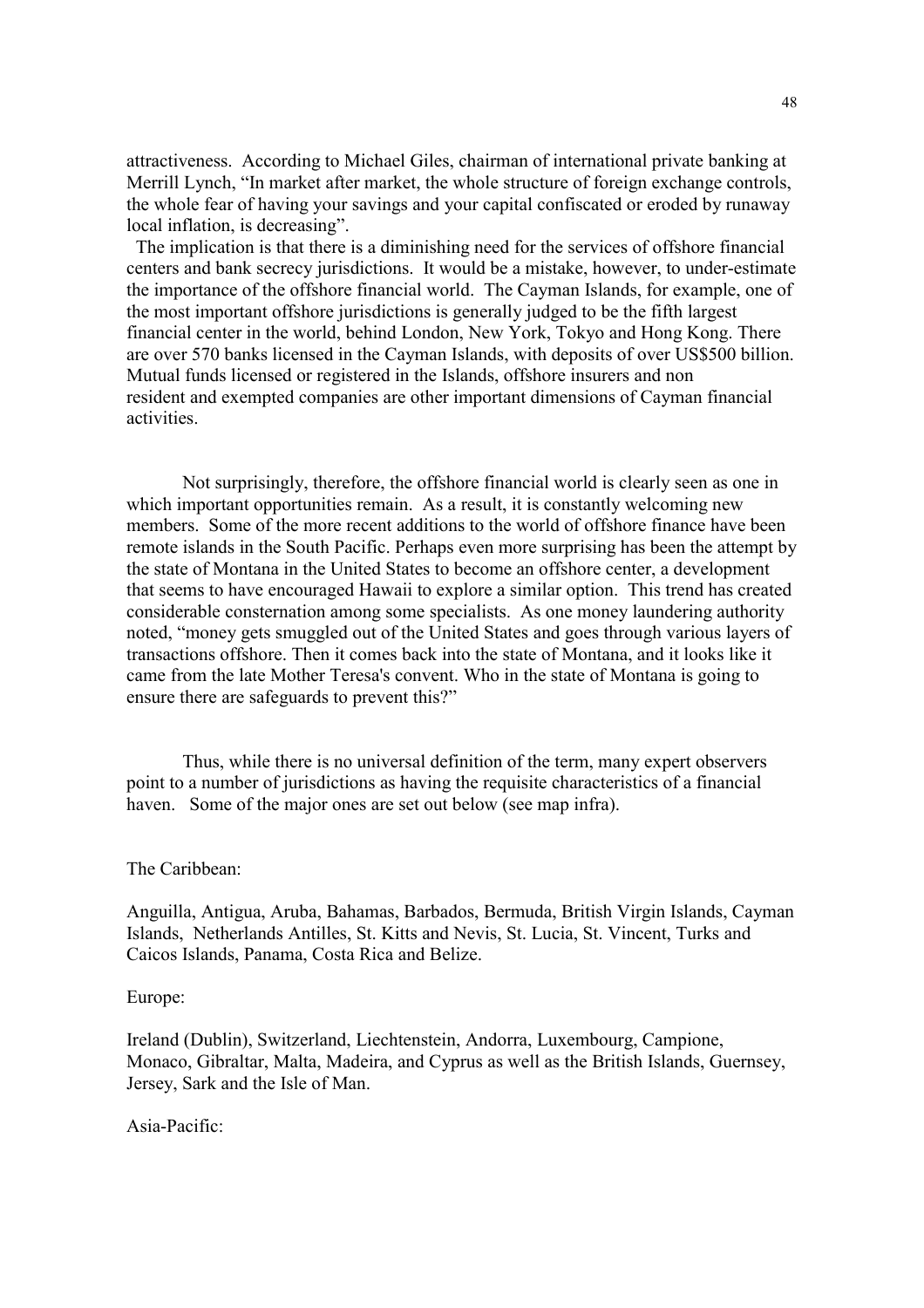Hong Kong, Vanuatu, Cook Islands, Singapore, Western Samoa, Macau, Marianas, Marshall Islands, Nauru, Niue, and Labuan.

Middle East:

Bahrain, Dubai, and Lebanon,

Africa and Indian Ocean:

Liberia, Mauritius and Seychelles.

Within this world, important and difficult judgements have to be made about how flexible to be. Different jurisdictions have responded in different ways to the dilemmas of competitiveness and cleanliness discussed above.

Bermuda, for example, which hosts about 40 per cent of the world's captive insurance companies, has been extremely cautious and is regarded as one of the more scrupulous jurisdictions that, for the most part, has attracted the right kind of business. Yet even in Bermuda, there are virtually unregulated areas of financial activity such as insurance companies and mutual funds that have the kind of multiple account capabilities that facilitate money laundering. Moreover, the fact that Bermuda is generally more careful and moves more slowly in the incorporation of companies than some of its competitors is frequently seen as a disadvantage. Some members of the Bermuda offshore community for example, have expressed concern that it takes five days to incorporate a Bermuda company – significantly longer than some of Bermuda's competitors. There is also anxiety about Caribbean competitors taking spill over work which is of dubious origin but nevertheless provides them with important advantages.

One of those competitors which has been criticised for showing little discrimination about its customers has been Antigua. U.S. News and World Report commented in 1996 that no one has extended an invitation to dirty money like Antigua which has "a virtually unregulated banking industry, no reporting requirements and secrecy laws that punish violations of bank clients" confidentiality. The number of banks there grew by 75 percent in 1995; anyone with \$1 million can open a bank, and many consist of nothing but a brass plate or a room with a fax machine".

 Although the European Union Bank fiasco has led to increased pressure on Antigua to "clean up its act" it is not certain that there have been any fundamental changes. The authorities in Antigua have attempted to play down the European Union Bank case while also suggesting that they have taken measures to prevent future occurrence of this kind. What they have not explained adequately, however, is how a country with a population of between 65,000 and 70,000 can develop the capacity for adequate supervision of the myriad and complex financial services and institutions available on the island. Until there is such a capacity, the changes in Antigua will be merely cosmetic.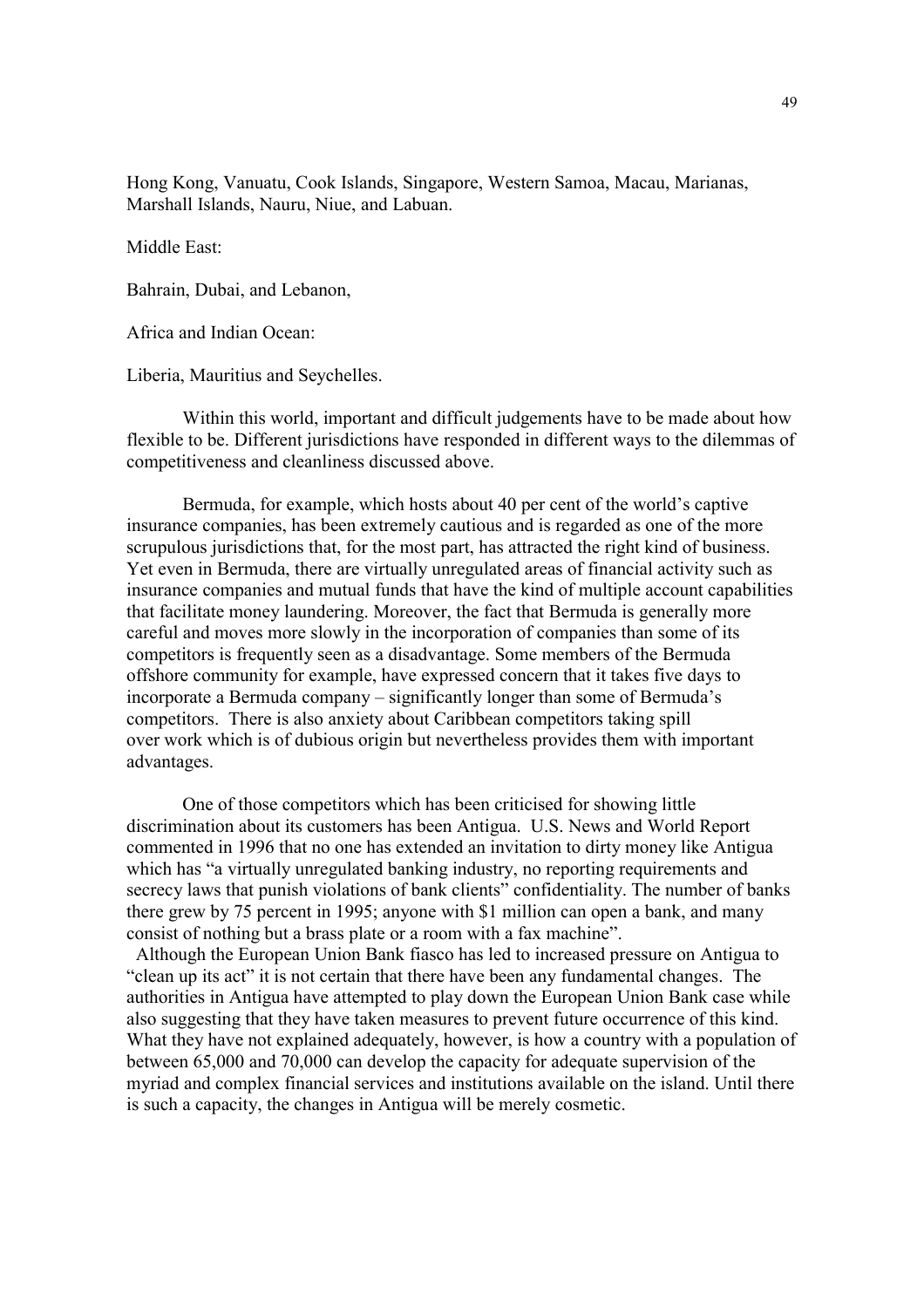Another country that apparently wants to develop a rather different image of its offshore activities is Panama. In the past, loose regulations and tight secrecy laws made Panama extremely attractive to those who wanted to hide, or launder the proceeds of crime. In 1998, however, there have been reports that Panama – which still has over 100 banks from 30 countries and a bank sector that accounts for11 per cent of GDP is addressing fears about lack of supervision . The President of the Panamanian Banking Association wants to transform Panama into a major financial center "homogenous with London, Zurich, New York or Miami". Some steps have been taken in this direction and Panama has created a financial analysis unit to track money movements. Yet, as one of the cases in Section IV reveals, millions of dollars suspected of being the proceeds of drug trafficking were channeled back to Colombia via Panama during the mid-1990s. Moreover, because the U.S. dollar is, effectively, the currency of the country, Panama is likely to remain one of the favorite jurisdictions for money launderers attempting to put proceeds of crime into the financial system.

In Europe there is continued controversy over bank secrecy in Switzerland and Luxembourg. Yet in Switzerland bank secrecy is not what it was. Pressure from other countries for greater transparency, concerns about the infiltration of Russian organized crime, the passage of new laws against money laundering, the broadening of criminal laws and thereby the potential scope for the implementation of mutual legal assistance have all placed major dents in bank secrecy. Moreover, Switzerland is taking serious initiatives to combat money laundering. Yet, there is also a sense in some quarters that the change is being exploited by competitors. According to one banking official, "the assertion that Swiss bank secrecy is no longer as watertight as it once was, or even that it has become full of more holes than Emmenthal cheese, is not new. It is being spread about in the mass media with a malicious undertone by competing foreign financial centers. Paradoxically, they are often the same people who criticize Switzerland becauseof its apparently rigid protection of secrecy".

 Accompanying this is deep-seated concern that Switzerland's "enormous competitive advantage" in the area of client confidentiality is being eroded, and in the words of one bank official, "the time has come to take a stance and defend in a lucid and resolute manner an asset of which the country may be proud and which it cannot do without". Luxembourg, which has over 220 banks in the city and is seventh in the world in terms of assets in foreign currencies, has also been under siege. It was the country which, in effect, brought BCCI to the world. More recently, it has faced criticism from Germany for its policy on taxes and from Belgium on the grounds that Luxembourg's secrecy laws attract dirty money from African dictators.

For those who are concerned that neither Switzerland nor Luxembourg offer the protection they did in the past, Liechtenstein could be an attractive alternative. It is usually described as one of the world's best tax havens with stricter bank secrecy than Switzerland – and even as the place Swiss citizens go if they want to hide money. Moreover, Liechtenstein offers a wide range of services including the Anstalt discussed in Section II. Liechtenstein is also the only continental European country to have trust regulations which bring with them demand for work in the areas of litigation, intellectual property rights and the licencing of patents.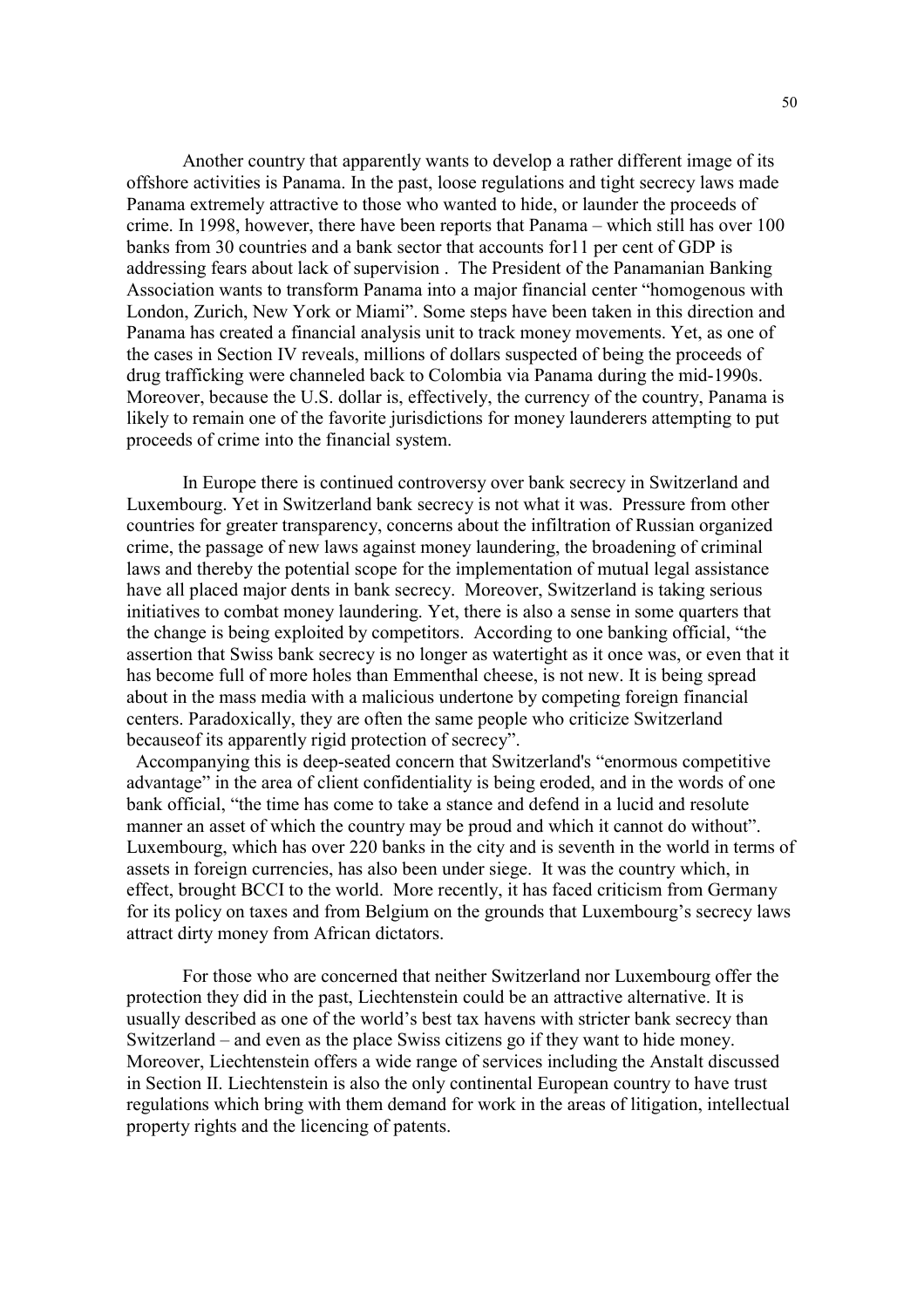Other alternatives include Austria which still has the Sparbuch or "bearer savings account book" for Austrian citizens which can be operated without customer identification and the Czech republic which also offers anonymous passbook accounts.

Another area where competition is keen is the Mediterranean. A few years ago Cyprus appeared to be the offshore financial center of choice for Russian organized crime, but has strengthened its regulatory framework and increased its capacity for financial monitoring. Other Mediterranean centers include Malta, and Lebanon is also moving aggressively to re-establish its pre-eminence and has increased the scope of the activities in which offshore companies are permitted to engage and reduced the already low tax rates on profits of holding companies.

In the Asia-Pacific region, the competition, if anything, is even greater. Labuan, Malaysia's offshore jurisdiction is implementing a major campaign to attract business while in Mauritius the number of offshore banks jumped from 10 to 2,500 between 1993 and 1996. Even more striking has been the growth in cross border investment going through Mauritius to India. Other participants in the offshore financial business include Vanuatu, the Cook Islands, and Niue all of whom are vigorously promoting their offshore financial centers. In 1994 the Niue government passed laws covering international business companies and asset protection trusts, as well as banking and insurance. The International Business Companies Law was modeled on that developed by the British Virgin Islands, with some additions that point to the market niche: the name of the company can be registered in Chinese script; directors may keep the company records and share register outside Niue; and agents with businesses elsewhere can act as deputy registrars with the authority to incorporate companies. The willingness of Niue to provide charters in any language desired and the limited population base highlights once again the contrast between the lavish provision of financial services, institutions and mechanisms and the meager resources for supervision and oversight.

While some of the smaller jurisdictions have almost certainly attracted dirty money, perhaps the most brazen attempt to enter the offshore financial world at the bottom end of the market was initiated by the Seychelles, which, in the mid-1990s passed an "economic development" act offering citizenship and no questions asked for those who placed deposits of \$10 million or more in the islands. Under pressure from the United States and other members of the international community the Seychelles backed away from the sale of its sovereignty.

None of this is meant to ignore efforts to establish closer supervision, more effective oversight or greater transparency in the world of offshore financial centers. Indeed, there has been a series of measures from the early 1980s when the United States became seized of the issue after a series of Senate hearings illuminated offshore banking and the way it could be exploited by drug traffickers and other criminal organizations. Part of the problem, however, is that the issue of bank secrecy goes well beyond the traditional offshore financial centers and jurisdictions such as Switzerland and Luxembourg. There can perhaps be no definitive listing of jurisdictions which refuse to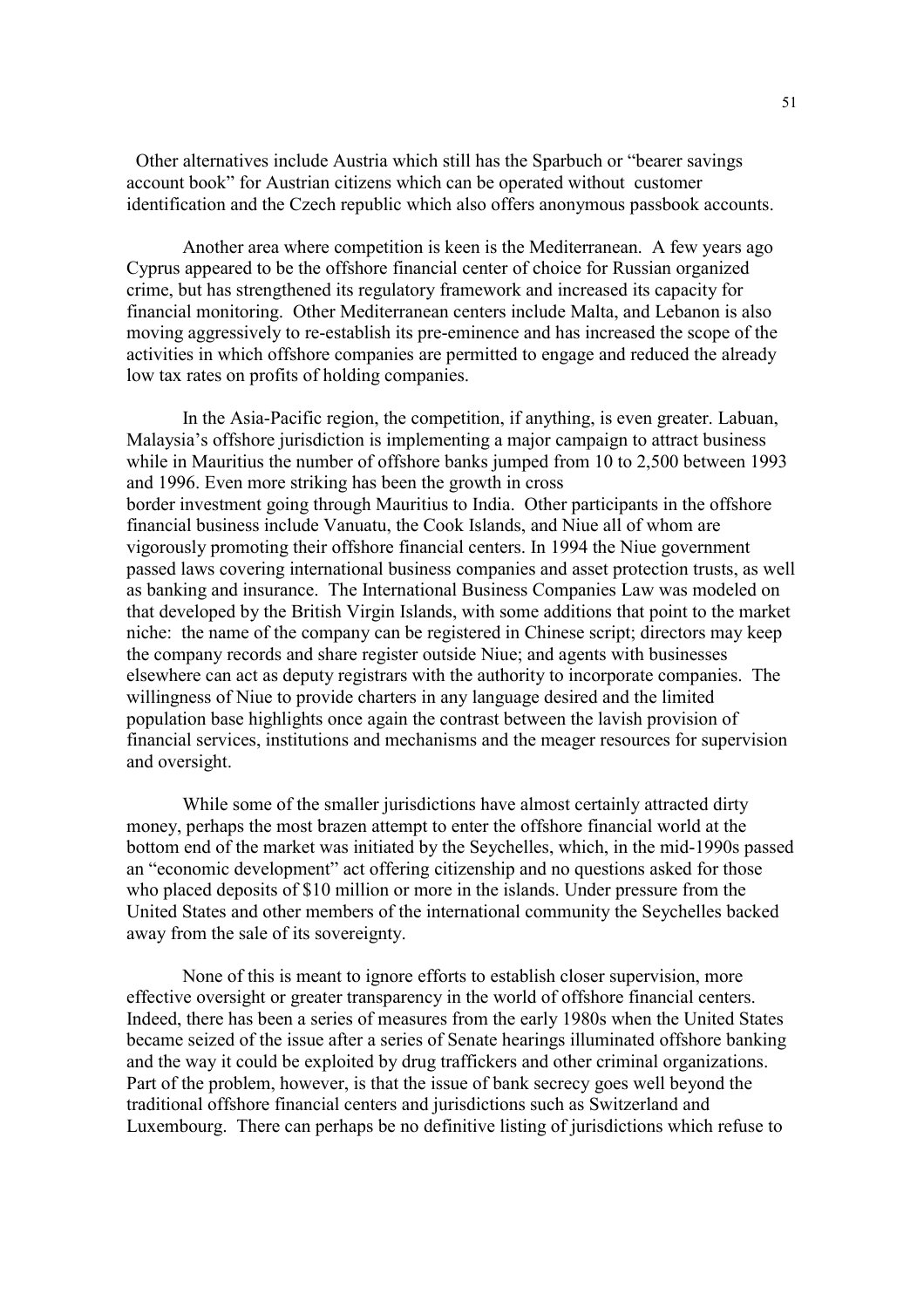lift bank secrecy to accommodate criminal investigations, as the situation in this regard is subject to continual change, and judgments about appropriate levels of cooperation with law enforcement agencies will differ. The United States' review of international antimoney laundering provides some clues as to where bank secrecy is an impediment to criminal investigations. The State Department's International Narcotics Control Strategy Report released in March 1998, gives an assessment of whether or not bank secrecy can be lifted to facilitate criminal investigations at the domestic and international levels. Those countries which are listed as not having laws mandating banks to cooperate with domestic law enforcement investigations into money laundering or are unwilling to lift bank secrecy are Afghanistan, Belarus, Belize, Bolivia, Cuba, El Salvador, Guatemala, Guyana, Haiti, Laos, Lebanon, Morocco, Mozambique, Nauru, South Africa, Thailand, and Vanuatu. All of these countries except Belize also lack laws permitting or requiring banks to cooperate with investigations by third party governments through sharing records and making available financial data. They are joined in this by Albania, Armenia, Azerbaijan Bulgaria, Cote D'Ivoire Estonia, Gibraltar, Kazakhstan, Kuwait, Kyrgyzstan Moldova, Nicaragua, Pakistan, Romania, Slovakia, Sri Lanka, St. Vincent/Grenadine, Ukraine, and Uzbekistan.

If some of these jurisdictions lack the will to impose greater regulation and to seek greater transparency in financial matters, in the smaller offshore financial centers and bank secrecy jurisdictions, the problem is also one of capacity. There are too few regulators to oversee the transactions and the institutions that are involved in them. Although there might have been some improvements recently, for a long time, one bank inspector and one insurance adviser, were responsible for regulating a burgeoning companies sector in the British Virgin Islands where the number of new companies incorporated annually greatly exceeded the size of the population.

If at least some offshore financial centers and bank secrecy jurisdictions remain a magnet for money launderers and various other criminals, there are efforts to clean up the situation and movement towards acceptance of norms, laws and regulations. The more important law enforcement and regulatory milestones include the following developments.

 The growing use of Mutual Legal Assistance Treaties to facilitate the sharing among governments of information relevant to criminal investigations and prosecutions.

 A 1986 case in which a New York investment banker, Dennis Levine, who was accused of obtaining over \$12 million through insider trading had used a bank in the Bahamas to cover his activities. . Records of Levine's transactions were given to United States authorities by the bank in spite of the bank secrecy laws.

 (Once again, however, cooperation was obtained largely because U.S. authorities had specific information about the accounts. Where such information is lacking, it is not possible to make a sensible request likely to receive a positive response from an offshore or bank secrecy jurisdiction).

An initiative by Britain in which it closed most of Montserrat's "brass plate"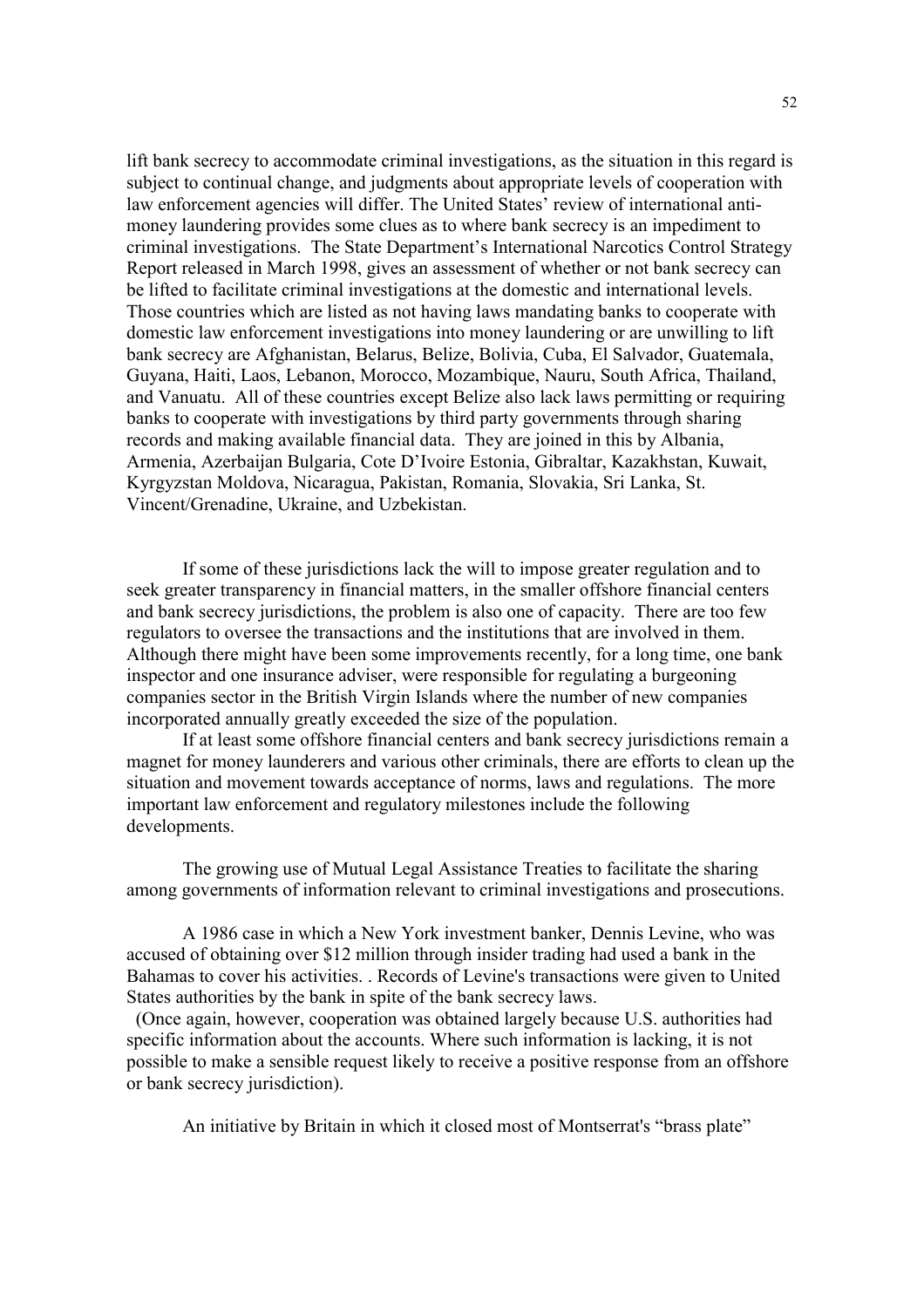banks and commissioned Coopers and Lybrand to examine offshore financial services in the dependent territories. The resulting Gallagher Report proposed specific reforms in the major jurisdictions.

 The work of the Basle Committee on Banking Supervision. In June 1996, representatives from 140 countries at the International Conference of Banking Supervisors incorporated into a report by the Basle Committee 29 recommendations designed to strengthen the effectiveness of supervision of banks operating outside their national boundaries. The recommendations included provision for on site inspections. Guidelines were issued for determining the effectiveness of home country supervision, for monitoring supervisory standards in host countries, and for dealing with corporate structures which create potential supervisory gaps. The level of compliance that has been achieved is being assessed.

 The activities of the Offshore Group of Banking Supervisors (OGBS) which has reached agreement with FATF on ways to evaluate the effectiveness of the money laundering laws and policies of its members. The difficulty is that only about a half of offshore banking centers are members of OGBS

 The efforts of the Caribbean Financial Action Task Force (CFATF) which has made progress in regional anti-money laundering initiatives and is seeking compliance not only with the 40 Recommendations proposed by FATF but with an additional 19 Recommendations specific to the region. The CFATF is also heavily engaged in mutual evaluations and a delineation of money laundering typologies in the region.

 An announcement by the British government in early 1998 that it is reviewing regulations on Jersey, Guernsey and the Isle of Man, assessing how reports of "suspicious transactions" are handled, and examining the willingness and ability of the authorities to secure prosecutions in financial crime cases. At the same time, Britain emphasized to its crown dependencies in the Caribbean the need to clean up their financial services

 Growing but still limited recognition in the legal and financial world that the accountants and lawyers who set up the trusts can also be held responsible for the activities that are engaged in through the trusts. In one case, for example, a private banker in the Bahamas was accused of fronting a brothel. This taught him an important lesson about trust funds. As he put it: "You're getting a tiger by the tail with trusts. Because you legally own the assets, the risk for the trustee is incalculable".

 Such admissions and more cautious behavior resulting from a growing sense that lawyers can be held culpable, however, remain the exception rather than the rule.

If serious efforts have been – and continue to be – made to impose more effective supervision on offshore financial centers and to create greater transparency in banking matters, there is clearly still a long way to go. Not only are there jurisdictions which refuse to accept the prevailing norms, but even in those financial centers where the banks are under increasing scrutiny and control, other mechanisms for secrecy provide what appear to more than adequate substitutes. As a result the world of offshore financial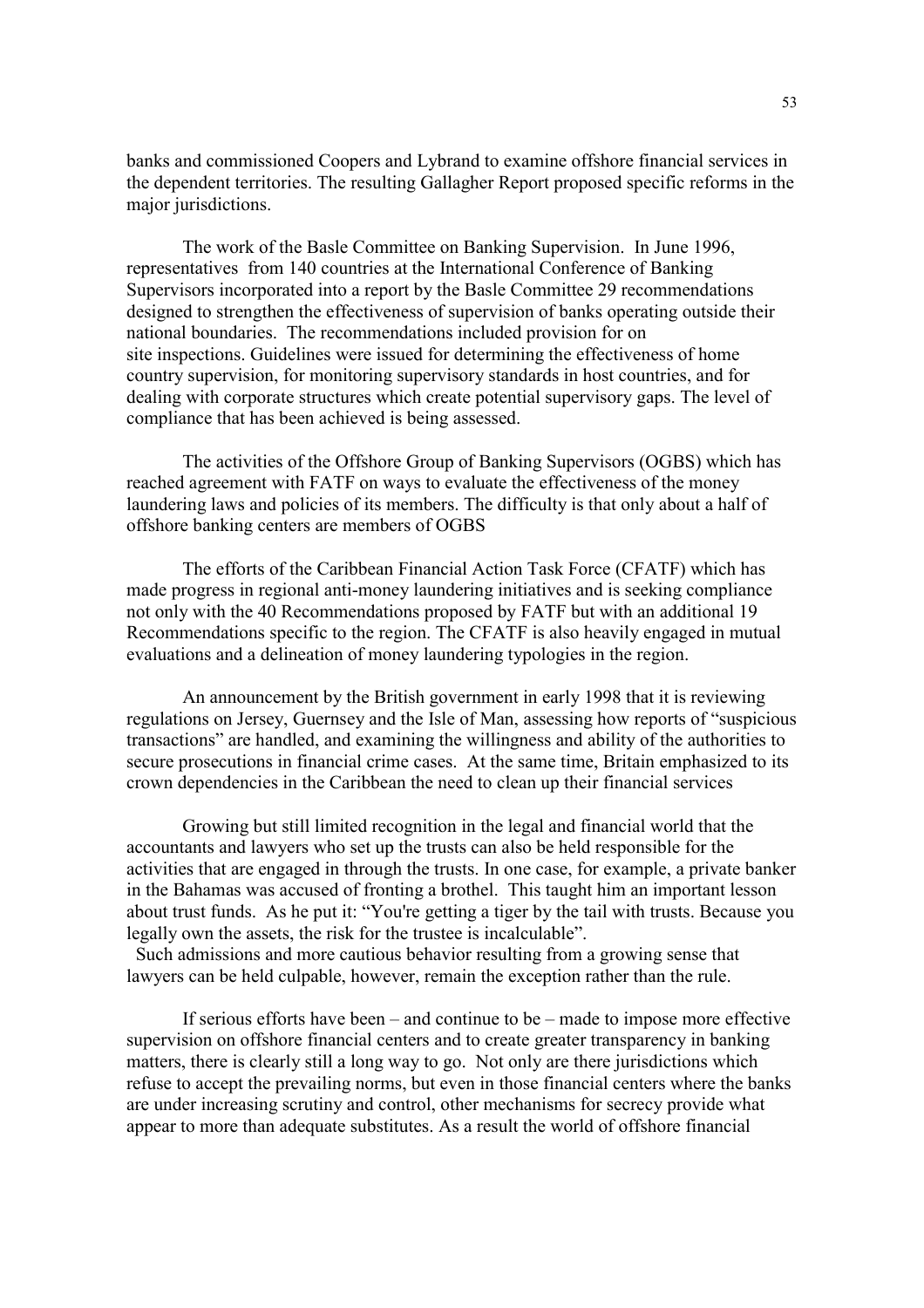centers and bank secrecy jurisdictions is still an attractive one for money launderers and those engaged in various forms of financial fraud – as the next section reveals even more clearly. The offshore financial world is appropriately described as a "Bermuda triangle" for investigations of money laundering, complex financial fraud and tax evasion. Money trails disappear, connections are obscured, and investigations encounter so many obstacles that they are often abandoned. The next section offers glimpses of this world in operation provided by investigations that, for very specific reasons were able to navigate through the black hole.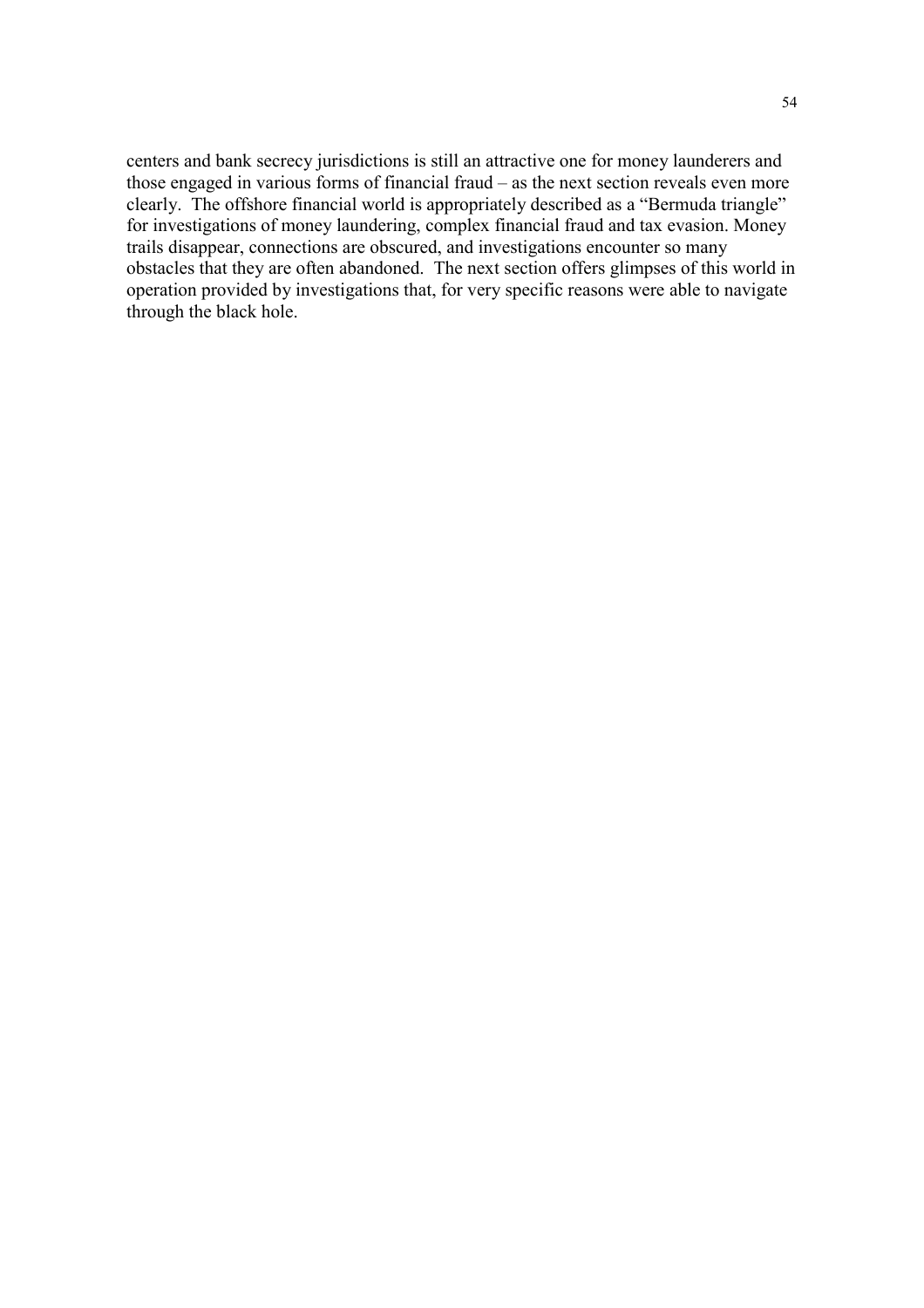# *IV. Cases Involving Financial Havens and Bank Secrecy Jurisdictions*

## Introduction

Often described as the white collar crime of the 1990s, money laundering is in fact a crucial accompaniment to many forms of criminal activity ranging from drug trafficking and organized crime to financial fraud. The diversity and sophistication of many money laundering operations are very impressive with major criminal organizations using a wide variety of mechanisms and methods. Italian organized crime groups, for example, have used banks and casinos in Nicaragua to launder their money, while some of the New York mafia families have been linked with laundering schemes in Brazil. For their part, Russian criminal organizations seem to have a highly diverse approach to their profits, with reports that "dirty" money of one kind or another is going to Israel via Antwerp, through Gibraltar and into Spain, into the London real estate market, and into the Caribbean. There have also been reports of an emerging triangular relationship among Russian, Italian and Colombian criminal organizations, in which they provide a variety of services, including money laundering, for one another.

Poland is another country that seems to be afflicted by money laundering both by indigenous criminals and by groups from outside. With 49 million bank accounts for 7.5 million inhabitants, Poland has reportedly been the target of Italian and American mafia organizations who use multiple bank transfers between Polish banks and financial institutions in the Caribbean. Groups within Poland also seem to have become active in money laundering and in several cases examined by prosecutors in Poland there seems to be an important connection with Liechtenstein.

 If states in transition, are increasingly infiltrated by organized crime and money laundering, so too is the developing world. According to a report in the mid-1990s for the Department of Foreign Affairs in France, French citizens are implicated in money laundering in Central Africa using horse-racing and casinos. The author of the report expressed concern about the project for a Sao Tome free zone, which, in his view, could allow criminals to use commercial and financial trade for drug trafficking and money laundering in Francophone Africa. The implication is that there is no part of the world which is immune from the laundering of criminal proceeds.

The real difficulty in dealing with money laundering, both analytically and operationally, is that if the "fundamental laws" outlined in Section II are followed then it is virtually impossible to detect.

Consequently, in many of the cases that actually result in convictions, money laundering is only one part of a much more comprehensive indictment. In some instances, poorly conceived attempts to launder money helped to alert law enforcement to the criminal enterprise and activities. In many cases, however, it was the initial criminal activities that brought the individuals or groups to the attention of law enforcement – and the money laundering component only became visible in the course of the subsequent investigation. Nevertheless, by presenting an array of cases (mostly but not exclusively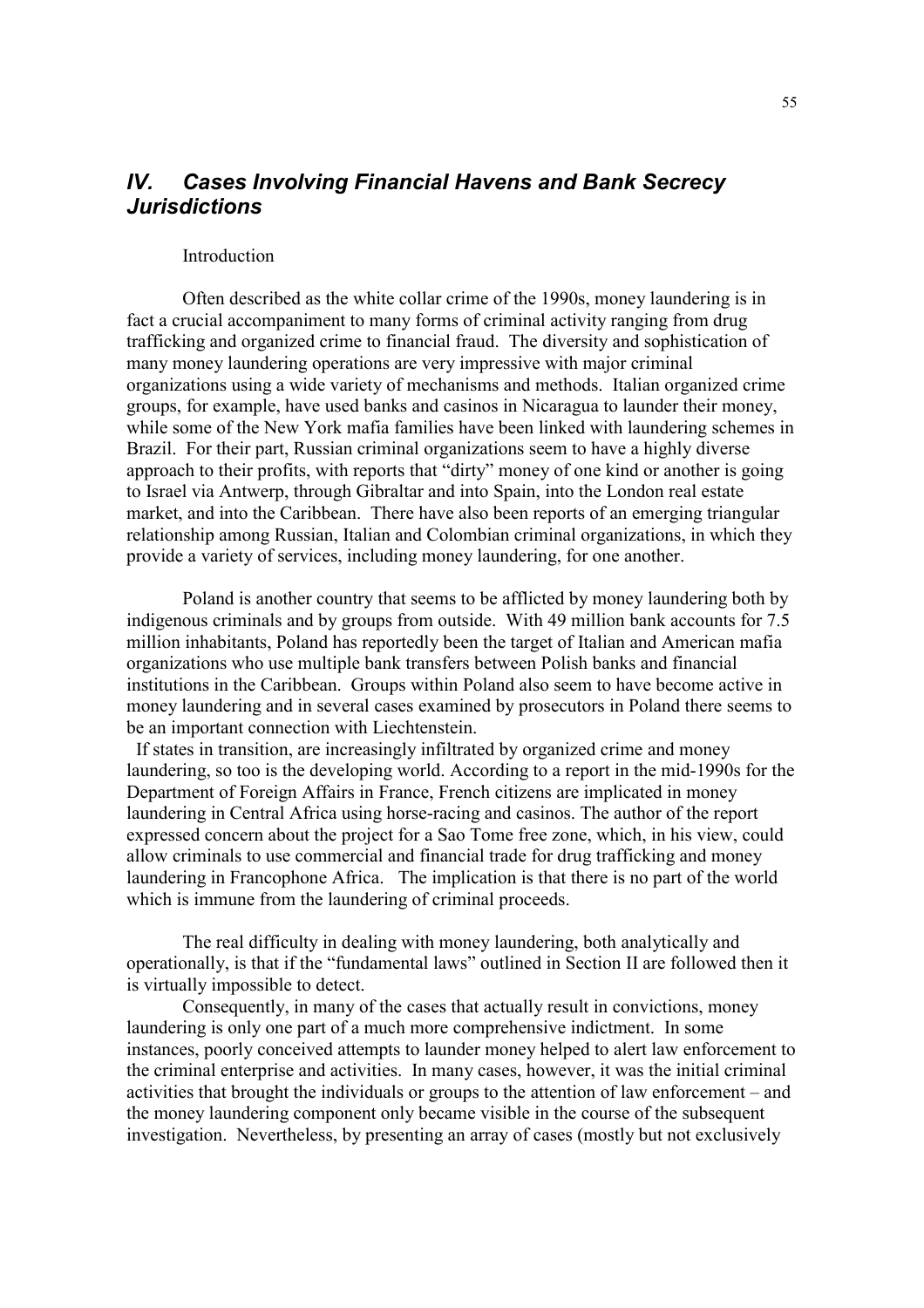based on United States reports, which are numerous and well-documented), it should be possible to convey a sense of the diversity of money laundering and the sometimes imaginative and sometimes rather crude ways in which offshore financial centers are used to hide, move and clean the proceeds of crime. To think of offshore financial centers in terms only of money laundering, however, would be a mistake. They are also used as a base to commit certain crimes, and to provide coverage for a variety of dubious and criminal financial transactions. The following case studies of money laundering and financial fraud with an offshore component are intended to highlight this diversity.

Before examining the cases, however, it should be emphasized that these are the law enforcement success stories in an area usually characterized by criminal successes and law enforcement failures. Estimates of the annual turnover from global drug trafficking have been estimated by the UN World Drug Report to be somewhere around \$400 billion, while the proceeds of all forms of organized crime have been estimated to be as high as one billion dollars. The proceeds obtained through various forms of financial fraud almost certainly exceed those from drug trafficking, while the money involved in tax evasion is some multiple of the proceeds of crime – although precisely what multiple is uncertain. Indeed, because of the clandestine nature of criminal activity, particularly successful criminal ventures, such estimates are inherently problematic. The point, here, however, is simply that the amount of dirty money that finds its way into offshore financial centers and bank secrecy jurisdictions is enormous. Set against this, the assets that are seized or recovered in cases where law enforcement is successful are negligible.

Case Studies in the Use of Offshore Financial Centers and Bank Secrecy Jurisdictions

#### The BCCI case

In July 1991, more than \$12 billion in assets of the Bank of Credit and Commerce International (BCCI) were seized after regulators discovered evidence of widespread fraud. The collapse of the bank did not come as a complete surprise. Investigations into its conduct had been taking place for several years in the United States and Britain. Nevertheless, the action of the regulators and the abrupt end to the bank's activities sent large shock waves through the global financial system. As more and more revelations about the bank appeared, however, what was most striking was not that it had been forced to cease operating, but that it had operated for so long with such freedom and so little interference from governments and regulators. The bank had claimed to make profits that seem to have been largely fictitious and had been wholly indiscriminate about its customers, providing services for drugs traffickers, dictators, terrorists, fraud merchants, intelligence agencies, arms dealers and the like. The notion of due diligence, of knowing the customer, was not part of the bank's lexicon, let alone its operating procedures. Furthermore, "BCCI was not just built on secrecy and deception, but it also sold them as an essential part of its banking service"

. Created by Agha Hasan Abedi as a bank for the developing world, BCCI, by the time of its demise, had become known in some circles as the Bank of Crooks and Criminals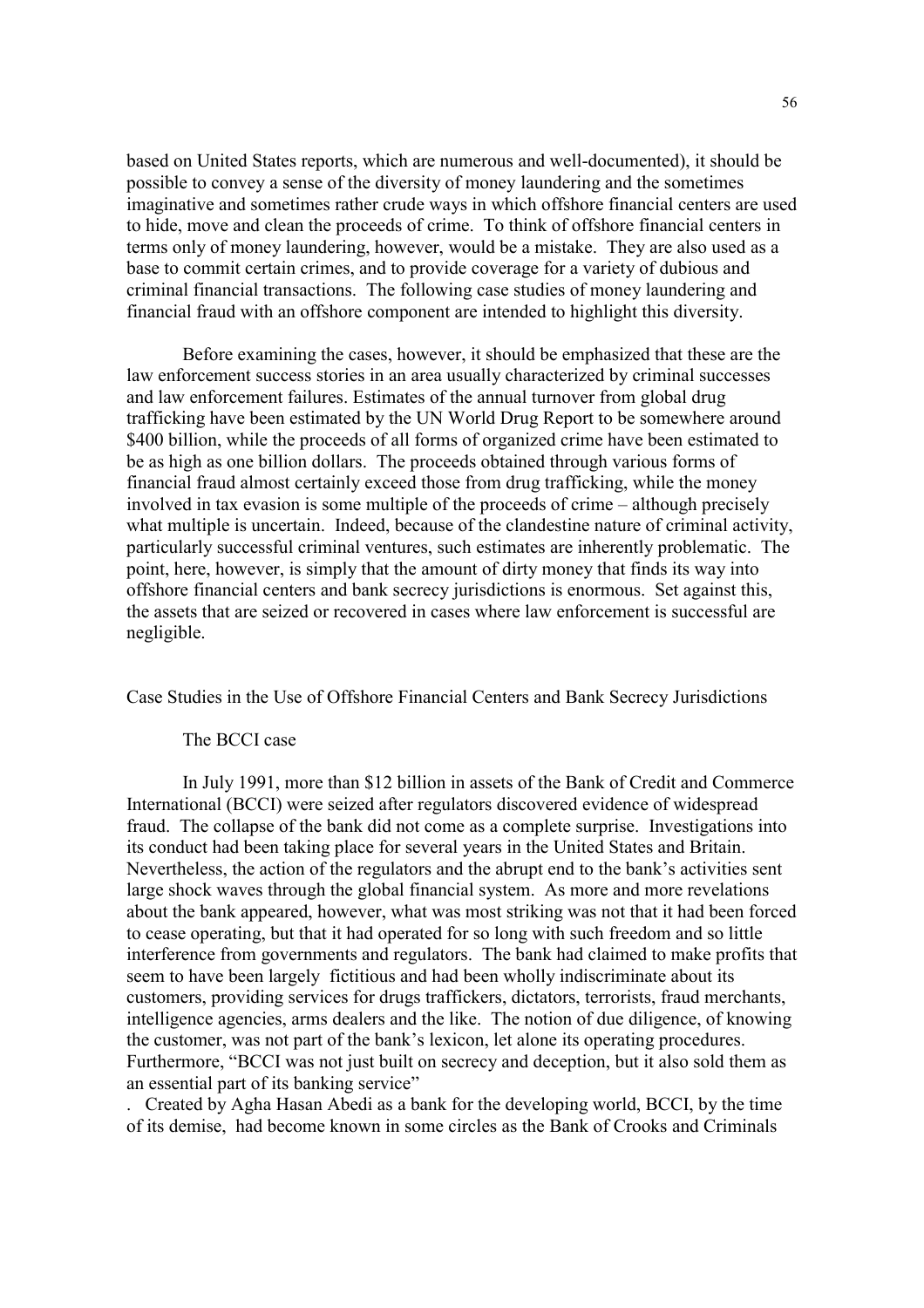International.

Post mortems of the BCCI scandal abounded, providing the material for several books and creating the impetus for more careful regulation of the global financial system. One of the most comprehensive investigations was done by the Staff of the Foreign Relations Committee of the United States Senate. The report was scathing in its condemnation of a bank that " ... was from its earliest days made up of multiplying layers of entities, related to one another through an impenetrable series of holding companies, affiliates, subsidiaries, banks within banks, insider dealings and nominee relationships. By fracturing corporate structure, record keeping, regulatory review, and audits, the complex BCCI family of entities ... was able to evade ordinary legal restrictions on the movement of capital and goods as a matter of daily practice and routine".

BCCI was able to commit or facilitate a variety of crimes through a variety of means including the use of shell corporations, the exploitation of offshore financial centers and bank secrecy havens, and the diffusion of its corporate structure. Complexity was accompanied by high level political influence. Although headquartered in Luxembourg, BCCI's global scope meant that it was not accountable to any particular jurisdiction or subject to one set of regulations. If the oversight system was inherently weak, however, this weakness was fully exploited by the Bank, which divided its operations between two auditors, neither of whom looked at the totality of its activities and was, therefore, able to obtain a real sense of its involvement with money laundering and various forms of fraud and corruption. In addition, BCCI used the Cayman Islands and the Netherlands Antilles to create a maze of front companies that provided a wall of secrecy about its depositors and its activities. And even when authorities such as the Bank of England learned of some of BCCI's criminal activities, they did not move to close the Bank for another two years. Perhaps most disturbing of all about BCCI is that, as the Kerry and Brown report to the Foreign Relations Committee made clear, it was "not an isolated phenomenon, but a recurrent problem that has grown along with the growth in the international financial community itself. Given the extraordinary magnitude of international financial transactions ... the opportunities for fraud are huge, the rewards great, and the systems put in place to protect against them, far from adequate.

## The European Union Bank of Antigua

In the aftermath of the BCCI scandal, intense efforts were made to improve the regulation and oversight of the global banking system. Yet, in July 1997 – six years after the regulators forced BCCI to cease trading, the European Union Bank (EUB) of Antigua collapsed. In this case the bank officials disappeared along with the deposits. Tiny in comparison with BCCI, the case of European Union Bank shows that regulation and oversight of the global financial system still have many loopholes. Indeed, the story of European Union Bank is a perfect example of the way in which the offshore banking jurisdictions and bank secrecy havens facilitate criminal activity. In many ways, it also appeared to be the prototype bank of the future, soliciting for deposits on the World Wide Web and offering anonymity, avoidance of what was portrayed as burdensome and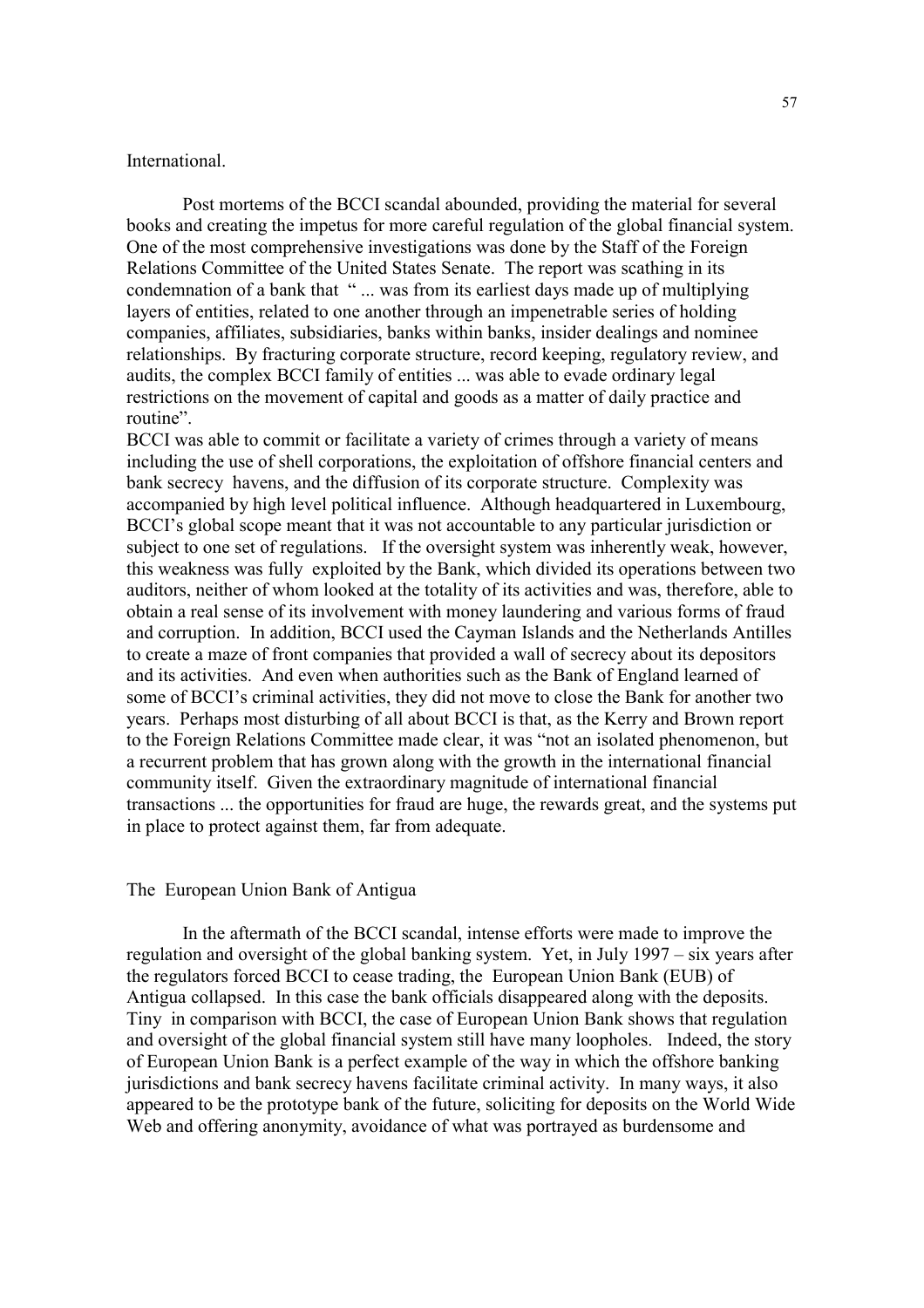expensive accounting requirements, and excellent returns of as much as 9.91 percent on a one year, \$1 million certificate of deposit.

The European Union Bank was initially registered as an offshore bank in Antigua on June 8, 1994, as the East European International Bank Ltd. On August 18, 1994, it changed its name to European Union Bank Inc. Its parent company was named as Swiss Investment Association SA, an International Business company registered in the Bahamas. European Union Bank was apparently set up by two Russians, Alexandr Konanykhine and Mikhail Khodorovsky, who seem to have presented themselves as officers of the Menatep Bank of Moscow. Perhaps the best indicator of the bank's uncertain origins, however, is that Konanykhine, one of the founders, was already a highly controversial figure who is alleged to have absconded from Moscow in 1992 after embezzling \$8.1 million from the Exchange Bank. Reportedly, on February 27, 1995, the Board of Governors of the U.S. Federal Reserve System, in a restricted memo, said it had been advised by the Bank of England that Konanykhine had visited Antigua in January 1995, and met, "government officials to request their cooperation in keeping Menatep's ownership of European Union Bank confidential", something that Konanykhine denied . Khodorovsky, who was, in fact, a top official at Menatep Bank not only denied that

Menatep was involved with EUB but also dismissed the allegations regarding Menatep's ties to organized crime.

The Bank, in September 1995 launched its Web site and claimed to be the first Internet bank with customers able to create and manage accounts on-line via any Internet connection. In July 1996, it was announced by Lord Mancroft, then the bank's chairman and a member of the British House of Lords, that the European Union Bank would seek funding through shares that would be sold over the Internet. At this time, it was claimed that the bank had backing of \$2.8m. The bank also claimed to have 144 accounts with account holders in 43 countries. The largest deposit was apparently \$400,000. Mancroft admitted that the benefits of banking with European Union Bank included tax evasion is an attraction for prospective customers, noting in an interview that, "we offer no frills. Customers do not get clogged down with paperwork". At the same time he denied allegations that the bank was involved in money laundering, claiming that most money laundering was done "under the noses of established banks in western capitals". He also claimed the bank had hired a former official of the U.S. Department of Justice to ensure the probity of the bank's dealings.

The reassurances about money laundering were belied by the bank's advertising, which was explicitly aimed at persons seeking to evade taxes or find a haven for dirty money where it would be beyond the reach of law enforcement and emphasized that this was "the least expensive and securest means of client

bank interaction ever". Some of the world wide web advertisements are reproduced in Box 8. As the June 1996 issue of Money Laundering Alert noted, "the EUB allows customers access to a full range of offshore private banking services from any country ... Customers can open numbered accounts, in which the customer's identity is known only by an EUB private banker, or coded accounts, which are numbered accounts that operate by passcode rather than signature". Customers could also incorporate a business on-line "under the Antiguan International Business Corporations Act which requires no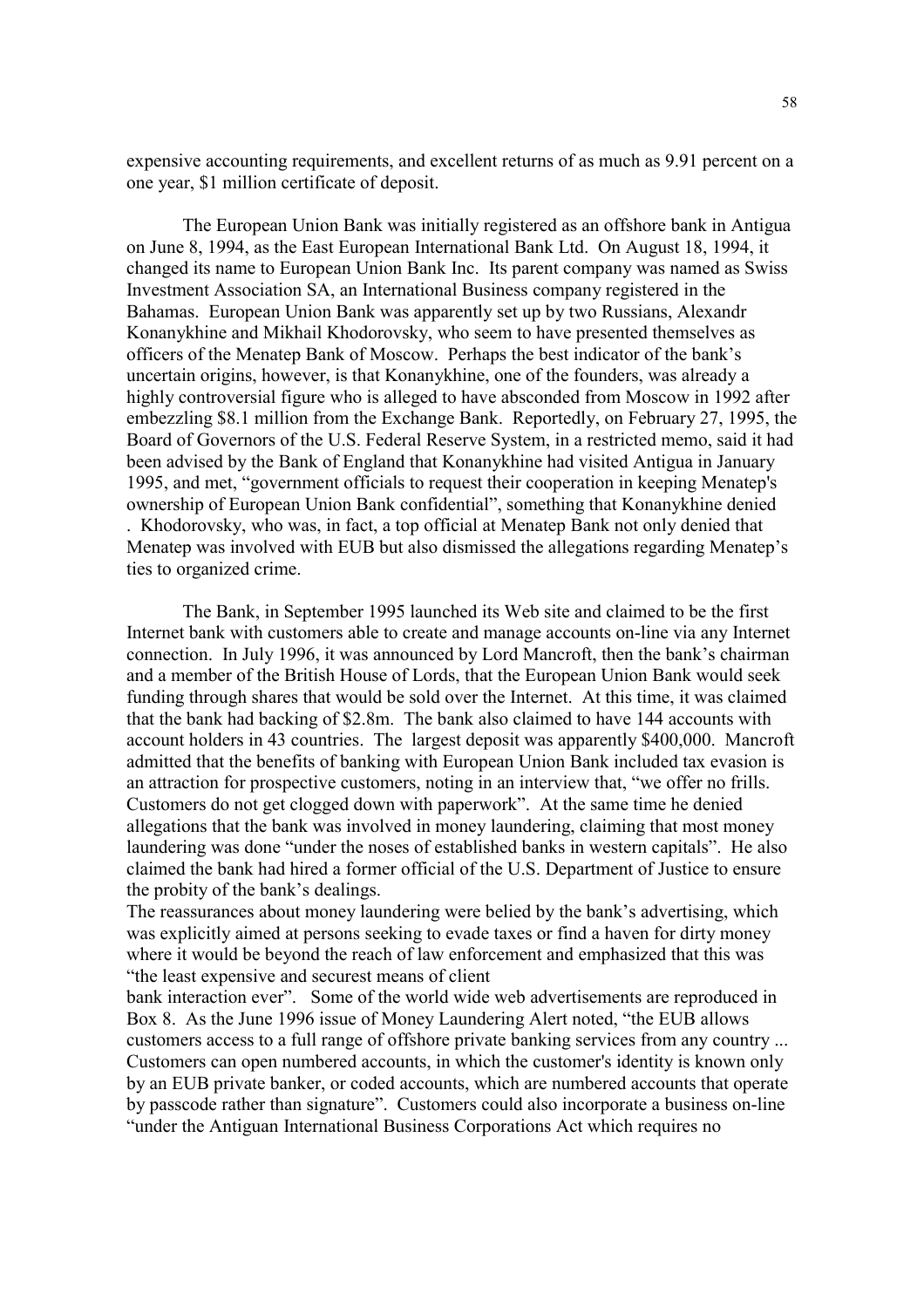disclosure of shareholders or of beneficial owners".

Not surprisingly, European Union Bank came to the attention both of those monitoring organized crime activity and bank regulatory bodies. Indeed, almost from the outset red flags were raised by the auditors, Coopers and Lybrand. On July 31, 1995, their report noted that they were unable to satisfy themselves as to the collectability of the loans due from the parent company and, consequently, were unable to state whether the financial statements presented by the Bank present fairly the financial position of the company as of December 31, 1994. The collapse of the bank, however, was preceded by a series of much more public warnings and ultimately by indications that the government of Antigua, responding to international pressure, was taking steps to move against it.

One of the most important warnings was issued by the Bank of England in October 1996. The Bank of England advised intending depositors to carry out appropriate due diligence on the European Union Bank noting that there was no guarantee for their deposits.

At around the same time, U.S. News and World Report warned that Antigua had an unregulated banking industry, with no reporting requirements and secrecy laws that punish violations of client confidentiality. It suggested that many banks on the island consisted of "nothing but a brass plate or a room with a fax machine".

 An article in the Washington Post by Douglas Farah raised similar concerns. It was becoming clear that there was little or no due diligence in Antigua regarding bank charters so long as the person setting up the bank had \$1 million – the amount necessary to open a bank on the island.

In the Spring of 1997, the State of Idaho took out an injunction to stop the bank from soliciting deposits through the World Wide Web. The Idaho Department of Finance issued the Order

#### ABOUT EUROPEAN UNION BANK

The European Union Bank strives to give our European and international clients easy, quick and secure computer access to European Union Bank's complete range of offshore banking services.

Incorporated in Antigua and Barbuda under the International Business Corporations Act (IBC) of 1982, European Union Bank provides multicurrency banking and financial services to clients throughout the world. With utmost privacy, confidentiality and security, European Union Bank clients receive excellent interest rates, offered in a stable, tax free environment.

Oppressive and chaotic tax structures in many countries dilute capital investment and force prudent investors to seek tax shelters and protection. European Union Bank, operating fully within the law, offers tax protection to clients who seek to wisely protect their assets by using favorable Caribbean tax shelter programs that have long been available to international financial and business communities. Most major banks and financial institutions maintain offshore subsidiaries in the Caribbean for these reasons.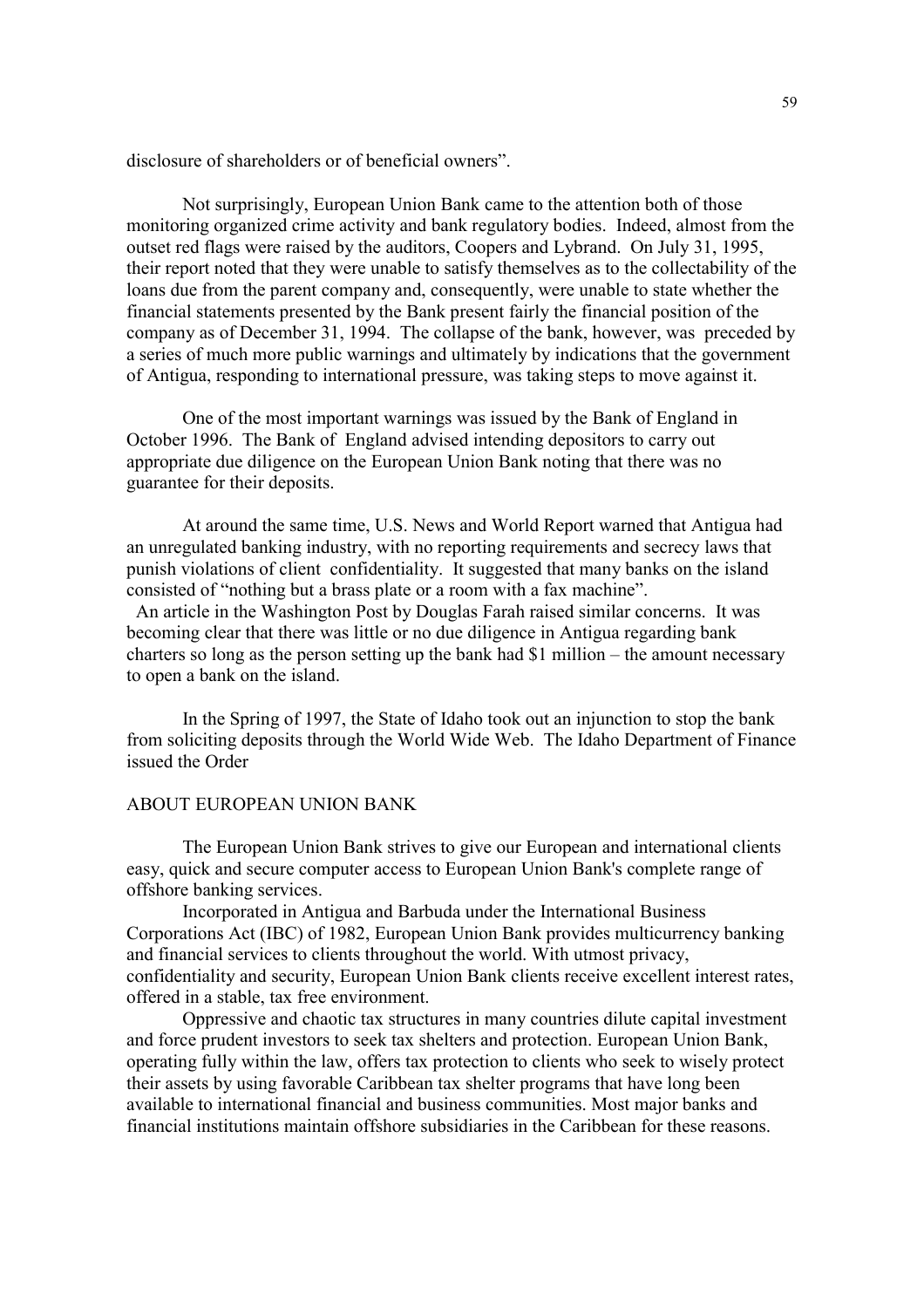Since Antigua does not impose any taxes on a bank's income or accounts, European Union Bank is able to pay interest rates that are higher than banks in other countries. Additionally, since there are no government withholding or reporting requirements on accounts, the burdensome and expensive accounting requirements are also reduced for you and for the bank.

European Union Bank maintains the strictest standards of banking privacy in offshore business and financial transactions. Indeed, Antigua has stiff penalties for officers or staff that violate the banking secrecy law.

Until recently, the only barrier to offshore banking was the remoteness of the bank from its clients. Modern technological advances and world telecommunication improvements have removed that barrier. Now clients of European Union Bank can communicate with the bank at anytime from anywhere via the Internet. From the convenience of their office or home, account holders can check balances, wire money, or take out a loan as easily as if they had been transported to Antigua. With an Internet connection, you also can take advantage of the financial rewards of offshore banking with European Union Bank. Modern computer communications make this way of banking the easiest, least expensive and securest means of client-bank interaction ever.

European Union Bank account holders can receive banking information, transfer money and give any other instructions to the bank 7 days a week, 24 hours a day with Bank Online computer services.

Clients may also provide European Union Bank with instructions using more conventional methods of communication, such as telephone, telefax, telex or mail, each employing time-tested, effective security procedures.

Services available from banking with European Union Bank include:

Multi-currency current and time deposit accounts

 Numbered accounts International wire transfers online Portfolio management Foreign exchange transactions Letters of credit Tax protection A number of other specialized bank services to meet individual needs. Banking services are free when minimum deposit levels are maintained.

## NUMBERED AND CODED ACCOUNTS

A major concern of all banking clients but particularly those that are involved with offshore banking is for the complete security and secrecy of their financial transactions. European Union Bank is very aware of the concerns of its clients and is therefore offering two separate but related accounting functions that will give its clients maximum security but at the same time enable the clients to have easy access to their funds.

There is nothing new about the concept of a numbered account: they have been offered in Swiss banking circles for centuries. However, many clients do not fully understand how they can take advantage of this possibility. A numbered account is where a number is allocated by the Bank in the form of a random selection of numbers and letters and used as the identification for a particular account. Any instruction from the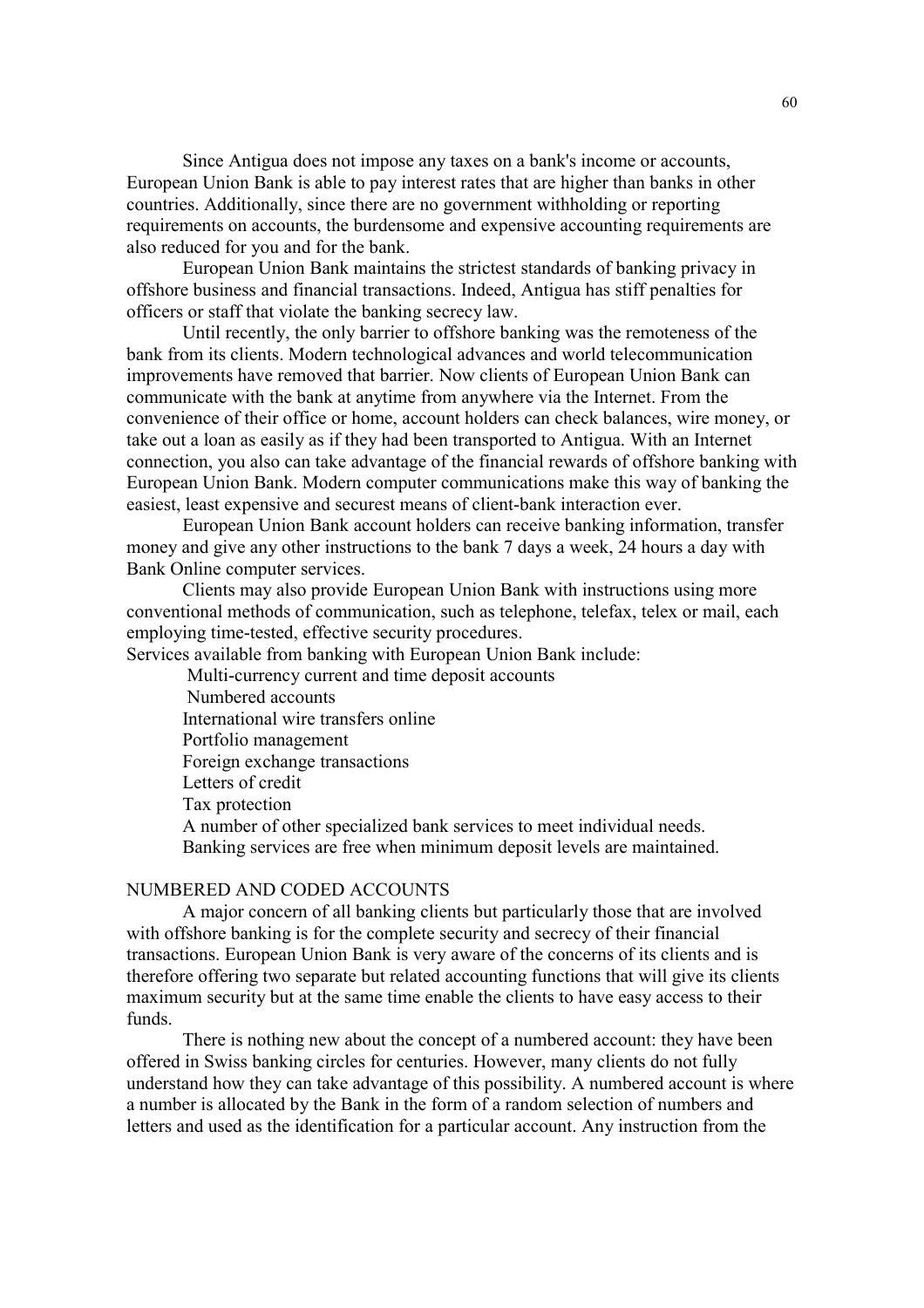account holder to the bank for wiring money, making payments, investments, etc. will be done using this number only so the client's name will never be used in any correspondence.

It must be emphasized that the only persons who know the identity of that particular numbered account holder will be the private banking officer in the Bank and the account holder. The customer must fully understand that the numbered account, i.e. the identifying number, in lieu of the customer's name, is different from the account number which refers to the normal "named" account.

Use of the numbered account gives complete anonymity to the client while still retaining the client's full control over her or her funds.

#### Coded Accounts

European Union Bank, with the high tech advances in electronic banking, is well aware that the authority to operate a customer account can no longer be the simple signature of yesteryear. To give the clients the availability of managing their funds using personal computers, there must be a method put in place which will ensure that the only person activating that account is the person who has the necessary authority.

A coded account is a numbered account where not a client's signature, but a special personal passcode is used as the identification of the client. Any instruction to the bank for wiring money, investments, etc. will be considered valid if it carries the account number, the code, and is given in accordance with the specified procedure. At European Union Bank a client can choose from several possible authentication procedures, one which suits his/her need the most. Use of coded accounts gives absolute privacy to the client.

## The banking secrecy law

Under Antiguan law, no person shall disclose any information relating to the business affairs of a customer, that he/she acquired as an officer, employee, director, shareholder, agent, auditor or solicitor of the banking corporation, except pursuant to the order of a court in Antigua. The court can only issue such an order in connection with an alleged criminal offense.

Antiguan International Business Corporation as a perfect privacy tool

 Bearer Shares allowed No public share register No shareholder disclosure No beneficial ownership disclosure Corporations are not required to file any corporate reports

European Union Bank can register a corporation for you within 48 hours for as little as US\$995.

Box 8: Promotion of the European Union Bank on the Internet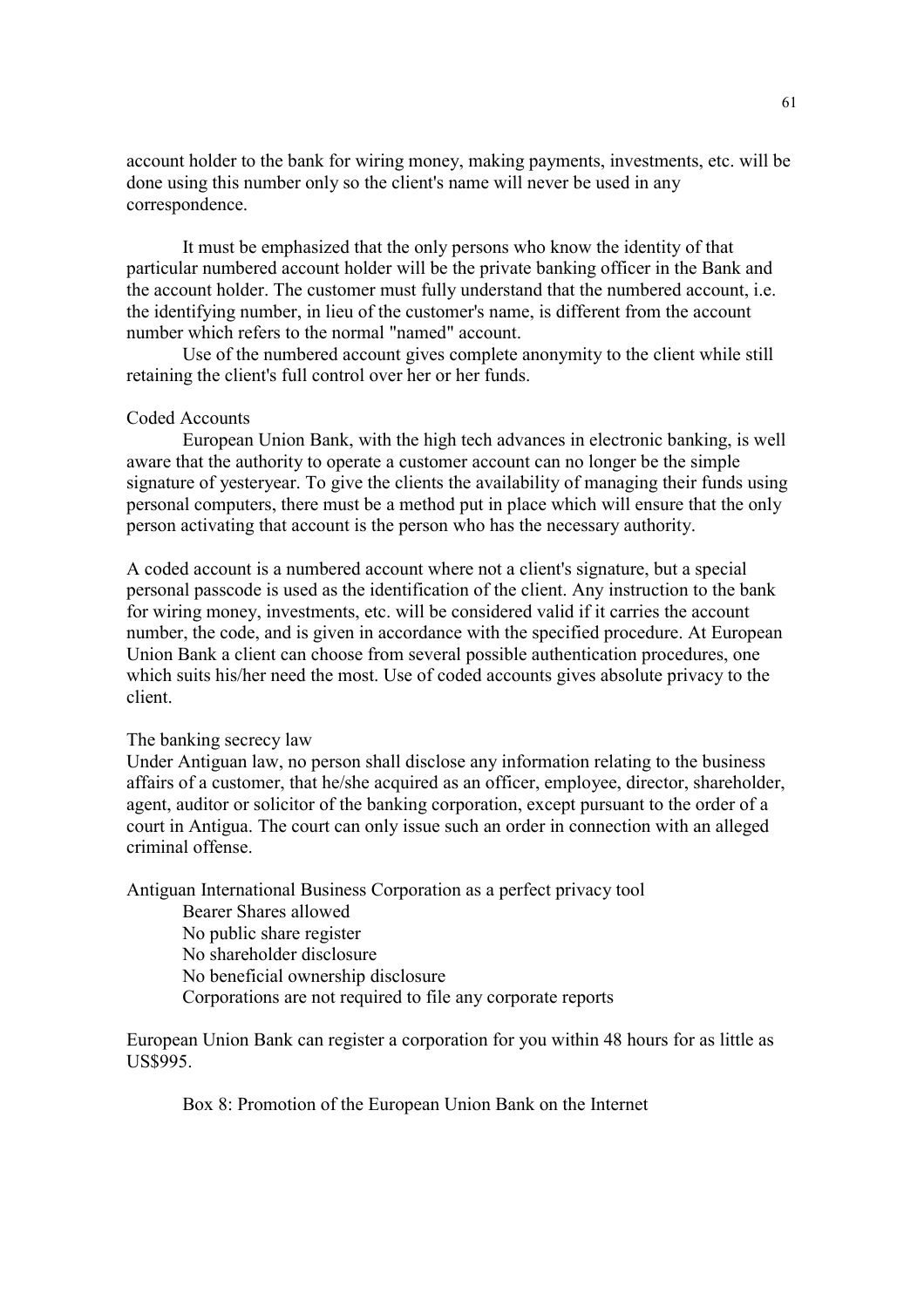on May 29, 1997. The Cease and Desist Order required European Union Bank of Antigua, its officers, directors, employees and agents to cease soliciting deposits from Idaho residents. According to the Order, European Union Bank was not chartered to operate as a bank or any other form of financial institution in the State of Idaho and it was therefore unlawful for it to engage in banking by soliciting deposits in the State. The difficulty for the State of Idaho, of course, was that it had no power to implement the order. Nevertheless, this was another red flag with Idaho, echoing the Bank of England and warning that deposits were not protected by the Federal Deposit Insurance Corporation.

There were also growing pressures on Antigua itself. Antigua shut down five Russian and Ukrainian banks and asked for the assistance of Rodney Gallagher, an adviser on Caribbean financial services to the British Foreign Office and author of an important report on offshore banking in British crown dependencies. In a letter in March, Antigua's Finance Ministry told European Union Bank that it was "not in good standing". Nevertheless, this did not prevent it from continuing its operations, leading the Ministry in June to warn potential investors to proceed with great caution. A few weeks before the collapse, the government of Antigua also asked Coopers & Lybrand, the auditors, to investigate the bank – and just prior to the collapse the office of national drugs and money laundering policy issued a fraud warning. All this was not only too little too late, but might even have been a factor in encouraging the bank owners to abscond with the deposits. In an important twist on the classic stable door metaphor, this was a case of encouraging the horse to bolt – in this case taking with him all the depositors' money – by threatening to shut the door rather than actually doing it. The two Russians – Serbeveo Ushakov and Vitaly Papsouev – who at this point seemed to be the owners of the bank apparently fled to Canada.

In the aftermath of the collapse, the head of Antigua's Office of National Drugs and Money Laundering Control Policy, noted that new legislation requires all banks to disclose

information about owners, directors, and investors and that he was committed to cleaning up offshore banking on the island. The question is whether there will be sufficient resources to enforce the regulation.

## The Johnny Kyong Case

In 1990 Johnny Kyong was convicted of supplying heroin to the New York mafia. Apparently he moved his profits through bulk shipments of cash to Hong Kong or through a Venezuelan company to bank accounts in Hong Kong and from there used the fie chien or Asian underground banking system to move funds to Burma and Thailand to purchase more drugs.

The Spence Money Laundering Network in New York

An intriguing example of money laundering was uncovered in New York in 1994.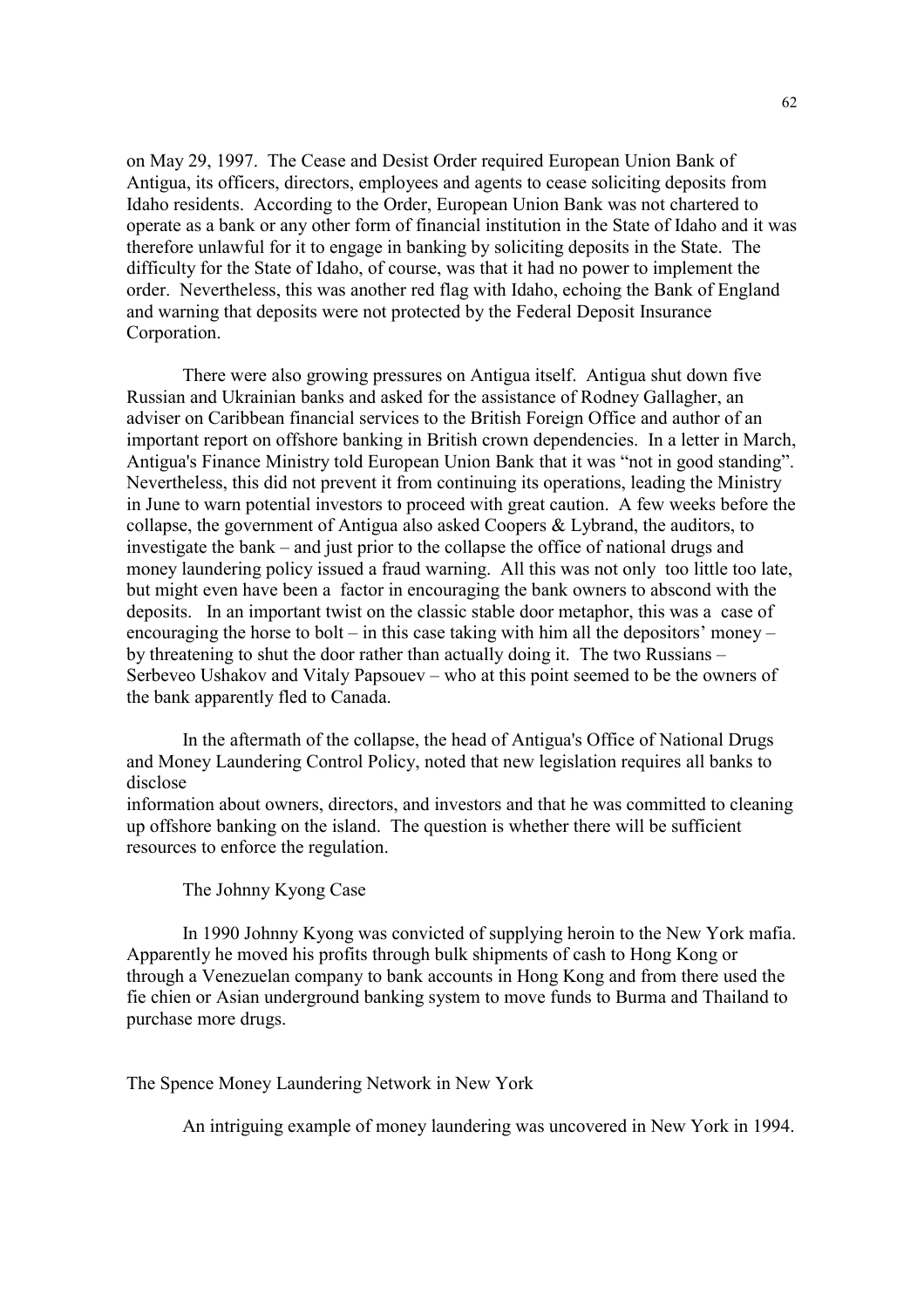It involved a network of 24 people including the honorary consul-general for Bulgaria, a New York city police officer, 2 lawyers, a stockbroker, an assistant bank manager in Citibank, 2 rabbis, a firefighter and 2 bankers in Zurich. A law firm provided the overall guidance for the laundering effort while both a trucking business and a beer distributorship were used as cover. The Bulgarian diplomat, the firefighter and the rabbi acted as couriers picking up drug trafficking proceeds in hotel rooms and parking lots, while money was also transported by Federal Express to a New York trucking business. The two lawyers subsequently placed the money into bank accounts with the assistance of a Citibank assistant manager. The money was then wired to banks in Europe including a private bank in Switzerland, at which two employees remitted it to specific accounts designated by drug traffickers. During 1993 and 1994 a sum of between \$70M and \$100M was laundered by the group.

# The Franklin Jurado Case 1990–1996

One of the most fascinating convictions in the United States in recent years for money laundering was that of Franklin Jurado, a Colombian economist and Harvard graduate who not only laundered significantly amounts for Jose Santacruz Londono of the Cali cartel, but developed an explicit and well thought out scheme for cleaning money.

 Jurado was arrested in Luxembourg in 1990 where law enforcement officials also seized computer disks with records of 115 bank accounts in 16 nations "from Luxembourg to Budapest" and details of a vast money laundering scheme. The five stages of the scheme were designed to clean the proceeds of drug trafficking and make them immune from seizure. In many ways, they are no more than a variant on the classic money laundering cycle described in section II of this report. In Jurado's view, however, the phases were carefully designed so that the assets would "move from a higher to a lower level of risk". The five stages were as follows:

 The initial deposit, which is the riskiest stage because the money is still close to its origins and therefore still tainted. Panama was used at this stage.

 Transfer of the funds from Panama to Europe. "Over a three year period, Jurado coordinated the transfer of U.S. dollars from the Panamanian banks into more than one hundred accounts in sixty eight banks in nine countries. Austria, Denmark, the United Kingdom, France, Germany,

Hungary, Italy, Luxembourg, and Monaco" with deposits from \$50,000 to \$1 million.

 Transfer to an account in the name of European individuals. As one commentator observed, the purpose of this phase was to obscure "the nationality of the account holders by transferring assets into new accounts opened under European names such as "Peter Hoffman" and "Hannika Schmidt' Assigning accounts to fictitious Europeans removed the "political" barrier

 the heightened surveillance generally given to Colombian or Hispanic surnamed accounts".

Transfer to European front companies that would not arouse suspicion and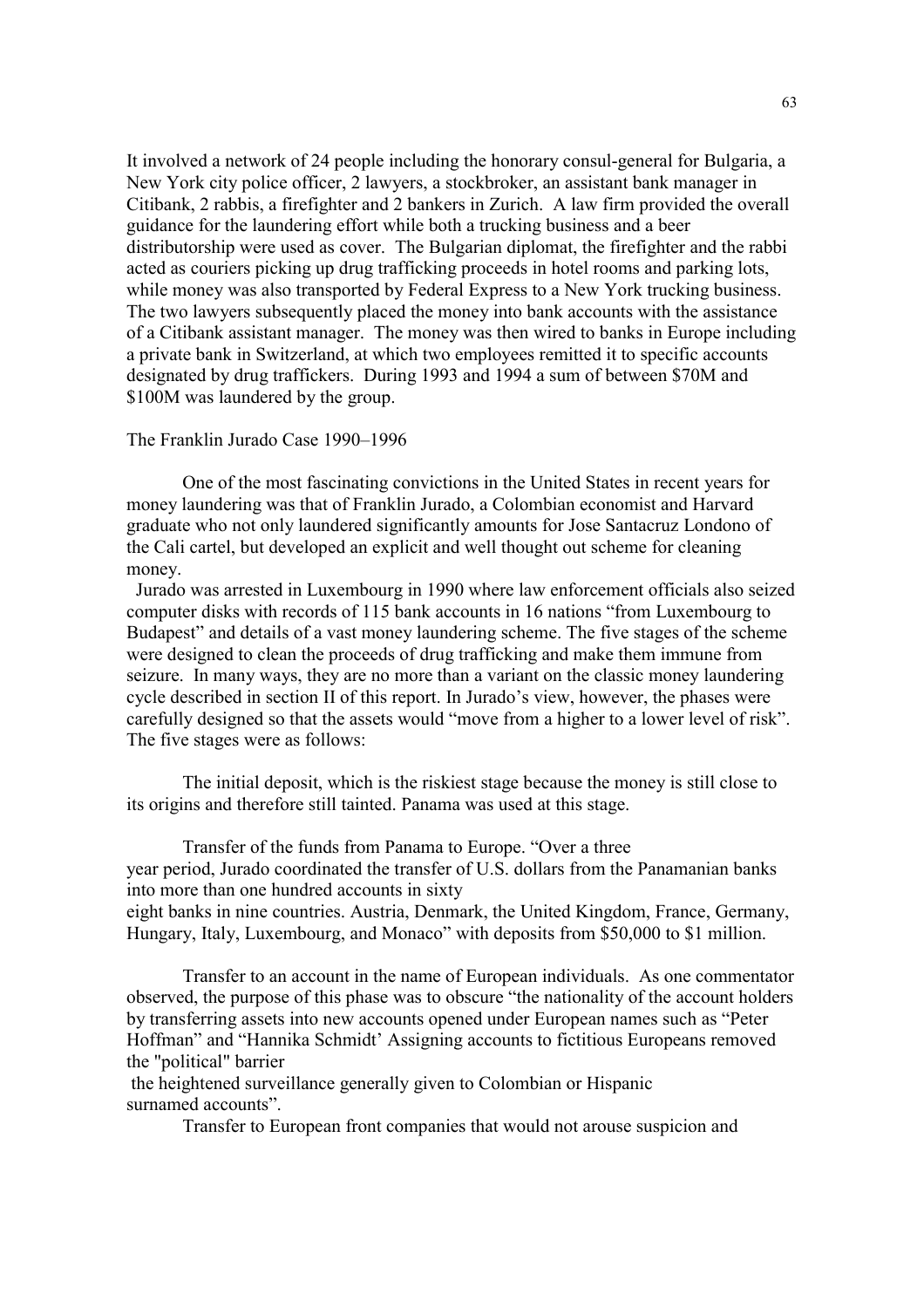provide no reason, "geographic, legal, political or psychological to investigate the assets".

 The return of funds to Colombia through investments by the European front companies in Santacruz's "legitimate" businesses such as restaurants, construction companies, pharmaceutical enterprises, and real estate.

According to one report, Jurado laundered 30 million French francs through accounts in large French banks. He had noted that in the "Blue Book" of laundering countries, France was worth a detour; and had identified French financial institutions that were particularly accessible to laundering.

 In Jurado's assessment, however, there were higher ratings for Austria, which he observed was "extremely open to our type of deposits" and offered "extraordinary facilities in terms of confidentiality and banking discretion"; for Hungary which desperately wanted western capital, and the Channel Islands, which was a "financial paradise". Switzerland, in contrast, he believed should be avoided because United States pressure was creating a "lack of trustworthiness in reference to confidentiality".

 In spite of his research and his carefully phased strategy, Jurado was arrested in Luxembourg in 1990 – apparently before funds were transferred to the European front companies. His arrest was accompanied by the seizure of \$46 million from 140 bank accounts in Europe and Panama and this was followed closely by the seizure of funds by several New York bank accounts including \$3.4 million held by a Panamanian company, Siracusa Trading Corporation. In April 1996, Jurado was sentenced to seven and a half years in prison.

## Refrigeration USA

In a case in Florida, an executive and several other employees of Refrigeration USA, a Miami and Hallandale, Florida based corporation pled guilty to conspiracy to import the controlled refrigerant gas, CFC

12 into the United States without the permits required by the Clean Air Act. Their scheme involved false bills of lading filed with United States Customs as well as the Environmental Protection Agency, and the IRS. The CFC

12 was bought in Europe and payment was made from accounts opened under fictitious names in Switzerland and the Channel Islands. Nominee corporations in the Turks and Caicos islands were used for concealing activities and to impede the IRS in collection of excise taxes. Bank records were used in the trial after being provided by the Turks and Caicos in accordance with the Mutual Legal Assistance Treaty between the United States and the United Kingdom. The sums involved were substantial with almost \$4.5 million in cash held in offshore accounts. This was forfeited along with property in Miami and London, worth over \$3 million and cylinders of CFCs with a market value of \$6.7 million.

American Express Bank International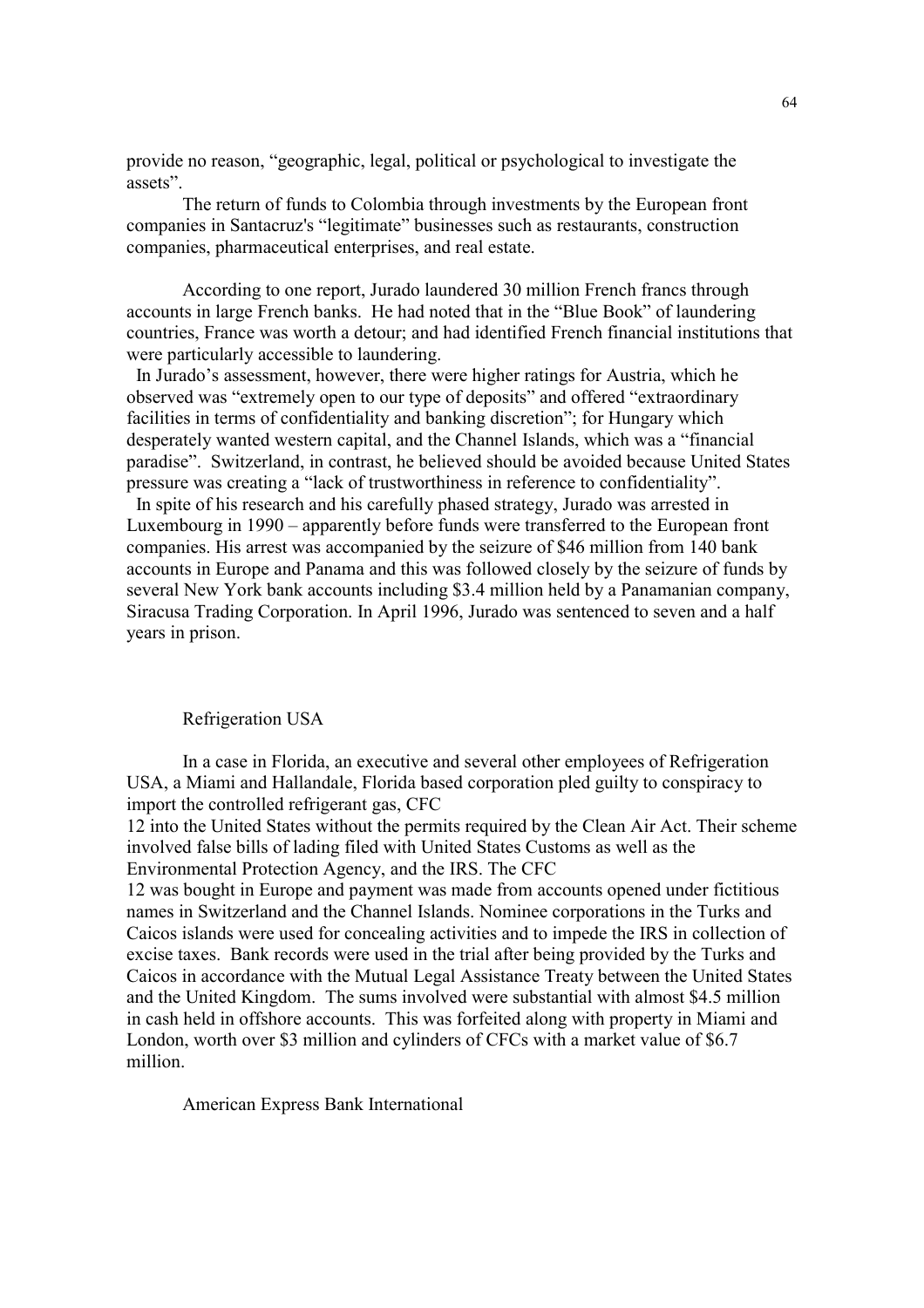In June 1994, Antonio Giraldi and Lourdes Reategui, officials with American Express Bank International (AEBI), were convicted of laundering drug trafficking proceeds for Juan Garcia Abrego. As a spin-off from the investigation a major Texas drug trafficker was also arrested. He had become a client of Giraldi and Reategui at Bankers Trust, (New York) and later at AEBI. The bank officials "created a series of offshore holding companies for the defendant and opened bank accounts in the names of the various offshore companies, into which the defendant secreted his drug trafficking proceeds via electronic wire transfers. From February 1989 through 1993, the defendant wire transferred approximately \$17 million into these accounts. All of the \$17 million was traced to Mexican banks or to accounts held by Mexican banks in US banks in El Paso, Texas. During 1993, the defendant liquidated the funds held by his offshore companies through wire transfers to Mexican bank branches and to another offshore investment company". Mutual Legal Assistance Treaty (MLAT) requests to Mexico, Switzerland, and the Cayman Islands were critical in compiling evidence and in June 1997, after pleading guilty, the Texan trafficker was sentenced to life imprisonment.

The Fortuna Internet Fraud Case

In February 1997 the United States Department of Justice announced that it had recovered \$2.8 million for victims of fraud. The money had been obtained through a fraudulent marketing scheme run by Fortuna Alliance on the Internet. Promising consumers enormous profits for a modest enrollment, Fortuna wired the money it received to offshore trust accounts in the Swiss American Bank, Limited, in St. John's, Antigua. The Department of Justice on behalf of the Federal Trade Commission, succeeded in obtaining an order from the High Court of Antigua freezing the funds.

## The Sagaz Case

In March 1998, Gabriel Sagaz, the former president of Domecq Importers, Inc., pled guilty to a charge of conspiracy to defraud for actions that had taken place between 1989 and August 1996. Sagaz and several colleagues had embezzled over \$13 million directly from the company and received another \$2 million in kickbacks from outside vendors who invoiced for false goods and services. Sagaz approved the phoney invoices and after the vendors were paid by Domecq Importers, Inc they issued checks to shell corporations controlled by Sagaz and his colleagues. The checks were deposited in offshore bank accounts opened by Sagaz and his colleagues, thereby adding tax evasion to the charges.

# The Harrison (Iorizzo) Oil Gasoline Tax Fraud Case

In June 1996 the U.S. Department of Justice announced that Lawrence M. Harrison, formerly known as Lawrence S. Iorizzo, had been sentenced to over 15 years in prison for a tax fraud in Dallas. He had been convicted in March 1996 on charges of motor fuel excise tax evasion, conspiracy, wire fraud and money laundering. Iorizzo had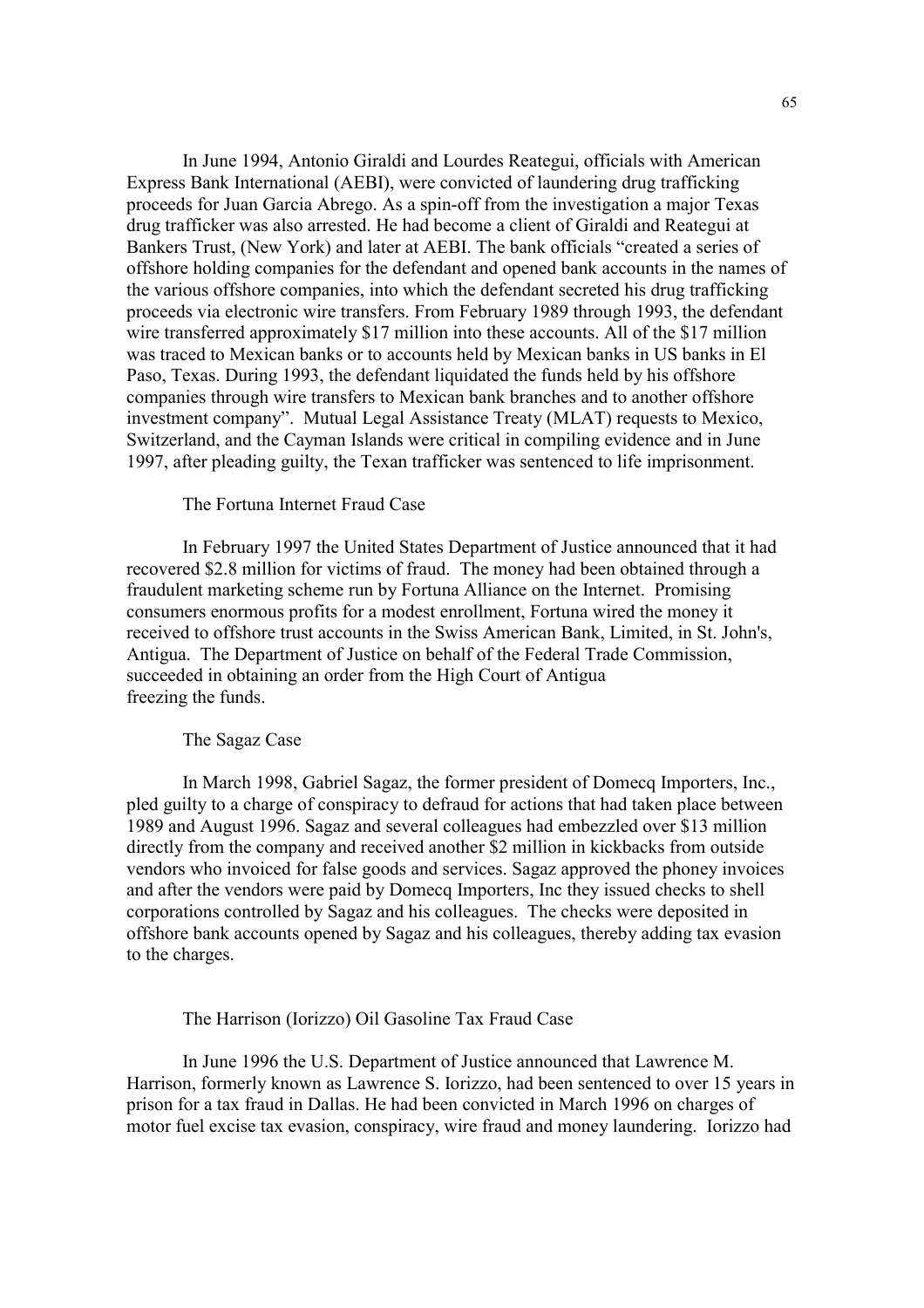been the key figure in motor fuel tax evasion schemes that had proved so lucrative for Russian criminal organizations in New York and New Jersey, and Florida in the 1980s – and which also included payments to some of the New York Mafia families. After going into witness protection. Harrison along with other family members and associates had purchased a small Louisiana corporation, Hebco Petroleum, Inc., in 1988 and became involved in the Dallas/Ft. Worth wholesale diesel fuel and gasoline markets. Although Hebco's invoices included state and federal taxes, the company kept this revenue. According to the indictment, between June 1989 and January 1990, Hebco grossed approximately \$26 million in fuel sales. During the same period, the company sent approximately \$3 million from Texas bank accounts to a Cayman Islands account from which it was forwarded to European bank accounts – apparently to fund a similar fraud scheme in Belgium.

## The Petroplus Case

In August 1995, 25 persons, 15 of whom were Russian immigrants, were indicted for their role in another fuel tax evasion scheme that defrauded the United States Government and the state of New Jersey of over \$140 million in tax revenues on approximately a half billion dollars of motor fuel. The scheme involved the purchase of hundreds of millions of gallons of tax-free home heating oil, which was then sold to a firm called Petroplus as tax paid diesel fuel. The process was hidden by inserting sham and nominee companies (known as "middle companies") in the distribution chain to generate false and fraudulent invoices. A financial consultant employed by one of the organizers arranged for the use of several foreign bank accounts to conceal the proceeds.

# The Russo Cable Case

This was a case involving fraud in the sale of cable television converters and descramblers which allowed the purchasers to obtain free access to cable television services. It also involved bribes by a company called Leasing Ventures, to a security agent who turned out to be working undercover for the FBI. In July 1994 one of the defendants actually traveled with the agent to the Cayman Islands to establish an offshore bank account. This was done at the Guardian Bank, where the chairman John Mathewson, who was also named in the indictment, opened a bank account that allowed for the concealment and disguising of the origin of the payments from Leasing Ventures. Mathewson also created a sham entity named the Hanson Corporation to receive payments for the security agent and provide false invoices. The bank account was accompanied by the issuance of Visa Gold credit cards "that permitted access to monies in the Hanson account by the holder in the United States without revealing the existence or ownership of the offshore bank account".

 A bank account in London was also used by one of the defendants to collect and make wire transfer payments in connection with parts used for cable piracy. As the indictment noted, this offshore banking arrangement concealed the cable piracy operations "by creating the appearance that an independent foreign entity was conducting the sales".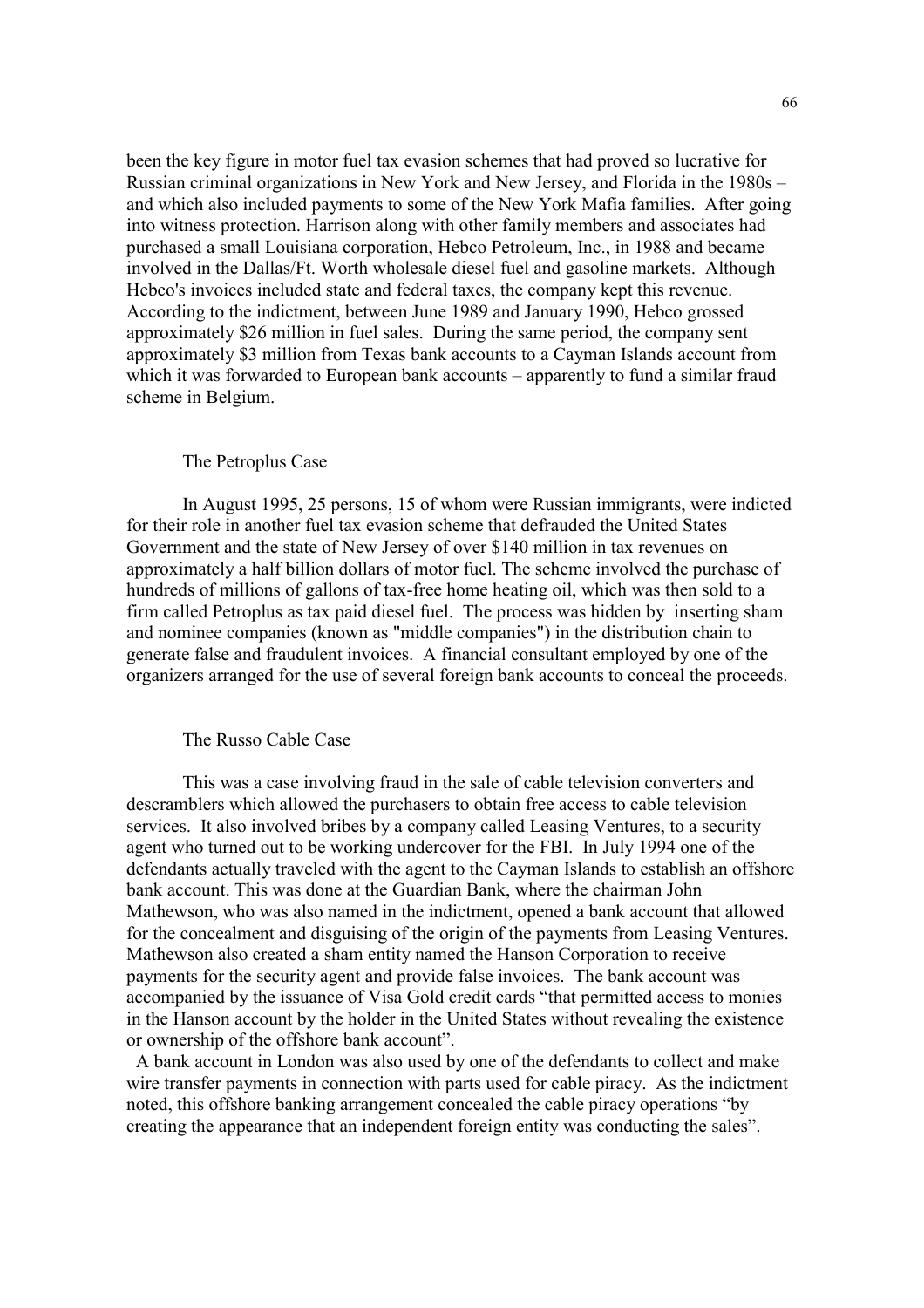The scheme involved proceeds somewhere in the region of \$10 million so was certainly not negligible. It also had a fascinating footnote. Mathewson attempted to plea bargain with prosecutors by turning over the records of the Guardian Bank. The Cayman Islands government came to court in the United States in an attempt to prevent this. In effect, it wanted to avoid the release of information on tax evasion and thereby protect its status as a secrecy jurisdiction. The case, however, was thrown out by a Federal judge.

## The Singh Brothers Case

In May 1996 in a case involving the proceeds of drug trafficking and alien smuggling, the Singh brothers were convicted of laundering approximately \$5 million. The brothers used the South Asian underground banking system known as the "hawallah" system, and also placed deposits – small enough to avoid cash transaction reports – into both personal and corporate bank accounts under their control. These funds were wire transferred to foreign accounts. The Herman Case

This was a case resulting from a joint investigation by U.S. Customs and the Corpus Christi (Texas) Police Department's Organized Crime Unit. The operation began in 1992 and involved undercover agents as drug transporters. The leader of the trafficking organization, however, believing that the transporters were part of a large Colombian drug trafficking organization, however, offered to launder money for them. This was done through bank accounts in Spain, Britain, Antigua, Aruba, El Salvador and Mexico. Subsequent convictions for money laundering included both American and Mexican bank officials and several businessmen and accountants in Corpus Christi. The Detroit retired bank executive case 1996

In a 1996 money laundering case in Detroit a retired banker (along with his son) was convicted of money laundering and sentenced to over 15 years imprisonment and the forfeiture of his \$400,000 home and \$2 million in cash. The result of a joint investigation by DEA and the IRS Criminal Investigation Division, the case involved a Jamaican cocaine, heroin, and money laundering organization based in Detroit. The defendant had been a bank executive at the Gulf Bank of Kuwait New York City branch and between 1984 and 1992 apparently laundered about \$7 million, depositing it in secret bank accounts in the Cayman Islands, and Kuwait. In 1993 and 1994 he was the subject of a "sting" operation in which he laundered \$100,000 in cash. The money brought to him by undercover agents was deposited into a Michigan bank account of his automobile export corporation and used to buy automobiles which were then shipped to Kuwait. The customers wire transferred their payments to Barclays Bank in London and the undercover agent was given access to this account. The Globus Case April 2, 1997

In April 1997 indictments were issued against a group, largely comprised of Russian emigres, for allegedly operating a massive securities fraud scheme, involving misrepresentations about a company called Globus Group, Inc. The misrepresentations resulted in the price of Globus shares rising from 25 cents in January 1996 to \$8 per share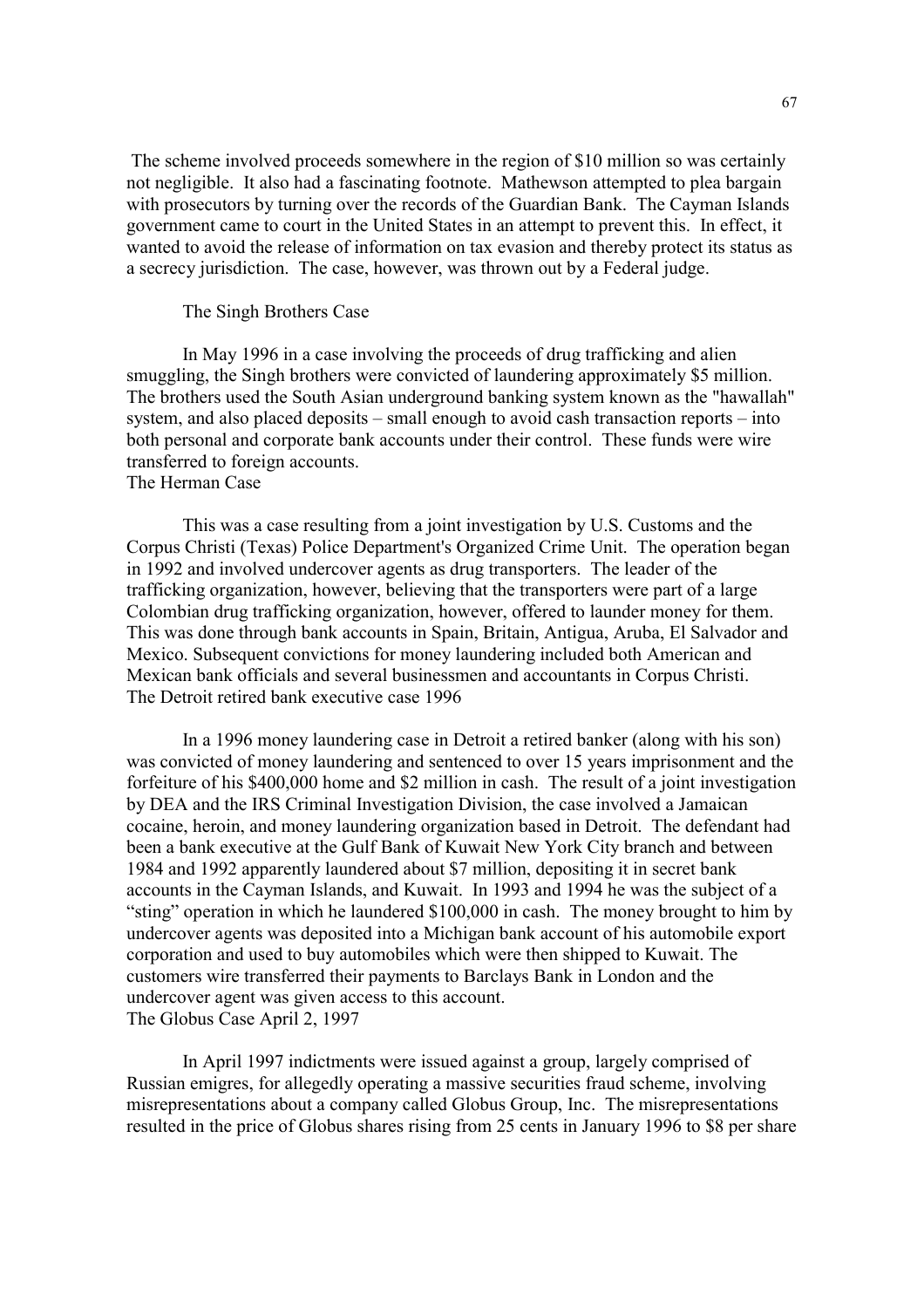by September. In October, after the defendants stopped pushing the stock, the Globus share price collapsed to less than forty cents, with the result that legitimate investors incurred substantial losses. Although Globus was portrayed as an Internet service provider linking importers to exporters, it was in reality a shell company with no assets. The directors of Globus had offshore bank accounts in the Bahamas and elsewhere in the Caribbean in the names of various fictitious corporate entities, such as "Virgo Bay, Ltd." and "Leeward Cove Holdings, Ltd". Globus stock was sold to the public via these corporate shells. The proceeds were deposited in the offshore accounts, then back to the defendants.

#### BAJ Marketing

In March 1998, the US Attorney's office in New Jersey asked for a temporary restraining order to stop four offshore corporations in Barbados from marketing fraudulent direct mail schemes to consumers in the United States The order was directed against BAJ Marketing Inc., Facton Services Ltd., BLC Services Inc. and Triple Eight International Services With no offices or sales staff in New Jersey or anywhere else in the U.S. the businesses trick consumers into sending "fees" to win prizes of up to \$10,000 – prizes which never materialize. The companies were actually owned or controlled by four individuals from Vancouver, British Columbia, all of whom had actually been indicted in Seattle for operating an illegal gambling scheme. The Vito Pietanza Case

This was a fraud scheme involving stolen checks from Schenkers International Forwarding, Inc. a company which arranged for the shipment of IBM products overseas. IBM paid Schenkers for its services by check on a monthly basis. Some of these checks were diverted and cashed in the Cayman Islands. The laundering was simple with the defendants traveling to the Cayman Islands and returning with several cashiers checks under \$10,000.

The Defrauding of National Heritage Life Insurance Corporation

In 1997 a case in Florida involving fraud and money laundering as brought to trial. Five people over a five year period had used various schemes to defraud National Heritage Life Insurance Corporation. One of the counts was against a former attorney who had transferred around \$2.2 million to an offshore account in the Channel Islands. The Juarez Cartel Case

In March 1998 it was reported that the Juarez cartel, one of Mexico's most powerful drug trafficking organizations had bought a small domestic bank in 1995. By November 1996 the organization had reportedly laundered more than \$ 50 million through the bank and its subsidiaries in the Cayman Islands. A Lawyer Case

In one case in the United States, used by the Financial Action Task Force to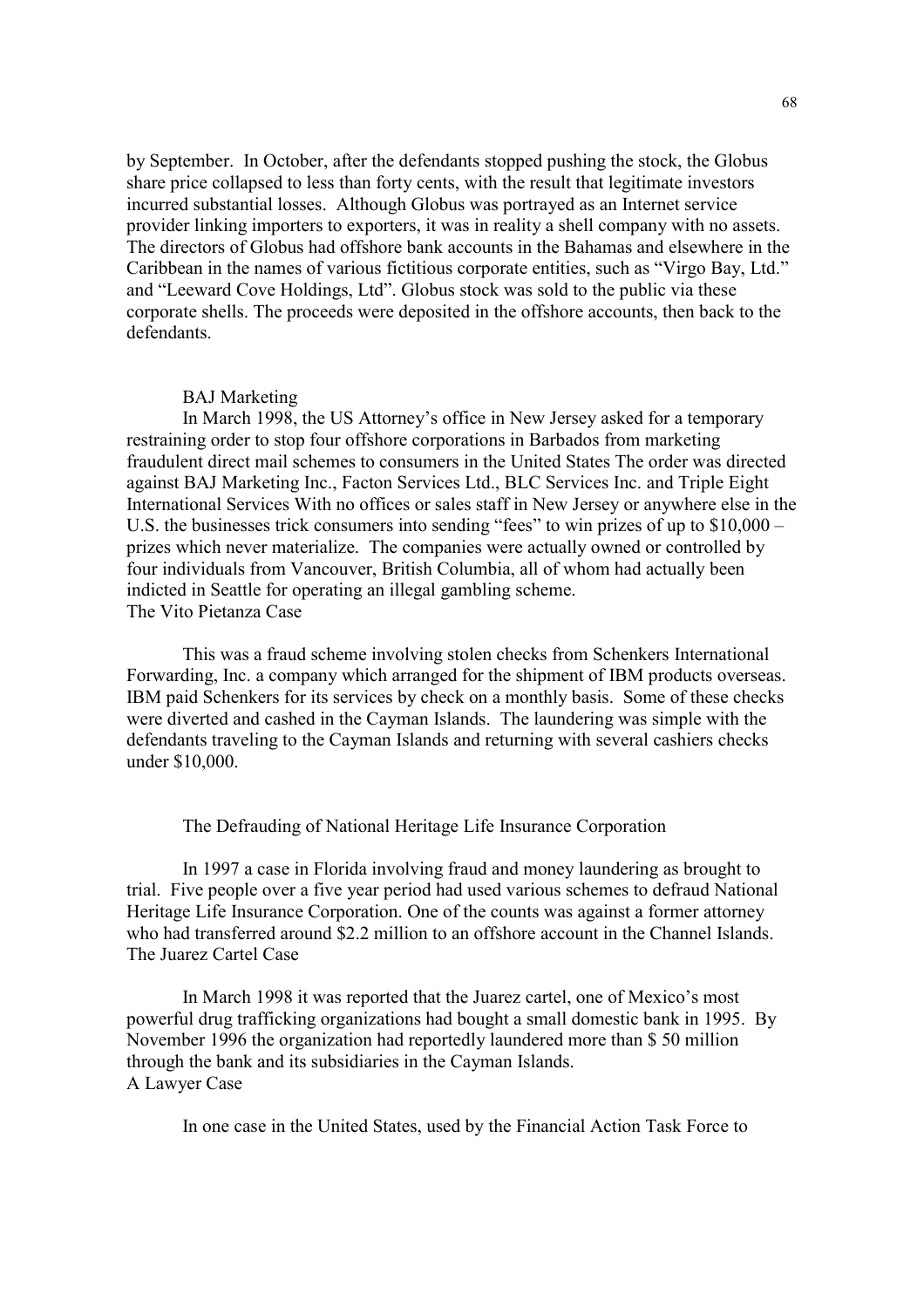illustrate the role of professionals such as attorneys in money laundering, a lawyer created a sophisticated money laundering system which utilized 16 different domestic and international financial institutions, including many in offshore jurisdictions. Some of his clients were engaged in white collar crime activities and one had committed an \$80 million insurance fraud. The laundering was hidden by "annuity" packages, with the source of funds being "withdrawals" from these. The lawyer commingled client funds in one account in the Caribbean and then moved them by wire transfer to other jurisdictions. Funds were transferred back to the United States either to the lawyer's account or directly to the client's account. The lawyer also arranged for his clients to obtain credit cards in false names, with the Caribbean bank debiting the lawyer's account to cover the charges incurred through the use of these cards.

# The Manchester-Hong Kong Connection

This case involved a group of drug traffickers in Manchester, England , the leader of whom made considerable profit from importing cannabis. \$2 million of the proceeds was transferred to Hong Kong, much of it through a shell company the leader had bought and that was operated on his behalf by a secretarial company. Large cash deposits in British banks were used to purchase bank drafts and cashier checks that were payable to the shell corporation. Several other companies, some legitimate, were also recipients of the proceeds which were then sent to several other jurisdictions including Switzerland.

# The DeBella Case

This involved a British businessman who commissioned a banker in Antigua, Michael DeBella, to collect money owed as a result of a Nigerian oil deal. Although DeBella was successful in collecting the funds he not only failed to pass the money on to the businessman but also failed to return a \$600,000 escrow payment the businessman had deposited in a bank in Antigua. Subsequently, DeBella pleaded guilty in a U.S. court to other instances of defrauding clients, but the bank refused to return the businessman's money and indeed, the bank responded to the requests seeking its help recovering the money by alerting the account holder to move the money – an excellent example of the walking accounts discussed in Section III.

#### The Salinas Case (MLA)

One of the most notorious cases of alleged money laundering in recent years has been that involving Raul Salinas, brother of the former Mexican president. It has been claimed that Salinas, taking mordida to new heights accepted bribes not only from drug traffickers, especially Juan Garcia Abrego and his organization, but also from multinational corporations. One of the most remarkable aspects of the case is that a senior bank officer – whose testimony on the practice of due diligence had helped lead to the conviction of Giraldi in the American Express International case discussed above – played a pivotal role in helping Salinas move money out of Mexico. Accounts for Salinas were established in the names of Cayman Islands corporations and in false names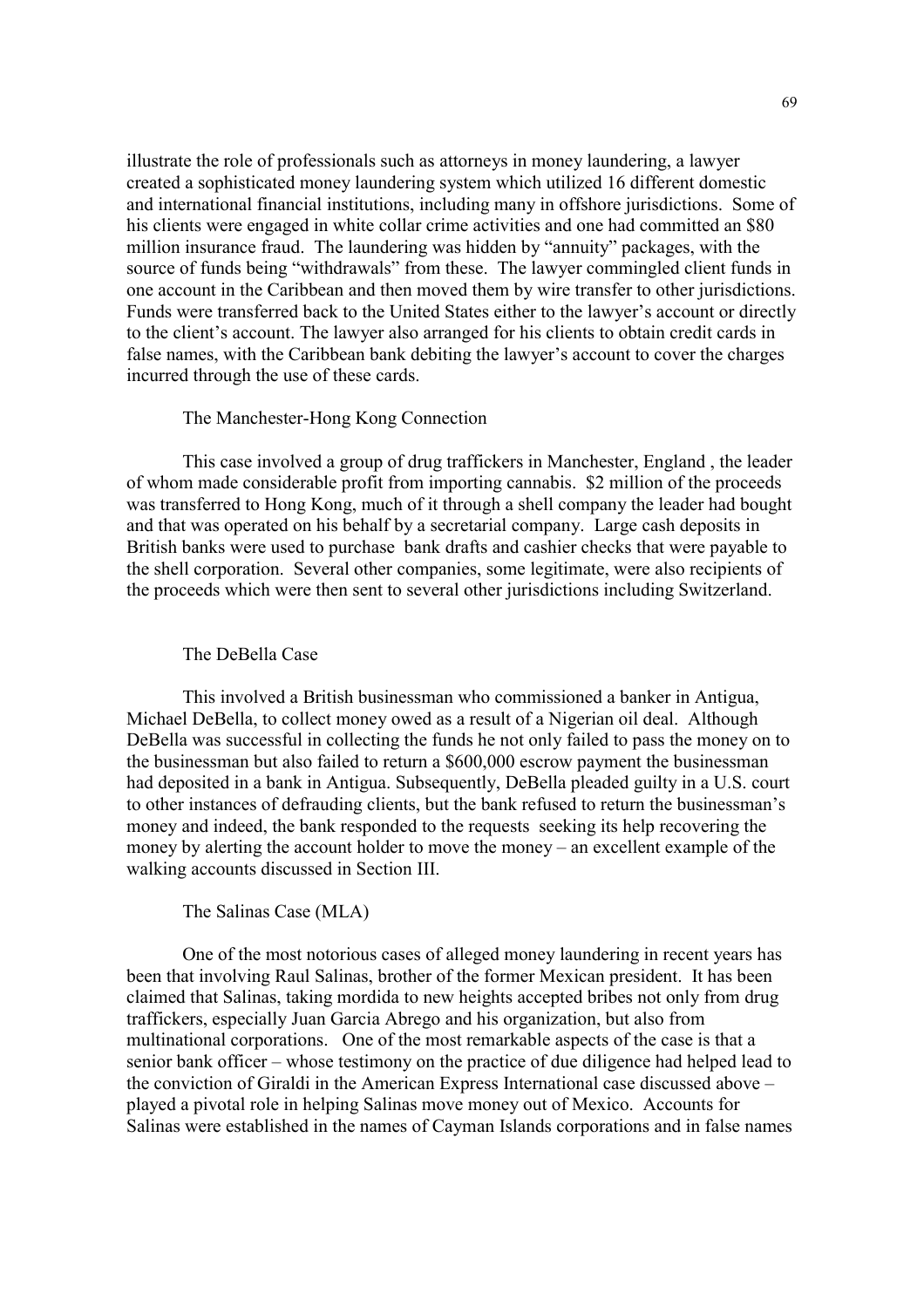in several Swiss banks, where \$84 million was reportedly deposited in the name of Juan Guillermo Gomez Gutierrez, one of the names used by Salinas.

# The Danish Drug Trafficking and Money Laundering Case

This was case which began with suspicious transaction reports relating to instances at Danish banks in which large amounts of money were deposited into accounts and quickly withdrawn as cash. Although the account holders were not known drug traffickers, subsequent investigation revealed that they were involved in the importation of hashish. After withdrawal from the banks the cash was transported to Luxembourg where 2 of the individuals had 16 accounts in different banks, or Spain and subsequently Gibraltar, where they had 25 accounts. Critically, in avoiding suspicion at these later stages, the receipts from the Danish banks for the withdrawn money were used to prove the legal origin of the money – even though the same receipt was sometimes used at several banks. In the end, the traffickers were convicted and confiscation orders were issued for \$6 million and \$1.3 million respectively.

## The Santa Fe de Bogota Case

Reportedly, a group of companies successfully laundered approximately \$150 million, through foreign investment operations using fictitious corporations in Panama, the Cayman Islands, and the Isle of Man. This was a classic case of the third phase of money laundering outlined in Section II. In order to bring proceeds of drug trafficking home to Colombia front companies were created that were ostensibly to receive foreign investments. The companies were given names similar to large multinational firms. A network called Mobil Ami was used to process the substantial "foreign investments" that, in four to six months, included over \$178 million from Panama and \$121 million from the United States.

The Yamaichi Securities Co.

In November 1997 it was revealed that Yamaichi Securities Criminal organizations., one of the top four Japanese brokerage companies, had liabilities exceeding 200 billion yen which had been hidden from Japanese regulators through the use of dummy companies in the Cayman Islands. The debts seem to have been run up through improper "tobashi" trading activities, (in which brokerage firms temporarily shift investment losses from one client to another in order to prevent a favored customer from having to report losses) but were then booked at the dummy firms in the Caymans that were not subject to the same scrutiny as Yamaichi's consolidated account.

#### A Case of Payable-Through Accounts

This was a case involving an investigation by the Internal Revenue Service (IRS) Criminal Investigation Division into tax evasion by three suspects living in Florida. It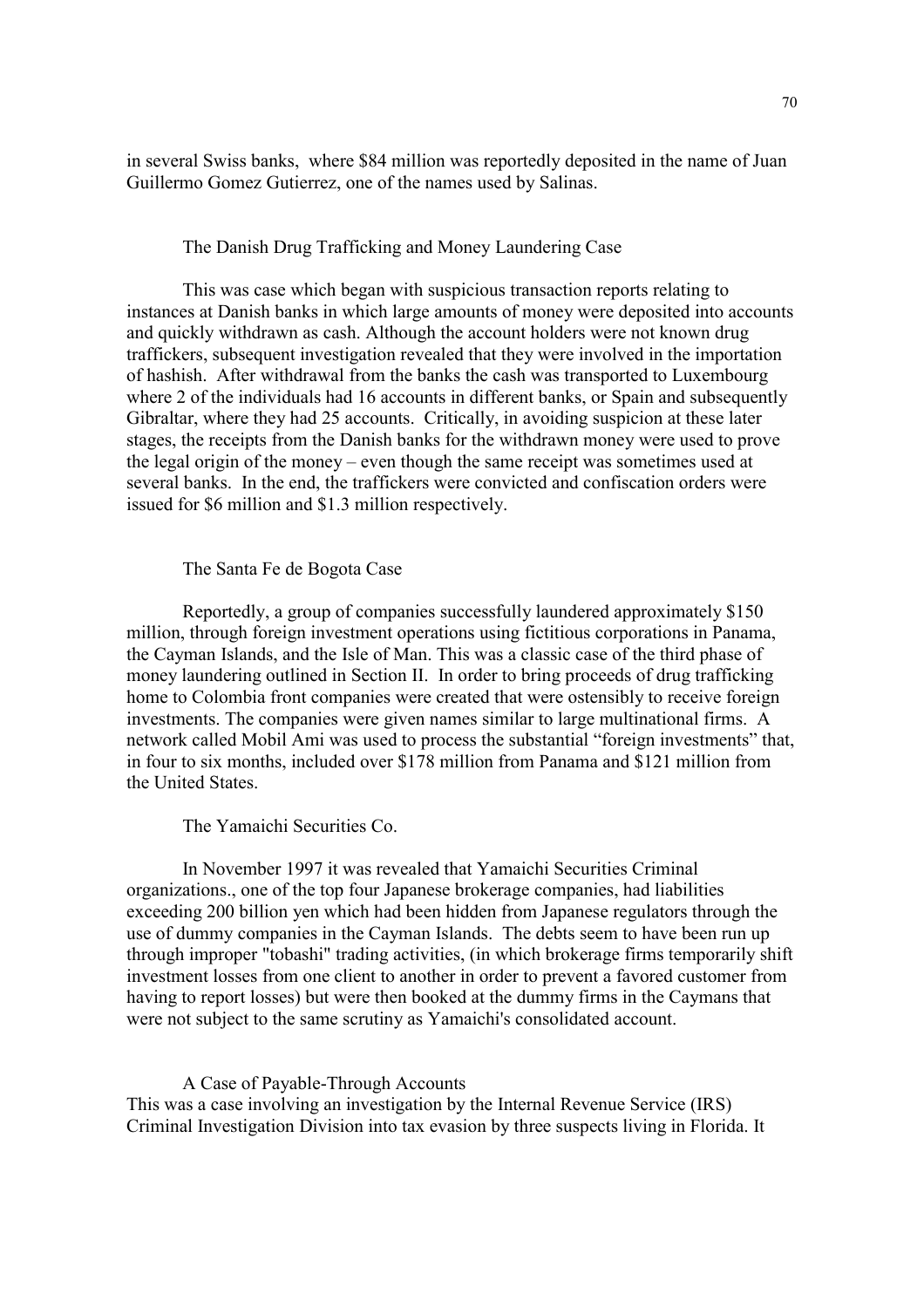was important not so much for the crime as for its relationship to pass through accounts or payable through accounts (PTAs) – accounts held in U.S. banks by foreign financial institutions to allow customers of these institutions to use the banks for withdrawals, deposits and wire transfers. The case involved Ansbacher, a financial institution specializing in trusts and located in the Bahamas. Ansbacher, a subsidiary of the First National Bank of Southern Africa, had an arrangement to receive deposits from U.S. customers through a pass through account at Marine Midland Bank in New York. Unlike many other PTAs, Ansbacher's account did not use sub

accounts or numbers to identify the transactions of its customers. The IRS was alerted to the account when the suspects cashed three checks totaling \$500,000. Subsequently, a summons was issued to Marine Midland requiring production of records covering all transactions through the PTA over eight intermittent months ending in February 1997. Ansbacher appealed against the summons on the grounds that it required production of bank records wholly unrelated to those persons being investigated. The IRS contended that the lack of sub

account designations in the Ansbacher account made it necessary to examine the use of nominee accounts. In July 1997 a federal Court in New York ruled that the IRS be given access to all the records of all customers with banking privileges at the PTA held by Ansbacher at Marine Midland – albeit with the proviso that the access was to be used exclusively in the investigation of the suspects. The judgment was greeted in parts of offshore world as a real threat. Ansbacher's managing director in the Bahamas was actually reprimanded for cooperating with the United States and not informing the Central Bank of the Bahamas promptly that the IRS was seeking information about its clients. It was suggested that he had failed in his "duties and responsibilities" regarding the preservation of bank secrecy.

Assessment and Commentary

After examining these cases, there are several conclusions that stand out:

 Successful prosecutions in this area are not frequent. This is partly because of the complexity of dealing with other jurisdictions, the numerous opportunities for money laundering, and the inherent advantages accruing to the launderers. Not surprisingly, in most of the cases identified, law enforcement investigations started with an identified crime and followed the money trail from this crime. Moreover, where the investigation involved international cooperation, this was facilitated by the fact that law enforcement authorities knew exactly where to go and what kind of financial information they needed to obtain. In the majority of cases the offshore financial institutions are not readily identifiable and the success rate of investigations is very low. The concomitant of this is the paucity of cases which initially detect money laundering and then work back from there to the original crime.

 The variety of the ways in which offshore financial centers are used. While they are used to launder money from the proceeds of crime, they are also used to establish companies that can then be used to perpetrate various kinds of fraud. The offshore location of a financial institution is a critical ingredient in certain kinds of fraudulent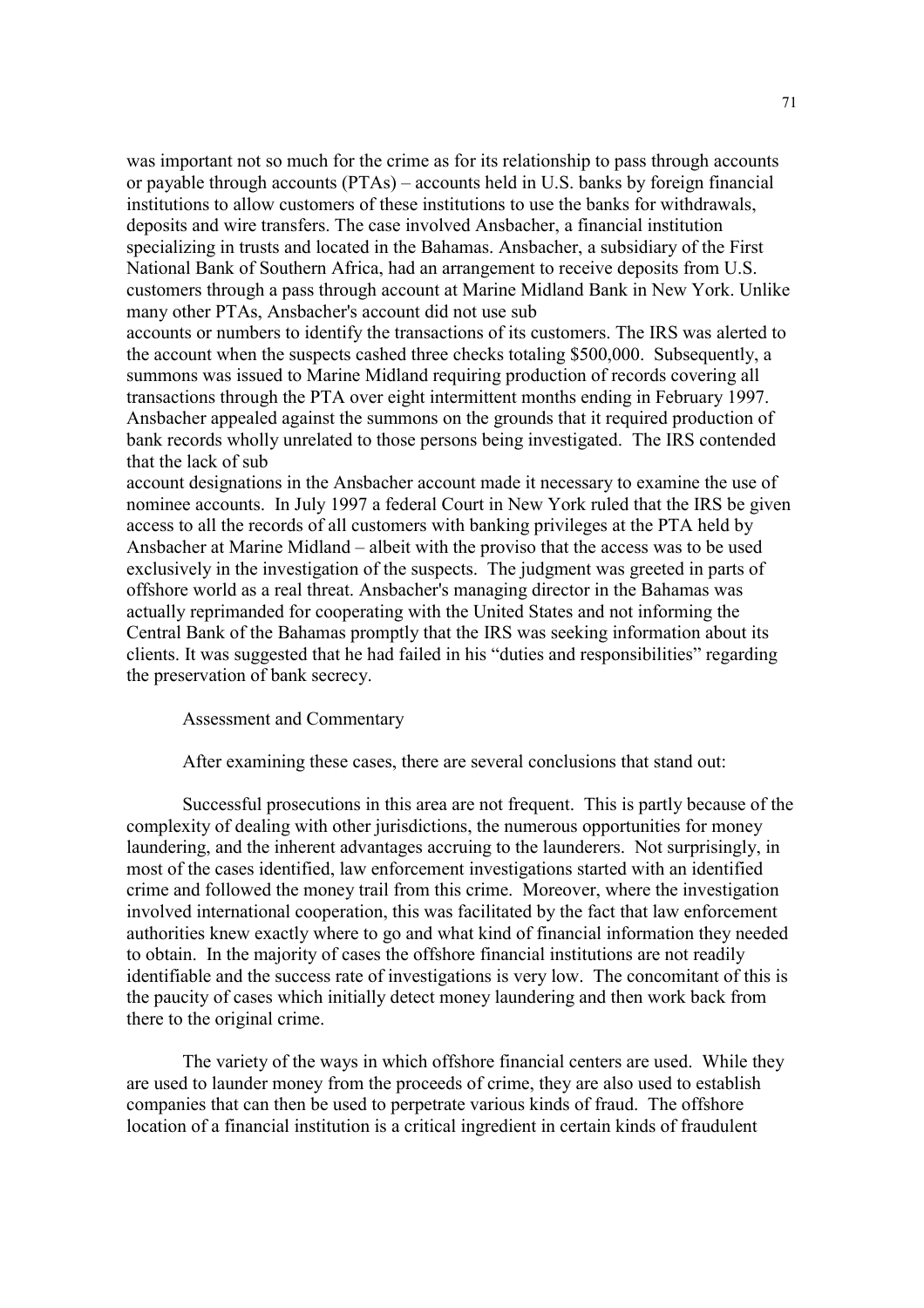activity, appealing to certain kinds of depositors while allowing the criminals a base from which to operate at relatively low risk. In addition, money is sometimes moved through offshore financial centers in order to establish a financial basis elsewhere to engage in further criminal enterprises.

 The varying levels of sophistication with which the facilities of offshore financial centers are used for money laundering. In some cases, the use of offshore facilities was no more than a visit to a bank in the Cayman islands to exchange checks for cashiers' checks of less than \$10,000. In other cases, money was transferred through a variety of accounts in schemes that were clearly designed to make the trail very hard to follow. The most explicit and carefully worked out of the schemes was that devised by Jurado although, in this case, sophistication did not prevent him from making stupid mistakes that alerted law enforcement authorities and led to his capture and the seizure of significant assets.

 The advantages of collusion with bank employees. In one of the cases cited, the involvement of an assistant bank manager was critical in getting the money in the system and moving it to Switzerland. At this point two Swiss bankers moved the money into the account of a major Colombian drug trafficker, highlighting even more clearly the advantages of collusion or connivance. In another one of the cases delineated above, the manager of a bank in the Cayman Islands was directly implicated in a laundering scheme. The manager set up a sham corporation to receive payments and provide false invoices and also issued a gold credit card that would not be linked to the recipient of the bribes. This was a classic laundering circle and one that would have not been easy to detect, if the recipient of the bribes had not been working with law enforcement. Perhaps the most obvious case of connivance or collusion, however, is the assistance Citicorp gave to Raul Salinas – assistance that highlights one of the weaknesses of private banking – which is that a large and apparently respectable customer can obtain assistance in banking transactions that are patently not respectable.

 The more sophisticated cases tend to involve the use of multiple jurisdictions and multiple mechanisms and instruments for money laundering. As one analyst has observed, "once the proceeds of crime are successfully deposited in the financial system many laundering operators take the precaution of moving money, not just offshore, but through more than one tax haven and through a maze of shell companies and respectable nominees". In such cases there are real problems for investigators. Not only do they encounter various layers of secrecy and non-disclosure, but they have to face the complexities created by the multiplicity of institutions and the various jurisdictions, each of which has its own distinct set of laws and practices regarding secrecy. Even in those cases where there is cooperation, the process is rarely fast, so that following the money is rather easier than catching up with it.

 Although the offshore banking community is undergoing increasing scrutiny and more careful supervision, this is easily circumvented by bank officials and other members of the offshore financial community who are anxious to attract funds and please customers and have little inclination to exercise due diligence or to know your customer.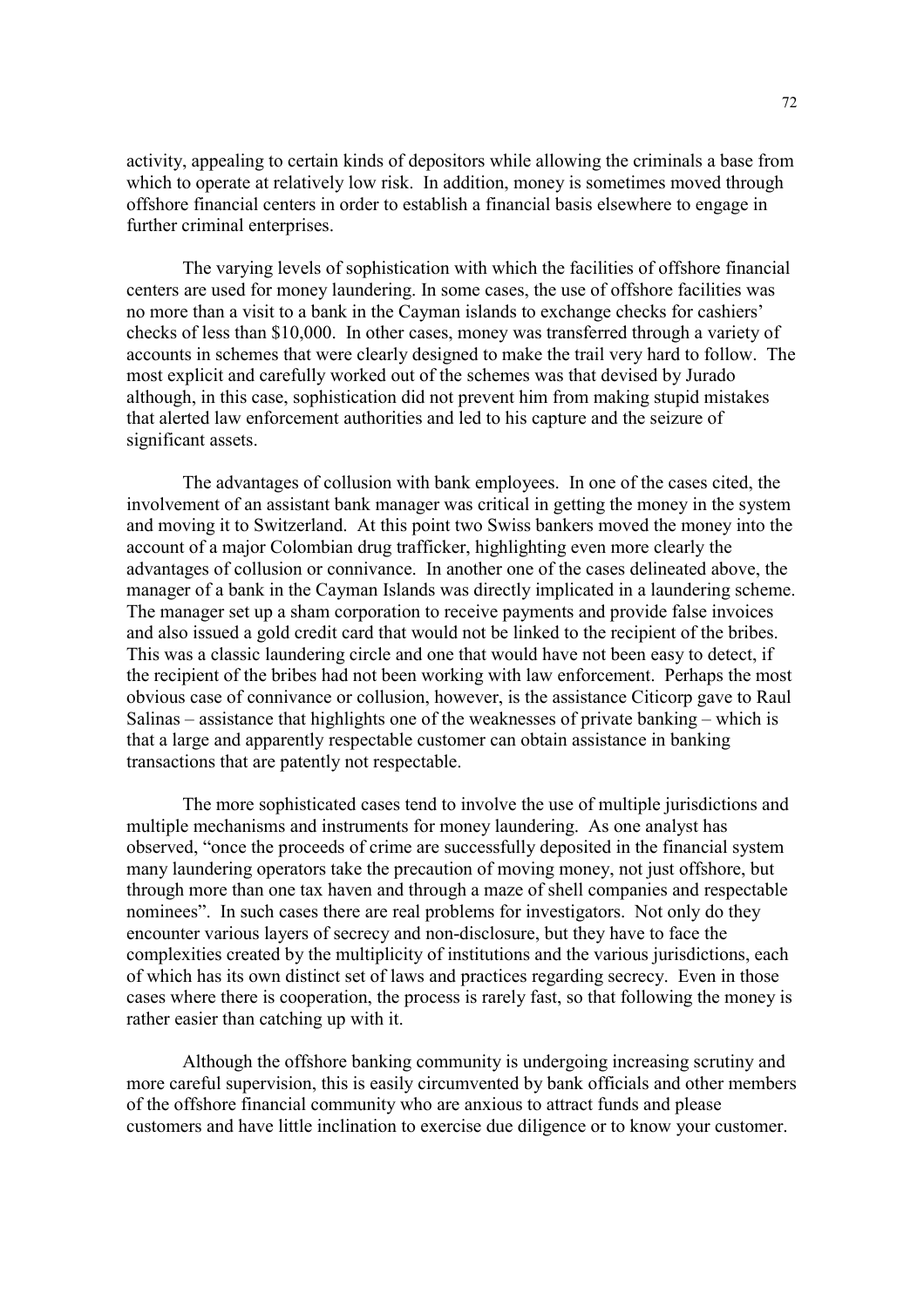The people who operate shell companies and corporate entities on behalf of clients do not necessarily engage in due diligence.

 Several of these case are examples of the way in which criminals exploit what for them has, in effect, become a borderless world. Their financial managers and money launderers take the proceeds of crime and move them outside the country. The difficulty is that subsequent investigations by law enforcement immediately run up against national sovereignty. It is sometime claimed that location is no longer of any importance in financial matters, but clearly it is of importance when it comes to investigations. Indeed, the notion of a haven, with the various services it offers, is quintessentially territorial. The paradox is that the movement of funds to the haven, (passing through a series of other havens on route) from virtually anywhere in the world transcends geographic restrictions. It is this combination of rapid and largely anonymous transfers and protective destinations that anti-money laundering efforts need to pierce.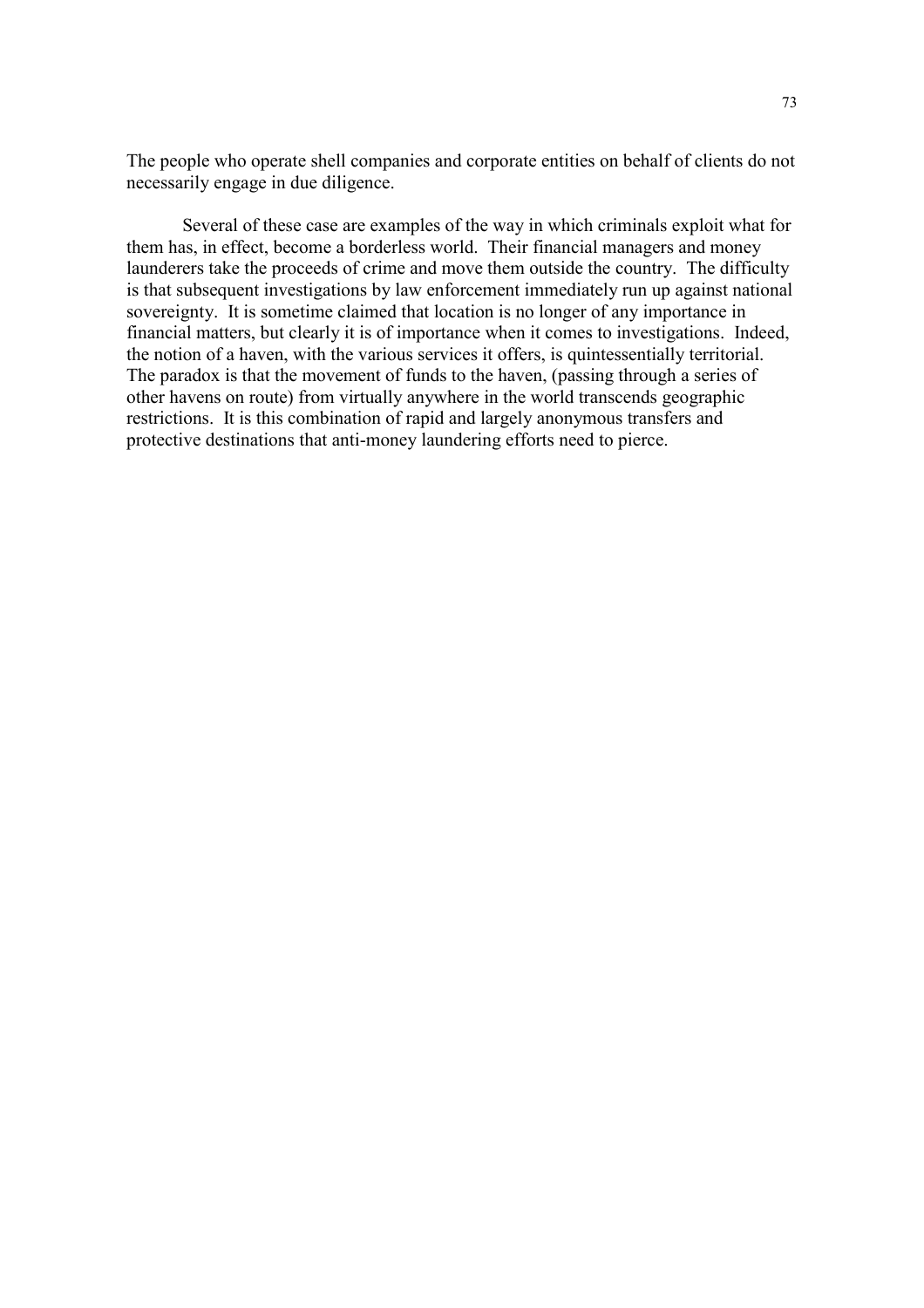# *V Offshore finance, banking secrecy and the organization of crime*

## Introduction

'No man is an island, entire of itself. Every man is a piece of the continent; a part of the main.'

John Donne: Devotions XVII

In this section, the aim is to apply in the context of money-laundering and banking secrecy the sort of logic used increasingly in modern discourses on crime prevention. The policy drivers for a global anti-laundering and mutual legal assistance policy are:

 The international focus on supply-side narcotics control, a collateral part of which is the desire to use the money trail to catch offenders, confiscate their assets, and/or prevent/deter them from engaging in criminal business by making it harder for them to generate a seemingly legitimate "front" for their financial transfers;

 Concern about international fraud and the use of overseas jurisdictions and their legal instruments (among which are to be numbered trusts of various secrecy levels and International Business Corporations) to "front' frauds (e.g. the European Union Bank); to hide beneficial ownership of both the companies/institutions and their assets; and to frustrate asset recovery on behalf of victims or governmental agencies

 Concern about tax evasion masquerading as tax avoidance, sheltering the locus of control via trust companies and international business corporations

 Most recently, concern (i) about a "level playing field' in business competition for contracts and, arguably, (ii) about the loss of welfare in less developed countries arising from high-level corruption, leading to the extension of the US Foreign and Corrupt Practices Act-style liabilities upon the rest of the world through the mechanism of the OECD Convention on Combating Bribery of Foreign Public Officials in International Business Transactions, signed by all OECD countries (with varying degrees of enthusiasm) in December 1997. If this is to be effective, controls – including auditors' reports – will have to extend to all finance centers to which funds are paid, to check whether or not any of their visible or beneficial ownership may be the objects of bribery.

Except perhaps in the area of mutual enforcement of other countries' tax regimes, it has gradually become accepted in principle that harmonization is a good thing in the war on crime. But the question of how, given traditional conceptions of sovereignty, international comity and harmonization/legislative congruence can best be achieved remains a subject of heated debate. This is partly a question of respect for autonomy and partly a question of diplomatic realpolitik; but the favored international model following up Treaties and Conventions and regulatory agreements has been the "mutual evaluation"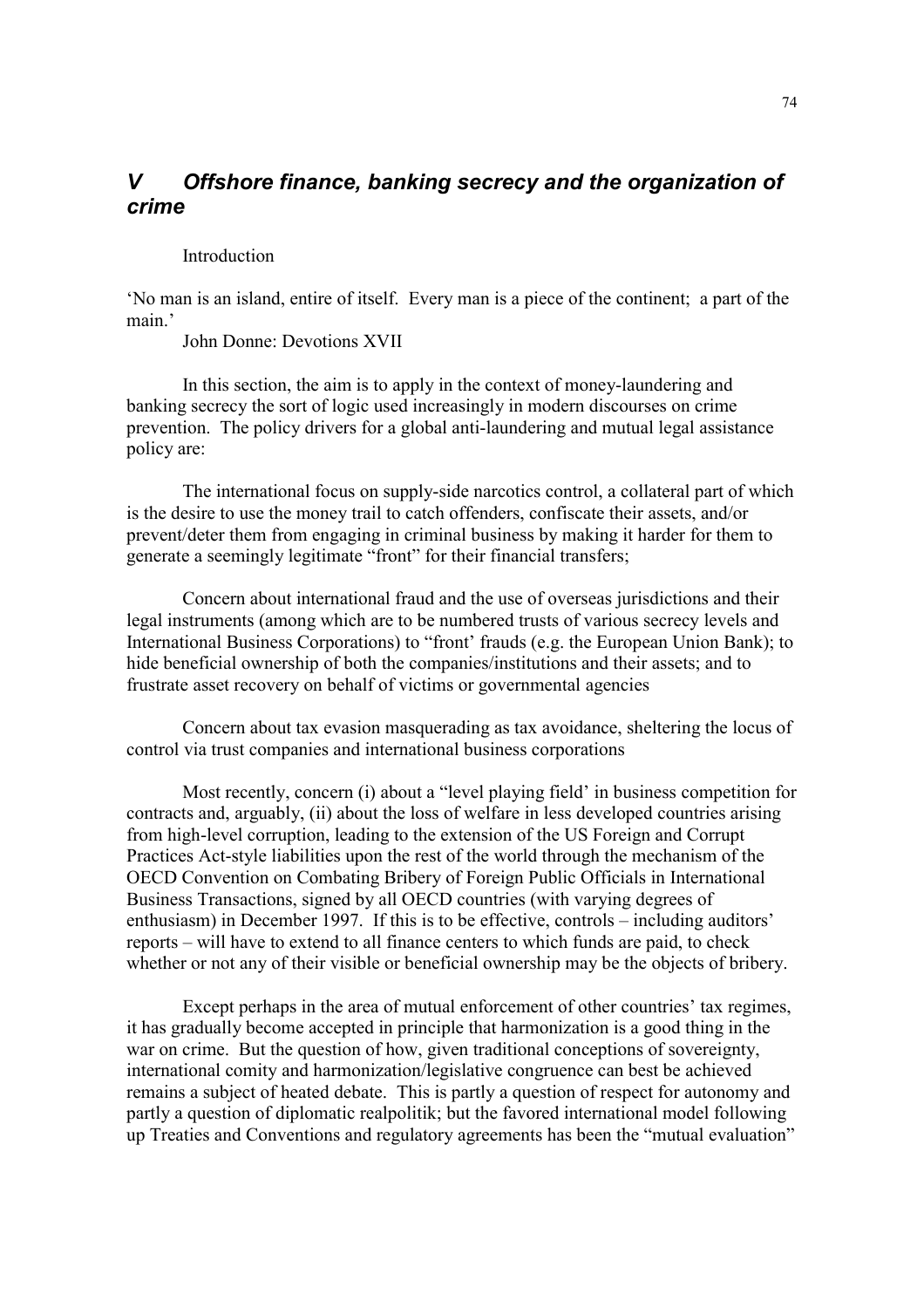strategy adopted by FATF, now developed by the EU and the Council of Europe. There is scope for divergence of opinion as to whether, as a matter of practicality of resource limitations, the FATF has been able to achieve substantive as well as procedural equivalence: in part, some member countries and financial institutions (sometimes on a global basis) have sought to become "market leaders" in compliance, thereby intentionally creating an un-level playing field, though one with virtuous intent. (Such super-virtue sometimes follows a scandal which produces a regulatory credibility problem, whether for a bank or for a country.) However, it is inherently a difficult empirical matter to determine the extent of compliance of institutions and countries under current and indeed under all conceivable conditions, since so much financial behavior is not transparent. For example, even where compliance is high for most clients, some few specially favored clients may be treated differently, and even a rigorous UNPROFORtype approach of unannounced total inspection rights might not yield sufficient evidence to demonstrate compliance or non-compliance at critical moments (whether these "moments" are created by multi-million dollar deposits offered by relatively unknown figures from the underworld or by well-known but apparently respectable senior government ministers from countries generally believed to be highly corrupt).

So, although it would be unfair to categorize FATF methodology – now adopted by the Offshore Group of Banking Supervisors as well as the offshoots such as CFATF – as ensuring procedural rather than substantive compliance, the focus on the procedural was an inevitable first stage strategy on the route to greater international harmonization and it is not always easy to see what "functional equivalence" amounts to at the working level. A similar argument could be made in relation to international mutual legal assistance, especially where legal systems (e.g. common law versus civil code) are so radically divergent.

Inhibitors and Facilitators of Crime: The Role of Regulation and Financial Structures

Measures against money-laundering and the promotion of mutual legal assistance are properly viewed as a sub-set of strategies to disrupt, regulate and inhibit criminal markets. Interest in the functioning of criminal markets other than narcotics has been both late and intermittent. The reasons for this are a poor analytical focus on macrofeatures of markets and an unduly narrow "take" on situational opportunity and routine activities. It has become conventional not to ask wider policy or political questions about what motivates potential offenders and the way that this is affected by their life-chances or by social exclusion, but to concentrate instead on the "routine activities" that surround the immediate act, though a recent shift in approaches to crime prevention signals a greater appreciation of the need to take account of social and cognitive elements in the motivational environment. Thus, conventionally, crimes are committed as a result of:

- $\triangleright$  The availability of suitable targets;
- $\triangleright$  The absence of capable guardians;
- $\triangleright$  The presence of motivated offenders.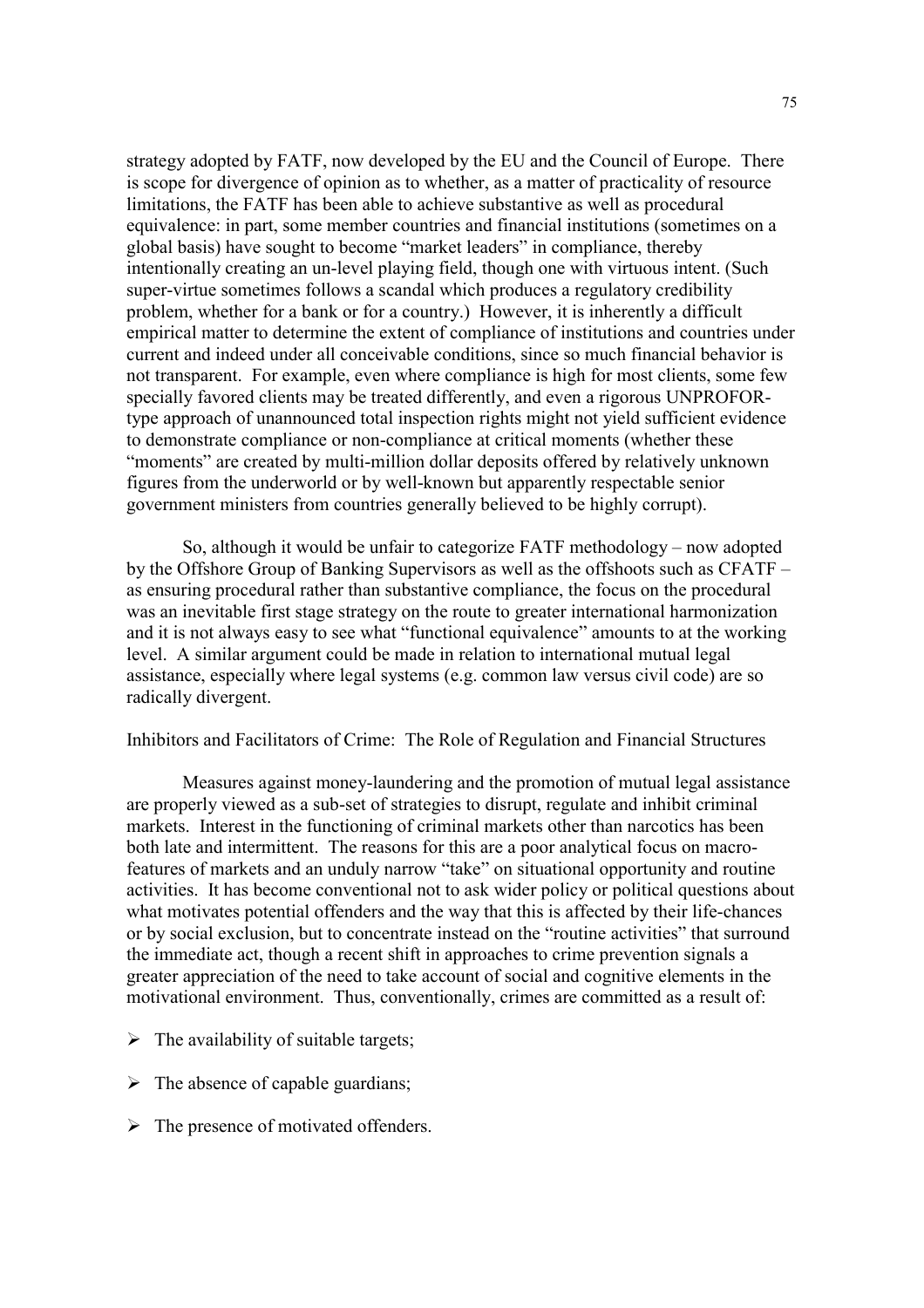It is not our task here to examine in detail the motivations of offenders who wish to launder money, even though interesting questions may be posed about why, given similar opportunities, many do not engage in laundering or tax evasion, and why the proportions doing so or not doing so might vary in different countries and cultures. Nor, for that matter, will we examine the imaginative component of ideas for property crime, which in this case lie well beyond the mundane activities (such as vandalism, shop theft, and burglary) from which the situational opportunity focus sprang: many "objective" opportunities for fraud and money-laundering remain unrealized, not just because nonoffenders lack the motivation or greed, or fear the consequences of involvement, but also because many non-offenders cannot readily envisage (or are insufficiently rigorous in thinking through) the possibilities that do in fact exist. But, in spite of these deficiencies, there is no a priori reason why one should not apply this sort of logic – suitable targets, incapable guardians and motivated offenders – to the extent and organization of crime, provided that one does not confuse (i) activity measures – such as seizures of drugs, number of suspicious transaction reports, proceeds of crime seized and/or confiscated or even arrests of major offenders – with (ii) final outcome measures, such as lower narcotics consumption, reduced fraud, etcetera, as is all too commonplace in practice among law enforcement officials and politicians. For example, if drug seizures go up, does this mean that drug consumption is rising or is it simply that drug production and distribution to or through particular geographical "hot spots" are rising? Yet a third alternative is that customs and police are becoming more efficient. It is also possible that the seizure rate increase reflects a combination of these factors. Similarly, if we reduce the number of countries or territories that launder the proceeds of crime (consciously or not) – an activity measure – we will have a major effect on the level of crime (or on the level of the particular type of crime in which we are most interested) – an outcome measure – only if:

- $\triangleright$  We are able to isolate and in some ways punish the remaining "hot spots" to which criminals are attracted;
- $\triangleright$  Or we deter most professionals from assisting laundering (because they would have to use companies registered in places that were "obviously" disreputable and they would harm their reputations and/or feel that what they were then required to do would be "obviously" criminal);
- $\triangleright$  And the difficulty of laundering has a substantial effect on motivation and capacity to commit crime(s).

Such effects might vary by type of crime. By stressing the importance of judging performance against clear objectives, we are not denying the value of incrementalism or of crime reduction as an end in itself: enormous progress has been made in increasing international transparency and in achieving functional equivalence in regulation, and to reduce harm is itself a considerable benefit even if harm (whether serious drug abuse or fraud and corruption) is not eliminated altogether. (For retributivists, the conviction of serious offenders and/or the deprivation of their proceeds of crime is an inherently good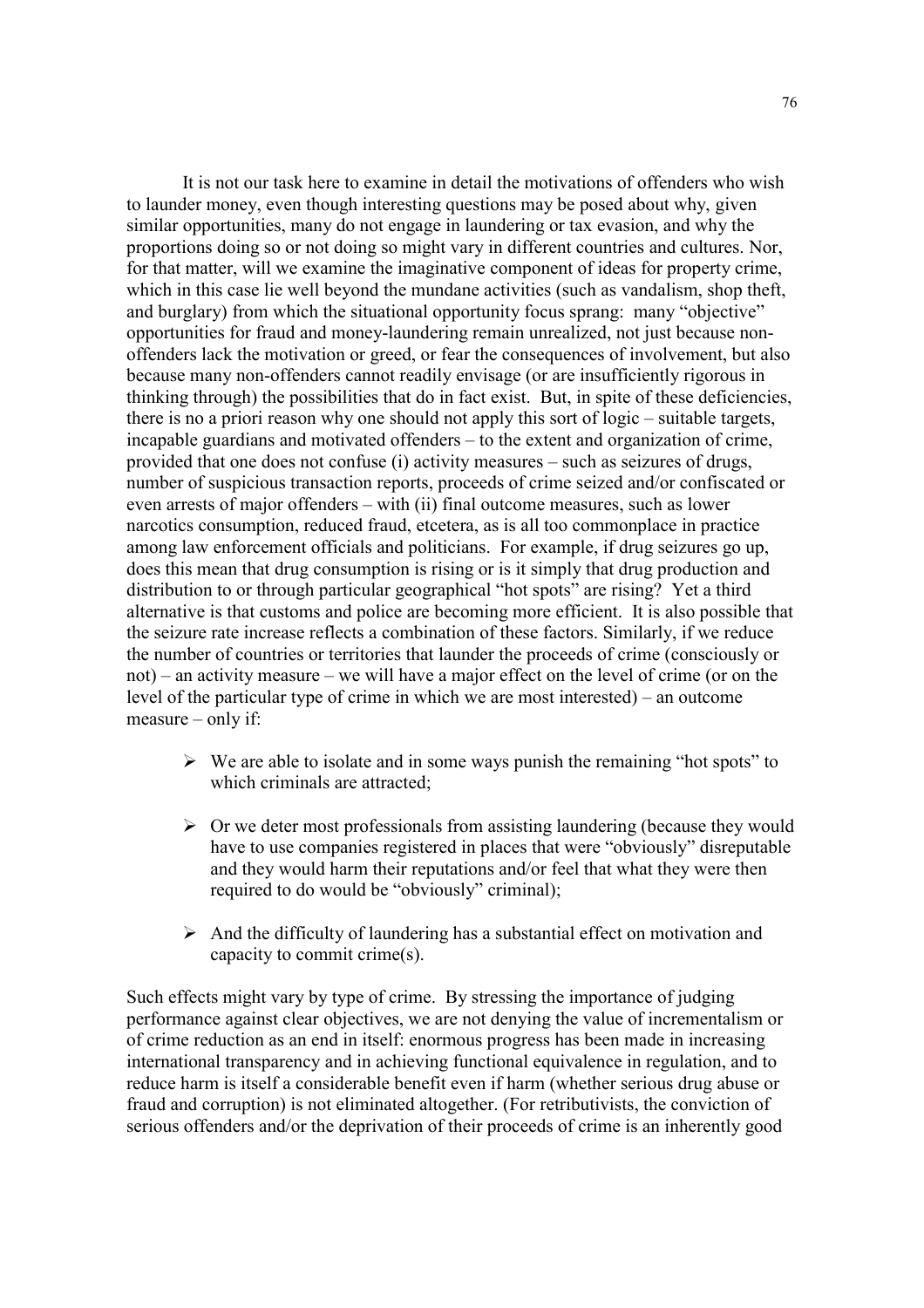thing, and it often makes us feel better to see "bad people" put out of circulation. But it is an empirical question whether or not such punitive actions lead to less crime overall, whatever the effects on the criminal behavior of offenders thus punished. If organized crime is modeled like an illicit corporation, the removal of executives may make only a modest difference to the activity levels as a whole, though one could equally counter that removing the "old guard" may encourage blood-letting between rival successors and ambition by young pretenders.)

Another key issue that is not normally thought through in other areas of crime is the depth of field in money-laundering and in the drugs distribution and fraudulent fronting businesses. Transnational flows and business deals may be put together simply to de-motivate and deter financially limited criminal investigations – as we have pointed out earlier, it is not just the absence of formal cooperation in mutual legal assistance but also the cost and delays in undertaking investigations that give criminals the edge – but multi-site activities also may be put together as genuine parts of the business front to frame professionals' views about their legitimacy and, in the case of frauds, to "con" potential investors and depositors and trade creditors. (Why else name a bank "European Union Bank', and why else would it seem plausible to target victims that a bank with such a name would be operating out of Antigua!) Ironically, it is the "offshore" status of an institution – with all the cultural paraphernalia of tax evasion and exchange control circumvention that the term historically evokes – that lends credibility to the scam, except among the cognoscenti such as in the Jurado case discussed in section IV. Perceptions of risk may take some time to permeate the globe, which is why multiple Internet banking frauds operating out of the same jurisdiction are possible, presumably with different victims.

Bankers and professionals (accountants and lawyers) are, or can be made to become, "capable guardians" by imposing liabilities of various kinds upon them, relating both to general systems performance, (e.g. the legal requirement to have adequate antilaundering mechanisms in place), and personal performance, (e.g. stringent criminal penalties for those assisting in disposing of the proceeds of crime). In practice, the effects of these commandments will vary depending on what professionals and "primary offenders" believe to be the chances and consequences of their being detected and acted against (not necessarily by means of criminal law): this in turn depends on the nature of the rules governing behavior, and the loopholes – such as reliance on the due diligence of others further up the line – that exist unintentionally or deliberately, following lobbying or even governmental complicity in reduced compliance. As suggested above, professionals' ingenuity means that there is no level playing field. The more that criminals can use a reputable country and/or reputable firm of professionals, the less likely it is that anyone will question their bona fides. The fact that mainly legitimate complex routing of deals happens for tax and exchange control avoidance and for "corporate raiding" makes similar transfers by criminals less suspicion-generating than they might otherwise have been. But, as legitimate rationales for offshore finance center utilization diminish – as highlighted elsewhere in this report – the ability of criminal transactions to hide in the interstices of legitimacy ought logically to diminish also, since there is more scope to look at the commercial rationality of transfers on the part of those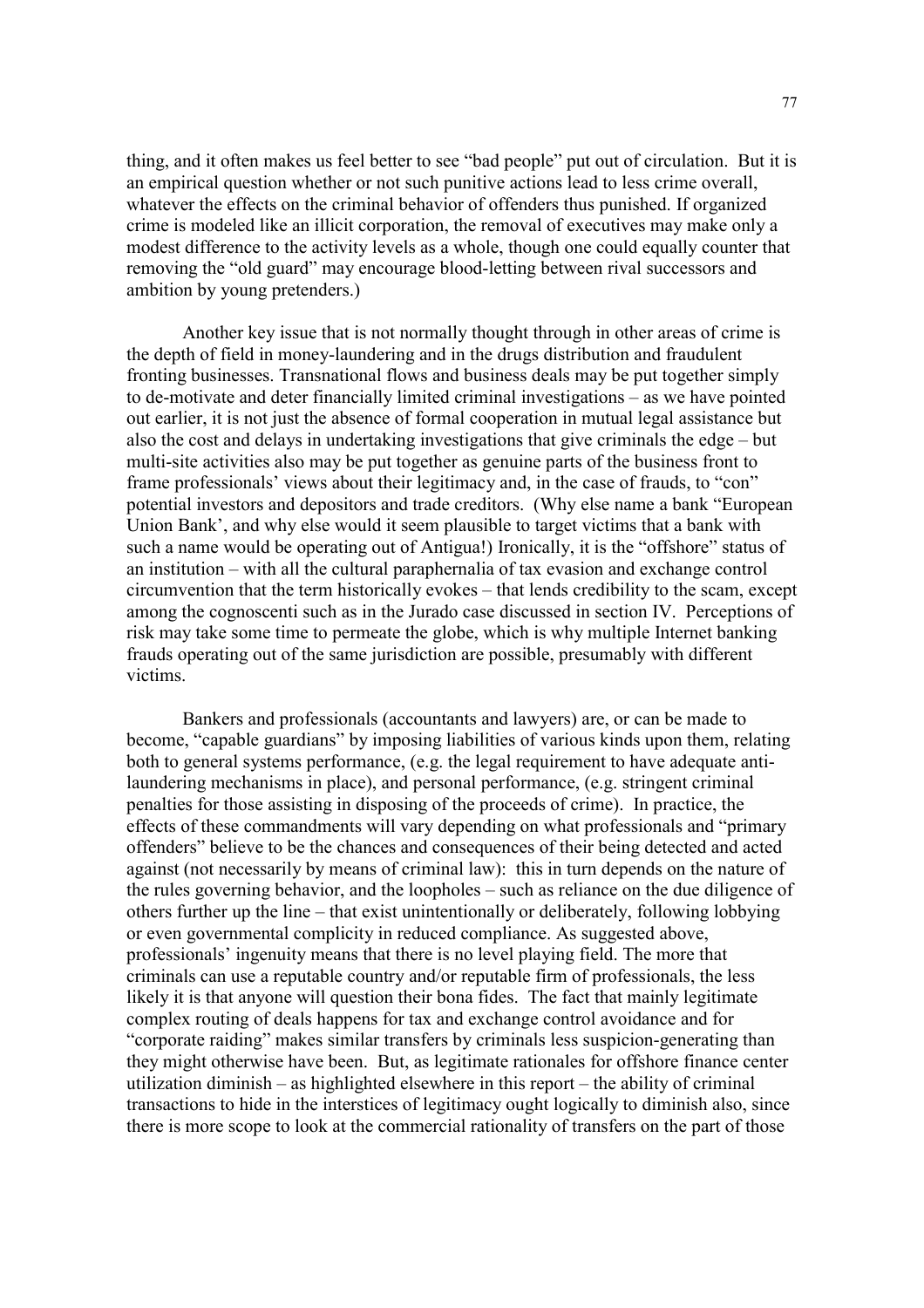financial institutions and company formation agents who are genuinely interested in preventing laundering. The greater the reality that is given by banking and other financial supervisors to the requirement to have "adequate" systems for the detection and reporting of money-laundering, the harder it will be for the institutions to evade problems by choosing not to ask or by failing to consider asking "too many" questions.

Individual motivation and social networks are key components of explaining criminal markets, but to broaden such an approach into one more suited to analyzing a market, one must note that motivated offenders are required to face the following problems:

- 1. Financing the criminal opportunity;
- 2. Obtaining the prerequisites of whatever crime they are contemplating (from precursor chemicals, through nuclear material, to credit cards);
- 3. Using the materials to commit crime;
- 4. Transforming the direct products of crime (drugs, nuclear materials, arms, checks) into the desired form, probably monetized;
- 5. Evading conviction;
- 6. Evading asset confiscation.

For simpler crimes for gain – street robbery, for instance – no finance capital is needed and only evading conviction is likely to be (eventually) a problem, though evading asset confiscation might be more salient if profitability was enhanced by an effective distribution and disposal method for stolen credit cards; for other offender types, all of these stages might have to be dealt with. The extent to which witting or unwitting facilitators of crime actually have to face these problems depends not only on the jurisdictions in and from which they operate but also on what role they can be proven to play in the crime. The less "hands on" they are, the more difficult it may be to convict them, but also – subject to their expected capacity for violence – the less control they will have over being cheated by partners. Whatever the circumstances, however, when dealing with organized crime control "success" even at the law enforcement level (of activity measures) has to be seen in relation to all the roles that are played in the setting up of the crimes, in the commission of crimes, and in turning the proceeds of crime into utilizable media.

Part of the "costs and benefits" of crime include attitudes to particular forms of behavior among the social groups – if any – to which the potential offender belongs or with whom he identifies. Thus, ways of rationalizing behavior may enable "offenders" to feel more comfortable about their actual or contemplated crimes. Examples of such rationalizations in the realm of money-laundering and organized crime are: "if I don't take this money, some of my competitors will and so I will be worse off and society will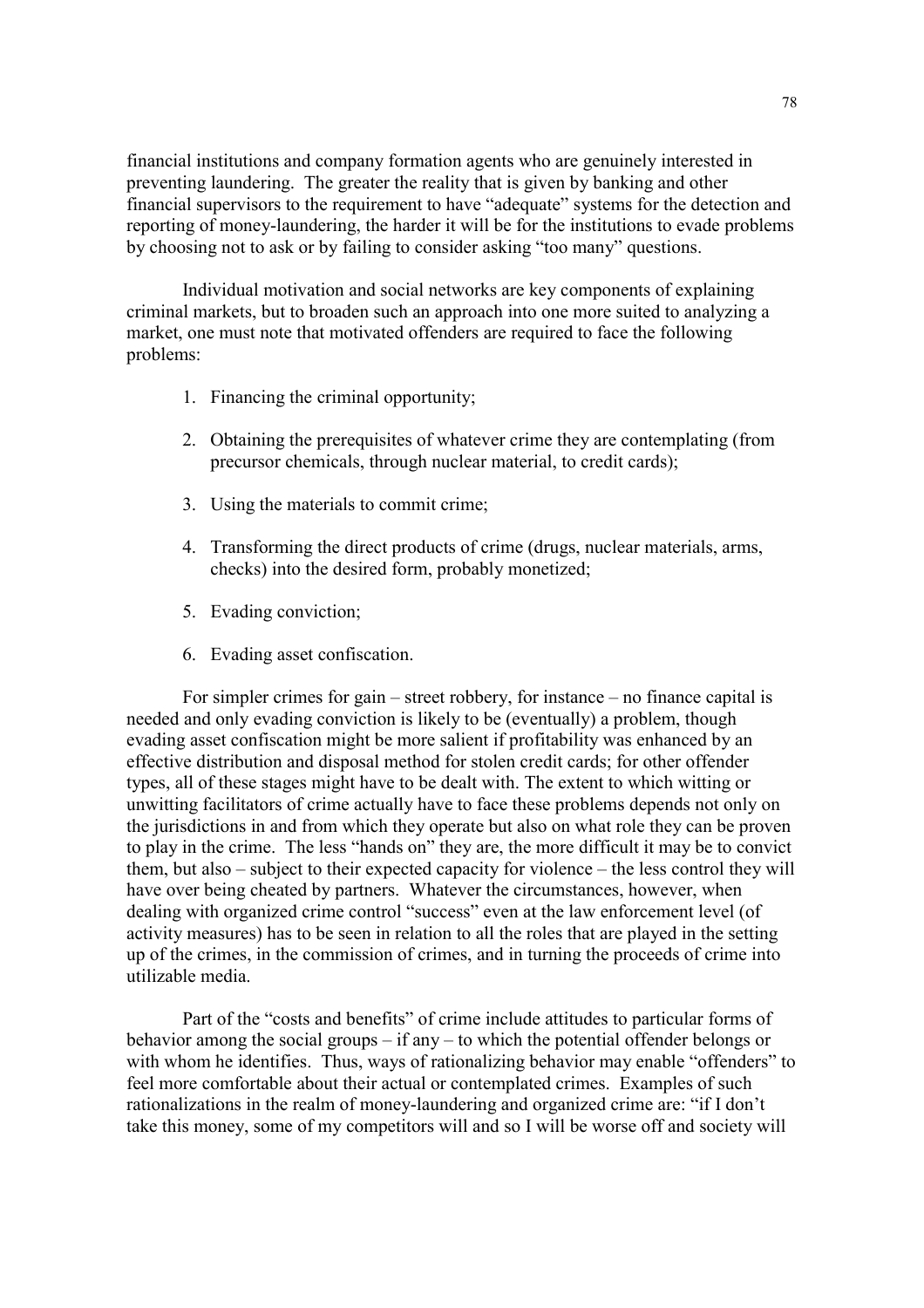be no better off'; "I followed the procedures but we don't have the resources to monitor accounts intensively once opened'; "I didn't know the funds were proceeds of crime'; "I thought that the funds came only from tax evasion, so there was no problem; "This is a demand problem that requires action by the West, and it's not our responsibility'; and, though less common among professionals than among criminologists, "There is no point in trying to enforce supply-side controls – they'll never undermine market demand for drugs, so why enforce stupid anti-laundering rules'. Many lawyers, accountants and bankers are (often unselfconsciously) adept at not asking questions that would require them to refuse business or even to report their clients or potential clients to the authorities. But a major component of the motivation for crime is also the expected probability and scale of reward: the reverse side of this is the expectation (if contemplated) of prevention and/or salient punishment. Any form of crime for economic gain can have its relative attractiveness rating altered significantly by changes in detection and sanction levels both for it and for other crimes such as narcotics sales.

### Action against financial intermediaries

Conceptually, and at the risk of straying into political science and diplomacy, it is useful to divide countries into "victims', "offenders" and "intermediaries" for any given type of offence, whether it be drug trafficking, fraud, tax evasion, etcetera. Some countries – England and Switzerland, for example – contain all three categories, but others may have a different "product mix'. The appreciation by "victim countries" that offshore financial centers play a key role in facilitating criminal objectives – whether intentionally or unintentionally – as "intermediaries" has produced the demand for international enforcement powers through FATF and mutual legal assistance measures, civil and criminal and corporate and individual. The more fraud and drug use that offshore financial centers experience  $-$  i.e. the more frequently that they and/or their citizens become victims – the more likely they are to cooperate voluntarily with such measures for international comity: but that is not the case at present, nor are many "offshore finance" territories the primary source of fraudulent or drugs trafficking activities: they tend to be more intermediaries through which the primary villains channel their funds, demonstrating again the importance of depth of field when looking at criminal behavior as an international system. If more Caymanian banks like First Cayman collapsed leaving Caymanian victims without recourse to assets which allegedly had been spirited overseas to banking secrecy jurisdictions, then – even with the new compensation scheme in place – the costs rather than just the benefits of secrecy would be more salient in the minds of the locals. If locals on the Cook Islands, Niue and Sark were to become victims of the frauds committed by companies incorporated there or by residents there (or in other similar "proceeds of crime havens'), then they might shift their views on the benefits of secrecy. Whether offshore centers like it or not, the pressures for transparency and for greater local accountability will grow, and this will shift the cost-benefit analysis for those that use financial services products, wheresoever advertised (e.g. on the Internet; in The Economist; the International Herald Tribune; and in other locations such as airline magazines). For example, if the Channel Islands are subjected to a clamp-down, this will have a knock-on effect on those trusts that are used to set up another layer of secrecy but that operate through Guernsey and Jersey, because of the individual and corporate liability rules established thereby.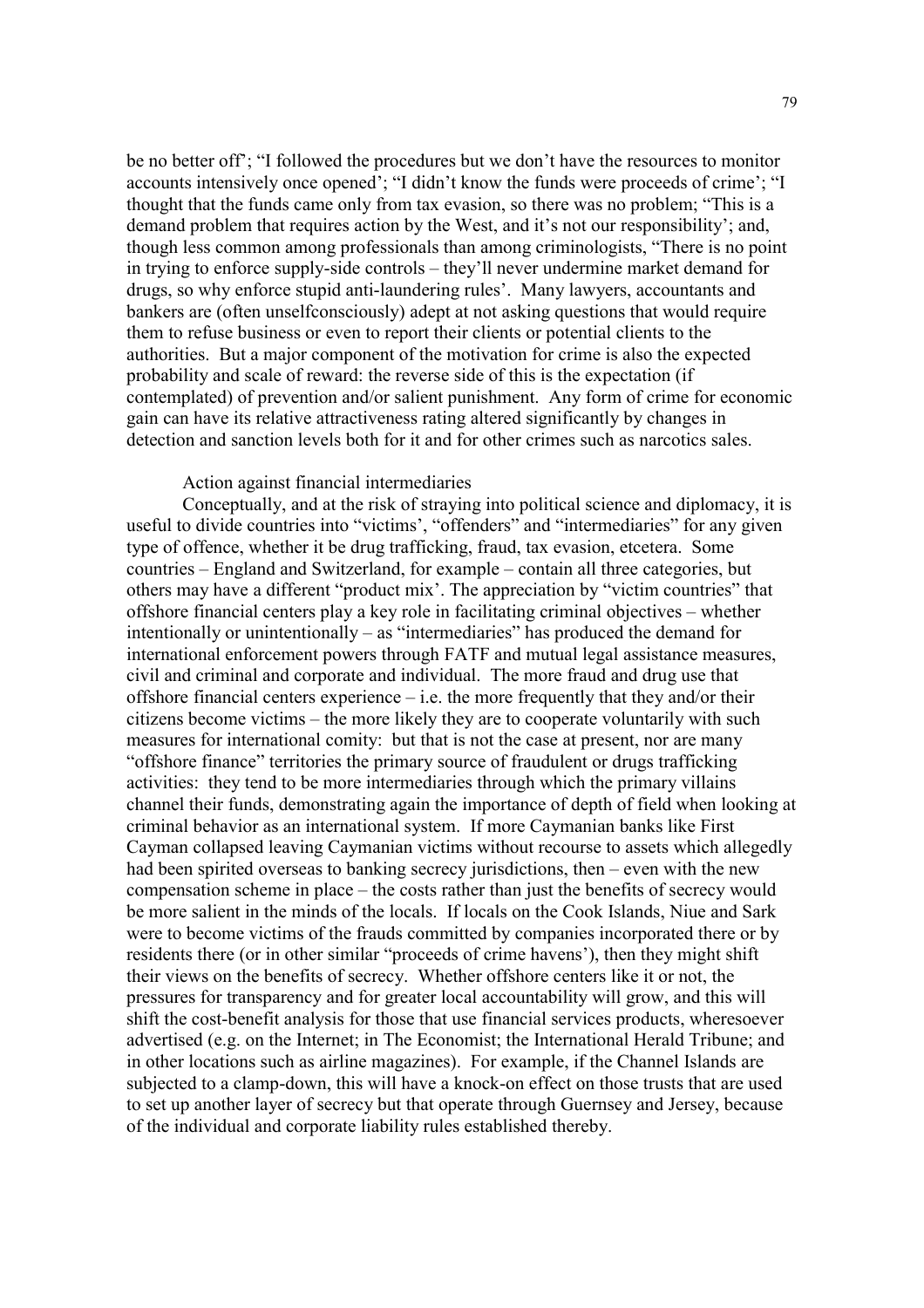Looked at from the perspective of legitimate business, tax avoidance, and criminals alike, there is some sort of trade-off between shelter from external surveillance and from legal cooperation with "victim countries', on the one hand, and the desire to keep one's investment safe, on the other. The countries that offer the most secret facilities – the Cook Islands, for example – may not be seen as places where one is free from the risk of having one's capital stolen. Furthermore, those with accounts or companies there may find financial institutions in mainstream countries reluctant to accept their bona fides. In the olden days, Switzerland offered both confidentiality and security of capital (at least for those who, unlike Holocaust victims, were still alive): now it offers security and banking competence but only modest confidentiality (and low or negative interest rates). But Swiss banks have moved many of their operations to other jurisdictions (such as Liechtenstein) in response to tax and disclosure regimes at "home'. Under legal changes discussed later (as well as political pressures), the Channel Islands have been moving in the same direction as Switzerland. One unintended effect of this is to distort the meaning of data about size of financial sector in any one jurisdiction: if many Swiss banks are operating in Jersey, Cayman, Liechtenstein, etc., what effect does this have on statements about the "decline of Switzerland" as a banking center or about "greater regulation of banks in Switzerland'? The latter would mean "greater regulation of Swiss banks" only if in practice as well as in the Procedural Manual there were harmonized anti-laundering regulations applied world-wide within the banks (which often does happen for convenience of group compliance audits).

Given the substantial measure of success in passing first anti-drugs trafficking and then "all crime" anti-laundering (and, up to a point, proceeds of crime confiscation) measures in the developed world, one of the key remaining facilitators of crime has been the tax avoidance/evasion exemption in the laundering regulations of many countries. It may not be essential for tax evasion to be a predicate offence for money-laundering charges: the US, for example, does without this. But if financial and other institutions are permitted not to pass on information about conduct that otherwise would be "suspicious" on the grounds that they think (or say they think) that the funds are "only" "tax money', this offers both them and their customers an easy way of rationalizing "doing the business" for themselves, and representing to a court or regulators in future that they did not think the funds were proceeds of crime but rather tax "dodges" – thereby evading conviction and/or severe regulatory action. Thus, the US does include tax matters in its suspicious transaction reporting regime. Given that few institutions have satisfactory methods of satisfying themselves and others that particular funds were not the proceeds of crime and were tax avoidance/evasion, the "tax exemption" both facilitates the cognitive judgement that they can do the business without informing the authorities and denies the authorities information that might be used for identifying the laundering of drugs and fraud proceeds. (We are not denying that some tax regimes may be viewed as oppressive, nor that such information about money transfers is sometimes used improperly by the authorities in their official capacity or by individuals in a corrupt capacity: but provided that taxation levels – however high – are democratically decided, residents arguably are obliged to pay what the law requires.) Financial institutions in offshore centers themselves commonly argue that they are no longer dependent on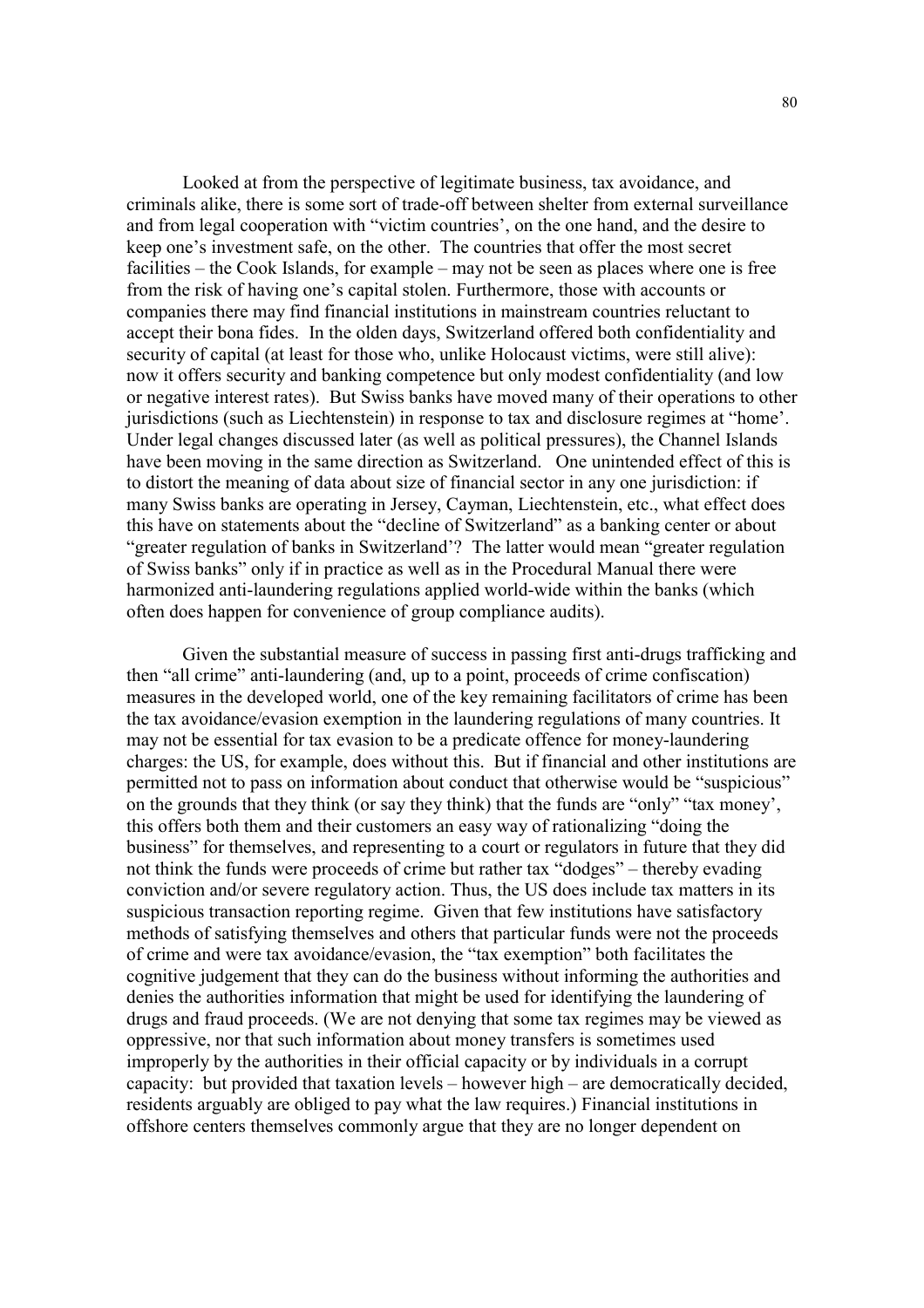"hiding" the proceeds of tax evasion or even avoidance, and that their market niche arises from nimble and flexible responses to market conditions: to the extent that this is actually so, the removal of the "tax exemption" from anti-laundering regimes would have little effect on their main source of business, and would isolate the non-compliant nations.

The greater the domestic clamp-down on taxation and the more resentful that citizens are about paying taxes (or anti-laundering measures), the greater will be the demand for banking secrecy: but for basically legitimate persons and corporations, the greater the extra-territorial liabilities placed upon them for avoiding responsibility, the more they endanger themselves by using off-shore services provided that there is a substantial risk that the secrecy will be overcome or that local accounting treatment will nullify the advantages of moving their funds offshore. The market for secrecy is partly reflected in differential pricing of incorporation in different countries, though that is not the sole determinant of pricing policy. But the greater the secrecy in the jurisdiction, the more tempted some countries (or, for that matter, enterprise criminals of a particular genre) are to achieve their objectives by "extra-territorial" means, whether those means be attempts to excommunicate the "offender" country economically or the physical kidnapping of individuals therefrom.

The sorts of measures that make sense against facilitators of crime (by increasing inhibitors) depend on the sorts of crime involved and the diplomatic possibilities. Where crimes have victims (including governments) with civil causes of action as plaintiffs, this sets up a different set of possibilities than where there are no discernible victims. The U.S. resolves this difficulty (or seeks to do so) by means of the legal fiction that all proceeds of drugs trafficking are the property of the government;other countries do not. But given the competitive market for financial services products, devices such as the "walking accounts" discussed in Section III clearly act as facilitators of crime and inhibitors of responses by making it very much more expensive, if indeed possible at all, to pursue the defendants either for evidence or for recompense. Since the desire to get one's money back is one of the primary motivations for reporting fraud , no civil plaintiff and few governments will be willing to make a massive outlay if they expect very little prospect of return and in practice, the aims of justice will be defeated without this necessarily appearing in case law, since anticipated returns determine actual cases brought.

At the time of writing, some major issues remain uncertain, even at a conceptual level. One of the highest profile ones is the extent to which the alleged embezzlements of many millions by one-time Heads of States (e.g. from Haiti, Pakistan, Philippines, Zaire) are likely to be made more returnable ex post facto and deterred in future by the array of legal changes, including the OECD Convention. If all that is achieved is that the major prestigious finance centers avoid direct deposits from such sources but that the proceeds of crime (whatever their institutional form) are distributed elsewhere, then there will have been some gain in reducing the risk of local corruption (if any were needed), but little else. It is precisely for this reason that global action is a prerequisite of successful laundering reduction rather than simply displacement strategies.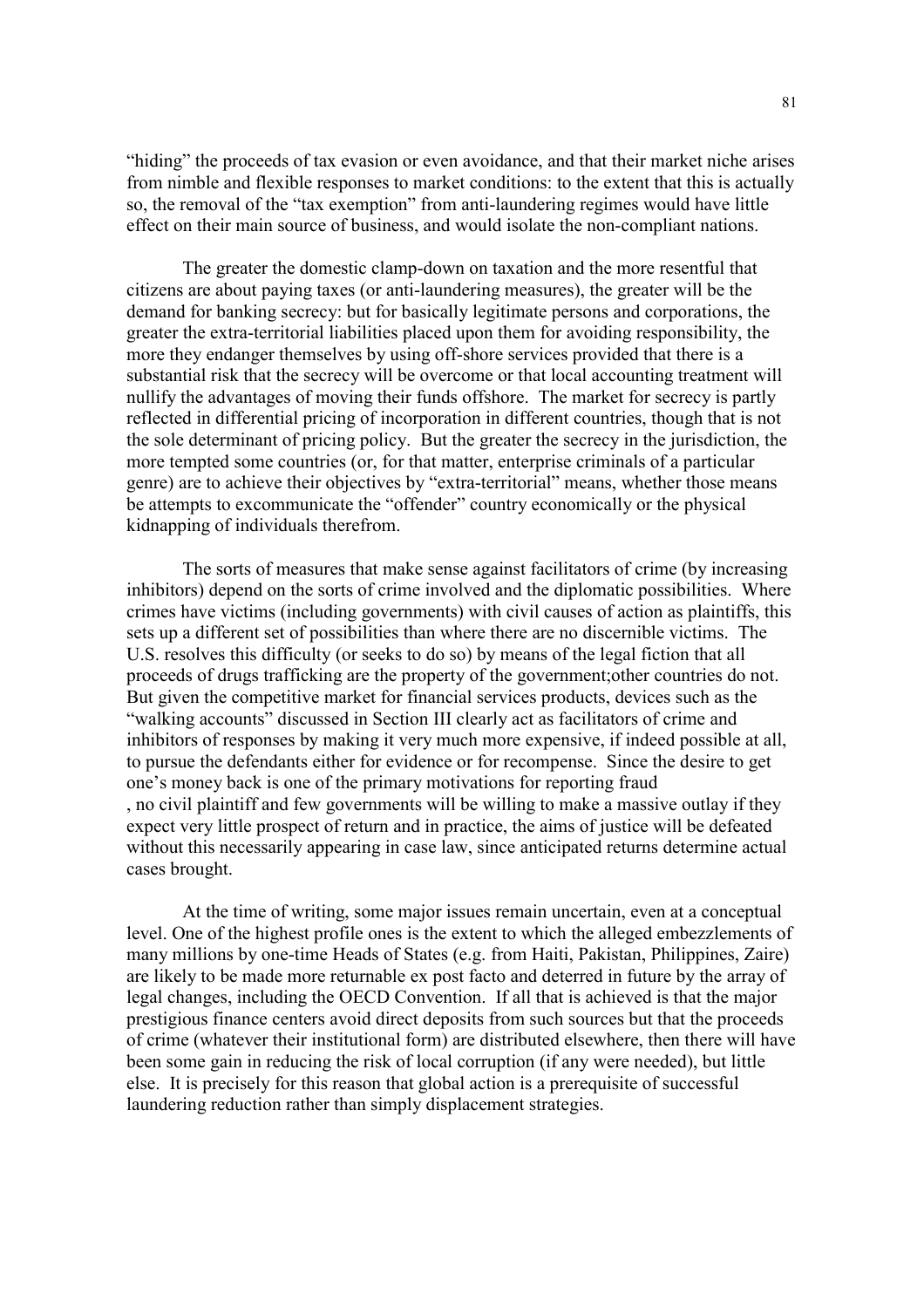## Legal provisions as inhibitors and facilitators of crime

Even human rights supporters must logically acknowledge that the law itself is an important facilitator or inhibitor of organized crime: the principal issues are whether repressive law can be effective and whether the need for "order" should be sufficient to justify such repression of civil rights. If mutual legal assistance is available only for indictable crimes, and tax offences are merely summary offences, this will make a difference to international investigations. This is one reason why drugs-only antilaundering measures were inadequate, and though tax evasion can be made a reportable suspicion even if a country does not permit mutual legal assistance on tax matters, its value is likely to prove considerably weakened as a result. If a company director is permitted to resign immediately upon incorporation and/or hand an undated letter of resignation and assignation of rights over to the beneficial owner, this makes a difference. In the island of Sark, for example, the same individual can be a director of over a thousand British companies, and hundreds of Manx and Irish companies, and the speed of incorporation implies very little due diligence indeed. However, the very fact that a place is (or is believed to be) under the general supervision of an American or British or Dutch or French regulatory and legal system is a major factor enabling it to succeed in imagery as respectable. Here, we will concentrate on English and Commonwealth legal provisions, because although they by no means have a monopoly on abuses, they (along with Dutch overseas territories and Liechtenstein anstalts) are where a lot of the criticism – both accurate and otherwise – of offshore finance centers has arisen in the international arena.

## Corporate Criminal Liability

One of the means by which countries seek to implement policy on business activities that normally belong outside the Public Law sphere is through corporate criminal liability and individual liability for the acts of corporations on the part of executives: those who are colloquially known in the US as "Vice Presidents responsible for going to jail'. Again, the fundamental theory is a pragmatic one: that if one imposes vicarious liability on the company and/or its directors and officers, directors will pay greater care to their responsibility than they would otherwise do. The assumption often implicit in such conceptions is that the companies made liable were intended to remain in operation anyway: otherwise, there is less of a controlling effect from the lifting of the corporate veil, though even there, the possibilities of financial recovery from individual directors may be enhanced. The common law countries may have had difficulties of implementation and case law, but historically, the civil law countries of continental Europe have never been able to countenance the concept of liability for an entity that has no consciousness, though they are beginning to do so now. It is a fair summary that corporate criminal liability has been going through an expansionist phase during the 1990s, reflecting the greater realism of the courts towards modern large companies and the practicalities of decision-making therein. The typical nineteenth century model of the owner-manager of a closely managed company has been replaced by a complex hierarchy of control and devolved budgeting and responsibility in flatter structured corporations where performance targets are set by the center and it is up to the sub-groups to decide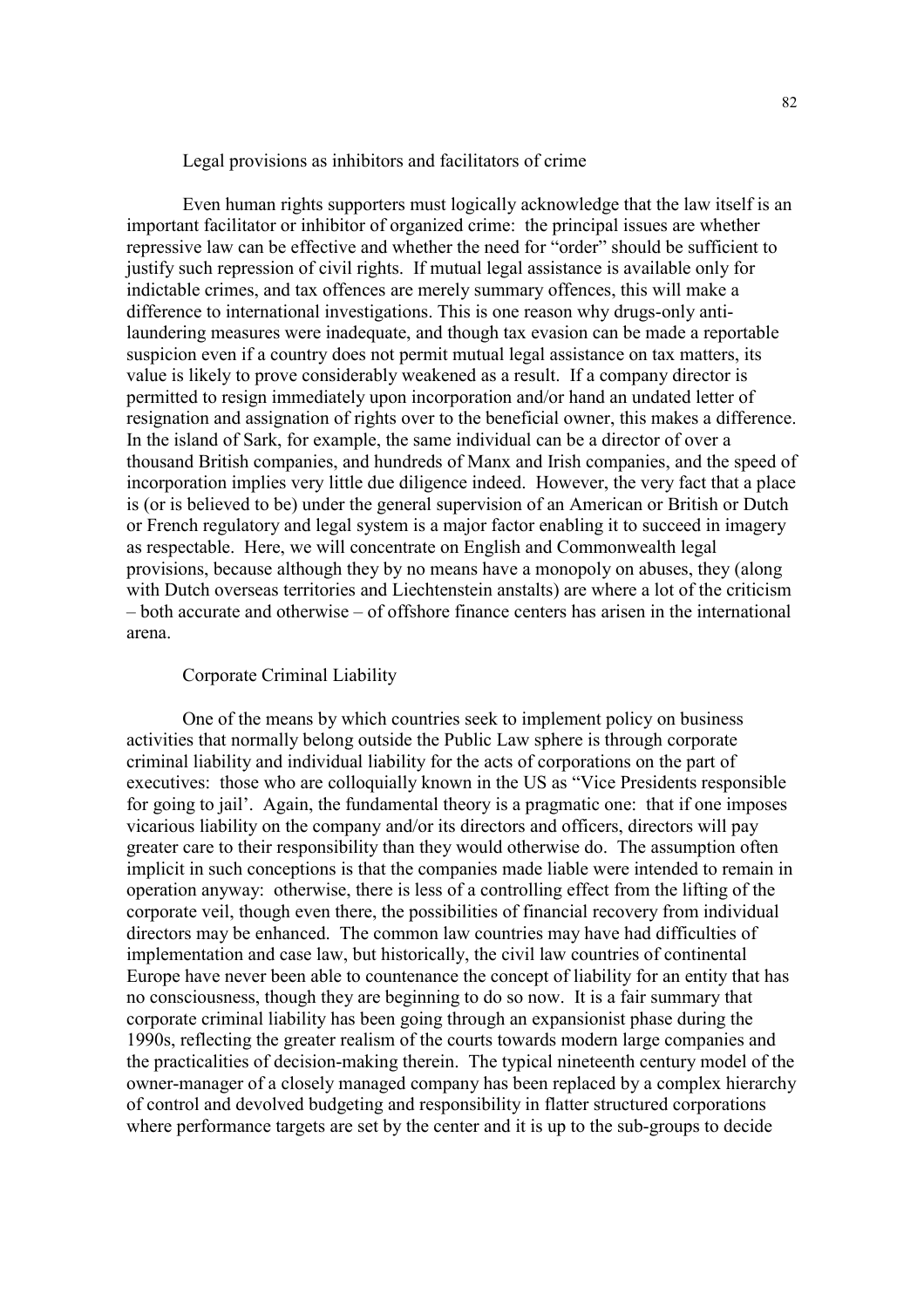how (subject to the law) they are to attain them: the courts have gradually realized this and adjusted corporate criminal liability to the new situation.

Nevertheless, except in the US, the area of corporate criminal liability has been much neglected outside of areas such as corporate manslaughter (with which we shall not be concerned here). The agreement to execute unlawful conduct is an offence from the moment the agreement is made and ends only when the act is performed, abandoned, or frustrated. A director of a company who is solely responsible for the conduct of the company's business cannot be convicted of conspiracy, since the director's mind and that of the company are inseparable, even though the company is a separate legal entity. However excepting that "sole director" situation, the company may be convicted of conspiracy with the director or with other parties, and may be convicted of conspiracy to defraud, on the grounds that these must be performed by a human agency and can become acts of the company.

The company in principle may have imputed to its "state of mind" the acts and state of mind of its directors and managers who represent its "directing mind and will'. But what happens if not all directors and managers are of the same mind? In Meridian , the Privy Council ruled that corporate criminal liability for failing to declare a substantial shareholding applied even where the chief investment officer and the senior portfolio manager of an investment management company in New Zealand bought shares in another company without telling their own managing director or the board (and with apparent intent to skim most of the profit from the deal for themselves personally). It seemed obvious to the trial judge that if the chief investment officer and senior portfolio manager had authority to buy the shares, their knowledge that they had done so should be attributed to Meridian, the company. The style of management of Meridian may be familiar to any offshore finance center: the members of the board lived in different parts of the world and met only once a year, before the annual general meeting; other matters which required a board resolution were circulated by post; and there was only modest supervision by the managing director (raising, in my mind, questions about how the board's salaries were merited!)

Lord Hoffman, for the Privy Council, sought to make more modern and intelligible the doctrines of corporate responsibility, civil and criminal. He argued that the primary rules of attribution of responsibility – the articles and memorandum of association – are "obviously not enough to enable a company to go out into the world and do business'.

It therefore builds upon the primary rules of attribution which are equally attributable to natural persons, namely, the principles of agency .To say that a company cannot do something means only that there is no-one whose doing of that act would, under the applicable rules of attribution, count as an act of the company.

Their Lordships clearly reasoned that of corporate liability required knowledge by the board, companies could easily defeat the objectives of disclosure requirements simply by paying little attention to the acts of their servants (though from the point of view of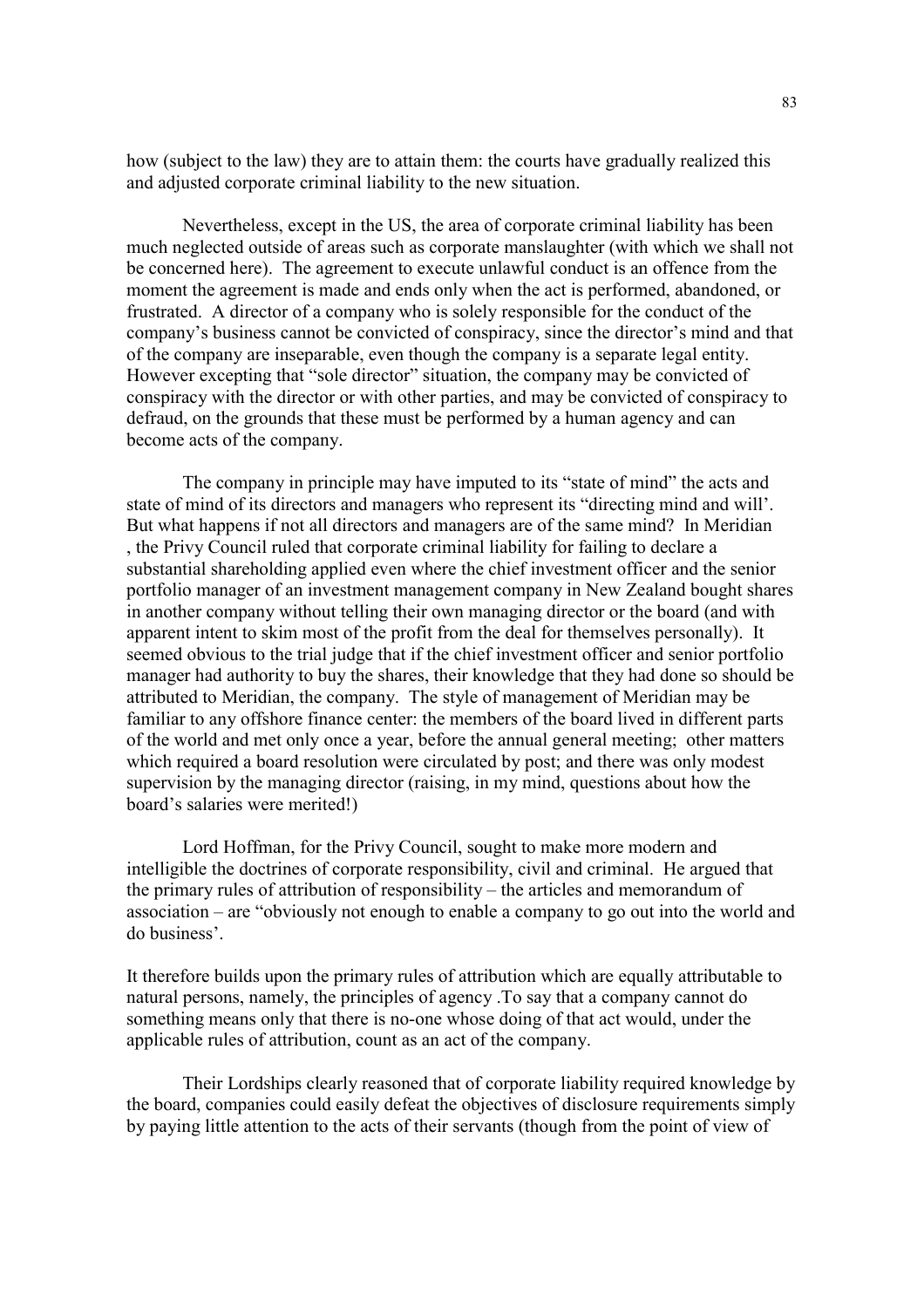preventing internal fraud and corruption, this is a very risky tactic, if genuinely practised). Likewise, it affirmed that where a servant had a duty to make a tax return, the failure to do so honestly should be attributed to the company. Nonetheless, they left some scope for argument:

It is a question of construction in each case as to whether the particular rule requires that the knowledge that an act has been done, or the state of mind with which it is done, should be attributed to the company.

## Taxation and Liability

Another area of importance for this group arises from a toughening of attitude on taxation in the English courts. In March 1997, two professionals and a lay client were convicted for tax offences (R. v. Chipping and others, unreported). The prosecution case was that while the lay client was stated to be only a consultant to three Jersey companies, central management and control actually lay with him, so their failure to notify their liability for what should have been UK corporation tax constituted a conspiracy to cheat the Revenue. The Jersey companies could just as easily have been ones from any "offshore center" specializing in incorporation, except that Jersey companies might look more "normal" and respectable to tax inspectors because of the island's proximity to the UK. In the first count, the lay client was convicted because the jury were convinced that monies paid to one of the Jersey companies were his own income rather than that of the company or its (nominee) shareholders. The second count involved convincing the jury not just that the documentation was incomplete but that the client rather than the Jersey director was the person who was in substantive charge of the activities of the company (as testified by witnesses to dealings): the company had told the Revenue that it was foreign resident, making it hard to claim later that this was not the objective of the scheme. Prima facie, if Chipping was correctly decided, then anyone – including an accountant – who is concerned with the operation of such a company and who knowingly participates in causing the company to "neglect" to make a tax return could be convicted. The point is that in an ambience of plea bargaining or the attempt of the other parties involved to negotiate their way out of prosecution by casting "what happened" in a favorable light to themselves, any professional adviser takes risks unless they are sure that the plan has been properly worked out. This does not necessarily mean that anyone in an offshore center will be prosecuted for complicity, nor that some accountants – faced with the loss of income from their demanding employers or worse if those employers are, say, Colombian narco-trafficantes – will not carry on with the schemes and hope that they will not be detected. But it may reduce general levels of demand for offshore center services.

### Constructive Trust Liability

During the 1990s, there has developed in common law but not civil code countries the concept of constructive trust, which is particularly important in dealing with fraud and corruption cases. The idea behind constructive trust liability is to make professionals such as accountants, bankers and lawyers who act as intermediaries in financial transactions liable to those who are actually the owners of funds even if they did not personally steal or benefit unlawfully from the transactions (other than by way of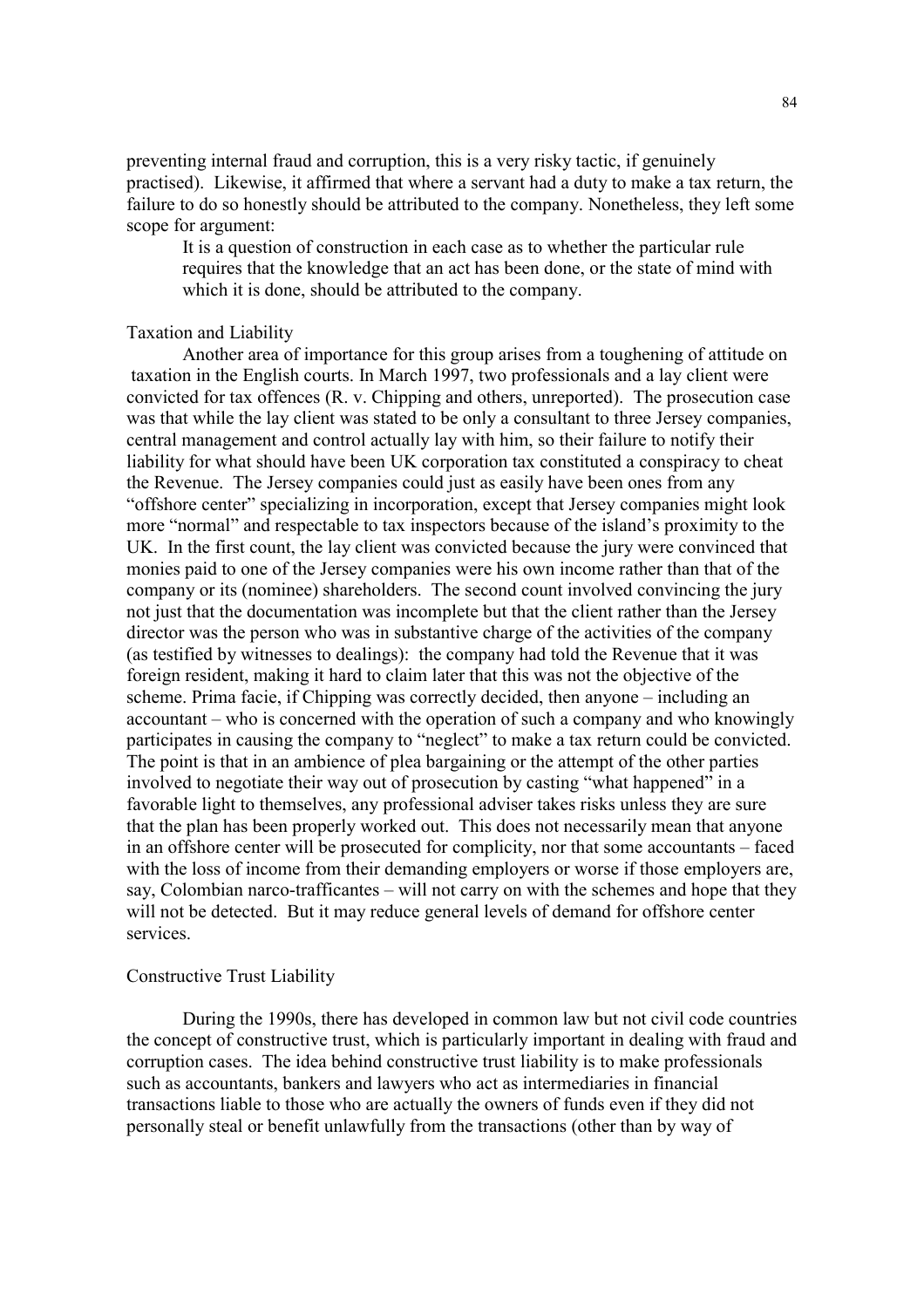professional fees). The object is first, to provide some effective avenues of financial compensation for those who suffer loss (especially where the principal offenders and their assets cannot be found or recovered) and second, to motivate intermediaries to take greater care that their clients are behaving properly than they might otherwise be motivated to do. Even the profits that can be made from corrupt investments, for example, can be reclaimed. An early example that struck terror into accountants, lawyers and bankers was Agip Africa, in which accountants in the Isle of Man were held liable to account for funds stolen from Agip by ex-employees who employed them to set up companies through which they funneled the fraudulent money transfers.

 The judge (now Lord Justice Millett) in that case may have been influenced by the low prestige not just of the companies but of the accountancy firm, as well as by the fact that the companies had plainly been set up solely for these transactions and had not conducted any legitimate business (though – taking a generous view – the company formation agents may not have known this when they "did the deed'). But the fact remains that the "attribution rules" (discussed earlier in Meridian) also can fix liability on intermediaries in civil actions.

Essentially, there is little doubt that those who either deal with assets in breach of trust or implement a fraudulent scheme in which they steal assets for their own benefit can be held liable to the beneficiaries of the trust or the fraud victims. But in many cases, civil remedies against "offenders" will be useless because they appear to have no money or are "unavailable" because of "walking trusts" or other overseas asset protection trust devices, leaving "deep pockets" intermediaries (or their insurance companies) to pay if anyone at all. (An example is the Maxwell case, where bankers and accountants contributed almost all the funds to repay victims: this has been the pattern in most major fraud cases where the money has gone on personal high life or incompetent business activities, leaving the counter-parties to the transactions as the non-criminal beneficiaries without any liability.) In this respect, the Privy Council decision in Royal Brunei Airlines Sdn Bhd v. Tan is crucial.

Prior to Tan, a party – whether individual or corporate – who was not himself subject to a trust relationship could be required to account for losses as a constructive trustee if he either

 Received trust property in circumstances which required him to account to the beneficiary of the trust (i.e. he was in "knowing receipt'); or

 Assisted consciously in a dishonest or fraudulent design of the trustees (i.e. he gave "knowing assistance'). The test of this is whether a reasonable person in his position would or could have found out what was happening, thus not granting a premium to the "willfully blind'.

The key problem with this was that whereas a civil or criminal prosecution against the principal perpetrator would have to prove fraud or a dishonest breach of trust, those intermediaries who neglected to make inquiries with sufficient effort would be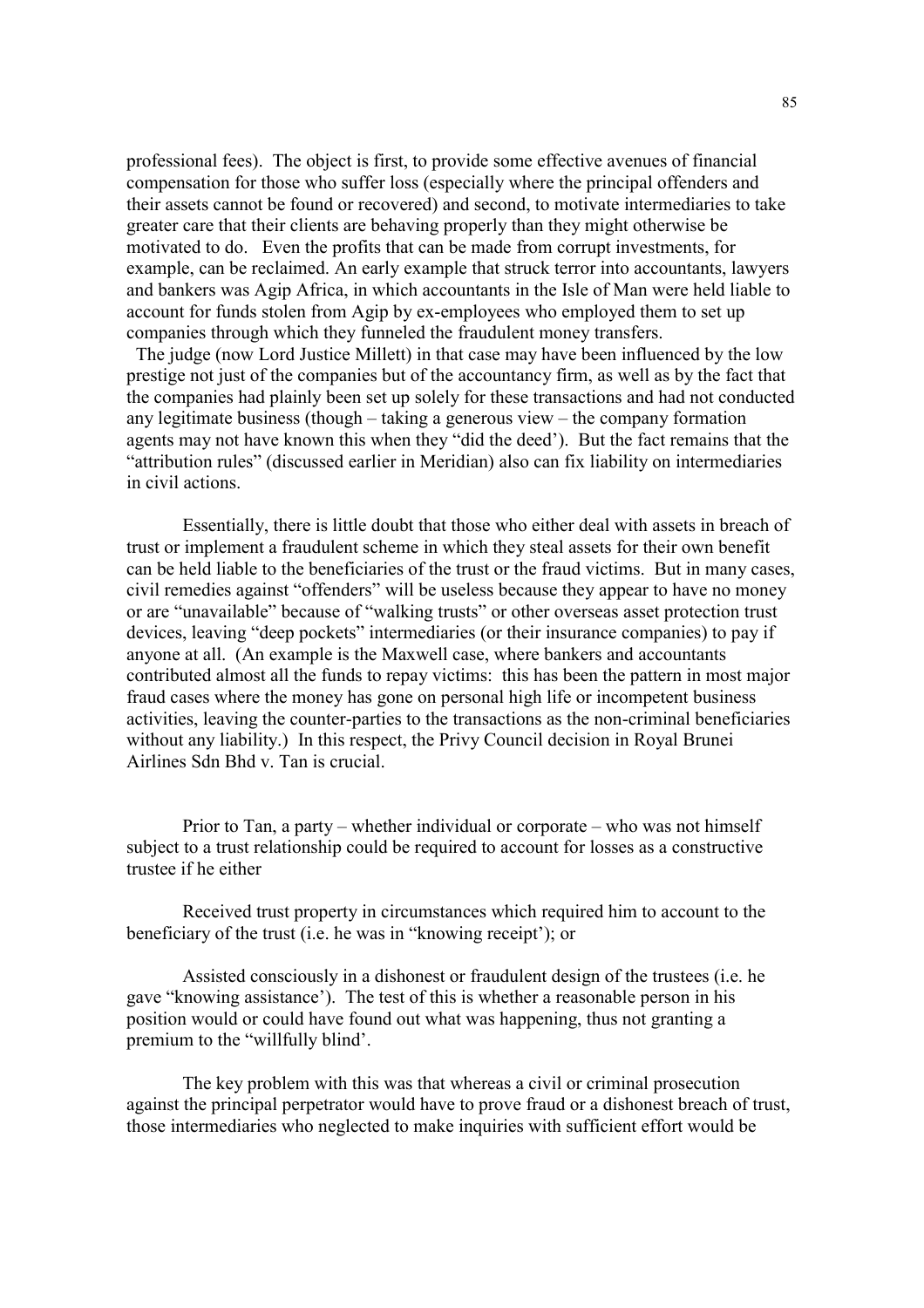liable for the full loss caused by the fraudulent plan. The courts gradually imposed further necessary conditions before accessories were made liable, including "want of probity

 – which means not acting as an honest person would in the circumstances – though any accountant or solicitor who failed to comply with his professional "best standards" might be liable under the "want of probity" principle.

In the Privy Council judgement, Lord Nicholls observed that "dishonesty on the part of the third party would seem to be a sufficient basis for his liability, irrespective of the state of mind of the trustee who is in breach of trust.'

He went on to argue that:

The standard of what constitutes honest conduct is not subjective. Honesty is not an optional scale, with higher or lower values according to the moral standards of each individual .In most situations there is little difficulty in identifying how an honest person would behave. Honest people do not intentionally deceive others to their detriment .Unless there is a good and compelling reason, an honest person does not participate in a transaction if he knows it involves a misapplication of trust assets to the detriment of the beneficiaries. Nor does an honest person in such a case deliberately close his eyes and ears, or deliberately not ask questions, lest he learn something he would rather not know, and then proceed regardless.

However, there are situations, he acknowledged, where honesty is not selfevident, and one such relates to the taking of risks. In addition to the circumstances known to the third party at the time, the "court will also have regard to the personal attributes of the third party such as his experience and intelligence, and the reason why he acted as he did" (p.107). It looks as if this grants an unfair advantage in reduced liability to the junior lawyer of modest intellect who states that he was "simply following orders'. But (p.108) in relation to negligence, "as a general proposition, however, beneficiaries cannot reasonably expect that all the world dealing with their trustees should owe them a duty to take care lest the trustees are behaving dishonestly". Nevertheless, there may still be a successful claim in negligence, even if constructive trust offers no remedy. So when acting for a company, as for an individual, professionals will be expected to take those steps which an honest person can be expected to do (as adjudged by the courts, not by their golfing or sailing companions) unless they are to fall foul of constructive trust liabilities in fraud and corruption cases. In drugs laundering cases, however, except where one party steals from another and they choose to go to court while expecting mutually to conceal the source of the funds (since the court as a matter of public policy will be unlikely to enforce such trusts for the proceeds of crime), considerations of constructive trust do not apply.

## Enforcement of Remedies

(Applications to trace assets) develop into an international paper chase, in which disclosure of documents by one respondent leads to applications for further information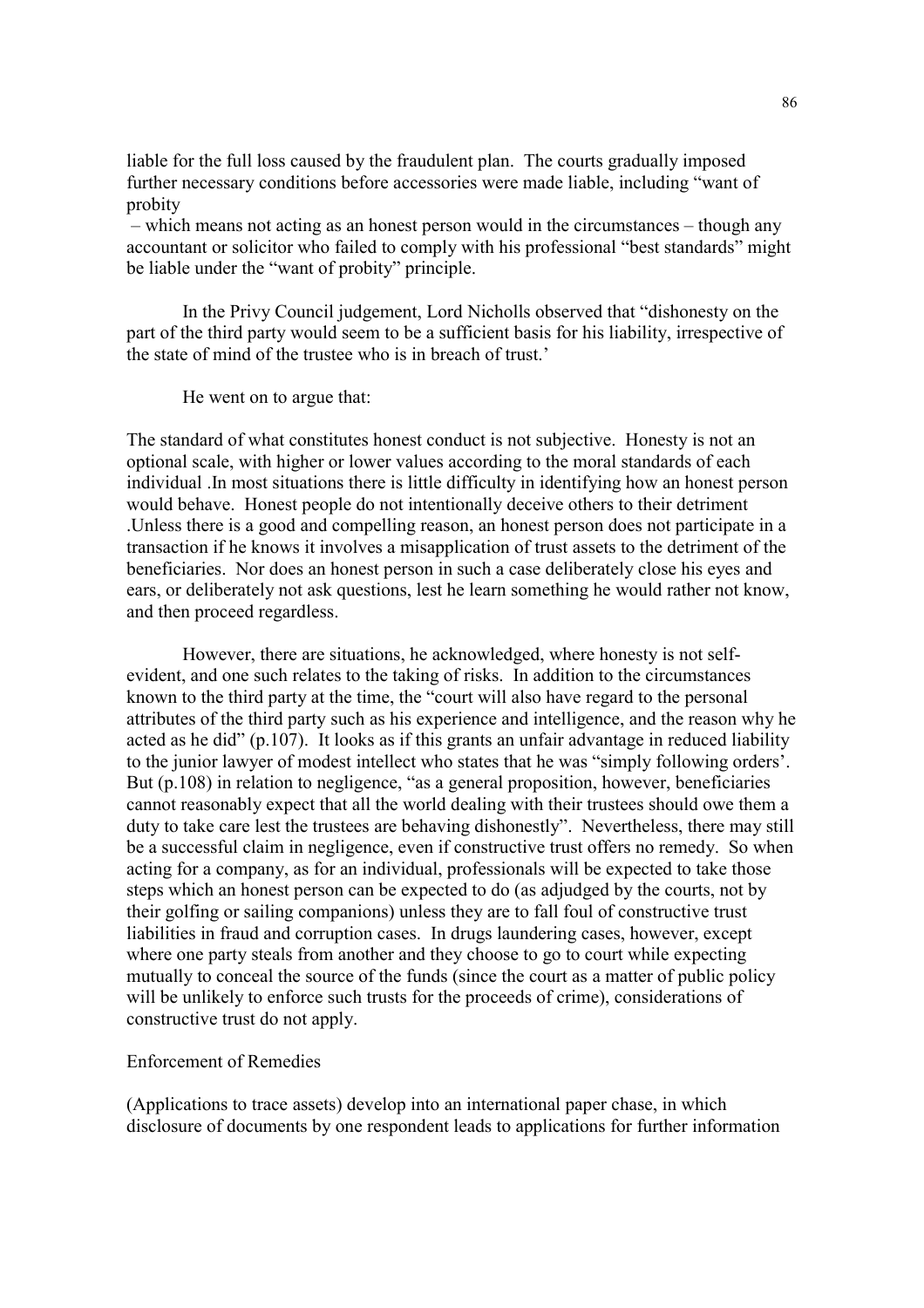from another respondent and so on. My impression is that these exercises are often not cost-effective ... the outcome is often no more than a few miserably small sums remaining in disused bank accounts. The bulk of the money has been dissipated in illadvised commercial speculations, such as the Maxwell share support operation. Issues of national and/or territorial sovereignty have been implicit or explicit in many of the major laundering investigations of the past twenty years. During the 1990s, the trend has accelerated by which – reflecting the globalization of commerce – the courts have granted the power to enforce not just judgements but also pre-trial disclosure and assetfreezing orders in various parts of the world. As (now Lord) Hoffman J. has noted in relation to yet another "fraud case" that led to no criminal prosecutions but was rather dealt with through the civil courts:

In many large cases involving allegations of fraud and embezzlement, the greater part of the interlocutory stages of the action is concerned with the endeavours to trace assets against which a claim can be made. The function of the judge at this stage is not so much to decide or even define the issues between the parties as to supervise the investigation by the plaintiff . It is a remarkable fact that this whole panoply of remedies, frequently trenching upon principles of civil procedure previously regarded as settled, has been created by the judiciary without any statutory assistance.

These remedies are having to be applied in a number of large alleged frauds where funds held in trust are transferred through a myriad of offshore finance center companies: for example, senior corporate officers were alleged to have stolen funds from the Spanish corporate arm of the Kuwait Investment Authority, and the English court rejected the proposition of the defendant that he had no obligation to disclose the whereabouts of his assets world-wide before the resolution of his challenge to the jurisdiction of the court. In Credit Suisse Fides Trust SA v. Cuoghi, the defendant lived in England and – with a Swiss employee of the plaintiff – was sued for \$21 million which they allegedly had defrauded. The court held that a world-wide Mareva injunction and an ancillary disclosure order in England should be awarded against him, despite the fact that no substantive proceedings were taking place in England nor were any of the assets in dispute there. (The Swiss have no power to order a non-resident to disclose assets outside Switzerland.) The Court of Appeal took the fact that Cuoghi was domiciled in England as sufficient to base its powers, though whether they got the full sum back seems doubtful. Sometimes, large sums have been recovered for creditors  $-£72$  million in Derby v. Weldon

 and, with much circumlocution, as the funds (even without a "jurisdiction-hopping" trust deed) were whizzed around various jurisdictions, £1 million from the corrupt former Deputy Crown Counsel in Hong Kong

 – and both the English and US courts are capable of striking out the defenses of nonresident defendants and entering judgements for the plaintiffs. Where a witness is in fact the agent of the defrauded company plaintiff, even banking secrecy can be overcome in countries such as Switzerland. But often, the money has gone completely and neither civil litigation nor confiscation of the proceeds of crime in the criminal courts can bring it back even in principle.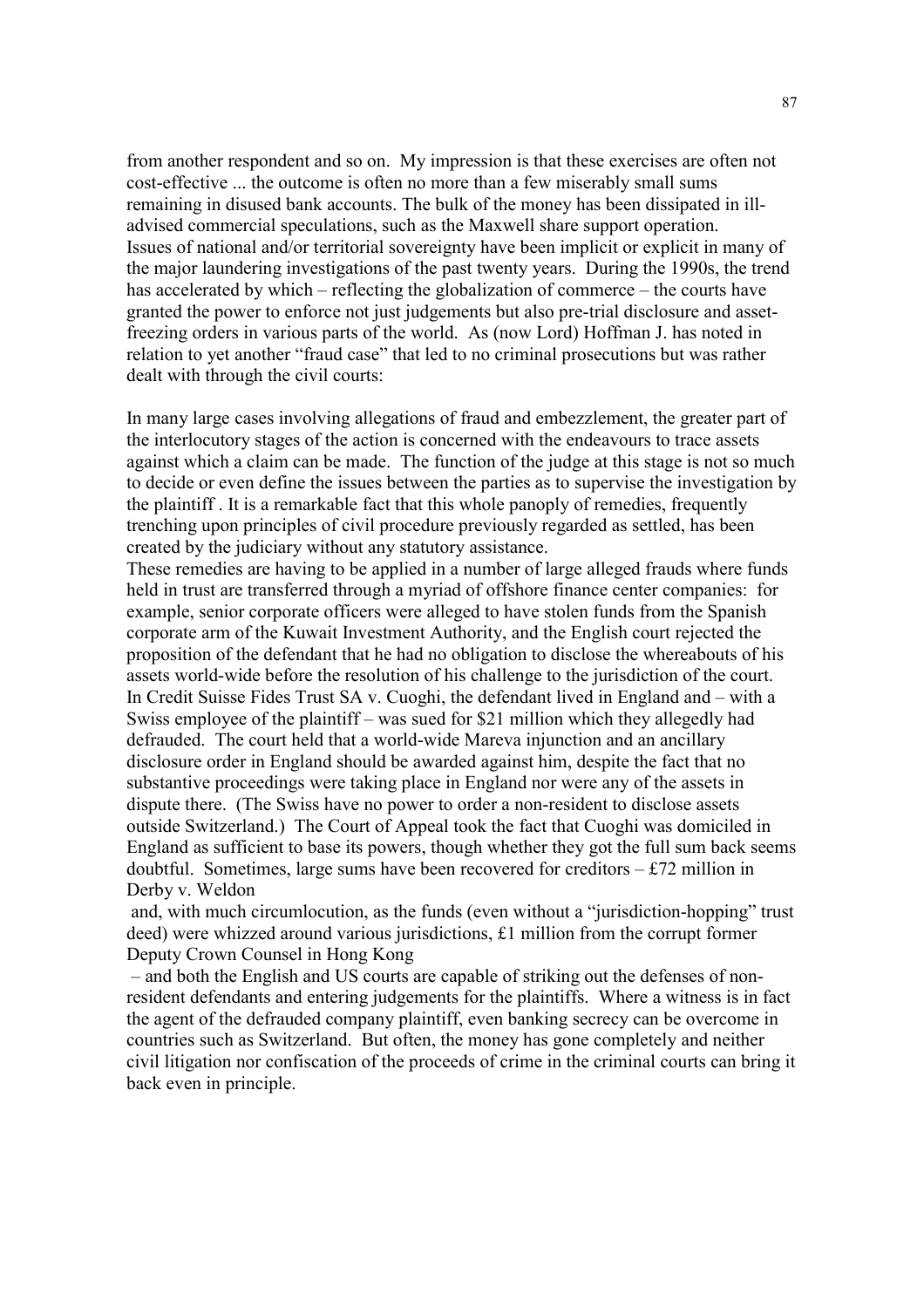Frustration at the inability to control crime in some other jurisdiction, especially in the American courts, often leads to the preference for "order" rather than "law" internationally as well as domestically. In the US, s.442 (2) of the Restatement (Third) Foreign Relations Law states: If disclosure of information located outside the United States is prohibited by a law, regulation or order of a court or other authority of the state in which the information or prospective witness is located, or of the state of which the prospective witness is a national,

 A court or agency in the United States may require the person to whom the order is directed to make a good faith effort to secure permission from the foreign authorities to make the information available;

 A court or agency should not ordinarily impose sanctions of contempt, dismissal or default on a party that has failed to comply with the order for production, except in cases of deliberate concealment or removal of information or of failure to make a good faith effort in accordance with paragraph (a);

 A court or agency may, in appropriate cases, make findings of fact adverse to a party that has failed to comply with the order for production, even if that party has made a good faith effort to secure permission from the foreign authorities to make the information available and that effort has been unsuccessful.

In cases involving US claims to extra-territorial jurisdiction, the English courts have tried to steer a middle course and have treated potential civil claims of constructive trust as a reason for refusing payments to account-holders, while not granting them to the American courts either.

 The English courts have dealt with this creatively by granting the means to ensure as far as possible that the objective of equity would not be undermined by allowing defendants to hide and/or dispose of their assets prior to judgement so that the plaintiffs end up with vast legal expenses and no effective relief.

But this cannot be done without producing some conflicts of laws with those jurisdictions that offer banking secrecy and other devices as a marketing tool for what economists term "the law of comparative advantage'. One way of dealing with such conflicts is to adopt the "balancing of interests" approach.

 But this is conceptually vacuous unless there is some methodology specified about how one might prioritize one set of interests over another in a principled way, (rather than "the US can give us more problems so we had better do what they say') and might get other countries to go along with one's priorities.

Although there is no power to require full discovery from an individual or corporate third party who is not a defendant, the English developed a principle in Norwich Pharmacal:

If through no fault of his own a person gets mixed up in the tortious acts of others so as to facilitate their wrong-doing, he may incur no personal liability but he comes under a duty to assist the person who has been wronged by giving him full information and disclosing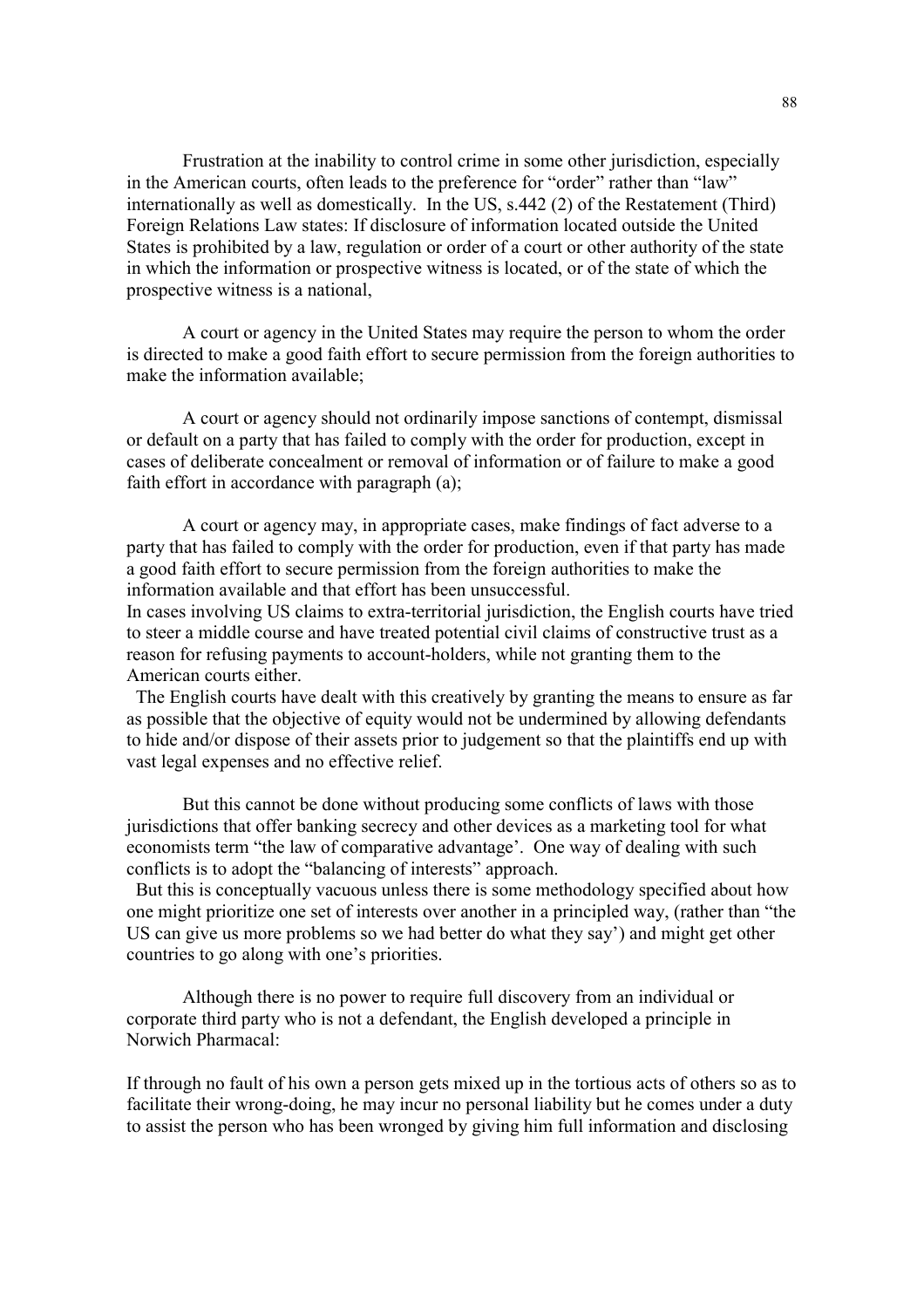the identity of the wrong-doers.

The object of this is to trace the funds, and this is so even where there is no trial in immediate prospect because without the writ, there could be no identification of the defendants.

Finally, the Privy Council case Brannigan and others v. Davison (1997) ANTICIPATION 238 (PC) dealt with a New Zealand Court of Appeal case known as Controller and Auditor-General v. Davison (1996) 2 NZLR 278. This related to a major scandal known colloquially as the Winebox case, in which New Zealand First leader Winston Peters MP – then in opposition, now in the Cabinet – accused the Commissioner of the Inland Revenue and the Director of the New Zealand SFO of covering up tax fraud involving misuse of tax credits issued to a number of substantial New Zealand companies – not fly-by-night fraudsters or drugs traffickers – by the government of the Cook Islands (which are administered by New Zealand). Witnesses in New Zealand were given disclosure orders by a Commission of Enquiry, with which they refused initially to comply on the grounds that answers were forbidden by the secrecy laws of the Cook Islands, flourishing court orders from the Islands to support their stand. The New Zealand Court of Appeal rejected a (perhaps half-hearted) appeal from the Controller and Auditor-General of New Zealand that the Cook Islands government had sovereign immunity from a New Zealand court order to disclose documents, and this was not appealed further. In the end, the Privy Council upheld the view of the Court of Appeal that they were required to comply. We have been unable to gather data on the economic effect of this ruling on demand for Cook Islands companies, but this would be one measure of impact (depending also on international knowledge, rather than rumor, about the law and also depending on expectations about future levels of international efforts to overturn secrecy in any given country – these might all be areas of imperfect market knowledge).

### Concluding Comments

Inhibitors and facilitators of crime – especially those types of crime that do not evoke "innate" social sentiments – are not natural phenomena: they are socially and legally constructed. What is relatively novel about international organized crime phenomena is that they involve the physical and jurisdictional distancing of part of the system of crime beyond the reach of the countries where the victimization occurs, whether the crimes be illegal drug use, fraud, illegal arms possession  $\&$  use, illegal immigration or tax evasion. (These are the principal revenue-generators that require money-laundering, though there are obviously other cross-border crimes such as car theft and major robberies.) There are many aspects of modern commercial life that facilitate crime: digital mobile pay-as-you use phones that require no registration of ownership, making surveillance much more difficult, are simply one example. In form, the types of facilitation that affect our subject matter of international crime for gain include:

 Rationalizations for crime (denial of harm; denial of responsibility; and condemnation of the condemners);

 Legal rules and lax professional regulation permitting the absence of "due diligence" in company and trust formation, and in the opening and subsequent use of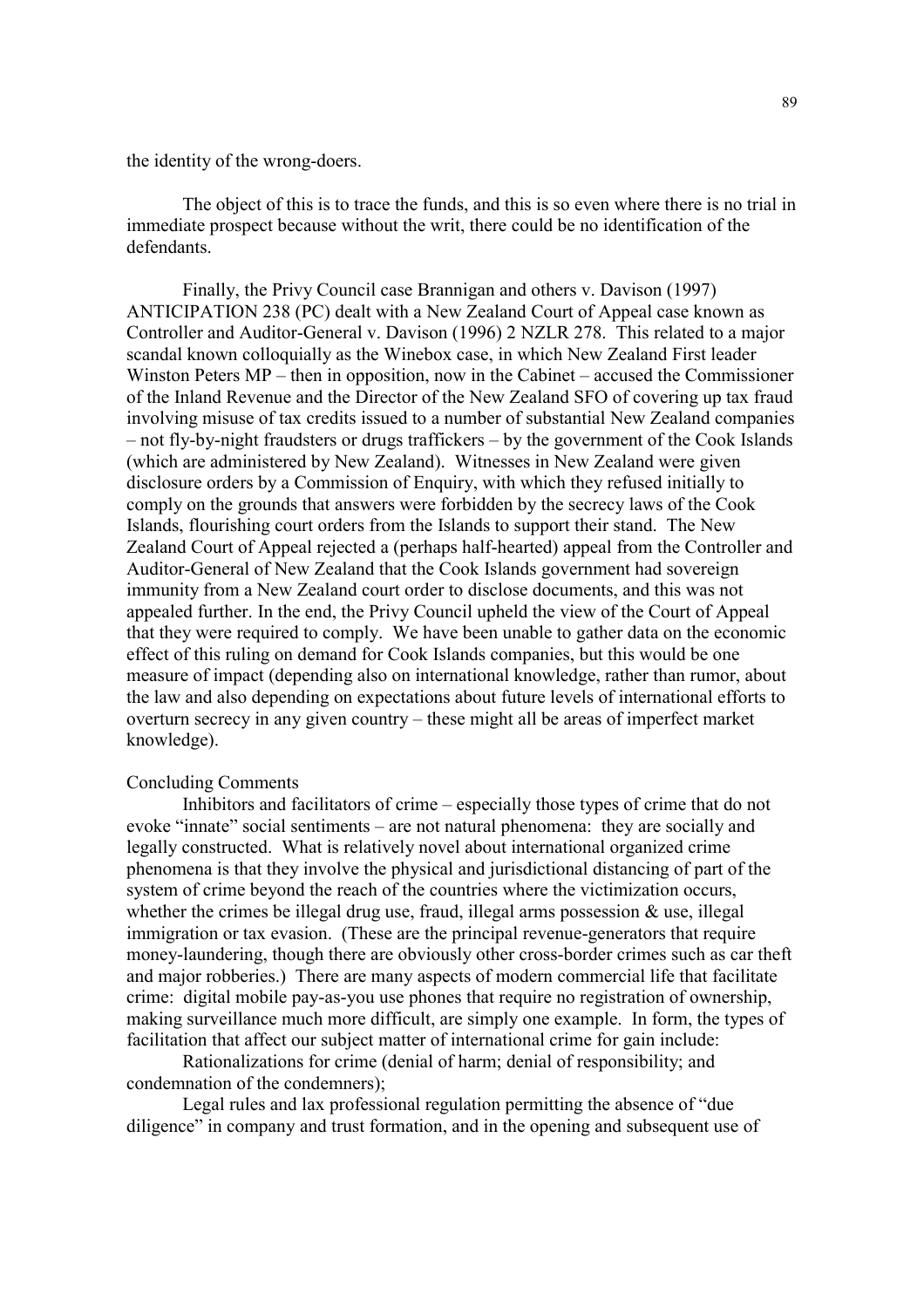banking facilities;

 Mutual legal assistance rules enabling or even requiring non-cooperation with internal and external requests for information, at their most extreme allowing there to be insufficient evidence within or outwith the jurisdiction to enable investigators to learn the identity of beneficial owners (e.g. unregistered ownership and bearer shares)

Inadequate number and competence of regulatory enforcement staff;

 Corporate liability rules that are not based on simple principles of residence or place of incorporation (e.g. it may be easier for the UK to strike off the register Sarkincorporated companies and to disqualify Sark-resident multiple directors from acting as directors in future than to do so in Ireland, where different company law principles apply);

 Large denomination currency issues (or currency equivalents) such as the 1,000 Deutschmark note or the proposed 500 Euro note (approximately \$530 U.S.). Inhibiting factors typically take the form of national and international action that counteracts "abuses" after they have developed, often being scandal-driven. The principal forms of abuse of secrecy appear to have shifted, as controls have been developed, from individual bank accounts to corporate bank accounts and bureaux de change operations and then on to trust and other corporate forms that can be purchased readily without even the modest initial and ongoing due diligence that is exercised in the banking sector. Fake or partly genuine charitable trusts – used to conceal commercial bribery, for example by assisting the children of the target bribee, and to launder funds supposedly accruing from fund-raising – can be constituted more or less at will, subject to the definition of charity at law. (National rules vary: in Bermuda, for example, the same person or entity can both establish the trust and be its beneficiary; in the Channel Islands, they cannot, at least not without losing tax benefits that are a principal rationale.) Sovereignty itself has been franchised, with Panamanian or London lawyers able to create Niue companies from their own offices without anyone having to leave their own jurisdictions, making the concept of territorially based law redundant, despite the hubris with which attempts at extra-territorial powers are greeted. In the case of trusts, the rule against perpetuity has been revoked, with Cook Islands trusts able to manage forever the assets of beneficiaries whose identity is not disclosed and cannot usually be inferred from trust deeds. Irrespective of the particular places – which change over time as regulation bites – the conceptual basis for these methods of hiding ownership and quantum of assets appears hard to justify.

In response, we can see a substantial shift in policy across the board in imposing duties to assist in preventing laundering and in ex post facto cooperation provided that these requests can be framed within the rubric of mutual legal assistance treaties and other instruments, such as Interpol or the Commonwealth Scheme. Informants state that in practice, US "requests" (and the contemplation of U.S. requests) do act as an incentive to due diligence practices by professionals in, for example, the Caribbean and even Switzerland, precisely because it is known that the US is likely to take severe extraterritorial measures (a.k.a. "play hardball'). But regulatory jurisdiction-shopping by offenders still abounds.

However, some of the key practical questions we must address are:

 How are these "problem countries" distributed? This requires the separate elaboration of nominal (or formal) and substantive compliance, reviewing the speed of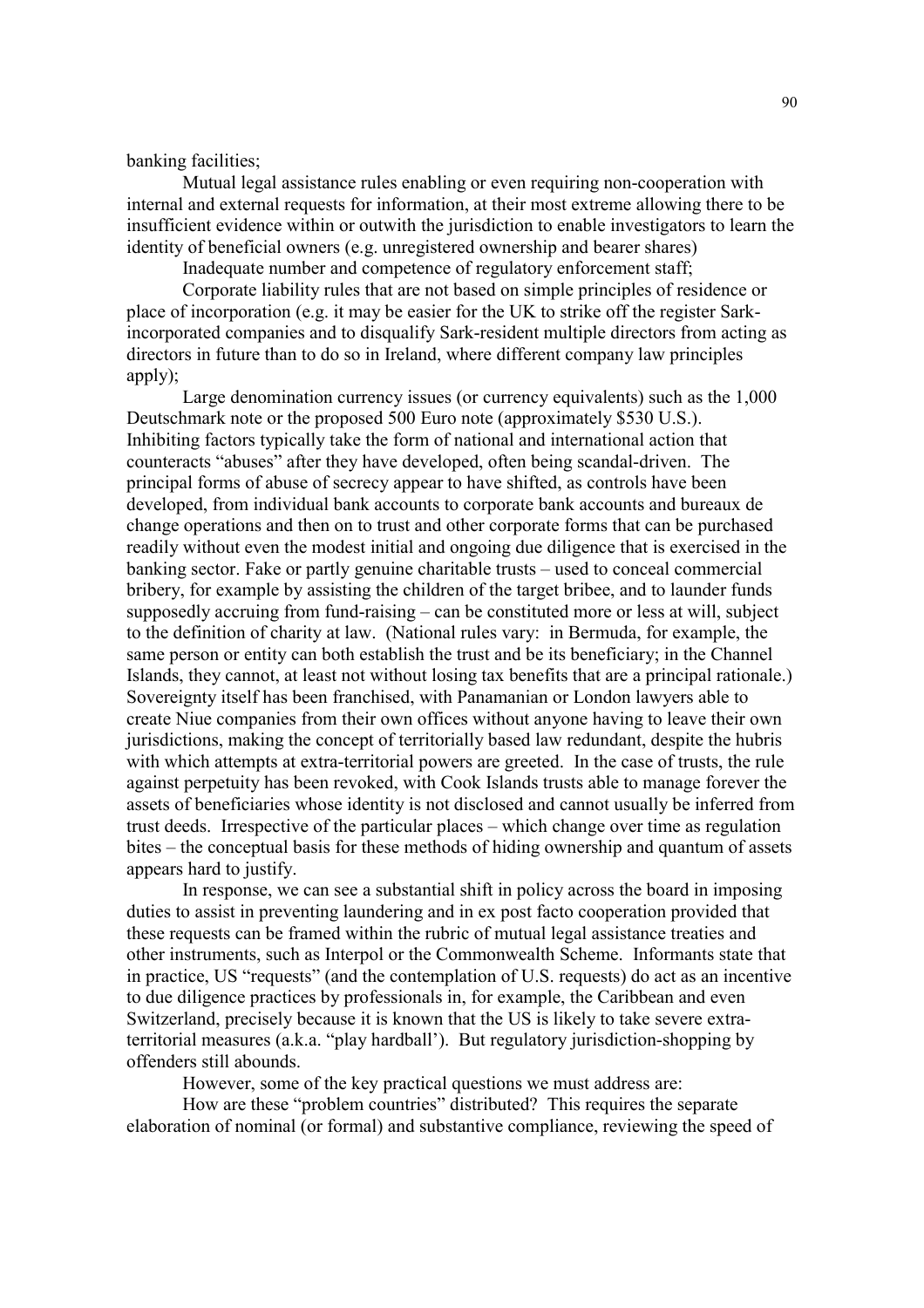assistance as well as whether or not there are formal measures in place.

But to create "pariah territories" in such a way as to anathematize some whilst ignoring the malefactions of others may not only be morally questionable but also empirically unsound, unless "plaintiff" countries can back up their claims of hierarchy of noncompliance with data on attempted but unsuccessful requests. There is room for much self-delusional mythology, especially in the perceptions of probabilities, e.g. even if all bankers in country N are willfully blind, the proportion of money-laundering that involves country N may be very small.

What would people in the "pariah" territories do to make a living were it not for offering questionable "banking services'? It may be ambitious to suggest a financial services equivalent of a drugs crop substitution program, but one should explicate the "costs and benefits to whom" issue. For example, one might differentiate the impact on, say, a Caribbean territory/country according to whether the principal benefits go to expatriate professionals or to indigenous peoples (though this might be hard to do in practice as they would be mixed). Obviously, even in the former case, there is a trickle-down from fees to the permanent resident population, but there may be less harm done to locals in the latter than in the former conditions (though this may not be reflected in political protests). There is also the dignity issue of being engaged in something in economies that are difficult to diversify.

How important is the laundering process to crime commission? This depends on the type of crime and on the income flow and savings preferences of the offender. We take it for granted that if laundering were actually harder, there would be a lot less crime. But quite apart from enhancing conspicuous consumption or, in the case of many terrorist groups, simply distributing regular cash hand-outs to the "foot-soldiers" it may be that criminals will simply deposit their money in safe deposit boxes rather than reduce their velocity of crime.

 Part of the answer to this depends on how corruptees and drugs or arms suppliers wish to be paid. If they wish to be paid in cash – perhaps because they do not trust the purchasers with any other form of payment – then the laundering needs of the purchasers fall correspondingly, though this does not resolve the needs of the vendors; if they want to be paid through the banking or real estate system – e.g. the simple transfer of ownership of a property-holding trust or company – then the purchaser's laundering needs are greater. Serious persistent offenders are unlikely to be able to do without laundering in some form, because (with the possible exception of gambling) there is a limit to how much one can spend on "home improvements" and on leisure pursuits if one has a large flow of income.

There are costs to independent self-government and the democratic right to be different that arise from international harmonization. Furthermore, the appropriateness of any balance between national rights and the interests of crime prevention are not always self-evident to all parties or even to neutral observers. However, in teasing out the global infrastructure of crime and its interaction with social values and legal rules, we hope that we have sharpened the focus necessary to take informed decisions on these important issues. Against this background, the next section delineates those considerations that need to be taken into account in devising policy options to combat money laundering and other financial crimes that are implemented through offshore financial centers and bank secrecy jurisdictions.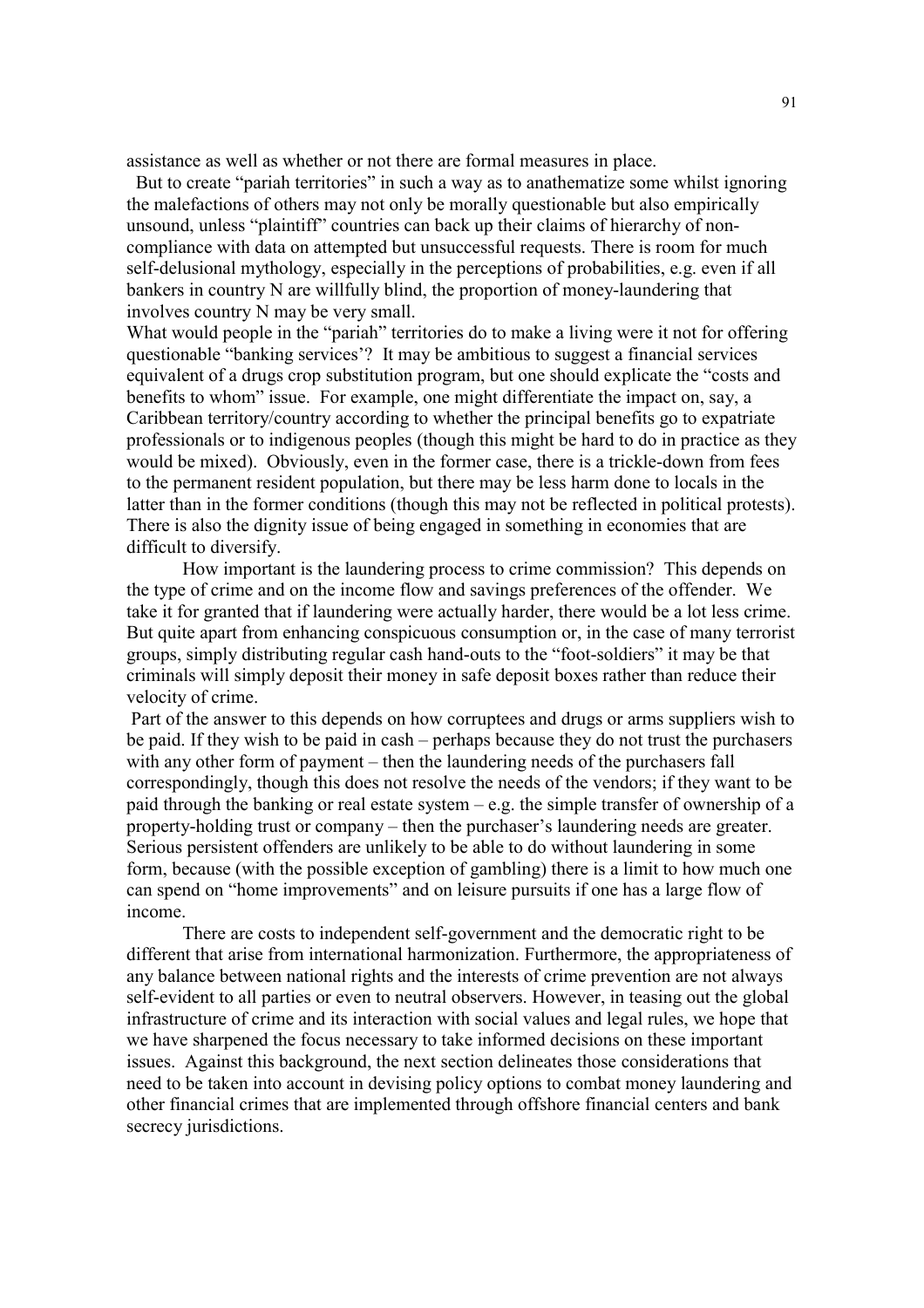## *VI. Issues For Consideration*

Non-intervention; the sale of sovereignty.

A fundamental concept, agreed to by the member states of the United Nations, is the principal of non-intervention in the internal affairs of other states. Consistent with this principal of non-intervention, the authors have adopted as a basic principle the proposition that no member state should assist citizens or residents of another state in the violation of the laws of their home country. That principle is applied herein to the issues of financial secrecy and offshore financial centers.

The concept of sovereignty as applied in the United Nations Charter and the law of nations gives the sovereign state control over its territory, its citizens and its residents. Some states have expanded the concept to include actions which have impact on its citizens and its territory.

Much of the difficulty raised by issues of bank secrecy and offshore financial centers arises from the broad way in which some jurisdictions have interposed their own sovereign status to block the power of other states in the exercise of their prerogatives on their own citizens and residents regarding their actions in their home countries. These sovereign states have offered tools explicitly designed to defeat the laws of other countries. Many of these tools are made available only to nonresidents and can only be used offshore. This sale or rental of sovereign status degrades national legal institutions. Further, it blocks the development of an international rule of law which is an essential concomitant of a globalized economy.

Although there are times when international law properly allows one state to shelter the citizens of another from the operation of the laws of their home country, the circumstances are extremely limited. Examples include the political exceptions in extradition treaties, the grant of asylum for those fleeing political persecution, and the protection of individuals against crimes against humanity. These exceptions are recognized in international conventions. They are morally justified and the problems they address must be considered when privacy and secrecy are debated. These exceptions aside, the fact is that almost everything hidden by bank secrecy and financial privacy laws is being hidden to protect the owner from taxation, criminal prosecution and civil court judgements.

#### Secrecy Issues

The issues of financial secrecy encompass broad issues of the right to privacy. As noted earlier these questions are quite complex and are treated differently around the world. This study has focused on the narrow issue of the right of a government to obtain information from other governments and foreign institutions in the pursuit of a criminal investigation.

The much broader issues of information privacy are becoming more complex by the day because of the growth of global databases and the speed and ease of communication. And the most serious aspects of the question relate to private efforts to access information – not the formal legal efforts of other nations. There is no clear understanding among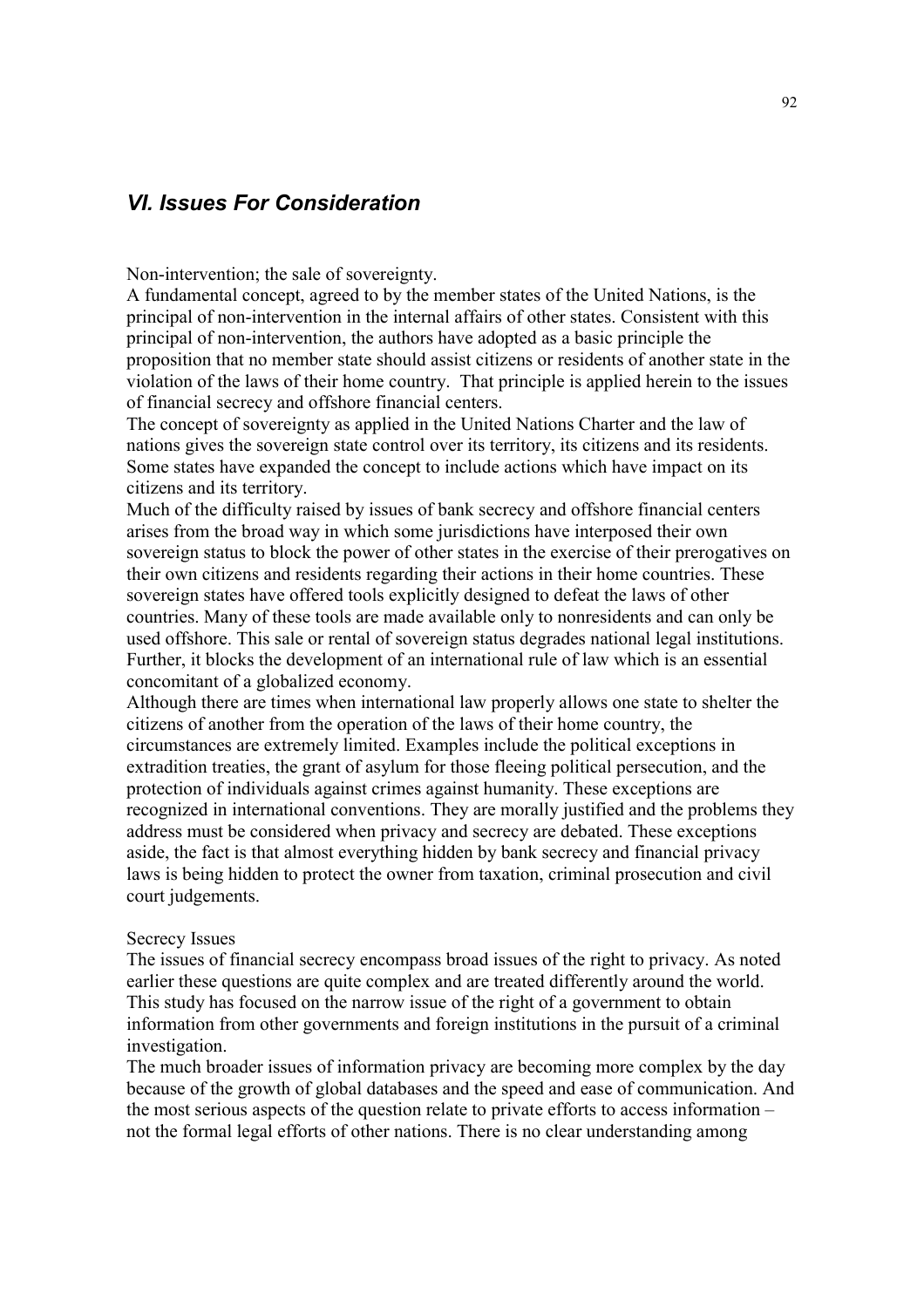nations regarding the legal jurisdiction to regulate and protect data privacy. Although some nations have put strict policies in place, if information is accessed from a remote location through some form of intrusion, the international machinery for protecting against the intrusion is all but nonexistent. As noted earlier, data generated in one country can be located on a computer server in another country, controlled by an operator in yet another country, and be about a person or entity located in a fourth country. All four countries may have an interest in either obtaining or protecting the information. Assuming the person the information relates to has a right of privacy, which country is obliged to protect that right from private efforts to get the data?

Even if an understanding about primary responsibility existed, as a practical matter, enforcement of privacy rules has become next to impossible. Consider, for example the difficulty of prosecuting a person who has hacked into the telephone records of a person in another country and then sold the information to a person in a third country.

 Because of this growing complexity, it is suggested that member states may wish to begin discussions about new conventions regarding the legal status of information-based issues. Unless the issues are addressed in agreements that go far beyond today's mutual legal assistance treaties and the 1988 Convention, the ability of the world's judicial systems, both civil and criminal, to handle problems arising from global business transactions will be seriously compromised.

A range of treaties and conventions on judicial cooperation and on the specific issue of the prevention of money laundering call for the exchange of information in response to a formal request from a signatory government. Unfortunately, the mere existence of an agreement is not an appropriate measure of the reality of cooperation. Effective cooperation requires effective response machinery. An investigator looking for the proceeds of a drug crime needs information in hours not months or years. To make information exchange work there must be political will and a commitment to the rule of law. In a number of cases governments have agreed to cooperate but the agreement has been a cosmetic cover to protect the local money laundering industry.

For example, in response to bilateral pressure, one country adopted requirements relating to the identification of the beneficial ownership of all corporations incorporated under its laws. The law firms in that country immediately made arrangements to become the authorized agents for the chartering of corporations in other jurisdictions which have no requirements for identification of beneficial ownership. In other cases, the countries lack adequate machinery for responding to requests, a circumstance which delays the delivery of the information to a point where it becomes useless.

Money launderers use a variety of devices to make the investigation of financial crimes and the recovery of criminal proceeds difficult. The next suggestions relate to the control of the working tools of money launderers. These tools are used in almost all money laundering arrangements.

## International Business Corporations

International Business Corporations ("IBC"s) are at the heart of the money laundering problem. As noted earlier in this report, virtually all money laundering schemes use these entities as part of the scheme to hide the ownership of assets. A threshold question for consideration by member states is whether International Business Corporations should be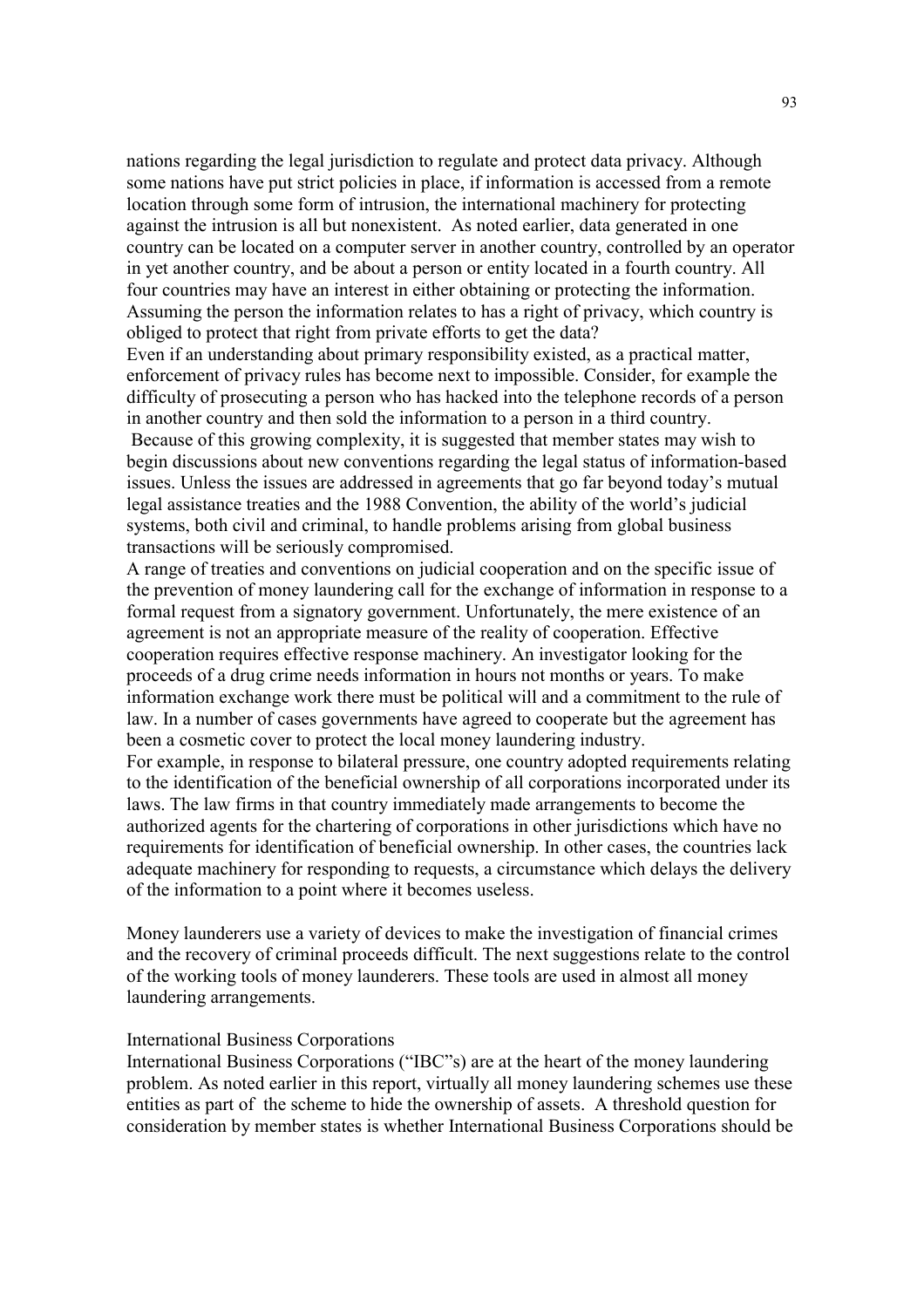permitted to do business, open bank accounts and trade outside of the jurisdiction of incorporation under any circumstances.

The corporation was created as a legal entity in order to give businessmen the opportunity to conduct their affairs without risking all their assets. At its heart was the concept of limited liability. As a general rule this protection from liability required the corporation to have a certain stated capital which had to be paid in. Liability was then limited to the amount of paid in capital.

 Incorporation also allowed the separation of ownership and management. A shareholder in a corporation need not be an active partner or participant in the business. This separation has allowed the creation of companies which have broad public ownership and which can seek capital in the world markets. None of the advantages offered by the corporate form require anonymity of either ownership or management.

In the world's leading commercial jurisdictions corporations are required by law to have regular meetings and keep books and corporate records. Failure to follow these corporate formalities will end the protection of the corporate form. The corporation is subject to service of legal process through a "registered agent" in every place it "does business." In short, in exchange for giving the owners of the business limited liability and access to passive capital investment, the state which authorizes incorporation insists that there be a real business, that it has been capitalized, and that the entity is subject to the jurisdiction of its courts.

In contrast, in most jurisdictions the International Business Corporation operates without any government requirements. On the condition that it do no business in its home jurisdiction, the IBC may hide its ownership, and need not pay taxes. In many jurisdictions it is not required to keep books and records. The purpose of the IBC's corporate form is to enable its owners to act with complete anonymity, but the concept of limited liability has been extended to a concept of no legal responsibility for any action. IBC's are routinely used in money laundering schemes because they provide an impenetrable layer of protection around the ownership of assets. They are central to virtually every effort to conceal the origin and destination of goods in international commerce, to circumvent arms control laws, and to evade taxes by moving profits and assets out of the reach of the tax collector.

One approach to the problems raised by this new kind of corporation would be an international agreement to not recognize corporate entities which do not have full authority to do business in their home jurisdiction. This agreement would bar IBCs from opening bank accounts and engaging in securities and commodities trading. It would deny them the right to own real property outside of the country of incorporation, and deny them the right to do business.

A second, and less drastic approach would be to limit the use of the IBC to regulated financial institutions. For example, many banks currently refuse to open accounts for IBCs that have not been formed by the bank itself. These banks believe that under the prevailing due diligence rules they must know the beneficial owners of the company. A bank that creates the corporation will always know its beneficial owner. Thus, it will always be in a position to respond to official requests in connection with a criminal investigation.

## **Trusts**

Trusts are important and useful instruments in the transfer and management of assets. A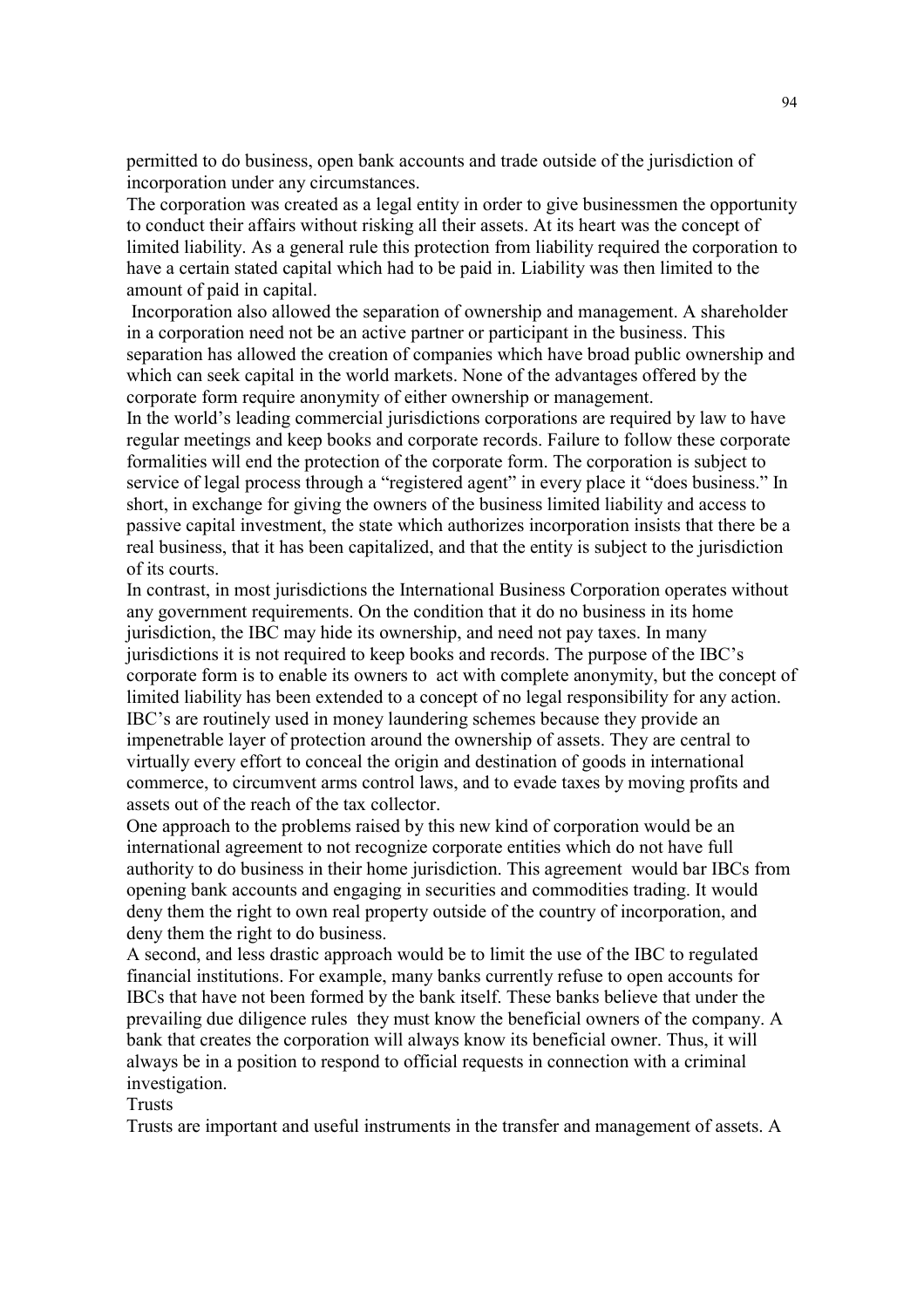creation of the common law, trusts allow the holders of assets to put them in the hands of others to protect the interests of minor children, and to care for incompetents. They allow for the distribution of family assets in the future according to the needs of family members. They are also used to transfer and hold assets for charitable purposes. These purposes are commendable. The problems arise when the trust is used to conceal the origin and distribution of illegal funds. Unfortunately, trusts which hide the identity of the grantors and the beneficiaries have become a standard part of money laundering arrangements.

In the older common law jurisdictions, trusts are governed by a substantial body of law which places limits on their term and imposes obligations on the trustees to protect the interests of both settlors and beneficiaries. Trustees cannot be removed without a legal challenge and the terms of the trust are fixed. Unless these features are present, the law regards the trust property as the property of the trust settlor and subject to legal process and seizure as if the settlor owned the assets directly. In the major common law jurisdictions, these requirements limit the usefulness of the trust for concealing and protecting the proceeds of a crime.

 In recent years a number of jurisdictions have amended their trust laws to make them attractive as a way to conceal assets. These jurisdictions offer trusts which are designed to place the assets out of the reach of the settlors' home country governments. The trust laws include provisions which make a trust immune from foreign lawsuits once it has been in place for one year. This makes it impossible for foreign law enforcement authorities to question whether the trust has been established with the proceeds of a crime and impossible to recover the funds if in fact it has.

The laws of these offshore center jurisdictions permit trust instruments to be written in a way which hides the identity of both the settlor and the beneficiaries. The true beneficiaries are indicated in side letters, frequently termed "letters of wishes." In some cases these instructions are called a memorandum of wishes. The settlor can retain control of the assets through a person designated the "trust protector." The trust protector has the power to change the beneficiaries and to change the trustees.

Just as in the case of the International Business Corporation, these specially designed trusts have gone far beyond their original purpose of having assets managed and controlled for the benefit of others.

Many money laundering schemes marry an international business corporation to an offshore trust. The shares of the IBC are held by the trust. The trustees make the grantor of the trust the chief operating officer of the corporation and give him the authority to draw assets, pay himself, and use a corporate credit card. This way the beneficial owner of the assets has instant access to his money and control over his assets without any of the normal indicia of ownership. Efforts to go after the assets of the corporation will be blocked by the laws of the trust situs.

To curb abuse of offshore trusts, states may wish to consider limiting the scope of protection given to nonresidents and non-citizens who establish trusts. At the very least states may wish to consider imposing requirements that will enable investigators to identify the beneficial owners of all trusts. Some possibilities include:

 Requiring the identification of the trust settlor and the trust beneficiaries in the trust instrument.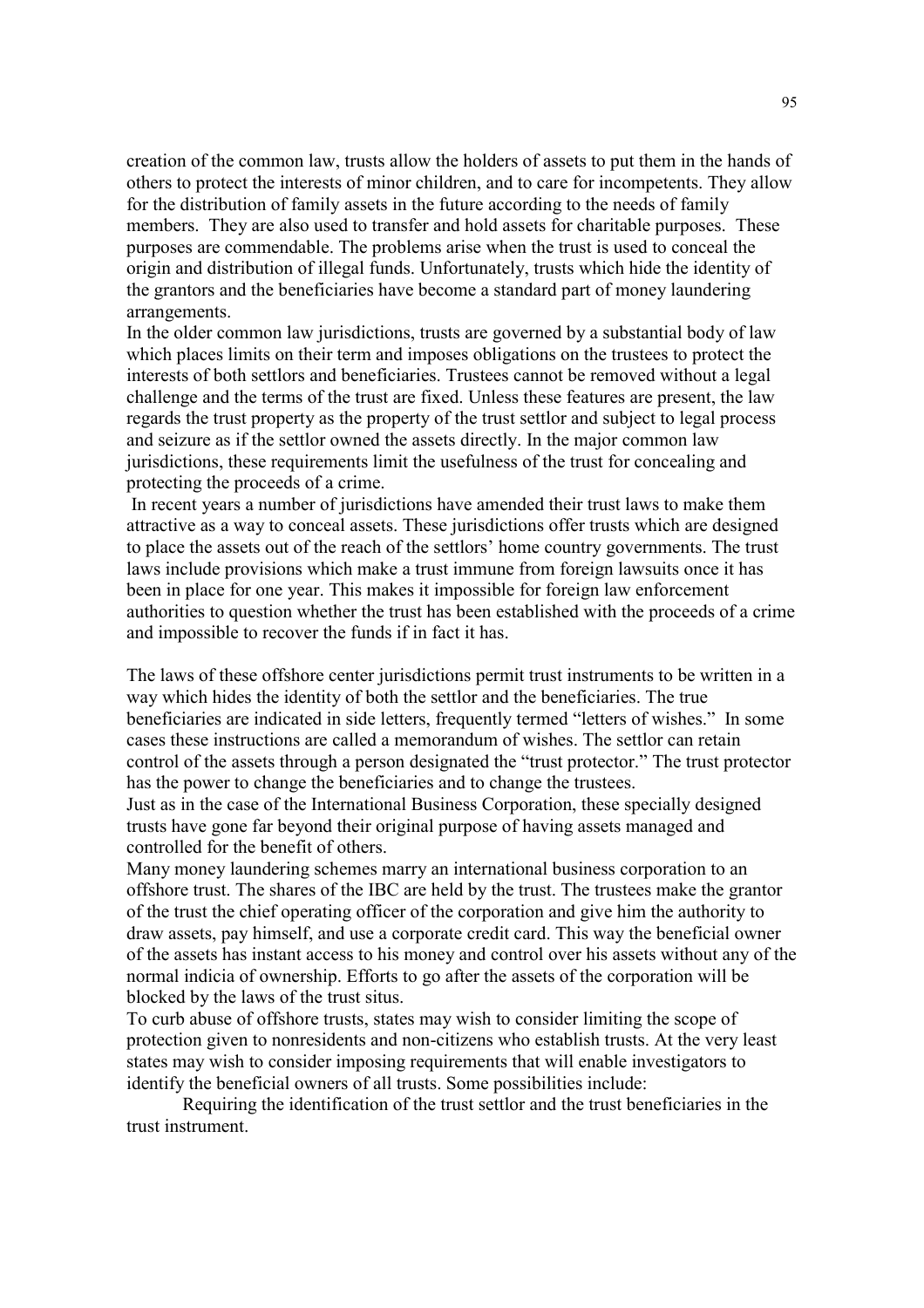Requiring the registration of information about the settlor and the beneficiaries with a local court.

 Requiring that all the terms of the trust be included in the trust instrument. Thus, if a trust can be changed at the whim of the settlor, the instrument should show that on its face.

 Prohibiting provisions which instruct the trustee to terminate the trust and move the assets if the trust becomes the subject of an investigation or legal proceeding – so called "walking trust" provisions.

 Allowing the challenge of any trust on the basis that it was established with the proceeds of a crime.

 Allowing the assets of the trust to be frozen in criminal investigations until their provenance can be ascertained

States may wish to consider limiting offshore "asset protection" trusts. These trusts protect the assets of individuals from civil judgments in their home countries. A common provision of asset protection trust law will be that the courts of the trust domicile cannot entertain a challenge or a claim made against the assets of the trust if the claim is filed more than one year after the date the trust is created. The question of whether sovereign states should use their status and legal authority to protect the assets of citizens of other states from their own civil and criminal justice systems is an important issue. In common law countries, civil courts act as a first line of defense against fraud. Suits for fraud allow the victim to recover consequential damages which survive bankruptcy proceedings. In fact, most fraud cases are remedied through civil litigation which acts as a substantial deterrent. If criminals can shield assets by using an asset protection trust the only deterrent will be criminal prosecution.

In many jurisdictions, trusts and international business corporations are administered by unregulated "trust companies." Criminals can use a trust company which operates in an offshore financial center with secrecy legislation to completely conceal the transfer of assets. They do it by moving the shares of a corporation from one account to another, by changing corporate names, by merging corporations and by changing trust documents on the instruction of the settlor. Although they are not deposit takers, the opportunity they offer for illegal behavior poses risks for the entire international business community. These companies should be subject to the same regulatory standards as banks. They should be held to the same know your customer standards. They should be required to keep careful records of stock transfers and to insure that transactions which they undertake do not become a substitute for regulated bank transactions.

In addition to acting as "black boxes" for financial transactions, unregulated trust company operations in secrecy jurisdictions have been known to manufacture false paper trails and false documentation to assist smugglers, tax evaders, and money launderers. They have routinely provided invoices, receipts and other documents to help fool the customs and tax authorities of other countries. This service is not legitimate and should be illegal even if the clients are in another jurisdiction and the documents will have no impact in the place where they are created.

Lawyer-client privilege: the role of the professional

Money launderers frequently use lawyers and accountants to help them hide funds. All too frequently, unscrupulous lawyers provide advice on money laundering to their clients on the assumption that they will be protected by the rules of privilege which protect the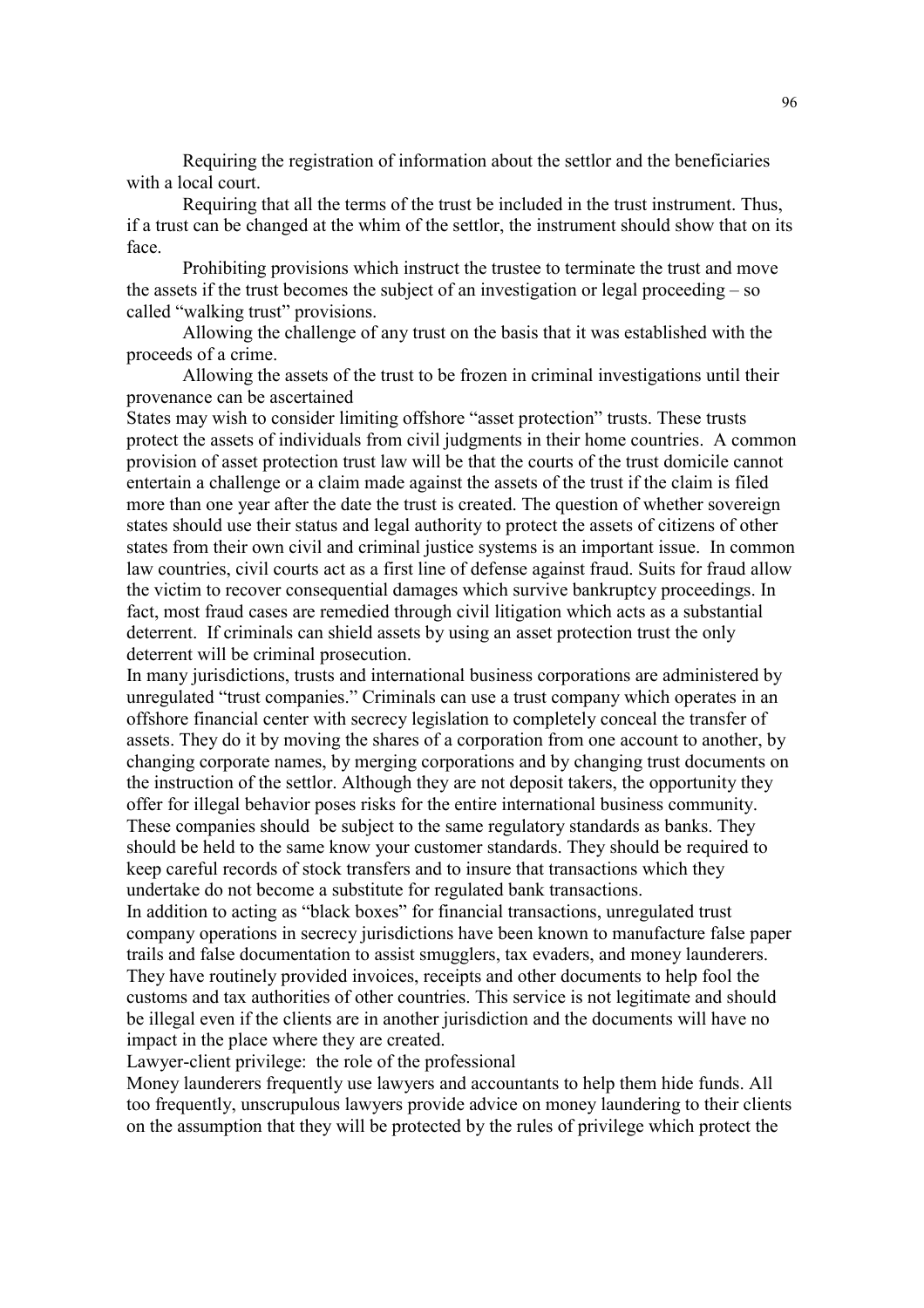confidentiality of the lawyer/client relationship. The protection of privilege is often quite effective because the people who ask for help in concealing assets frequently consult lawyers who do not live in their home country. For example, an American wanting to hide money may consult a lawyer in the United Kingdom who will then enlist the assistance of another lawyer in the Cook Islands. Together they will produce shell companies and trusts in jurisdictions they have selected and will provide bank references to open the doors of the international financial system.

This professional assistance in hiding money is inappropriate in both civil and criminal cases. No lawyer can justify assisting in concealing the proceeds of a crime. Further, lawyers should be the subject of professional discipline if they know that to keep the money hidden the client will have to lie under oath.

If the funds the lawyers are protecting are the result of criminal activity in any jurisdiction, it should be a crime for professionals to assist in hiding the funds. Lawyers and accountants should be cautioned that if they help hide criminal proceeds they will be held responsible for assisting in a crime. Further, their advice in this area should be placed clearly outside the bounds of professional privilege and confidentiality. Credit Cards

Credit and debit cards are the way people who have laundered money draw ready cash without leaving a financial trail. As one advertisement for a bank put it, it is the best way to stay in touch with "your offshore account." Most credit card accounts outside of the United States are tied to a bank account. Many of these accounts are in banks in countries which have stringent bank secrecy laws. The banks assure their clients that the card account information is protected by the same rules that protect the other account information.

It may be useful for states to consider an agreement that the state where the credit card or debit card is used has equal rights to, and equal control over the account data. Without that level of control the citizens and residents of a country will be able to put much of their financial life beyond the reach of inquiry by their own government. Obviously, states will also have to address the questions of privacy, but this issue is secondary to legitimate requests for help from a law enforcement agency in pursuit or a criminal investigation.

**Currency** 

The worldwide circulation of banknotes by the United States, Germany, the United Kingdom and a few of the other leading developed countries has created a store of value for criminals around the world. Because currency is anonymous, most street level crimes including drug purchases are made in cash. The drug business generates a massive amount of currency through its street sales. Thus, the first step in any money laundering scheme is to place the currency in a bank. National governments have instituted controls on large cash deposits to block initial placement. As controls on currency in domestic banking systems have grown tighter, the launderers have looked for alternative ways of converting the currency to bank entries. Their search has led to international markets. The currency of choice for illegal transactions is the United States dollar. The dollar circulates widely outside of the borders of the United States. Indeed, of the \$400 billion in U.S. currency in circulation \$300 billion is in circulation outside the United States. The dollar is freely convertible and is easy to exchange anywhere in the world. The ideal country for the placement of drug money is one in which the U.S. dollar circulates as a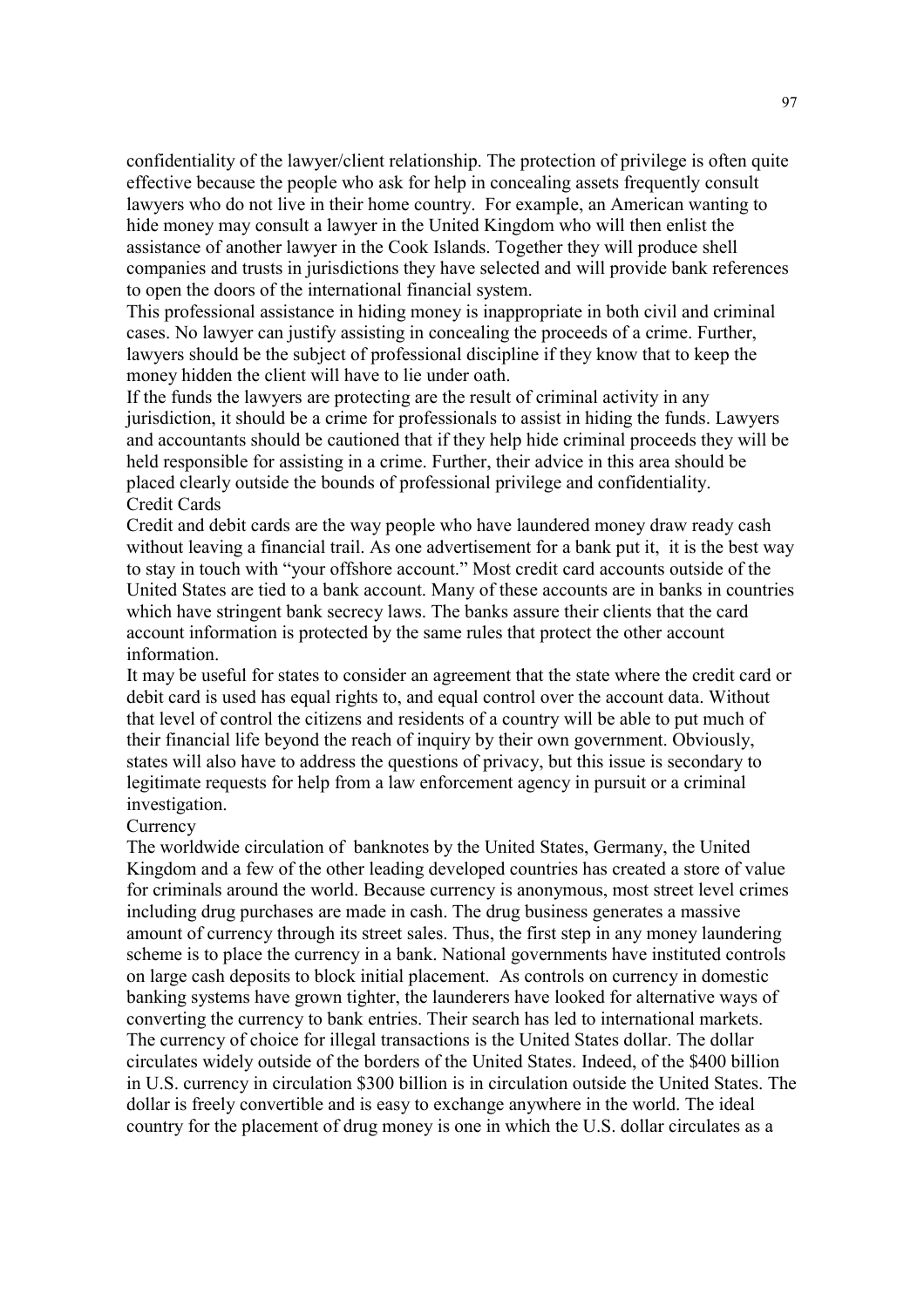parallel currency. In that setting the presence of large amounts of cash is easily explained. Some countries such as Panama, which uses the dollar as it currency, are particularly vulnerable. Other Caribbean countries, and countries in the former Soviet Union in which the dollar circulates as a parallel currency, are similarly vulnerable. The introduction of the Euro in European nations may provide another widely usable currency for illicit transactions. In this regard, some observers have pointed out that issuance of largedenomination Euro notes (eg. 500) could facilitate the movement of bulk cash and thus assist money-launderers.

Selling currency to foreigners for foreign use is a highly profitable business for national treasuries. Currency may be viewed as an interest-free loan to the issuing government. The issuing government captures the interest it would otherwise have to spend. The United States Federal Reserve estimates its income from the foreign purchase of U.S. banknotes at \$16 billion a year.

One radical way to control the illegal use of currency would be to periodically recall it to exchange it for another form of bank note. During a recall, any holder of a large amount of unexplained currency would be in a difficult position. A recall would force criminal organizations caught with a large amount of currency to absorb huge losses. It would create uncertainty and difficulty for them. So far, this solution has not been attractive to the countries which have currencies that circulate outside of their own borders. Apart from the problem of the feasibility of such an approach, the issuing governments would likely fear that regular recalls would destroy the attraction of holding foreign banknotes.

#### Elimination of free trade zone abuse

When tariffs were high, free trade zones could be justified as a place to assemble goods and a place to break large shipments into smaller lots for transhipment without imposing another layer of tariff. Since tariffs have declined, the usefulness of free trade zones for legitimate purposes has declined as well.

In recent years the zones have become centres for re-papering shipments to conceal the origin, the ultimate destination and the value of goods in international trade. The zones have been used for illegal drug shipments, illegal arms shipments, the movement of stolen and counterfeit goods and the violation of international embargos.

Today the zones are convenient places to arrange to have drug money pay for goods that will generate bank deposits in other countries. The way this type of money laundering works is that the trafficker pays for the goods with drug proceeds in the country where the goods are manufactured. The goods are then shipped to a company in a free trade zone to conceal the source of the payment. They are then shipped to the final destination where the goods are sold for the local currency and a local currency account is created. A legitimate trade transaction has thus covered criminal laundering.

States may wish to consider whether the time has come for reevaluation of the trade zone concept. A critical evaluation of the legitimate uses and benefits of the zone is overdue. It may well be that a substantial cutback in the use of zones is appropriate. The limitation on the uses of zones would have the significant additional benefit of limiting customs fraud and the movement of diverted and counterfeit goods.

If the zones are to continue in operation, the documentation relating to shipments in and out of the zone must become transparent. All goods transiting through a zone should be required to have the paperwork relating to the original purchase of the goods accompany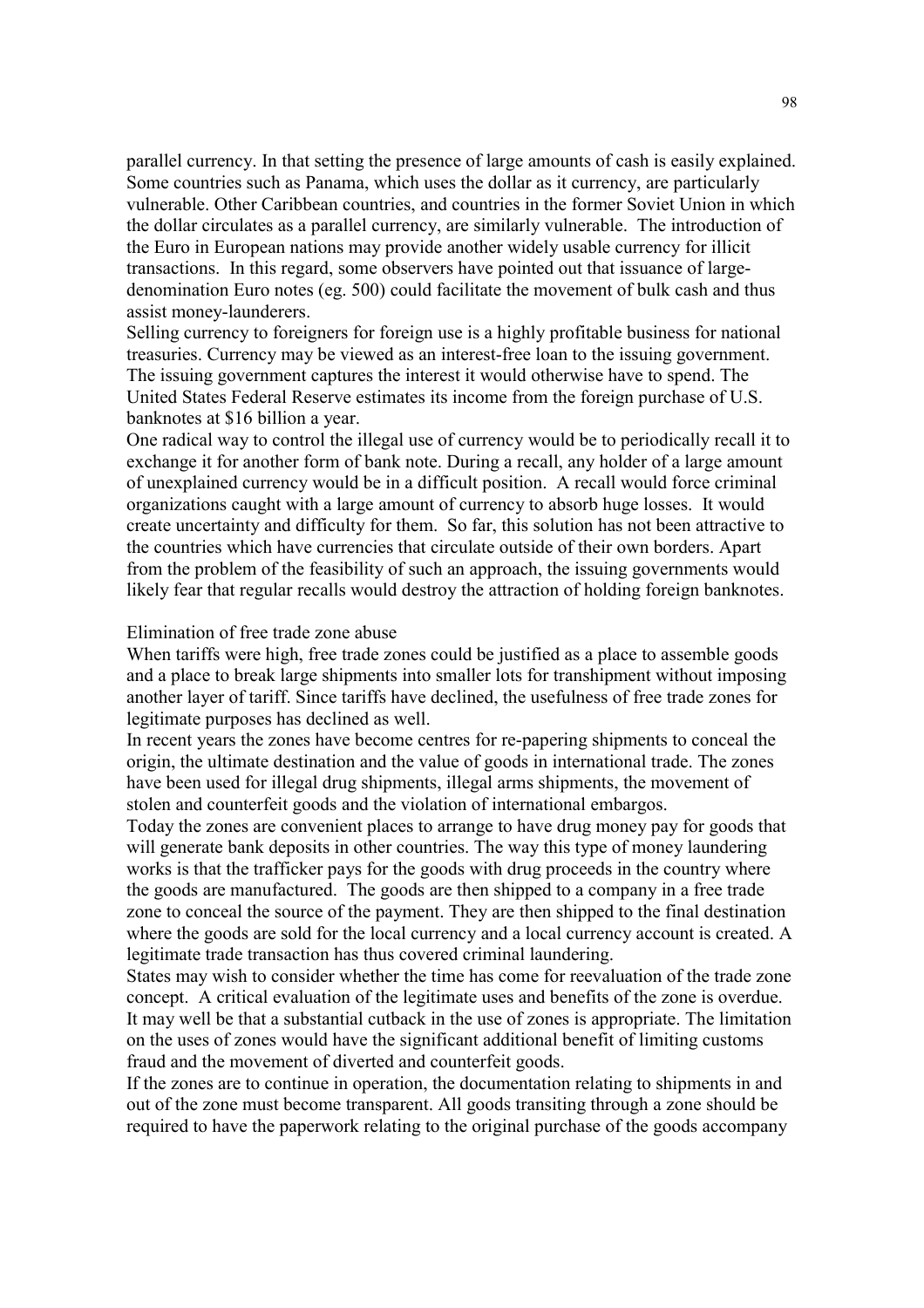them. The documentation should include the source and method of payment, and the identity of the purchaser for each transaction from the point of origin onward. The trade zone should require documentation of shipments in and out and should be prepared to make the documentation available to criminal investigators. Gambling as a cover.

Gambling casinos have been used to hide the proceeds of drug sales for more than fifty years. Casinos are ideal vehicles for laundering because they generate large amounts of unaccounted for cash. The cash can be deposited as the evening's take without attracting attention. Casino gambling has expanded dramatically around the world over the last few years. Casino chains are operating in Africa, Asia, Latin America and Europe. They are also a feature of a large number of financial havens.

Because of the vulnerability of casinos to money laundering operations it is essential that the industry be more carefully regulated. For example, before a casino license is granted, the identity and bona fides of the beneficial owners must be verified. All casino employees should be screened for past criminal connections. Finally, casinos must be monitored to see whether the business done relates to the cash deposited. In this way, regulators would be better able to spot suspicious transaction trends.

Need for essential data

Early in work on this study it became apparent that detailed and accurate information on the size and scope of offshore financial center activity is impossible to obtain. Many countries do not publish statistics on their international banking and business operations. Little or no data is available on the number of international business corporations which have been formed, on the number of trusts under administration, or on the size and type of assets these entities hold. In cases where the data is available it is presented in a form that may lead to double counting of amounts.

The data on financial center operations of banks is somewhat better because banks are more strictly supervised. Home country regulators require their institutions to produce information on offshore operations. But brokerage firms, trust companies, and corporate "service" firms do not report their activities, which means that much of the public discussion is based on guess work.

All financial center countries should publish data in a reasonably coordinated way to form a basis for informed answers to serious policy questions. The data should include information about banks, brokerage firms, trust companies, mutual funds and insurance operations. It should also include information on both the asset holdings and the flows of funds through accounts of all types. In addition, it would be useful for the international community to be able to identify by nationality and residence the customers of the centers.

Good information will help determine the importance of the financial center operations to the local economy. It will help in the evaluation of the nature of the business the centers attract, and changes in the flows will help in evaluating the presence or absence of drug money.

Intelligence and Information exchange.

Good intelligence is essential to effective control of financial crime. Victims of fraud are slow to report the crime because they fear embarrassment. Often they do not want to be seen as an attractive target for a further hit from another group of criminals. Money laundering itself is a consensual crime, and as such, leaves no angry victims behind. As a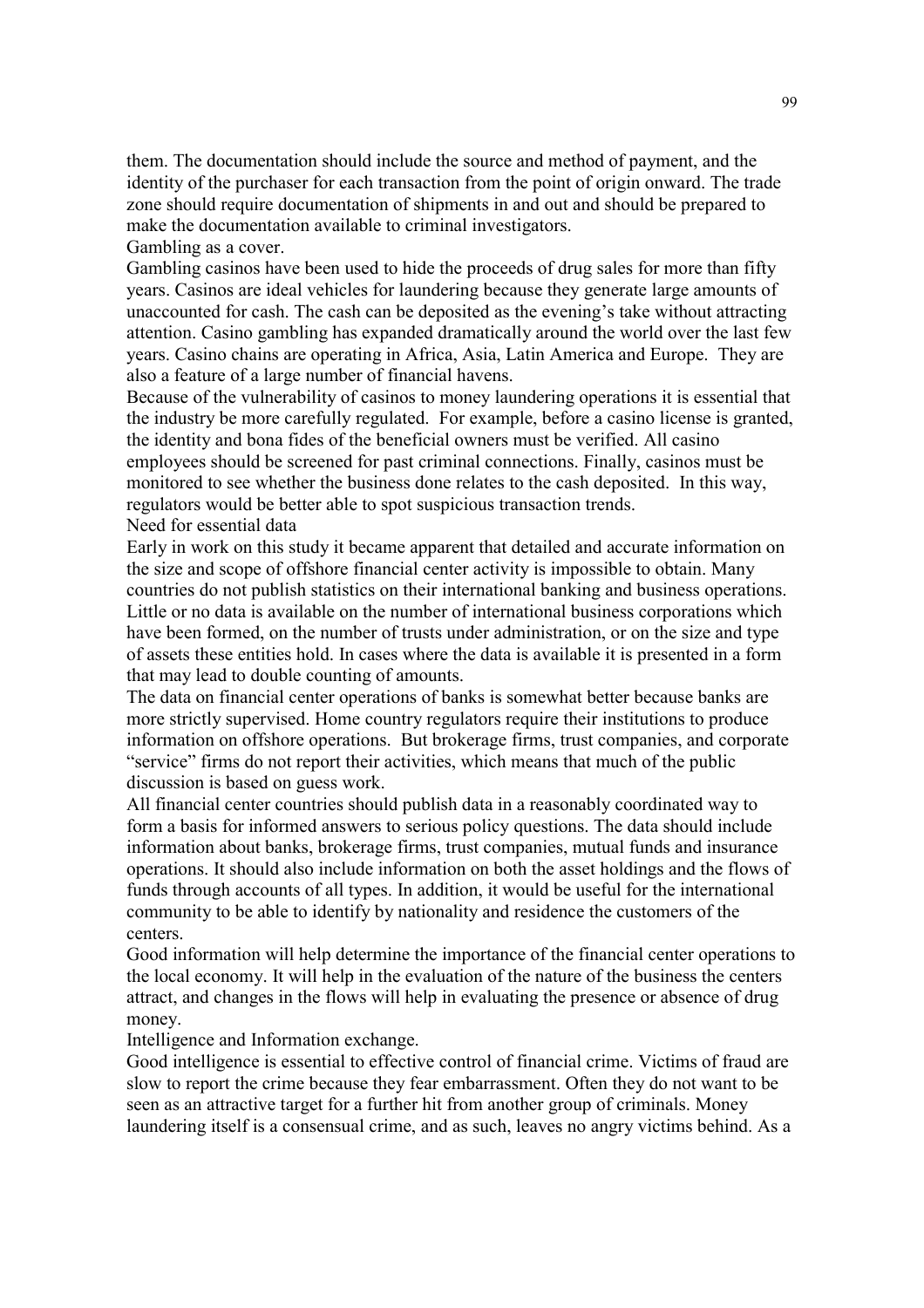result it is unreported. All too frequently money laundering investigations grow out of the follow-up to a drug case during which police search for the drug trafficker's money. As a result the police reaction to the groups that support the crime of money laundering is often slow and ineffectual. It is essential to have substantial amounts of police effort focused on the people who assist and enable the crime.

For money laundering and financial crime investigations to be successful they must be based on the intelligent use of intelligence. If ten drug cases produce a money trail that leads to the same bank or group of banks, it should be obvious that the banks should be the next targets of investigation. The difficulty is that the information that would allow the targeting of the bank is rarely collated and analyzed.

Similarly, when a criminal gang is involved in prime bank fraud or securities fraud and it victimizes people in four or five different countries, the police in each country treat the case as sui generis. It may take months or even years of investigative work for law enforcement agencies to recognize that they are dealing with a well organized multinational enterprise.

Solving this problem requires well developed international police intelligence capacity. The specific crime reports must be gathered in a single location, analyzed for common elements, and forwarded to the police agency in the best position to act. The governments of the European Union are attempting to meet this need through Europol.

Historically this kind of police intelligence activity has raised concerns about misuse of the information. The 20th century is replete with instances of governmental spying on its own citizens. The problem is finding a way to balance the needs for intelligence with the need to protect the rights of citizens.

One possibility is assisting the development of non-governmental tools for assembling intelligence about fraud and money laundering. Several examples already exist. The international art community maintains data bases to enable the tracing of stolen art. Several major international banks share information on efforts to compromise their security. In the United States, the National Consumers League maintains the National Fraud Information Center which takes calls from people who believe they have been victimized. The Center refers them to the appropriate law enforcement agency. It then collates the data on complaints which allow the identification of criminal gangs. This privately collated data is then turned over to law enforcement authorities.

Another possibility is an international agreement which would create specialized law enforcement systems to deal with limited categories of international crime. For example, the World Bank and its affiliates have been victimized by fraud in their operations but that fraud is not the subject of criminal law and has rarely been prosecuted. States may wish to consider creating a series of "international crimes" and appropriate international law enforcement machinery to deal with fraud directed against international institutions. Similarly, it may be possible to define international crimes on a regional level. For example, there are a number of fraud related crimes which have the European Union as their victim. These include agricultural subsidy fraud and cigarette and alcohol smuggling. A number of European Union nations are about to launch the Euro. However, there is no international police agency with the specific task of protecting the currency from counterfeiting and fraud. It would make sense to consider the creation of Union-wide crimes and appropriate law enforcement machinery to deal with these crimes.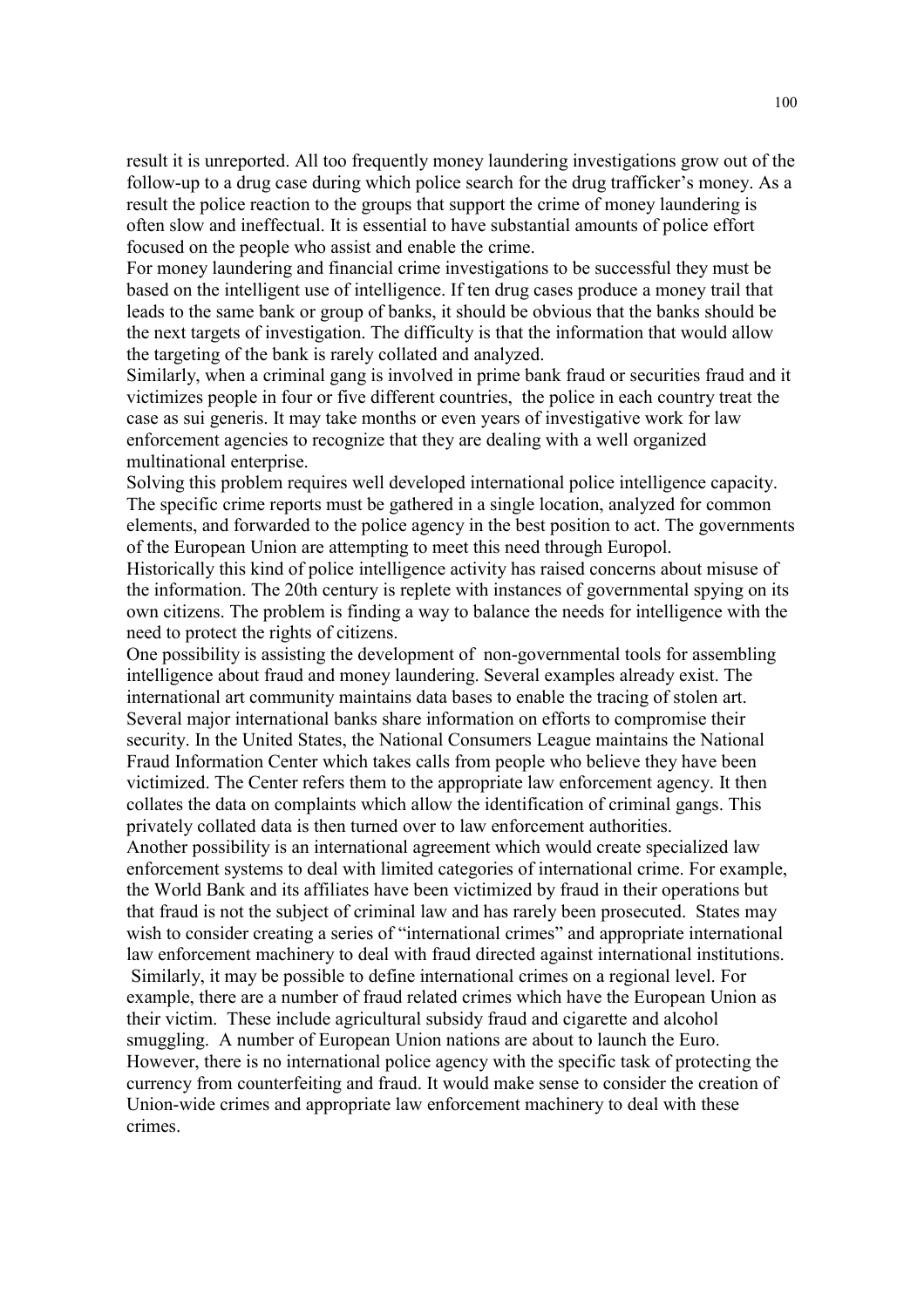On the more immediate level, an important initiative for the United Nations is the development of an expanded international criminal law library and data base, including criminal law texts and case materials from all member countries. It should also include related regulatory material such as the banking and securities regulations relating to information. It should include the rules and procedures for gathering of evidence in a criminal case. This library information should be available on-line, in electronic form. The availability of a library of this nature would enable prosecutors and law enforcement officers to find out how to get information from another country at the touch of a computer key.

The database should also include up to date directories of the responsible officials in each country. Law enforcement and private security officials should be able to identify the responsible official in each country by consulting an on-line directory. In the current environment it may take weeks of work to find out which agency has responsibility for a particular area of investigation and who the responsible person to deal with is. The expanded on-line library might also include information about pending cases of money laundering and other financial crime from around the world. This would enable law enforcement officials to stay current on crime typologies and on new developments. In assembling the information and obtaining financial resources it would be appropriate to consider inviting the participation of private institutions such as the loss recovery departments of insurance companies, the private security officials of financial institutions and other NGO's.

Offshore Banking.

Over the last fifty years all of the world's major banks have opened branches in offshore financial centers. The branches serve a variety of purposes. Some are "brass plate" banks – legal fictions which are used to book deposits and loans so that they fall outside the regulatory rules of the bank's home country. Others have substance and either service the local market or operate as service centers for the international business community. Whatever the purpose, the operations have become very substantial. Indeed the parent bank cannot be effectively supervised without a comprehensive review of these operations.

In the past these offshore financial center banks have been covered by the local rules of bank secrecy. These rules have blocked home country regulators from direct supervisory activity in the offshore centers. Supervision has been accomplished through indirect audit techniques. Following the BCCI affair, the bank regulators and central bankers have proposed that all banks be open to on site visits by home country regulators. This higher level of supervision will allow regulators to insure bank compliance with due diligence and know your

customer rules.

The dangers created by the gap in bank regulation of branches and subsidiaries in unregulated jurisdictions have been demonstrated time and again. The Venezuelan banking system was destroyed by the unregulated offshore operations of its banks. Japan has faced a series of banking crises which have involved the movement of bad loans, improper securities transactions and outright fraud to offshore subsidiaries and affiliates. Similarly the international community has had to deal with the consequences of allowing a bank with a home office in a jurisdiction with little regulation to operate internationally. BCCI used the division of responsibility between regulators and among auditors to make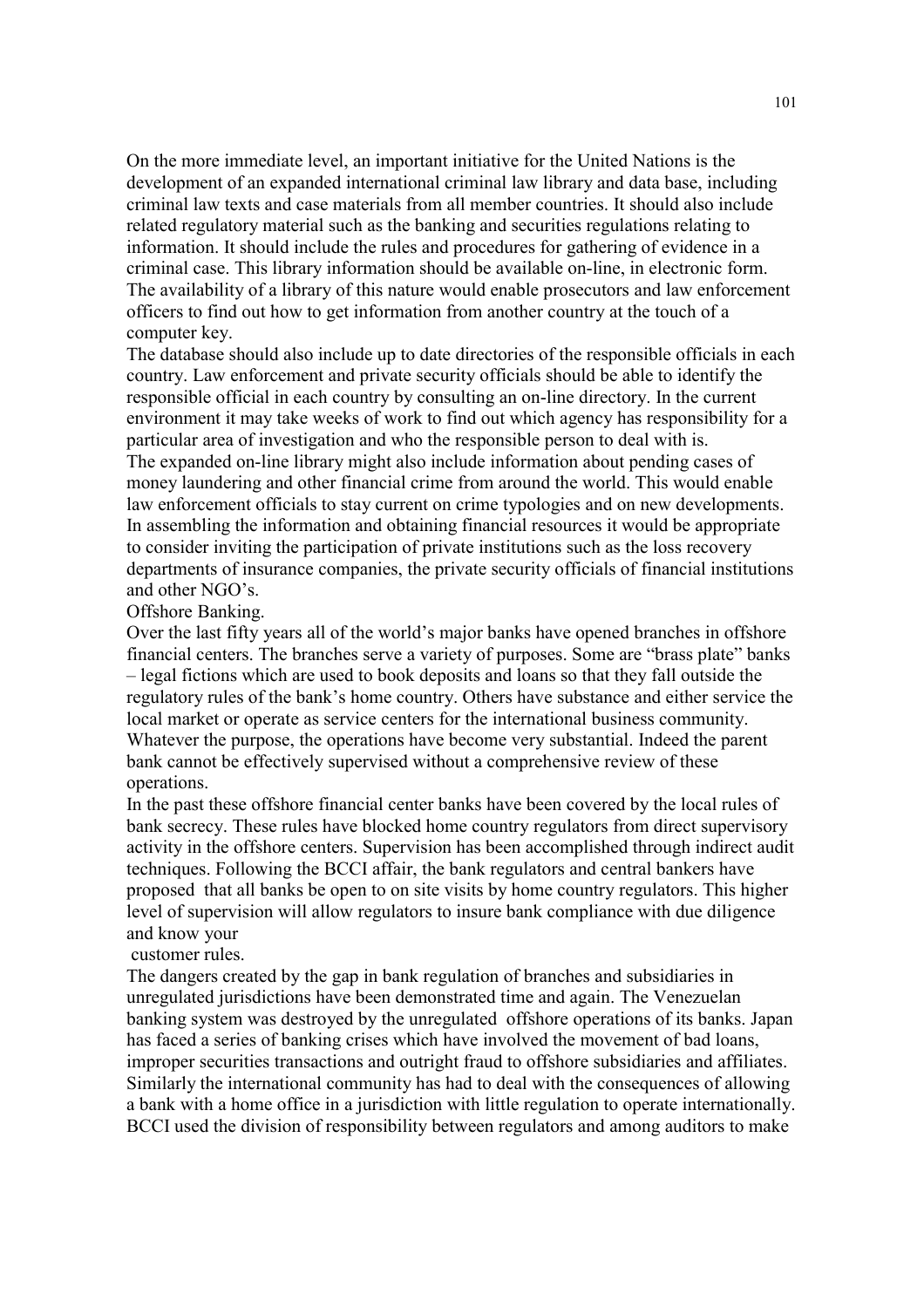itself a global criminal enterprise. Following BCCI the OECD countries have set high standards for authorizing foreign bank operations in their territory. The ownership of the bank must be revealed and the bank must be subject to supervision.

The "international" bank -- chartered by a financial center but not regulated, and not allowed to offer services to residents of its home country -- remains a major gap in the control system. A number of jurisdictions have been willing to "charter" banks upon presentation of the required fees. As long as they do not do banking business with the local population, their books are unexamined and their practices are uncontrolled. These "banks" can offer criminals full access to the world banking system through their relationships with major banks.

Once a shell bank has established correspondent accounts it can use those accounts to accept money and make payments without being subject to the rules of the country where the correspondent bank is located. For example, in a recent case a shell bank in Beirut was used to handle the proceeds of financial fraud originating in Germany and the United States. The victim was directed to deposit funds with the American correspondent for the credit of the shell bank for the further credit of the criminals. Under the prevailing rules of international banking, once the funds have gone to the "shell" bank's account it is outside of the reach of the correspondent bank's jurisdiction.

States may wish to consider an international agreement on the subject of limiting shell banks. The issues which might be addressed are:

Should shell banks be chartered?

 If they are chartered who should regulate them and how should the regulation be assured?

Do they serve any legitimate purpose?

Should shell banks be given access to the international banking system?

 Should the major clearing banks be required to investigate the background of shell banks before establishing a correspondent relationship?

 Should the chartering government be required to identify responsible persons at the bank who can answer for the bank's operations?

Securities firms.

As noted earlier, criminals can use securities brokerage firms to launder money as easily as they can use banks. Until recently, the entire focus of anti money laundering efforts was on banks. It should now be clear that regulators will have to treat other financial institutions in much the same way that they treat banks.

Brokers will have to be held to the same due diligence standards as bankers. They will have to be required to report suspicious transactions and they will have to be sure they know the beneficial ownership and the provenance of funds that they manage. Law Enforcement cooperation

The world's law enforcement agencies have made commendable progress in improving international cooperation in money laundering and financial fraud cases. Their efforts have been aided by the growth in the network of mutual legal assistance treaties and by the informal network of law enforcement officers who work together on these problems. Despite the improved cooperation, problems remain.

The growing volume of financial crime has placed impossible demands on the existing systems. National police agencies are faced with the dilemma of whether to allocate resources to national investigation or to international cooperation. At the same time,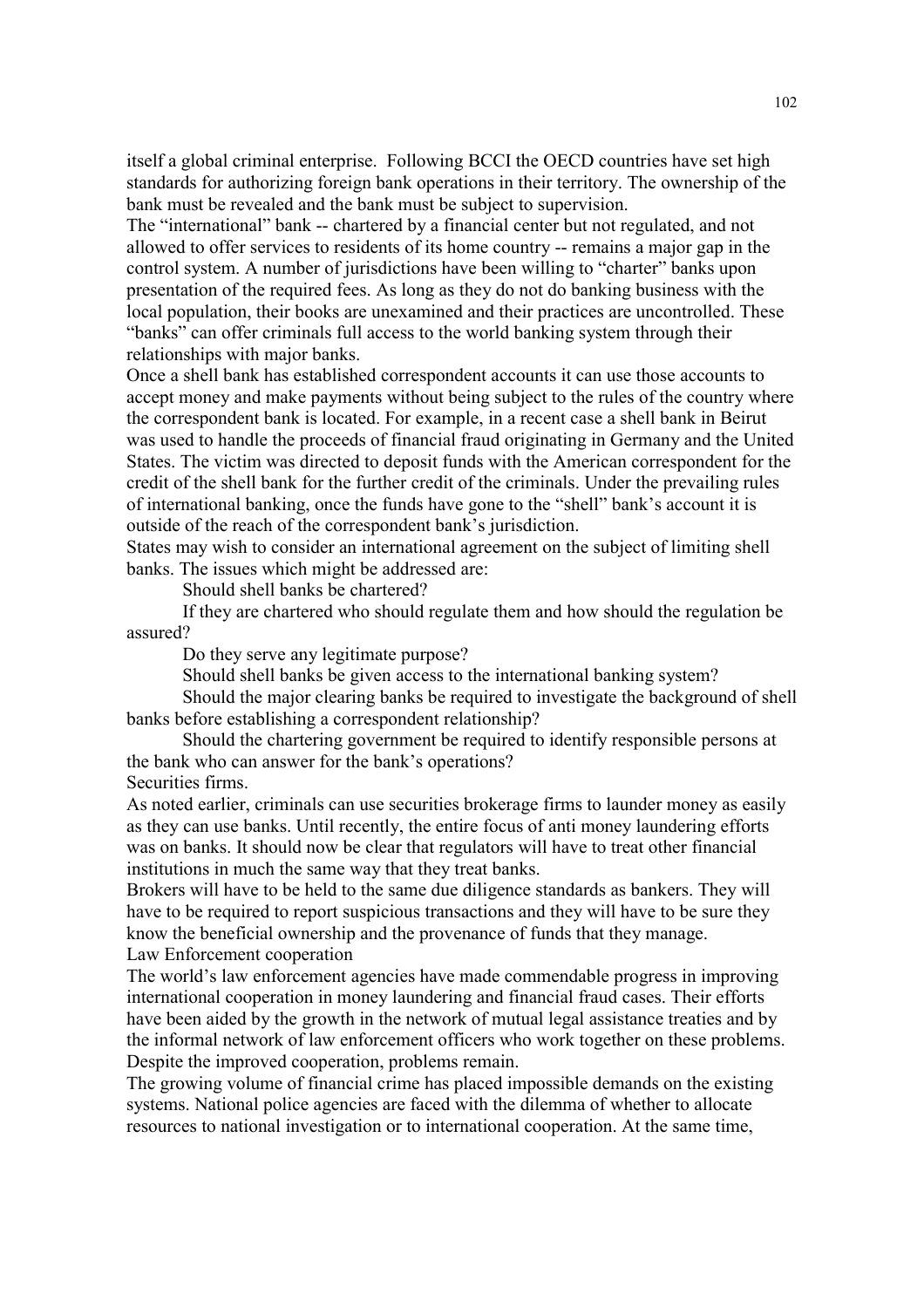speeding up information exchange and responding to requests for investigative help are becoming ever more urgent issues as the scope of international financial crime grows. The present system is essentially bilateral and case driven. The country and the law enforcement agency which initiates a criminal investigation is in charge. Requests for assistance come from that agency as the investigation proceeds. This case driven system is poorly equipped to deal with very large and very complicated cases. It relies on the country initiating the investigation to cover all the costs and provide all the manpower. It tends to overlook full development of aspects of the case which cannot be prosecuted in the courts of the initiating country. The effort given to the case may not be proportionate to its real importance because of the priorities of the initiating country.

A formal system of large case coordination would speed the law enforcement efforts. Investigators could be asked for information as the need arises in the investigative process. They could get permission to interview witnesses, apply for search warrants and look for evidence without clearing the bureaucratic hurdles that bedevil international investigations.

The system envisioned would not require any member country to change its investigative procedures or the rights it guarantees to its citizens. It would be designed to short circuit the process of formal intergovernmental communication and to place investigators from one country in the system of another country as the need arises.

It might also be possible for member states to develop a system under which the police and prosecutors of one country could be designated to act as police in other countries if they work under the supervision of the other country's government. Cross designation would solve the problem created by requests for information which are forwarded to foreign governments. The police assigned to those requests are not fully familiar with the case and often cannot ask the right questions. Moreover, there is a tendency for police to give foreign requests for assistance a low priority.

As cases grow in complexity member states may wish to consider the creation of an entirely new cooperative mechanism for management of the investigation and the gathering of evidence. For example, states may wish to consider establishing an international panel of judges and examining magistrates. Each country involved in a complex case would have its panel member participate in a case team which would coordinate investigation at the national level and expedite requests for information and cooperation. The panel would be in a position to insure that all evidence was gathered in a lawful manner and is admissible in the courts of other countries. They would be able to enlist the assistance of authorities in their own countries to initiate parallel investigations. They would be in a position to suggest priorities and evaluate prospective targets. They would be in a position to allocate costs and share in the recoveries. Predicate Offences

Money laundering is a derivative crime. Its status as a crime depends on the genesis of the funds involved. As time has gone on, the international community has expanded the number of predicate offenses, and thus the definition of the crime. Much of the change in the definition has been on an ad hoc basis as particular crimes have come to public attention.

The time may have come to end the artificial division of criminal money into categories depending on the nature of the crime. As long as some criminal money can be laundered legally, the financial system will argue that its financial center arrangements to hide funds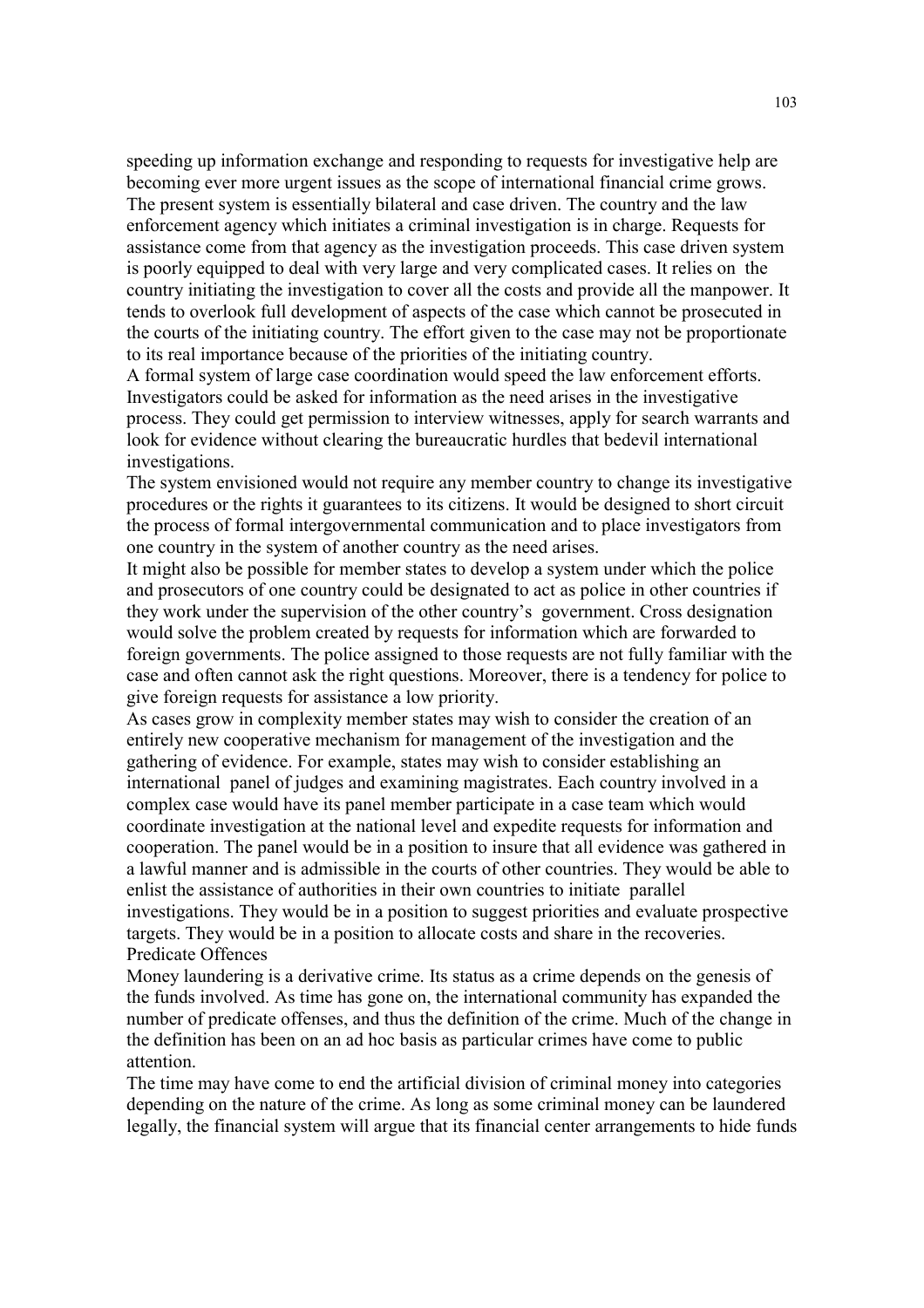have a legitimate purpose. Bankers and brokers who are asked to launder money will argue that they thought the money was legitimate because, although criminal in nature, it came from a non predicate crime. Saying that some money coming from some crimes is safe to help hide sends mixed messages and undermines efforts to solve the problem. One possible approach would be to have member states agree that any funds which are derived through criminal activity are funds which can give rise to a charge of money laundering. Using this approach, if tax evasion is a crime in the country where the funds originated and the funds are being hidden because they are the result of a tax crime, hiding the funds and moving them would be money laundering.

Similarly, if the funds derive from bribes or other improper payment to government officials, it should be clear to the entire world financial community that the funds will be tainted and moving them will be the internationally recognized crime of money laundering. By placing all criminally derived funds in the category of "criminal" for money laundering purposes bankers and financial institutions will be reluctant to assist in the looting of countries.

The argument is often made that assisting legal tax avoidance is a legitimate function of the financial center. If the avoidance is in fact legal, the arrangements should not require secrecy. The legitimate inquiry of another government will lead to a satisfactory answer. **Training** 

Financial crime is complex and investigation of financial crime requires highly trained investigators with special skills. These skills are in short supply around the world. Traditional police training does not include courses in accounting, international finance, the international banking system, and the working of financial markets. Yet to follow the trail in a complex financial case a working knowledge of all these areas is essential. Further, police and prosecutors need specialized training in the legal problems that arise when they operate in the international environment. They need training in the procedures and legal systems of other countries, the legal machinery used to initiate cooperation, foreign rules of evidence and the differences in criminal law relating to financial transactions in different countries.

International organizations and a number of donor countries have made significant efforts to improve the training of law enforcement officials around the world. The United Nations and other intergovernmental bodies such as Interpol and the World Customs Organisation have all participated. But for these courses to be fully effective the participants need a knowledge base which is very difficult to acquire.

We suggest that in addition to the existing programs, a graduate program for mid-career law enforcement, legal, judicial, and private sector compliance officials should be established. The program should have a regular curriculum, a full time faculty and the capacity to provide training in a number of languages. It should offer a formal degree at the masters level. To accommodate the professional demands of the prospective students the school should include a six to eight-week residential segment and a six-month segment of supervised independent study. The model might be the mid-career business administration programs offered by the world's leading business schools. The programs bring the students together for an intensive two to three-week session as the year opens and then bring them back for a final month of intensive class work.

The program could be funded through tuition payments by private sector participants and by the governments which send officers for training. Donor countries could provide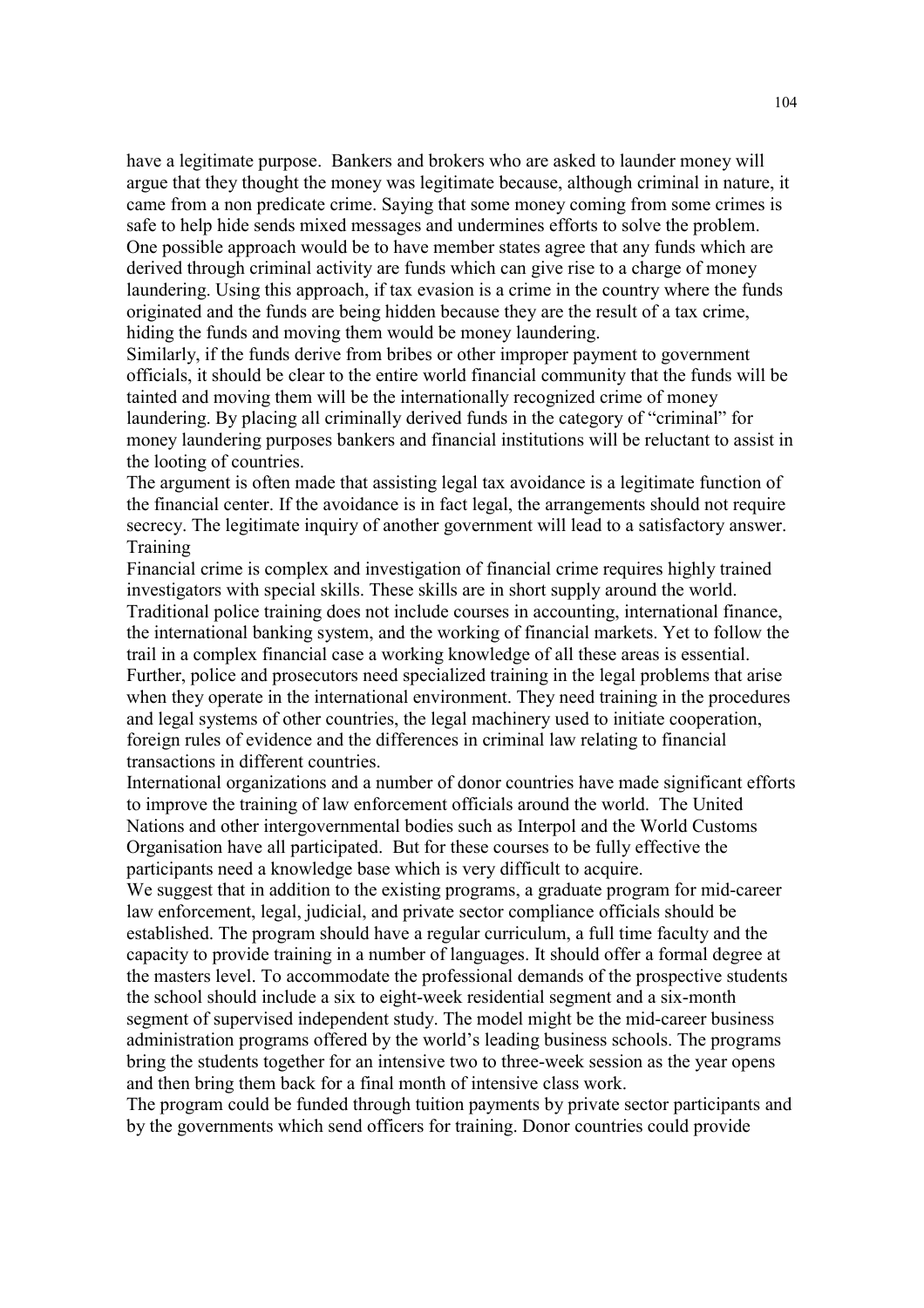scholarship funds for students from countries with limited budgets.

The program would have to be located near a major financial center so that it could draw on available local expertise and offer students direct exposure to the financial institutions they are studying. Location near a financial center would also permit the use of part-time faculty drawn from the business and banking community. A portion of the program might include internships at international financial institutions to provide participants with practical knowledge.

Such a program could also become an important source of research information, specialized publications, and new ideas for the control of financial crime. Bankruptcy

Bankruptcy has long been the exclusive domain of national legislation. However, in recent years a number of bankruptcies involving large financial institutions and involving international financial fraud on a massive scale, have focused attention on the need for a global convention on the administration and investigation of the affairs of a bankrupt institution.

Some states have chosen to put a ring fence around the portion of the bankrupt enterprise within their jurisdiction and have barred receivers and trustees from other jurisdictions. When the cases have involved fraud and government corruption this splintered approach has added to the cost of managing the affairs of the bankrupt company and has helped criminals who played a role in the bankruptcy hide their trail. Nowhere was this more evident that in the collapse of BCCI which had been involved in laundering billions of dollars in criminal money.

Because records were scattered across the globe and because the rules regarding access to the papers were so complex many of the key figures in the investigation were able to evade prosecution. The criminal investigations became very costly and time consuming. Many important figures were never brought to the bar of justice.

Just as in a complex international criminal case a multinational bankruptcy case requires central management and administration. It requires the participation of officials from many countries and it requires the collection of records.

Because bankruptcy frequently involves issues of financial crime and money laundering, it is suggested that consideration be given to a convention governing the administration of the estate of the bankrupt. The convention should address issues of jurisdiction, polling the assets of the bankrupt for distribution and the relationship of the trustees and receivers to the criminal justice system.

Law Reform Commission

The United Nations has been engaged in drafting model laws for use by member states. This useful activity could be expanded through the creation of an international commission of jurists, legal experts, and academics who would meet regularly to consider drafts of uniform laws regarding issues of secrecy, laundering and financial crime.

The legal systems of member states have not kept pace with the evolution of international financial crime. The world legal systems are at their best when they deal with localized, understandable crime. As noted earlier in the report financial crime is elusive. It involves elements in different jurisdictions, a large number of people and institutions, and a range of complex financial instruments.

Many member states have begun to grapple with these problems. However, for any solution to be effective the international community will have to move along parallel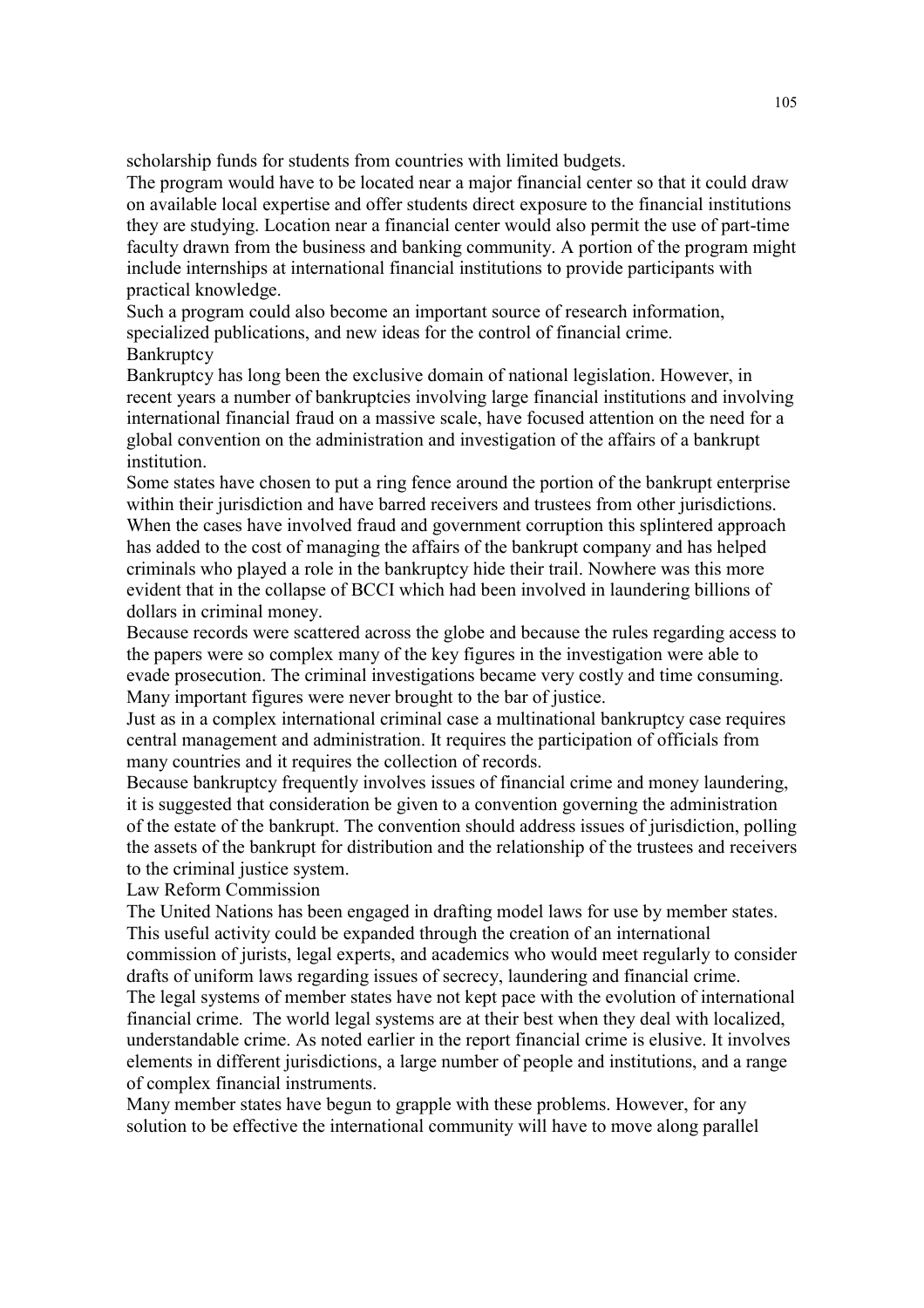tracks. Most assistance and extradition treaties require the crimes which are the subject of the treaty to be defined in the same way in each jurisdiction. There are a wide variety of views about the authority of the courts and the role of the courts in a case which merely "passes through" a jurisdiction without causing identifiable damage.

Model laws which have been debated by a panel of international experts would be a helpful tool for national governments struggling with the issues. The prestige of the international panel would assist member governments in moving legislation forward. It may be that the law reform efforts are best begun on a regional basis where the legal systems are similar and the countries are used to working together on these issues. Thus the well-developed cooperation machinery of the Caricom nations could provide a framework for the convening of an experts group to work on a model set of laws for the region.

Bank Secrecy

Today more than ninety jurisdictions offer themselves as providers bank secrecy. On the upper end of the range there are secrecy jurisdictions which have signed mutual legal assistance treaties ("MLATs") and which regularly and routinely cooperate in money launder investigations. On the other extreme are jurisdictions which assert their complete unwillingness to cooperate with any foreign investigation. Any effort to control money laundering and financial crime must address the secrecy issues head on.

The highly sensitive issues of banking secrecy and the security of financial information cannot be discussed in the abstract. The issues involve balancing the privacy interests of the individual against the commercial interests of the holder of the information, the law enforcement interests of the state or foreign country, and the public's right to know. How the balance is set will depend on what the information is about, who owns it, who wants it, and what it will be used for.

There is broad agreement on the need to protect the privacy rights of individuals. In the United States these rights have been given constitutional status by the Supreme Court. In Europe, the members of the European Union have adopted privacy standards that put a high value on the privacy rights of the individual. Many countries have appointed government ministers who have a "privacy" portfolio.

The concerns surrounding the issue of bank secrecy are very real. People with substantial private wealth are targets for criminals of all kinds. In some parts of the world kidnaping has become an industry. In a part of the former Soviet Union it has been said that criminal gangs bought banks to determine who had a big enough bank account to make kidnaping worthwhile. Equally serious issues arise when governments engage human rights violations. For much of the 20th century governments around the world spied on their citizens to maintain political control. Political freedom can turn on the ability to hide purely personal information from a government.

Privacy issues have been greatly complicated by the advent of electronic commerce and corporate global financial data networks. The networks that support ATM machine operations, service credit card networks and handle international wire transfers are examples. Credit card security operations monitor the spending patterns of individual cardholders to prevent fraud. Their computers have stored information about the spending habits of individual cardholders and are programmed to flag "out of the ordinary" transactions for further verification. Banks with global operations have centralized computer files that can be accessed from most of their offices around the world. These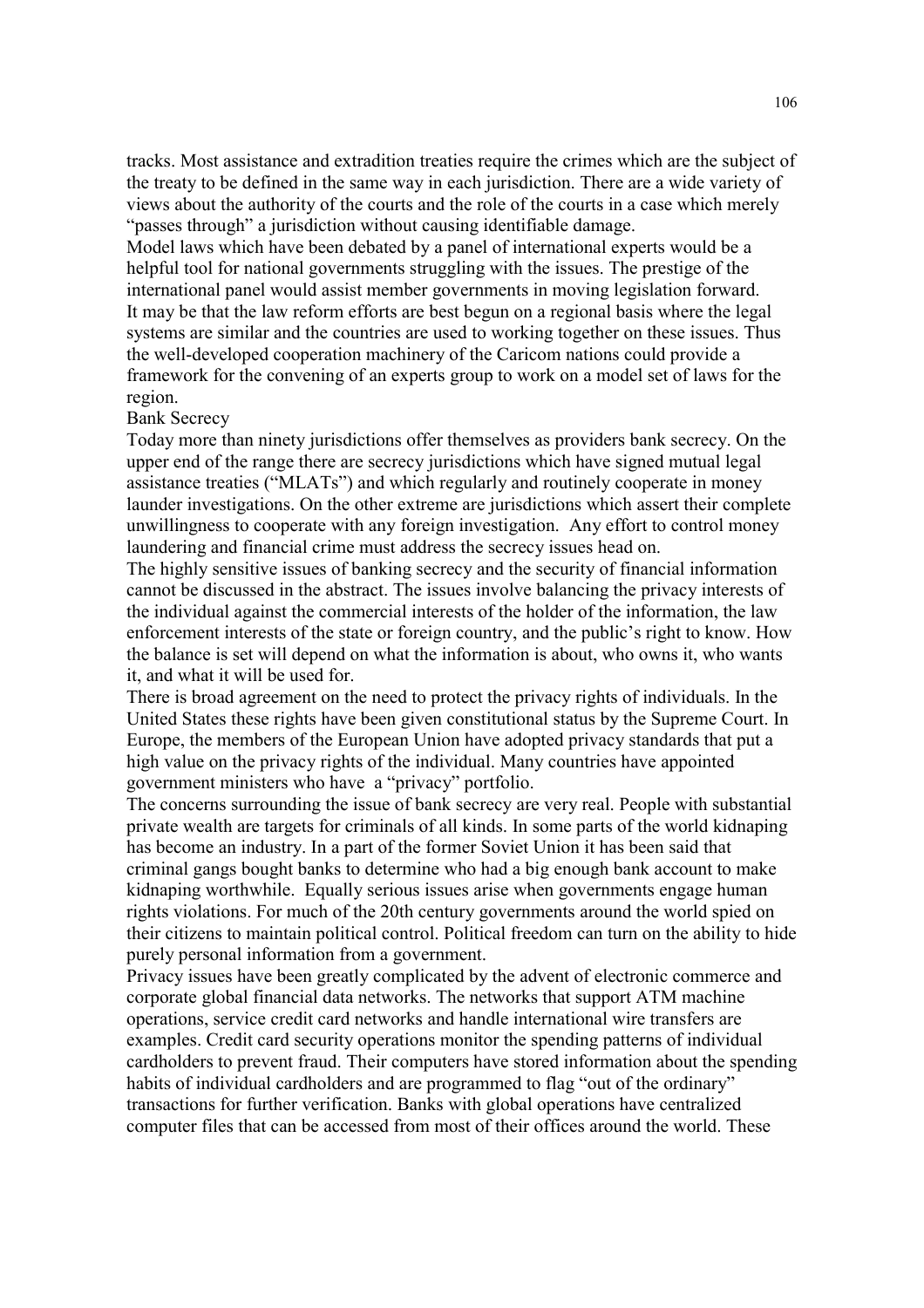electronic networks mean that information is at once nowhere, yet is everywhere. They make it possible for thousands of people around the globe to access highly sensitive data about individuals and corporations.

The right to transaction privacy is especially important. Every time an individual makes a purchase through the electronic banking system the individual leaves a trail. The trail can offer an incredible amount of very personal information. It can disclose where the person is, what he is doing, what his tastes are, and many kinds of activities which are perfectly legal but potentially embarrassing. Few people would argue that personal information of this kind should be easily available to third parties – private or governmental. When then, does the government right to know outweigh the individual's right to privacy?

The answer lies in the difference between privacy and impunity. In much of the world the most difficult issue facing the society is the fact that some members of the society, because of rank, or social position or wealth can do anything they want without being held legally accountable. For government to work, all citizens must be equally legally accountable for their actions. When the issue of legal accountability is at stake the right of privacy must give way.

For example, if a government wishes to recover money that one of its employees stole, that government has the clear right to information about what happened to the money. By engaging in the crime of theft the government employee gave up the right to keep matters relating to the crime, including financial information, secret from the government.

The bank secrecy laws in a number of financial center jurisdictions should be considered using the same balancing test. Are the laws protecting real privacy interests or are they protecting the account holders against accountability under the law? In the name of protecting "privacy" many of these jurisdictions have agreed to protect account holders from the demands of other governments for financial information in connection with criminal investigation. More often than not the real protection is against legal accountability – not against an improper invasion of privacy.

The financial center jurisdictions lack the resources and capacity to punish illegal private intrusion into global networks. Their criminal laws do little or nothing to prevent private commercial exploitation of the information or indirect exploitation by others with access such as the credit card companies and credit bureaus. There is no public machinery for tracking or policing the international banking networks against unauthorized disclosure – everything depends on the private efforts of the bank.

In fact, the privacy laws are only effective insofar as they bar another government from access to the information. Under the law of nations governments are restricted to making formal requests for information through appropriate channels. If information is disclosed to another government by a banking official who acts without authority, it will become public in the other jurisdiction when the case comes to trial. The banker who cooperated illegally will be exposed.

Looking beyond the bank secrecy jurisdictions, none of the world legal systems have kept pace with the changes in information technology. Some countries have passed laws to protect against illegal access to information, computer sabotage, and the distribution of illegally obtained data. But even these countries have a very limited law enforcement capacity. Illicit entry into systems is hard to detect and can be done from remote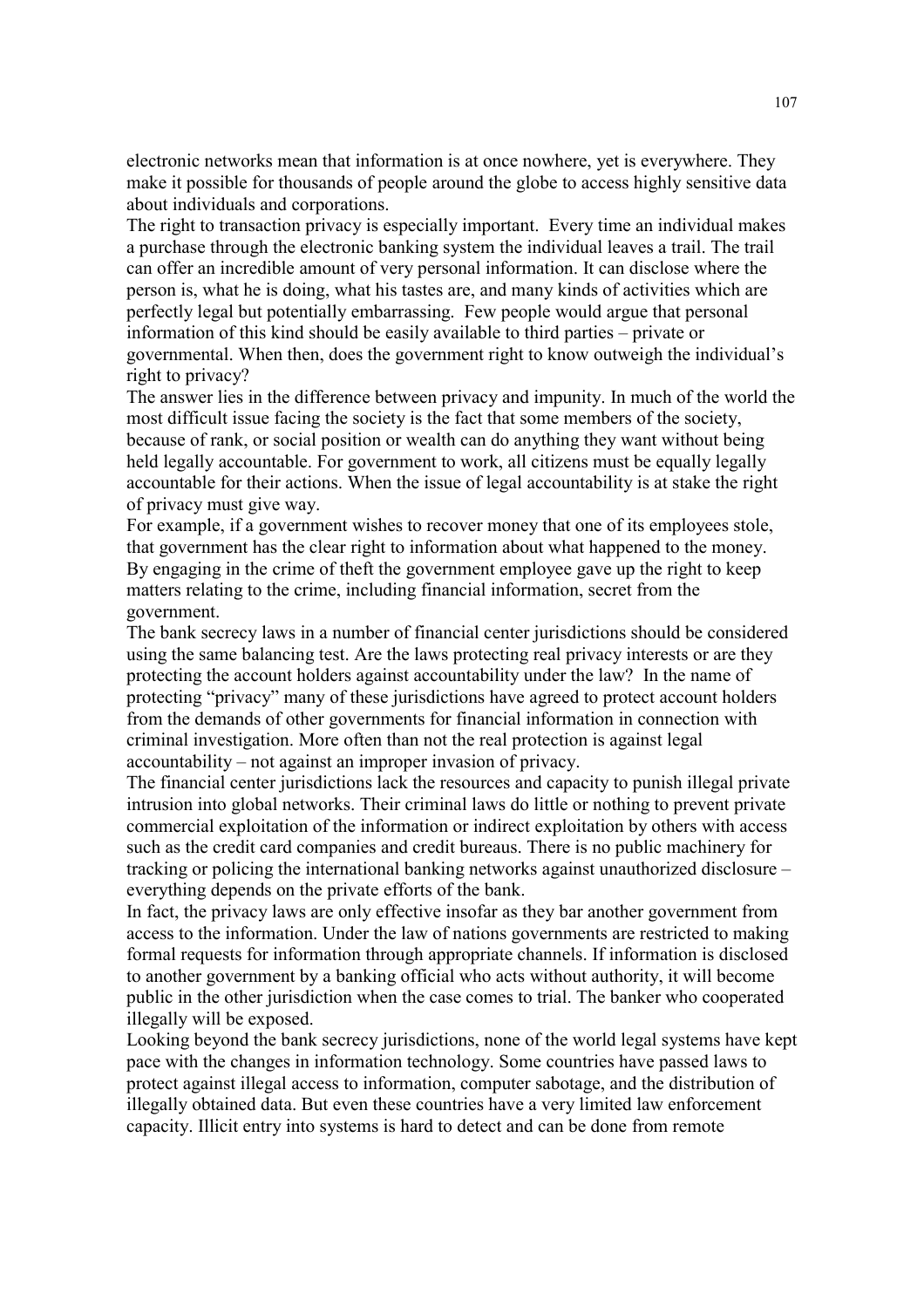locations. In several recent cases the hackers who gained access did it by working through dozens of telephone connections around the world. Very few law enforcement officials have the training and the ability to investigate these cases. Because the cases invariably cross international borders all the same problems of international law enforcement cooperation that hamper money laundering investigations hamper computer crime investigations.

The debate over bank secrecy is converging with a global debate about the issues of personal privacy and data protection. The growth of the Internet, and the growth of electronic commerce have raised many of the same questions as the issues of financial secrecy laws in financial centers. Internet browsers want to be sure that they can visit sites and access information anonymously. They would like to be able to make purchases over the Internet without leaving an electronic trail. They would like to be sure their messages are at least somewhat secure. Setting standards for privacy protection and encryption, policing the electronic networks for intrusion, and providing the possibility of private remedies will all require international agreement and international cooperation. It may be that the time has come for a broad international convention on all the outstanding privacy issues including both electronic information exchange and banking privacy question. The convention could address banking privacy questions such as:

Which bank financial information should be protected?

 In the case of banks should protection cover all information with respect to the account or merely some?

 How long should the protection run? Account data which might have different levels of protection include the fact of that an account exists, the name, address, and nationality of the account holder, the date on which the account was opened and whether it is active or dormant. More strict protection might be considered for transaction information, such as information on the average account balance, the flow of funds through the account, and the source and destination of funds flowing through the account.

How should credit card information be treated? Should it be considered in the same way as bank data, or should there be exceptions for security purposes. How long should credit card transaction information be held? How should credit card data be disposed of? Should credit card information, such as the open balance, the itemized list of purchases, the timeliness of payments, be given to credit bureaus? If so, under what circumstances?

How should securities account information be protected? Is there any functional difference between a bank and a securities firm? Is the account information to be treated differently from the transactional information such as the size of the account, the details of the portfolio, and the nature of the account holdings?

Are all kinds of accounts to be accorded the same level of protection? Should corporate accounts, trust accounts, and charitable foundation accounts be treated the same way as individual accounts?

What is the objective of the protection? Is it to protect personal privacy, protect competitive information, insure personal safety (lower the risk of kidnaping), prevent the confiscation of assets for political reasons, or is it to help a client evade taxes, engage in financial fraud, or hide criminal proceeds from foreign authorities?

What uses of the bank information are permitted? Can information be given to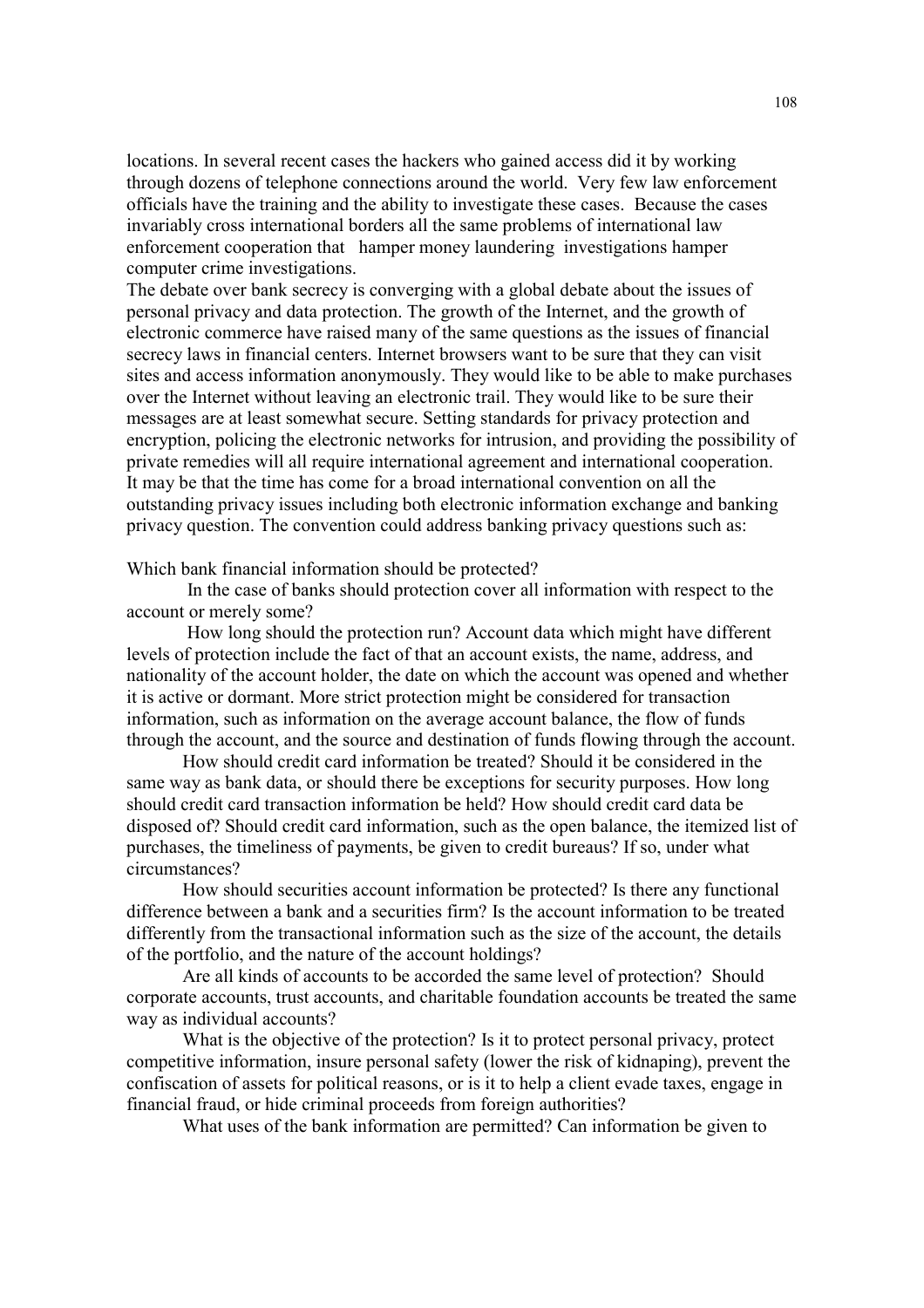credit agencies? Under what conditions? Can credit information be sold in aggregated form to assist marketing? Can mailing lists be sold?

What remedies should an account holder have? Can the account holder take civil legal action against the bank for disclosure? If so where? What level of damages should be allowed? Actual or consequential?

How should private efforts to penetrate bank security be treated? Is there any difference if the attempt comes from a foreign jurisdiction through telephone lines? If the attempt is foreign will there be extradition? What proof is necessary for a conviction? At the same time an international agreement sets real data privacy protections, it should make clear that privacy will not be accepted as a cover for evasion of legal responsibility. Thus the issue of secrecy in both civil and criminal cases should be discussed. If a civil fraud case requires data from a secrecy jurisdiction, states may wish to consider allowing some limited access by the civil litigants to information relevant to the case. Subject to possible exceptions for cases of political persecution, an international agreement could also standardize the machinery for requesting and exchanging information, set the parameters for the use of the information by the requesting country, and set a uniform standard of "reasonable cause" on which requests for information in criminal cases can be based.

The definition of crimes vary significantly from country to country. Some countries have a crime of conspiracy while others do not. Some countries treat attempts at crime differently than others. Some countries criminalize tax evasion and others do not. As a result, member states may also wish to consider the idea of accepting the requesting country's definition of a crime when considering information requests. That way all foreign criminal acts will open the door to information.

At present most data requests to bank secrecy jurisdictions are made under bilateral mutual legal assistance agreements. A number of prominent jurisdictions have entered into agreements with the United States and the European Union. These include Switzerland and the Cayman Islands. The MLAT defines the circumstances under which the agreement can come into play, designates "Competent Authorities" in both the requesting and the receiving countries, and spells out the procedures for making the request. Most MLATs turn on an agreement as to what criminal offenses are covered, and most require that the dealings among competent authorities take place at the Foreign Office level.

This bilateral system of MLAT's contemplated investigations which involved information in a single foreign country. It grew out of the Lockheed aircraft investigations of the 1970's in which the United States developed information about bribes which Lockheed paid. A number of foreign countries, most notably Japan, asked for access to the U.S. investigative materials. This request evolved into the first MLAT. As shown earlier in this report, most current international efforts to launder money involve several countries, many different bank accounts and many different entities. Even when there are MLAT's in place with a secrecy country, investigators must go through a time consuming process of making requests on a country by country basis, waiting to receive the data from one country before having enough information to make the request of another country.

This bilateral system is far too cumbersome and time consuming. In discussions of a broad convention on bank secrecy and money laundering cooperation member states may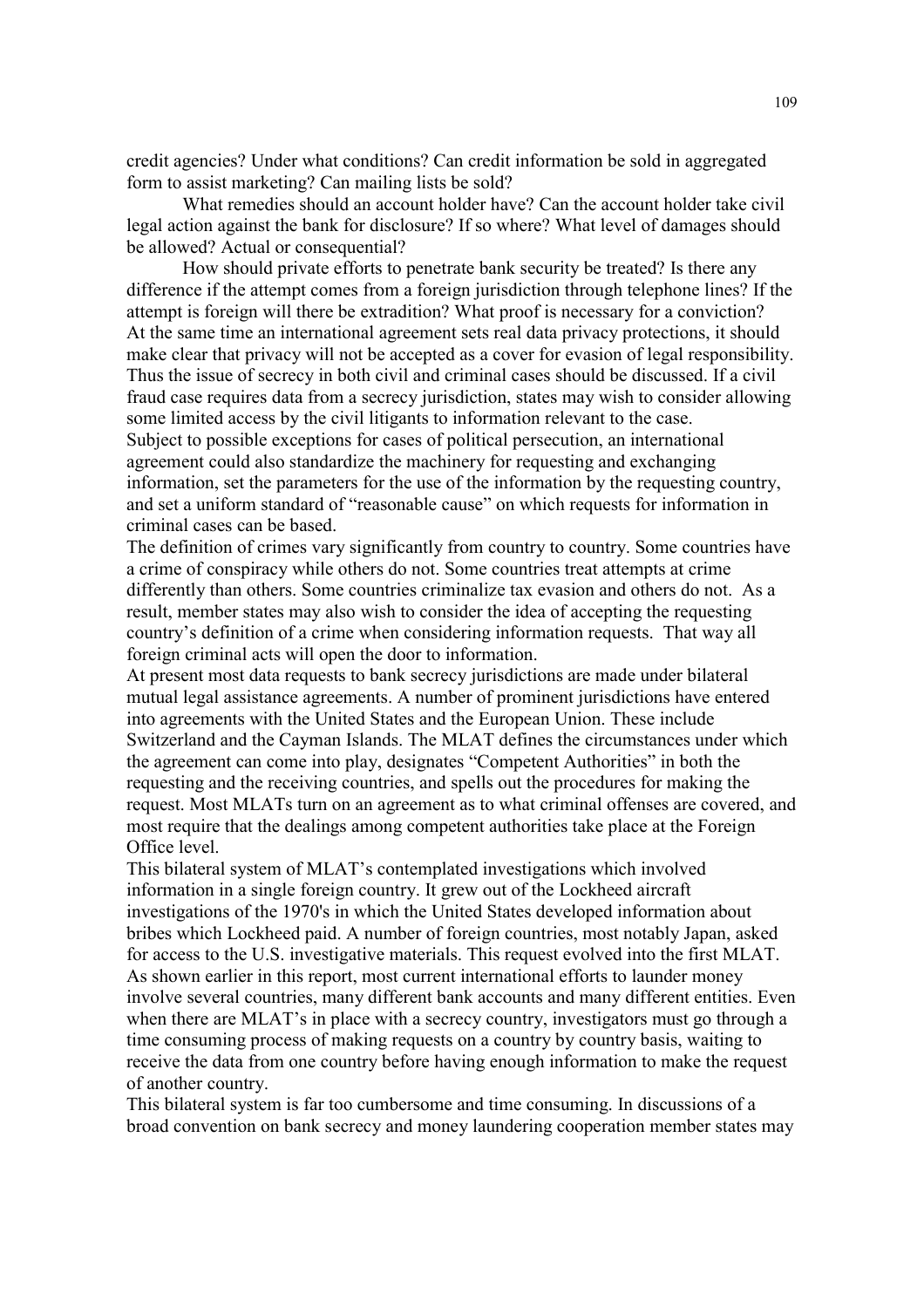wish to consider establishing a multilateral mechanism for managing information requests that would streamline and automate the process.

## Why Reforms are Needed

The international narcotic trade launders a minimum of \$200 billion a year. A substantial portion of that money moves through the bank secrecy, financial center jurisdictions. Law enforcement effort in the best of years recovers amounts in the range of \$100-500 million. Although some participants in laundering schemes are arrested and convicted, the vast majority of professionals who assist are not. This is not a picture of success. In addition, the number of fraud cases coming to public view is soaring. Many of these are large financial frauds in which large sums of money have disappeared and are beyond recovery. Around the world, member governments are searching for funds which have been taken from their treasuries by corrupt government officials. The list includes Peru, Ecuador, Panama, Haiti, Brazil, and Pakistan, among others. The missing money has been laundered using the machinery described in this report.

The international community has resolved to limit corrupt practices. New conventions on the subject have been put in place in the Americas and Europe. The European Union is working on machinery to control fraud directed at the Union as a whole. The Bank for International Settlements is working on enhancing its regulatory guidelines to prevent the use of financial centers to avoid regulation. The government of Venezuela is actively trying to recover money stolen from its banking system – an amount so large that it has ruined the economy and caused hardship for the majority of its citizens. Governments around the world from India to the United States, from Russia to Argentina are finding that they are losing much of the tax revenue due under their laws because of the calculated use of foreign secrecy. The situation is so bad that the opportunity to commit the crime of tax evasion is advertised openly on the Internet by hundreds of firms. The time has come to connect the dots. The common denominator in all of these problems is the enabling machinery which has been created in the financial havens. The effectiveness of these centers in helping people and companies hide assets is not the result of any single device. Changing bank secrecy rules alone will not help. Rather the centers have created a tool kit composed of new corporate instruments, foundations, trusts, trust companies, banks and bank accounts. The tools are mixed and matched with jurisdictions that have made a point of non-cooperation with the rest of the international community in criminal and tax investigations.

What started as a business to service the needs of a privileged few has become an enormous hole in the international legal and fiscal system. We estimate that there are now more than one million anonymous corporations. Consultants for the offshore banking centers say that the centers are home to more than \$5 trillion in assets – one trillion in bank deposits and four trillion held in the form of stock, bonds, real estate and commodities.

If the international community is to develop a rule of law to match the globalization of trade and the global movement of people the issues raised by this hole in the system will have to be addressed. The approach will have to be systemic rather than by individual cases and it will have to face the issues of the use of sovereignty by some countries to give the citizens of other countries a way around the laws of their own society.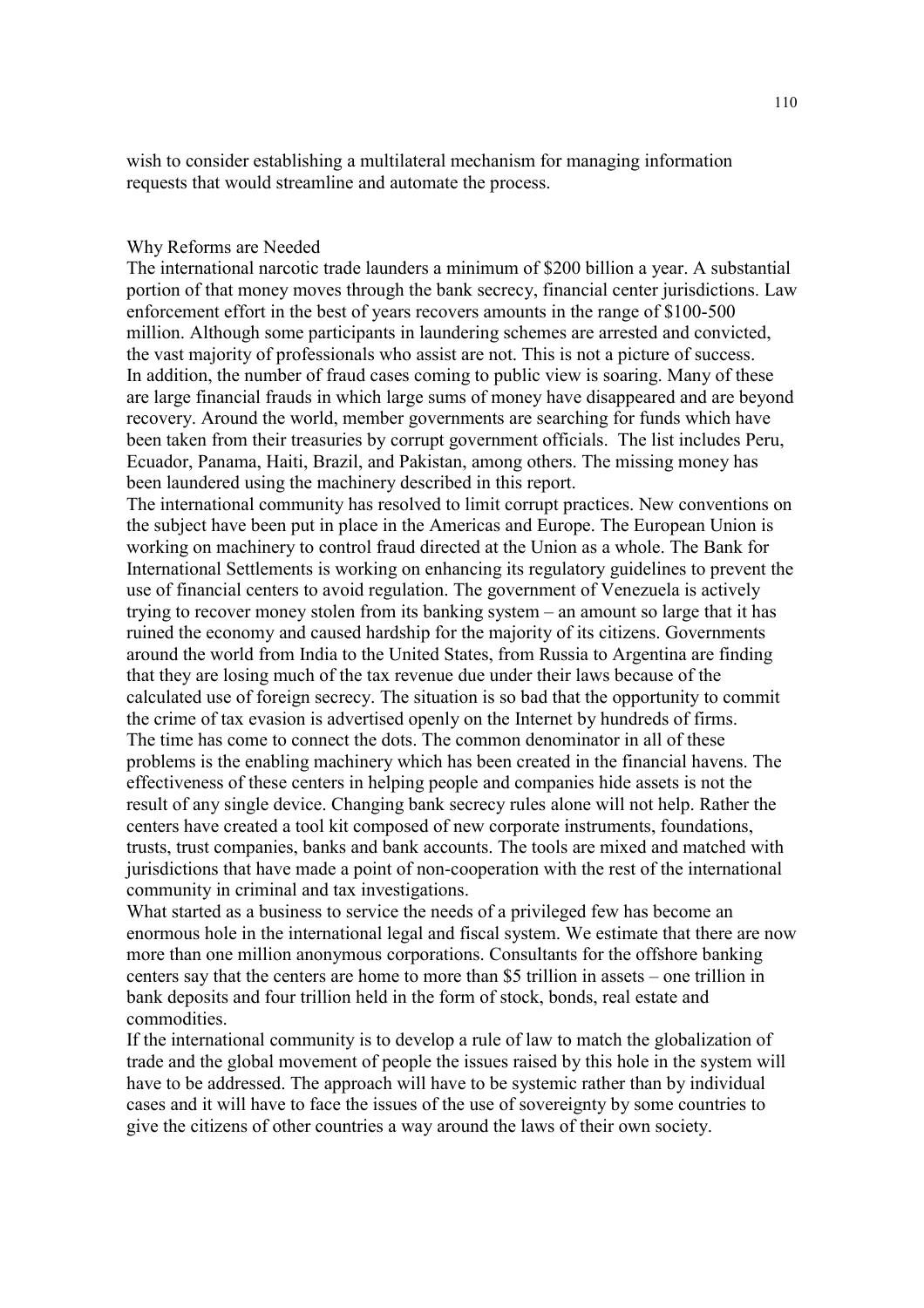Jack Blum, testimony in Hearing of the House International Relations Committee on International Organized Crime and Global Terrorism (Oct. 1, 1997).

 Crime and Secrecy: The Use of Offshore Banks and Companies, Committee on Governmental Affairs Report to the United States Senate. Report 99–130 (Aug. 1985), p.4.

footnote texfootnote ref Cf. R.T. Naylor, The Big Wash: An Enquiry into the History and Practice of Money Laundering, Ms. Montreal (1997).

 For a critical review in the U.S. context, see Steven Kessler, Civil and Criminal Forfeiture: Federal and State Practice, (New York: Clark, Boardman and Callaghan,1994). For a severe criticism of the logic and application of such laws, see David Fried, "Rationalizing Criminal Forfeiture", Journal of Law And Criminology, Vol.79, No. 2 (1988).

 An examination and criticism of such amnesties is in . R. T. Naylor, "From Underworld to Underground: Enterprise Crime, "Informal Sector" Business and the Public Policy Response", Crime, Law & Social Change, Vol. 24 (1996).

 This definition parallels, though is slightly different from, that suggested by the Financial Action Task Force which divided money laundering into placement (the fusion of cash into the legal economy or smuggling it out of the country); layering (separation from source by creating complex covering structures) and integration (placing laundered funds back into the economy). It also differs from the terminology used by the United Nations Convention Against Illicit Traffic in Narcotics and Psychotropic Substances where the terms preferred are conversion (of cash to another asset, possibly involving placement in a financial institution), concealment of the true source or ownership, and creation of a perception of legitimacy.

 For an excellent and well-informed critique see William Cassidy, "Fei-Ch'ien Flying Money: A Study of the Chinese Underground Banking System", Address to the 12th Annual International Asian Organized Crime Conference (June 26, 1990).

 The laundering techniques summarized in what follows are drawn from Naylor, Big Wash, Chs. 2–5.

 The first money laundering case using transfer price manipulation was brought down by the U.S. late in 1996, See Money Laundering Alert (Jan. 1997).

 This is a strange term. All bank accounts are numbered. The issue here is that the account is coded, so that no one except top management can find out who the beneficial owner is. Cf. Nicholas Faith, Safety In Numbers: The Mysterious World of Swiss Banking, (New York: Viking Press, 1982). This book has much fascinating history but its denunciations of Swiss banking practices are now quite out of date.

 There is a survey of the relevant laws in James Lorenzetti, "The Offshore Trust: A Contemporary Asset Protection Scheme", Journal of Commercial Law Review, No. 102, No. 2 (1997). For a more popular exposition, See Arnold Goldstein, How To Protect Your Money Offshore (Deerfield Park, Florida: Garrett Publishing 1996).

Naylor, Big Wash, Ch. 4.

Summarized from Ibid, Ch. 5.

 Their use was outlined by FinCEN (Financial Crimes Enforcement Network) in Trends: A Bulletin of Financial Crimes and Money Laundering (May 1993).

 This transformation in drug markets was traced by, among others, Pino Arlacchi, Mafia Business: The Mafia Ethic And The Spirit Of Capitalism, (Oxford: Oxford University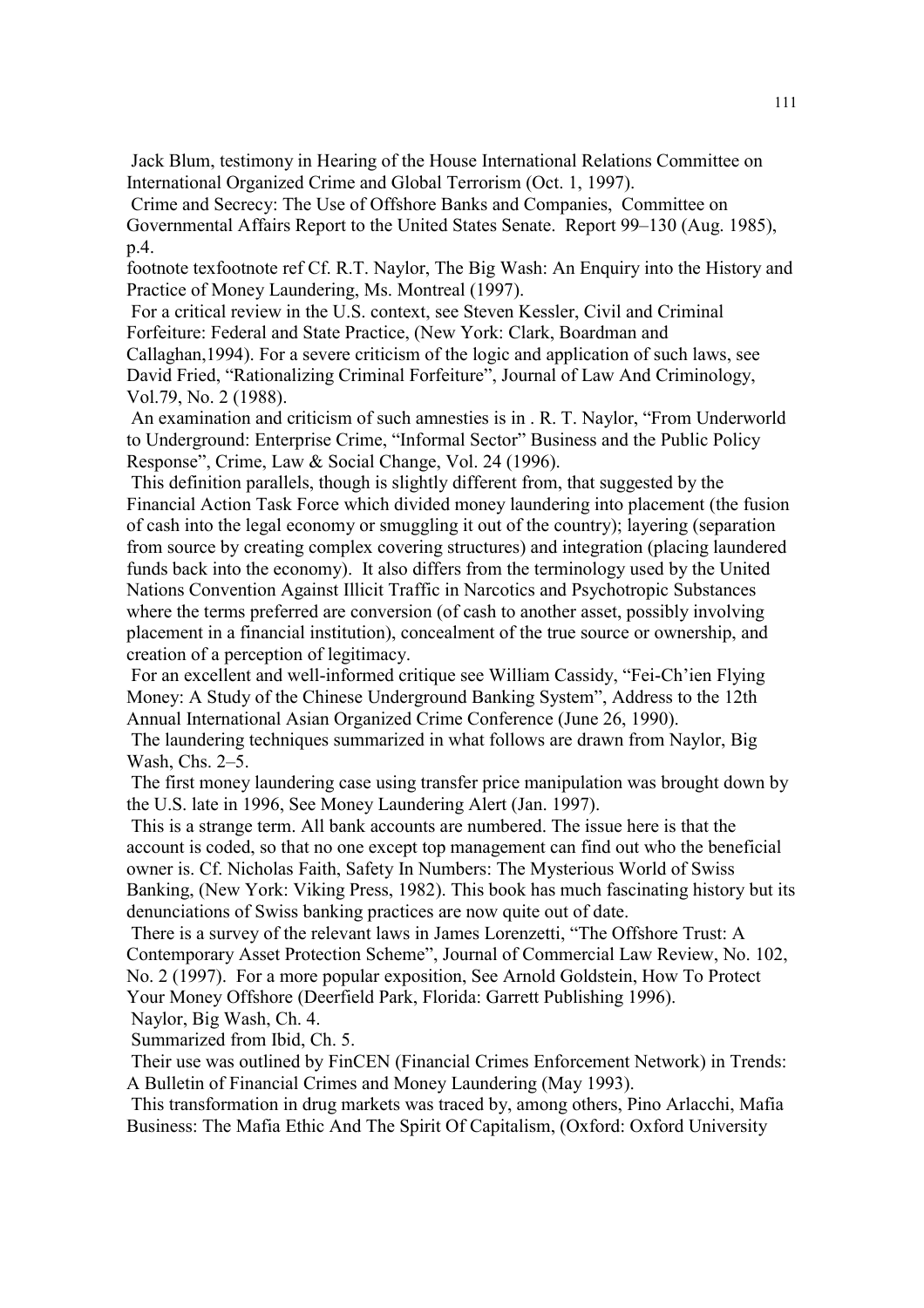Press, 1988); and Rensselaer Lee III, The White Labyrinth: Cocaine and Political Power, (New Brunswick: Transaction Publishers, 1989).

 On this development, see R. T. Naylor, Hot Money And The Politics Of Debt, 2nd ed. (Montreal: Black Rose Books, 1994).

 These are sometimes touted as a new entrepreneurial class that will lead those countries to economic prosperity, This is the rather contentious thesis of Hernando de Soto, The Other Path: The Invisible Revolution in the Third World (New York: 1989).

 This point is made particularly well in Francisco Thoumi's, Political Economy & Illegal Drugs in Colombia (Boulder Colorado: Lynne Reinner, 1995).

 This interface is examined in R. T. Naylor, "From Underworld to Underground: Enterprise Crime, "Informal Sector" Business and the Public Policy Response" Crime, Law & Social Change, Vol. 24 (1996).

 An excellent analysis of the rise and pending decline of the offshore financial sector is in Marcel Cassard, "The Role of Offshore Centers in International Financial Intermediation, IMF Working Paper, Washington: Sept. 1994. However, the IMF definition of an offshore center which the paper uses is rather problematic based as it is on ratios of external to internal financial assets rather than a legal distinction between offshore and onshore activity.

 These features are highlighted with respect to the British Caribbean in Rodney Gallagher of Cooper and Lybrand's Report, Survey of Offshore Financial Sectors in the Caribbean Dependent Territories (London: HMSO, 1990). The same is true for the new havens in the Indian Ocean and the South Pacific. In fact even Luxembourg greatly accelerated the development of its international financial management business to offset the impact of the decline of its steel industry.

Joel Kurtzman, The Death of Money (New York: Simon and Schuster, 1993) p.11. Ibid.

 E. H. Solomon, Virtual Money (New York: Oxford University Press, 1997) p. 39. Office of Technology Assessment, Information Technologies for the Control of Money Laundering (Washington: Government Printing Office, Sept. 1995) p.1. Ibid. p.9.

Ibid.

**Ibid.** 

Ibid. p. 65.

 International Narcotics Control Strategy Report 1996. (Washington: Department of State, Mar. 1997) p.106.

**Ibid.** 

**Ibid.** 

Ibid. p. 102.

OTA, p. 10.

 Anthony P. Maingot, "Offshore Secrecy Centers and the Necessary Role of States: Bucking the Trend", Journal of Interamerican Studies and World Affairs (Winter 1995) Vol. 37 No.4.

Ibid.

 Ingo Walter, Secret Money (Lexington Mass.: D.C. Heath, 1985) p.2. This point is made in the preface of Staff Study of the Crime and Secrecy: The Use of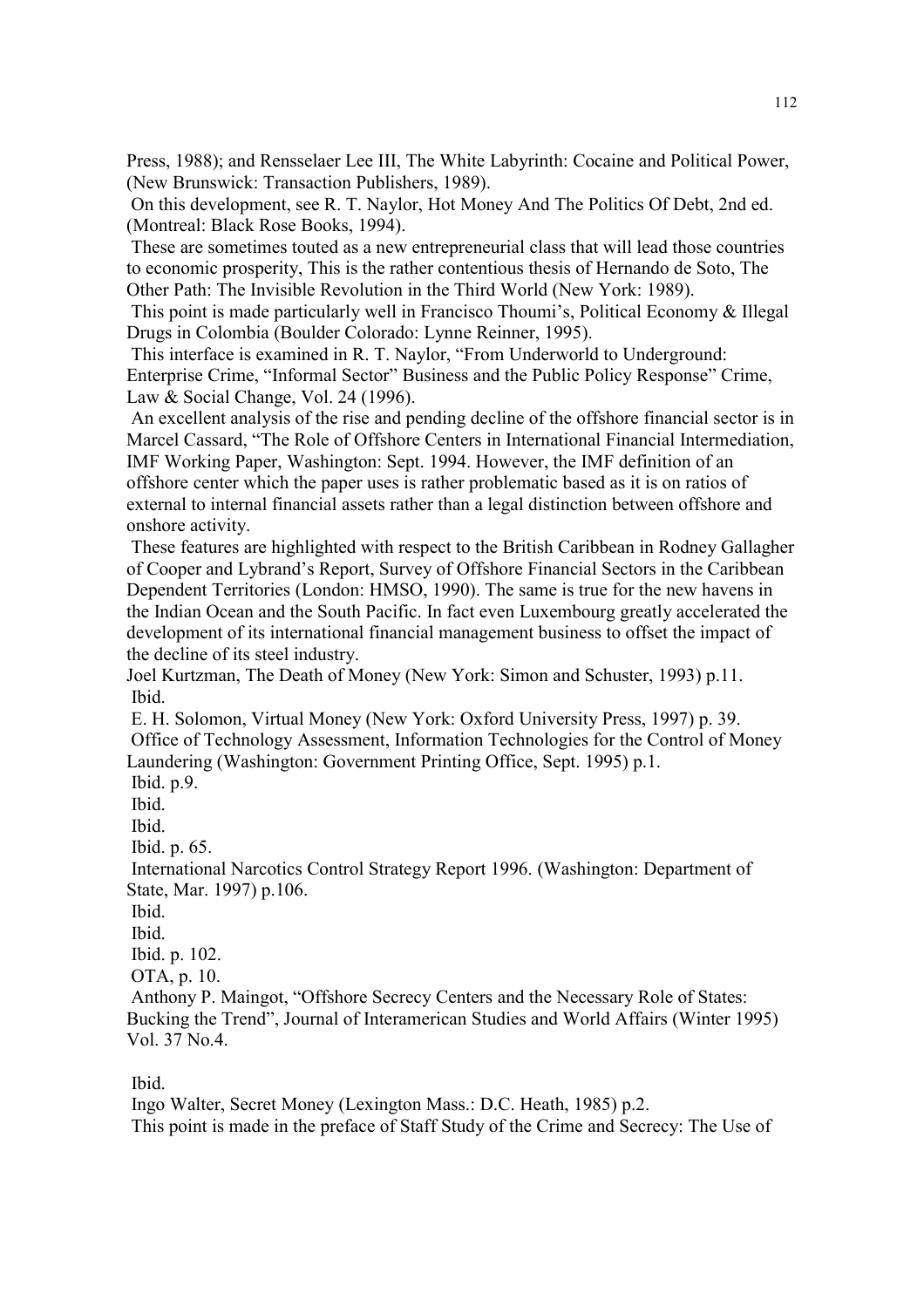Offshore Banks and Companies made by the Permanent Subcommittee on Investigations of the Committee on Governmental Affairs, United States Senate, (Feb. 1983) p. III. Susan Strange, "From Bretton Woods to the Casino Economy", in S. Corbridge, N. Thrift, and R Martin, (eds.) Money, Power and Space (Oxford, Blackwell's, 1994) pp. 49–62.

OTA, p.10.

 Peter S. Crook (representative of the Offshore Group of Banking Supervisors), "The Offshore Sector", presented at the Caribbean Financial Action Task Force Meeting on typologies, Trinidad (Mar. 25–26, 1998) p.1.

Ibid.

OTA, pp.10–11.

OTA p.11.

 Susan Roberts, "Fictitious Capital, Fictitious Spaces: The Geography of Offshore Financial Flows", in S. Corbridge, N. Thrift, and R Martin (eds.), Money, Power and Space, pp.92 –115 at p.111.

 We are grateful for this point to a former agent with the United States Drugs Enforcement Administration.

 This point is made by Professor Alan Block, Pennsylvania State University. Pieter den Hollander and Willem Vergeer, "Crocodiles in the Swamp", Rotterdam Algemeen Dagblad ( May 25, 1996), p. 49, translated in FBIS-TDD-96-019-L. See Report of the Secretary

General on Control of the Proceeds of Crime (E/CN.15/1996/1.) (April 3, 1996), Commission on Crime Prevention and Criminal Justice, Fifth Session Vienna (May 21– 31,1996).

 George Graham and Robert Wright, "Winds of Change on Treasure Islands", Financial Times (Jan. 24, 1998), p.9.

Roisin Cater, "Cayman Islands", International Financial Law Review (April 1997), p.23. Charles Intriago, quoted in, "Montana Law Woos Investors Bahamas Style", San Francisco Chronicle (Dec. 17, 1997).

 See "Rum Sort of Banking: Drug Traffickers and Con Artists Vie in the Crowded Waters Offshore", U.S. News and World Report (Oct. 28, 1996).

"Panama to Capitalize on Clean Bank Image", Financial Times (Feb. 17, 1998).

 Daniel Zuberbuhler, director of the Swiss banking commission, quoted in William Hall, "Secrecy Laws: Screen has been Drawn Back Briefly", in "Survey - Swiss Banking and Finance", Financial Times (Oct. 31, 1997), p.2.

 Benedict Hentsch, quoted in "Time to Take a Stand on Assets", in "Survey, Switzerland 98", in Financial Times (Mar. 23, 1998), p. 4.

 Richard Z. Chesnoff., "Liechtenstein: a Mouse That Roars", U.S. News and World Report (June 22, 1987), Vol. 102, pp. 46 –47.

 See International Narcotics Control Strategy Report (Mar. 1998), pp. 160–165 in particular.

Alfred Zanker and Patricia M. Scherschel, "Why its Getting Tougher to Hide Money",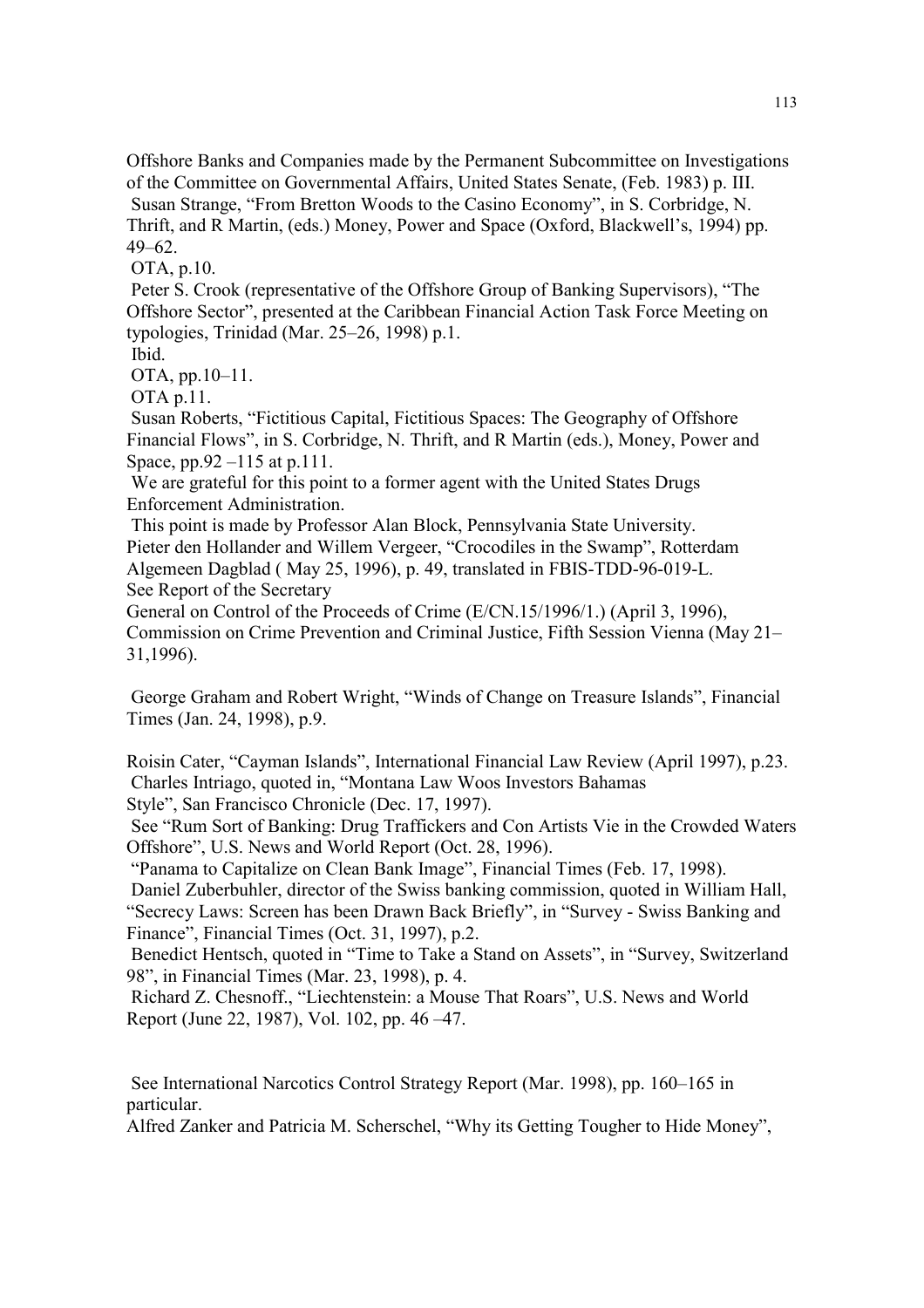U.S. News and World Report (June 2, 1986), Vol. 100, p. 43.

Caitlin Randall, "Moves to Tame the Tiger", in "Survey, Private Banking", Financial Times (Nov. 26, 1997) p. 2.

 Jaroslaw Knap, Jacek Szczesny, and Krzysztof Grabowski, "An Automatic Washing Machine", in Poznan WPROST in Polish (Dec. 8, 1996), pp. 40, 42, 44, See FBIS

"Drug Cartels Using South Africans to Smuggle Contraband Document Number,

(Johannesburg: SAPA in English, Oct. 5, 1995), FBIS

N. Kochan and B. Whittington, Bankrupt: The BCCI Fraud (London: Victor Gollancz, 1992) p. 216.

See the Executive Summary of The BCCI Affair, A Report to the Committee on Foreign Relations, United States Senate by Senator John Kerry and Senator Hank Brown (Dec. 1992), 102nd Congress, 2nd Session, Senate Print pp. 102–140.

See Introduction and Summary of Investigation in Ibid.

 Douglas Farah, "Russian Crime Finds Haven in Caribbean" Washington Post (Oct. 7 1996), p. A15.

 Ken Young, "Internet Bank to Promote Share Offering" (July 3, 1996), Internet Business.

 See "Antigua Cyberbank Tests Laundering Curbs", Money Laundering Alert, Vol. 7, No. 9 p.1.

## Ibid.

 "Rum Sort of Banking: Drug Traffickers and Con Artists Vie in the Crowded Waters Offshore", U.S. News and World Report (Oct. 28, 1996).

 This case is discussed in John L. Evans, "The Proceeds of Crime: Problems of Investigation and Prosecution",in Ernesto U. Savona, Responding to Money Laundering: International Perspectives (Amsterdam: Harwood Academic Publishers, 1997), p. 194. Motley Group of Money Launderers Hung Out to Dry in New York", DEA World (Winter 1995) pp. 8–9. See also "Bagging a Bumbling Band of Alleged Money Launderers; Ring is Said to Have Brought Cash-Stuffed Duffels Right to the Bank", Washington Post (Jan. 4, 1995), p. A23.

 The analysis here draws heavily on Mark Schapiro, "Doing the Wash: Inside a Colombian Cartel's Money

laundering Machine", Harper's Magazine (Feb. 1997), Vol. 294, No. 1761, pp. 56–59. See also David Andelman, "The New Johnstown Flood", Management Review, Vol. 84, No. 1 (Nov. 1995) and Michael Cooper, "U.S. Indicts a Fugitive Over Drugs", New York Times, Late Edition (June 8, 1995. Sec: B Metropolitan Desk, p. 3 and Jim McGee, "From Respected Attorney to Suspected Racketeer: a Lawyer's Journey", Washington Post (June 18, 1995), Sec: A p. 17.

Schapiro, Ibid.

Ibid.

Ibid.

Thierry Fabre and Jean

Baptiste Jacquin, "Where Billions in Drug Money Go", Paris L'Expansion in French (Feb. 22, 1996), pp. 56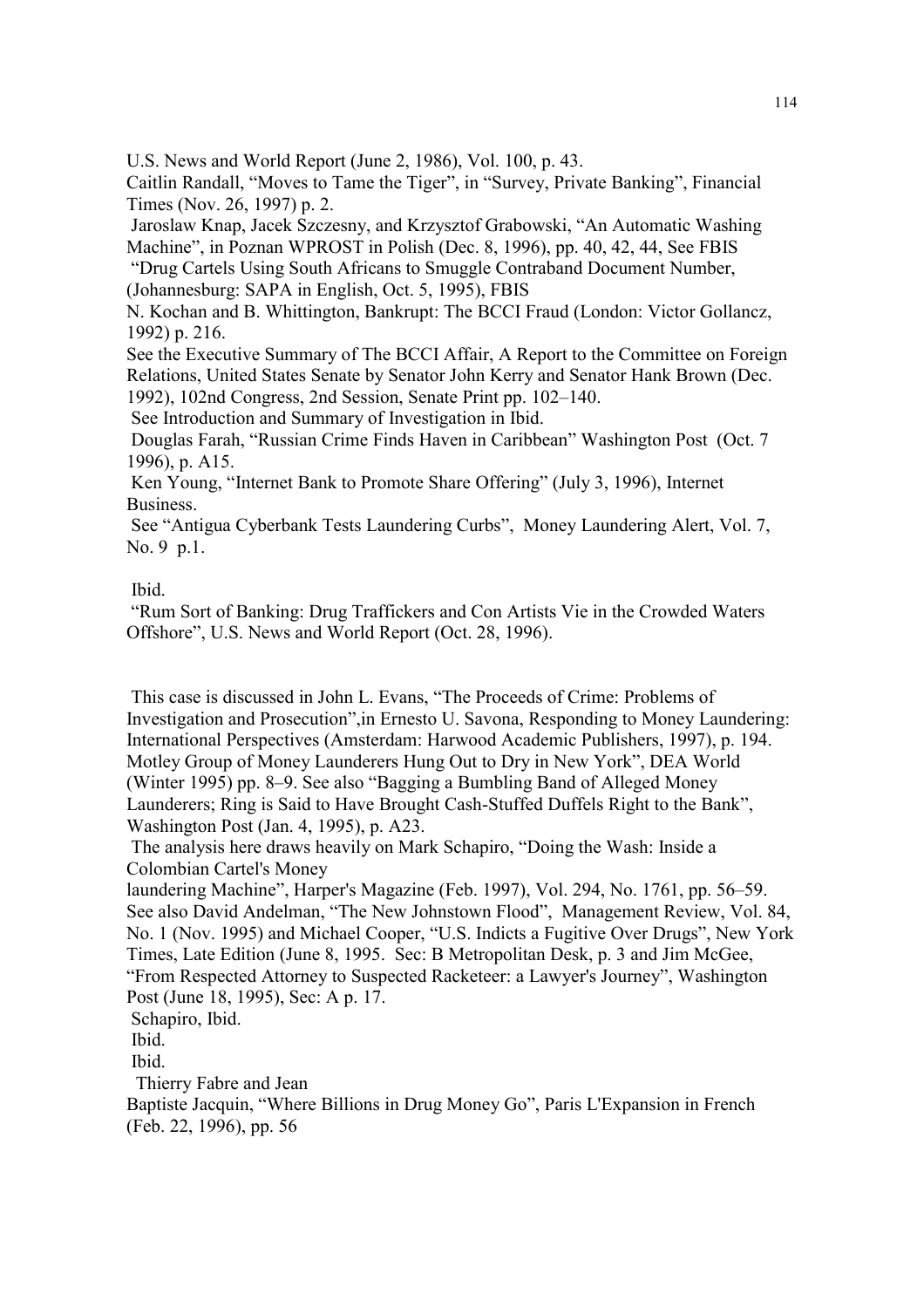61, FBIS

Quoted in Schapiro.

 International Narcotics Control Strategy Report, 1997, Released by the Bureau for International Narcotics and Law Enforcement Affairs, U.S. Department of State, Washington, DC (Mar. 1998).

Ibid.

 "U.S. Recovers \$2.8 Million For Internet Fraud Victims", Department of Justice News Release (Feb. 24, 1997).

 "Former President of American Subsidiary of World's No.2 Liquor Company Pleads Guilty to Embezzlement, and Kickback Conspiracy", Department of Justice News Release (Mar. 12, 1998).

 "Former Organized Crime Figure Sentenced in Million Dollar Fuel Tax Fraud Scheme", Department of Justice News Release (June 7, 1996).

 "Fuel Tax Evasion – Indictment", News Release by U.S. Attorney for the District of New Jersey (Aug. 7, 1995).

 "Operation Cabletrap – Indictment", News Release by U.S. Attorney for the District of New Jersey (June 21 and June 27, 1996).

Ibid.

 "Singh Brothers – Sentencing", News Release by U.S. Attorney for the District of New Jersey (May 10, 1996).

 Details of the case can be found at www.usdoj.gov/usao/txs/.new/drug/html. International Narcotics Control Strategy Report, 1996, Released by the Bureau for International Narcotics and Law Enforcement Affairs, U.S. Department of State, Washington, DC (Mar. 1997).

FBI-New York Office Press Release (April 2, 1997).

 "BAJ Marketing – Temporary Restraining Order", News Release U.S. Attorney for the District of New Jersey (Mar. 2, 1998).

 "Pietanza, Vito Information – Filed Document", U.S. Attorney for the District of New Jersey (May 6, 1997).

 "Insurance Fraud, Money Laundering", News Release by U.S. Attorney for the Middle District of Florida (July 24, 1997).

"Cartel 'Laundered Millions' Through Bank", Financial Times (Mar. 25, 1998).

This case is taken from the FATF 1997

1998 Typologies Report.

Ibid.

 "Rum Sort of Banking: Drug Traffickers and Con Artists Vie in the Crowded Waters Offshore", U.S. News and World Report (Oct. 28, 1996).

 The analysis here is drawn from a series of reports in, Money Laundering Alert from (Jan. 1996 to Jan. 1997). Se also "Dirty Linen: Mexico", The Economist (May 17, 1997), Vol. 343, No. 8017, pp. 36–37.

This case is taken from the FATF 1997

1998 Typologies Report.

 "Colombia: Money Laundering Network Uncovered in Santa Fe de Bogota" El Espectador in Spanish (Sept. 4, 1996), FBIS

"Yamaichi Hid Off

Book Debt at Dummy Firms in Caribbean", Tokyo Kyodo (Nov. 22, 1997), FBIS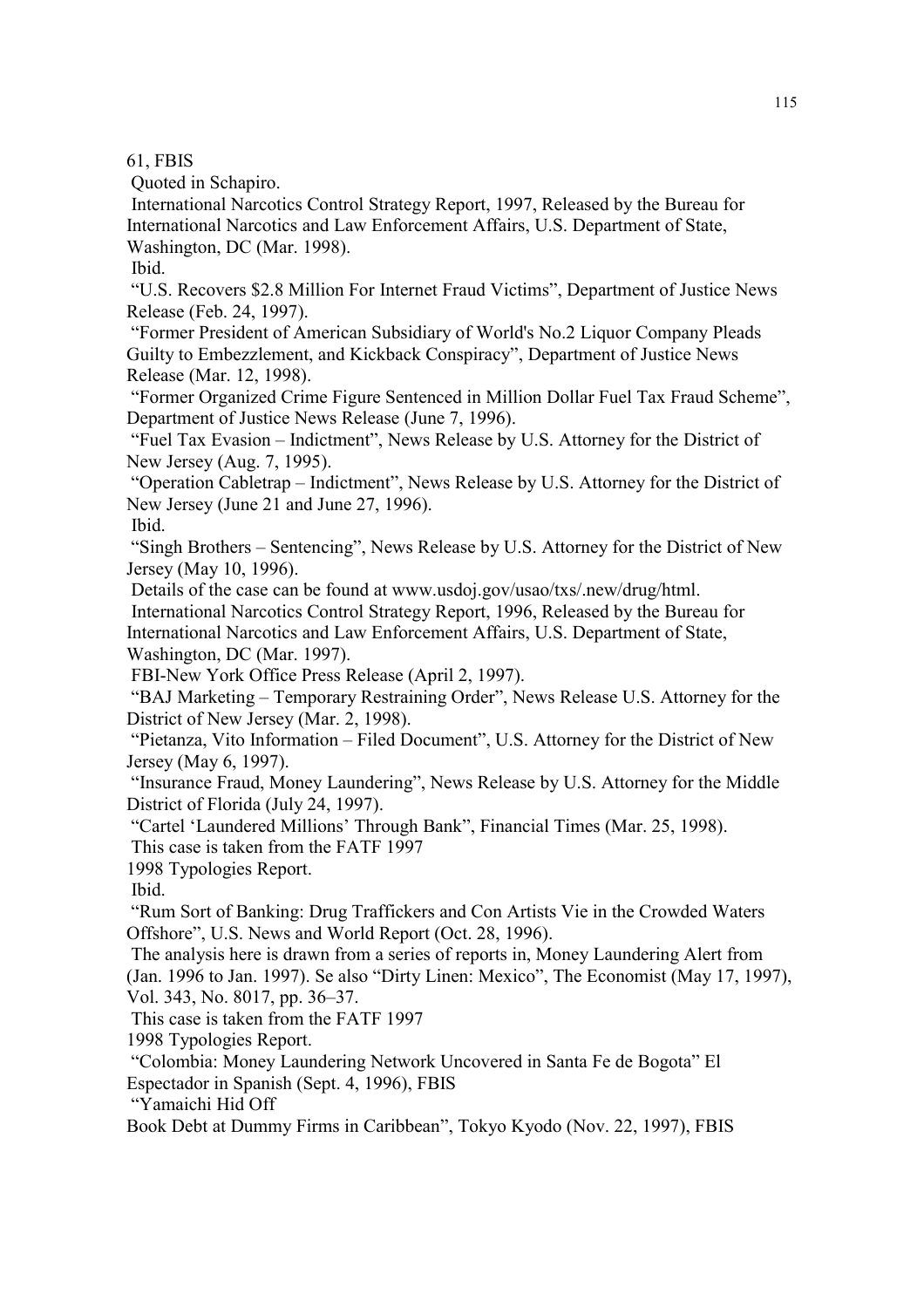Discussion of this case rests heavily on "IRS CID Summons Pierces Secrecy in Bahamas PTA at Marine Midland", Money Laundering Alert, Vol. 9, No. 4 (Jan. 1998), p. 5.

 John L. Evans, "International Money Laundering: Enforcement Challenges and Opportunities", Southwestern Journal of Law and Trade in the Americas, Vol. 3, No 1( Spring 1996).

 M. Levi and A. Pithouse (forthcoming), White-Collar Crime and its Victims. Meridian Global Funds Management Asia Ltd. v. Securities Commission (1995) 2 A.C. 500, P.C.

. Moore v. I. Bresler Ltd. (1944) 2 All ER 515.

 Agip (Africa) Ltd. V. Jackson (1992) 4 All ER 385 (1989) 3WLR 1367, affirmed (1992) 4 All ER 451.

 M. Levi and A. Pithouse (forthcoming) White-Collar Crime and its Victims, Oxford University Press.

(1995) 3 All ER 97.

 Eagle Trust plc v SBC Securities Ltd (1993) 1 WLR 484; Polly Peck International plc v Nadir (no 2) (1992), 4 All ER 769.

 L. Hoffman (1993), "Changing Perspectives on Civil Litigation", 56 Modern Law Review 303.

 Arab Monetary Fund v. Hashim (No.5) (1992), 2 All ER 913. For extended discussions of these issues, See L. Hoffman (1993) "Changing Perspectives on Civil Litigation", 53 Modern Law Review 297; L. Collins (1994), "Provisional and Protective Measures in International Litigation" in Essays in International Litigation and the Conflict of Laws, and C. McLachlan (1998), "The Jurisdictional Limits of Disclosure Orders in Transnational Fraud Litigation", 47, International and Comparative Law Quarterly 3.

 Grupo Torras v. Fahad and others (1996), 1 Lloyd's Rep. 7 (CA). The power to grant interim relief under s.24 of the Civil Jurisdiction and Judgments Act 1982 applies. 3 All ER 724 (1997).

No.6, 1 WLR 1139 (1990).

 Attorney-General for Hong Kong v. Reid (1994), 1 AC 324. This was hardly costeffective, but was aimed at depriving the offender of his ill-gotten gains as a matter of principle.

 M. Levi and A. Pithouse (op.cit.); M. Levi, "Taking the Profit Out of Crime: the UK Experience", European Journal of Crime, Criminal Law and Criminal Justice, Vol. 5, No. 3 (1997), p 228.

See Alfadda v. Fenn 149 FRD 28 (SDNY, 1993).

 See, for example, Nanus Asia Co. Inc v. Standard Chartered Bank (1990), 1 HKLR 396. See, for example, the ruling of Drake J. in Re Santa Fe (1984), 23 I.L.M. 511.

 There is a sense in which one could describe the triumph of the toughest as a principle, but that is not what one normally means by the term. Theoretically, agreement to the methodology should lead to agreement to the results thereof, but this would require too much consistency from governments and courts around the world to be plausible. AC 133, at page 175 (1974).

 For an overblown journalistic account that fed the scandal, see I. Wishart The Paradise Conspiracy, (Auckland: Howling at the Moon Productions Ltd., 1995).